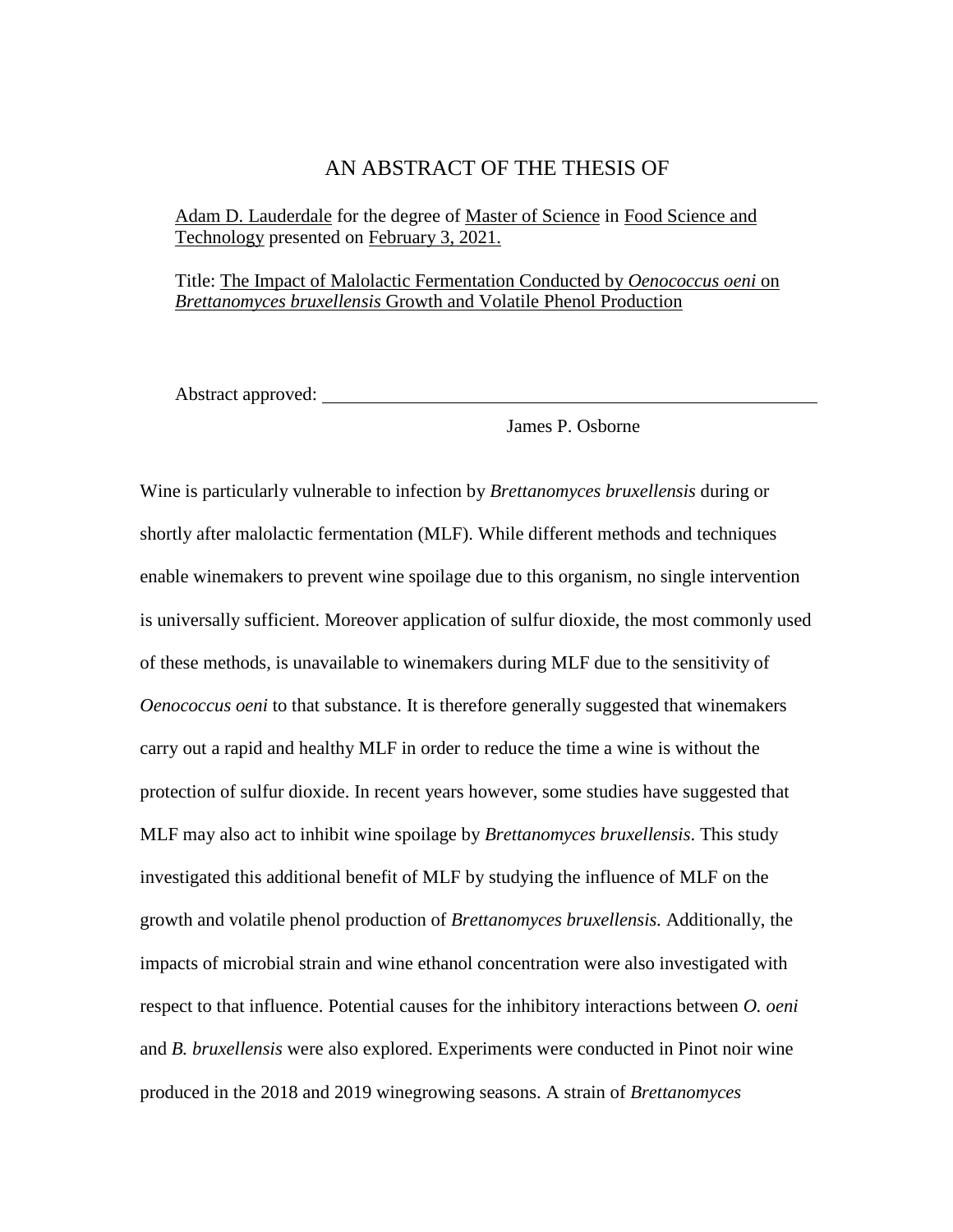*bruxellensis* that had previously shown potential sensitivity to MLF, strain UCD-2049, was inoculated into wine at the end of a 14 day MLF conducted by ten different strains of *Oenococcus oeni*. UCD-2049 populations declined after inoculation after MLF for all strains of *O. oeni* tested. When inoculated into a control wine that had not undergone MLF with *O. oeni*, no suppression of growth was observed. Significantly higher concentrations of 4-ethyl phenol and 4-ethyl guaiacol were measured in wine that had not undergone MLF when compared to wine that had undergone MLF using any of the ten strains tested.

To determine possible mechanisms of inhibition an experiment was conducted where *B. bruxellensis* was inoculated into wine that had just completed MLF but *O. oeni* cells were separated from *B. bruxellensis* by a dialysis membrane. The dialysis membrane allowed physical separation of the microorganisms but free flow of wine. While *B. bruxellensis*  populations declined rapidly and remained repressed for many weeks when in direct contact with *O. oeni,* populations only declined slightly and quickly recovered if *O. oeni*  was separated from *B. bruxellensis* by a dialysis membrane. This finding suggests that inhibition by *O. oeni* is related to cell to cell contact rather than depletion of nutrients or production of an inhibitory compound.

Strain variation in *Brettanomyces bruxellensis* was tested by selecting a highly "suppressive" strain of *Oenococcus oeni,* strain Alpha, and determining the effect of MLF by this strain on the growth and volatile phenol production of a number of strains of *Brettanomyces bruxellensis*. The impact of *Oenococcus oeni* strain Alpha was tested by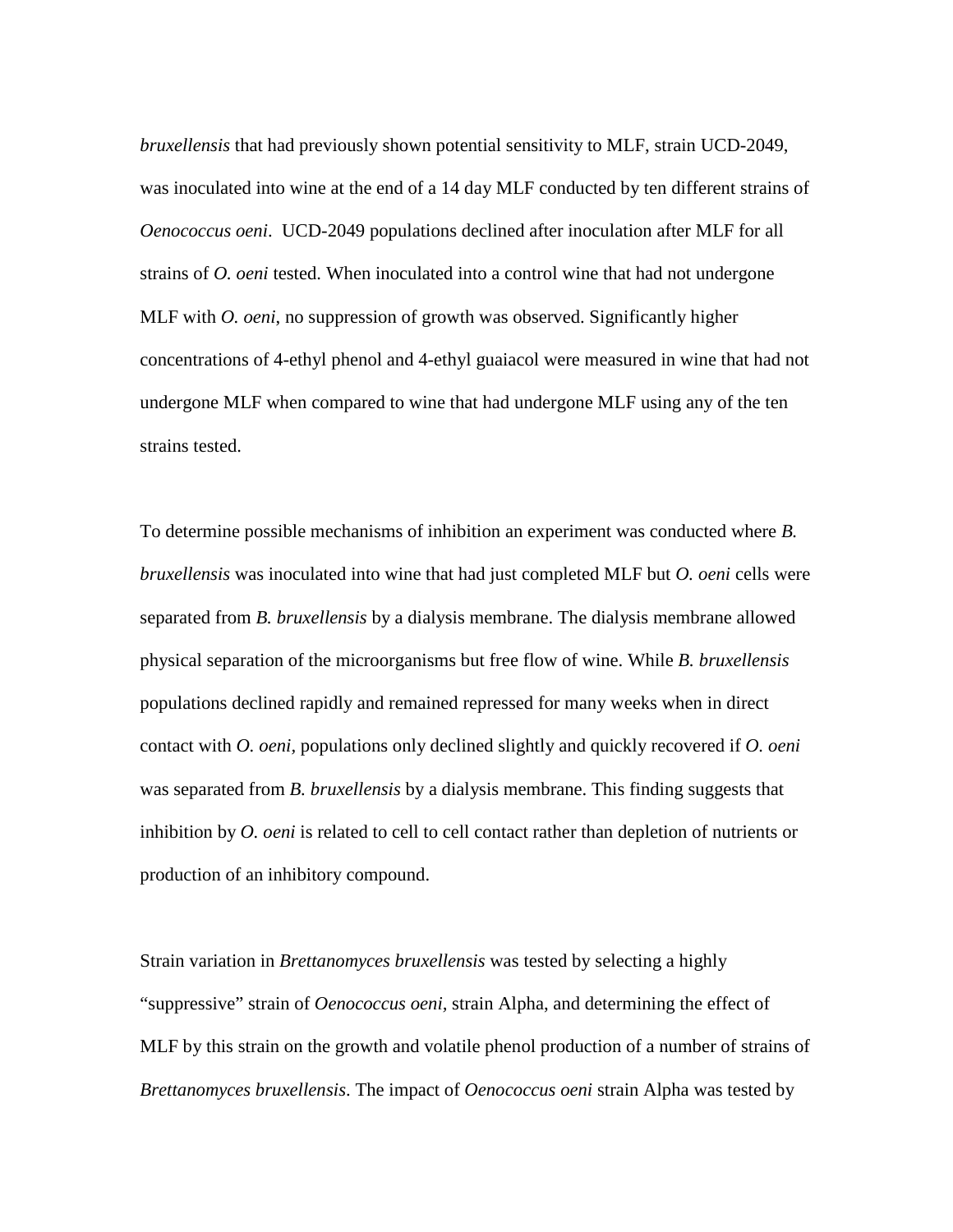inoculating each different *Brettanomyces bruxellensis* strain into a wine at the end of a 14 day MLF. *B. bruxellensis* populations in both the control and MLF treated wines recovered to a similar level by the end of the experiment. The possibility that ethanol tolerance differences between the *B. bruxellensis* strains contributed to their variable susceptibility to inhibition by *O. oeni* was investigated. *B. bruxellensis* strains were inoculated into wines that had been adjusted to a high or low ethanol content and that had or had not just completed MLF. While *B. bruxellensis* populations behaved similarly to the control groups in the low ethanol wines, in the high ethanol wines two of the three strains of *B. bruxellensis* tested were inhibited in the MLF treated wines with respect to the control. For the third *B. bruxellensis* strain, the reverse was true. *B. bruxellensis* strain was a major factor in volatile phenol production, though some suppression of volatile phenol production by MLF was observed in cases where there was no suppression of growth.

This study demonstrated that *Brettanomyces bruxellensis* response to MLF is dependent on *Brettanomyces bruxellensis* strain, and that this response may be impacted by the ethanol concentration of the wine. It was also determined that sensitivity to MLF with respect to culturable cell growth is likely related to cell-cell contact between *Brettanomyces bruxellensis* and *Oenococcus oeni*.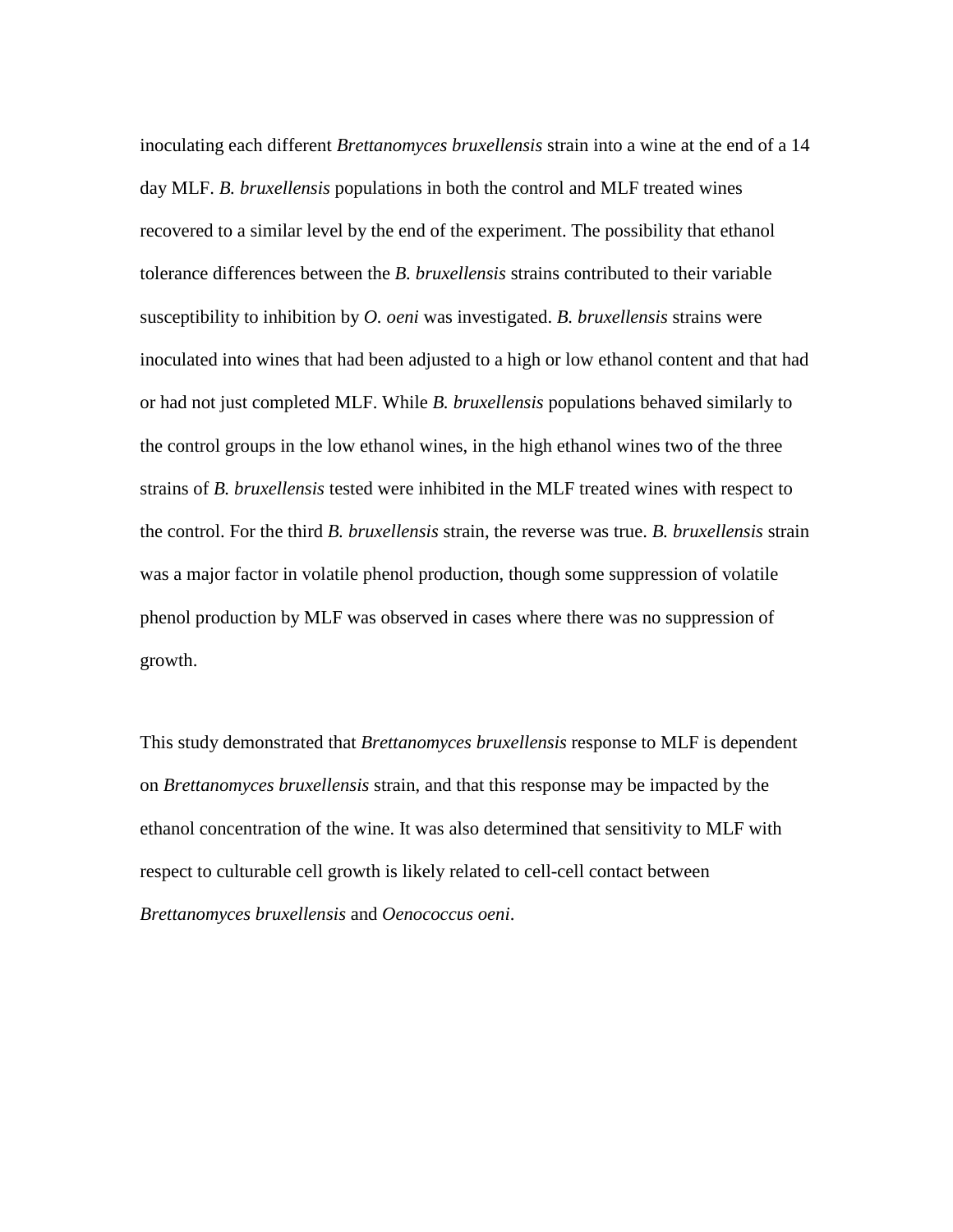©Copyright by Adam D. Lauderdale February 03, 2021 All Rights Reserved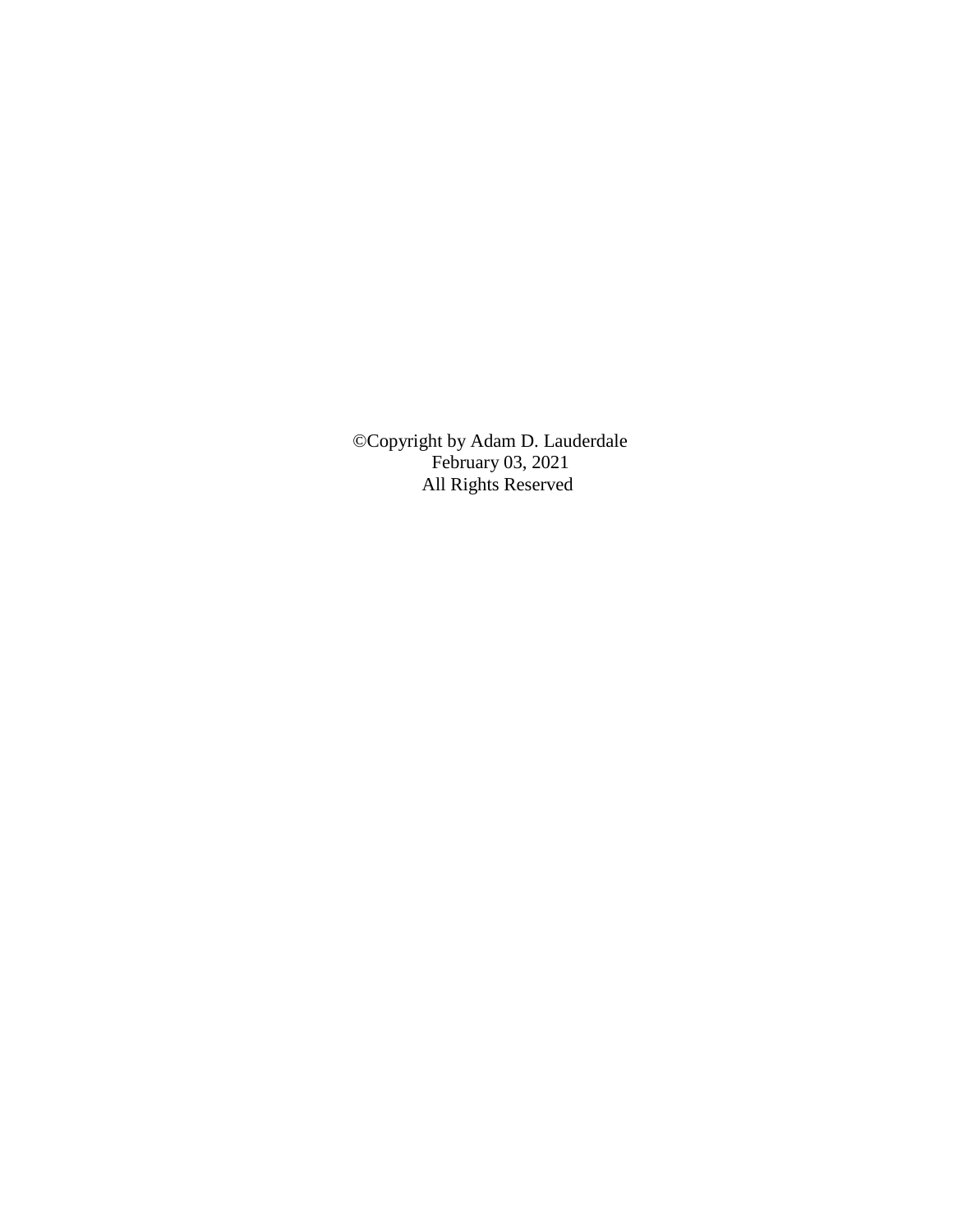## The Impact of Malolactic Fermentation Conducted by *Oenococcus oeni* on *Brettanomyces bruxellensis* Growth and Volatile Phenol Production by Adam D. Lauderdale

## A THESIS

submitted to

Oregon State University

in partial fulfillment of the requirements for the degree of

Master of Science

Presented February 03, 2021 Commencement June 2021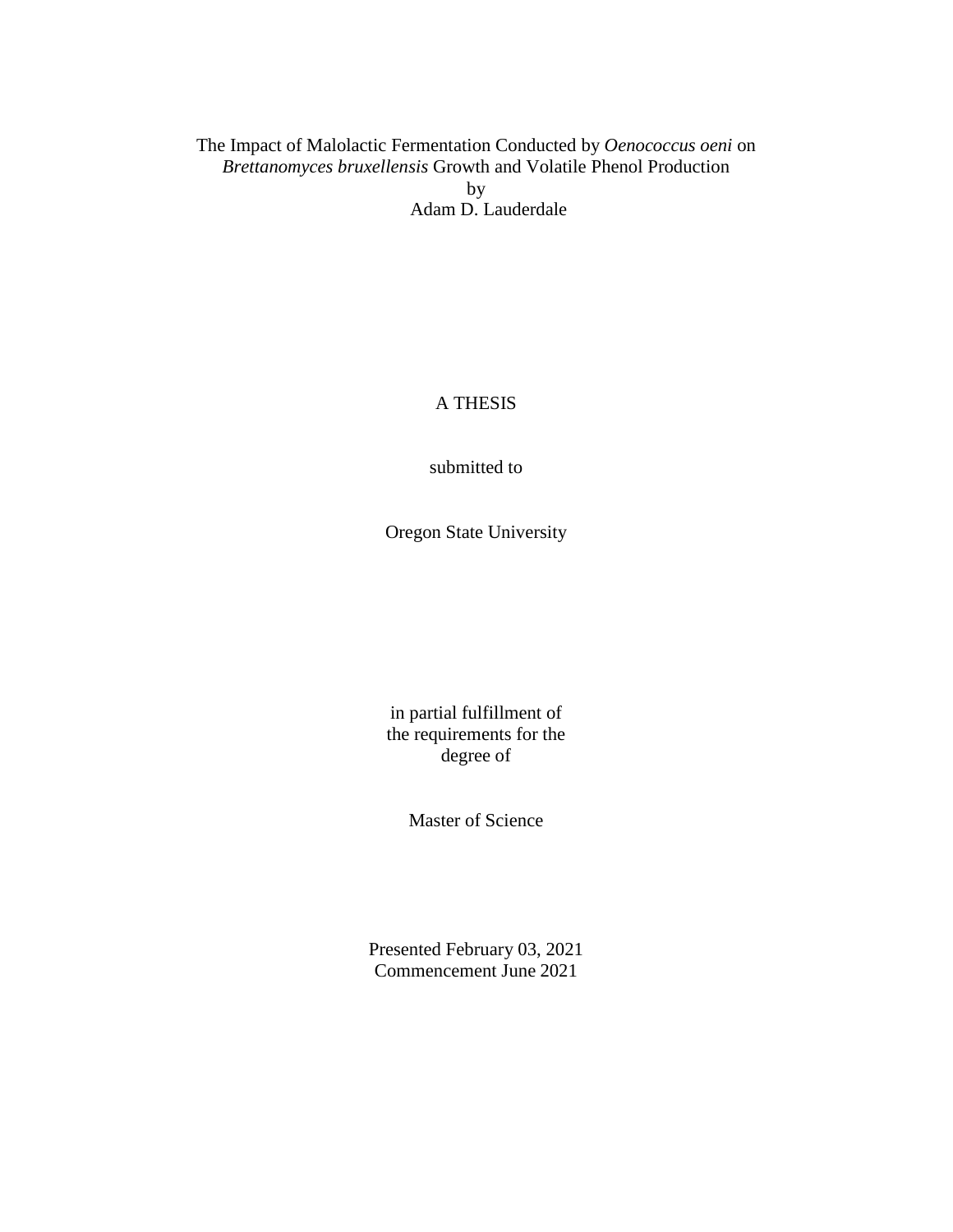Master of Science thesis of Adam D. Lauderdale presented on February 03, 2021.

APPROVED:

Major Professor, representing Food Science and Technology

Head of the Department of Food Science and Technology

Dean of the Graduate School

I understand that my thesis will become part of the permanent collection of Oregon State University libraries. My signature below authorizes release of my thesis to any reader upon request.

Adam D. Lauderdale, Author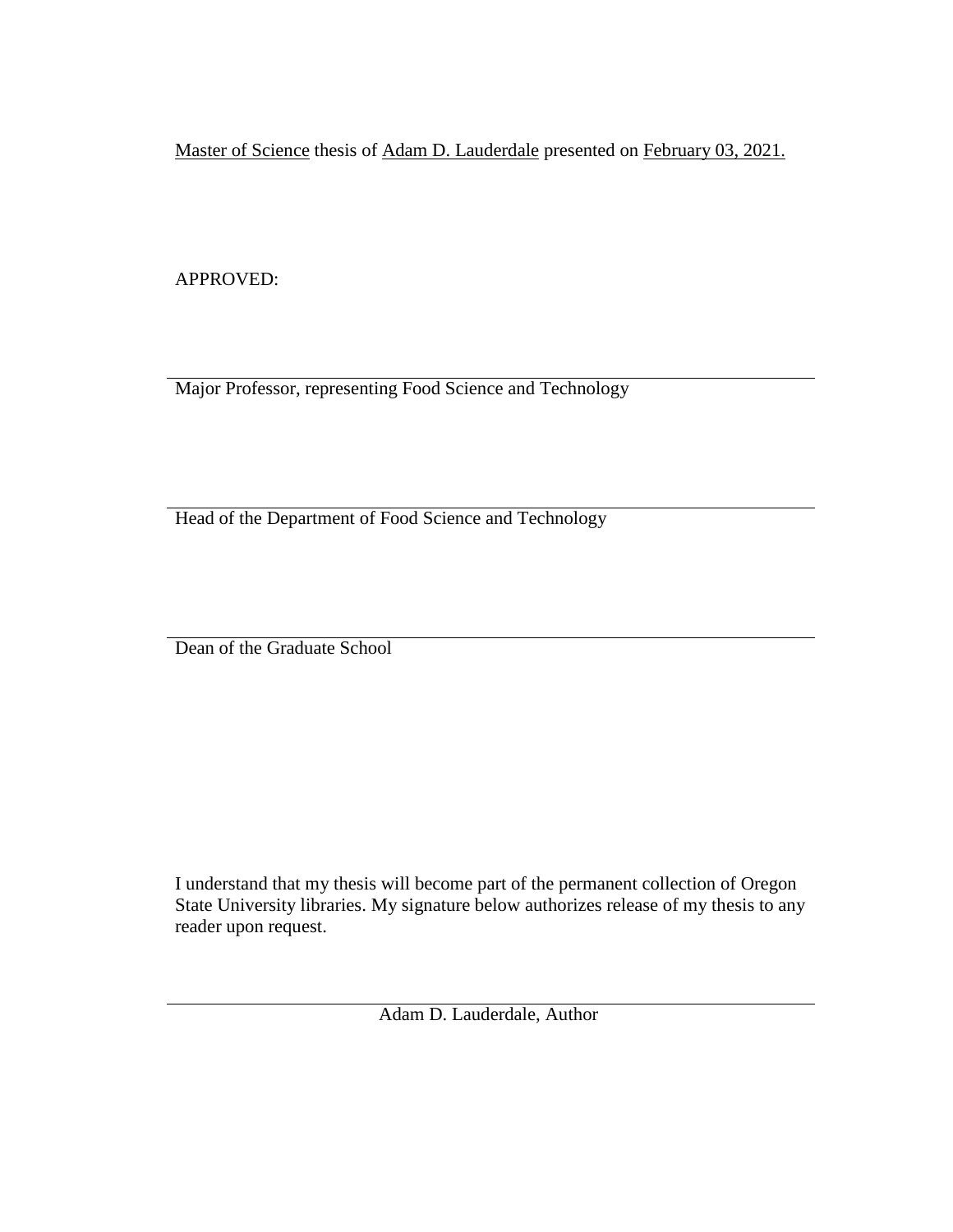### ACKNOWLEDGEMENTS

I would like to first thank Dr. James Osborne by whom I have been taught, encouraged, employed, and mentored for some of the most educational years of my life. I would also like to acknowledge the Oregon Wine Board for providing funding. I would also like to extend my gratitude to the entire Food Science Department at Oregon State University with particular thanks to: Maria Del Pilar Alessandri Basaure, for dragging me kicking and screaming into the world of science, to Dr. Alan Bakalinsky for opening his lab to me as an undergraduate student, to Dr. Joy Waite-Cusic, for helping me to truly consider what I wanted out of my time at OSU, to Drs. Michael Penner and Chris Curtin whose ears have been graciously bent my way too many times to tell, and to all the gracious staff and faculty for making the department what it is for all of us students for all these years. I would also like to thank Aubrey Dubois for her help guidance and mentorship in the lab, as well as Meghan Ruppel, Joshua Goran, for all of their assistance.

To my wife and best friend, I simply say thank you: I would not be here without you. I would finally like to thank my beloved daughter to whom I owe more than she could ever imagine.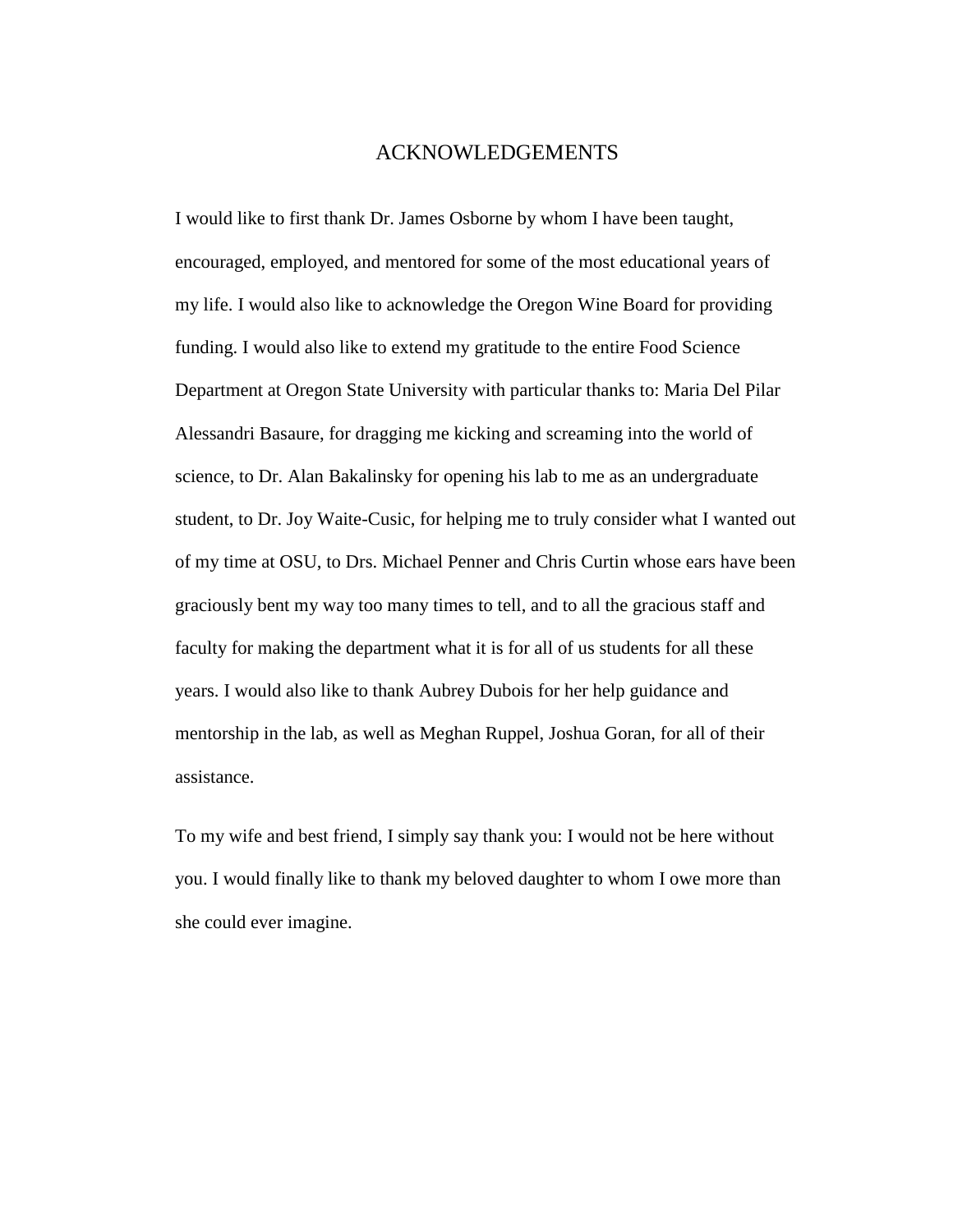# CONTRIBUTION OF AUTHORS

Dr. Michael Qian and Dr. Yanping Qian conducted the wine volatile phenol analysis reported in Chapter 2 & 3 while Aubrey DuBois provided assistance with the cell separation experiments.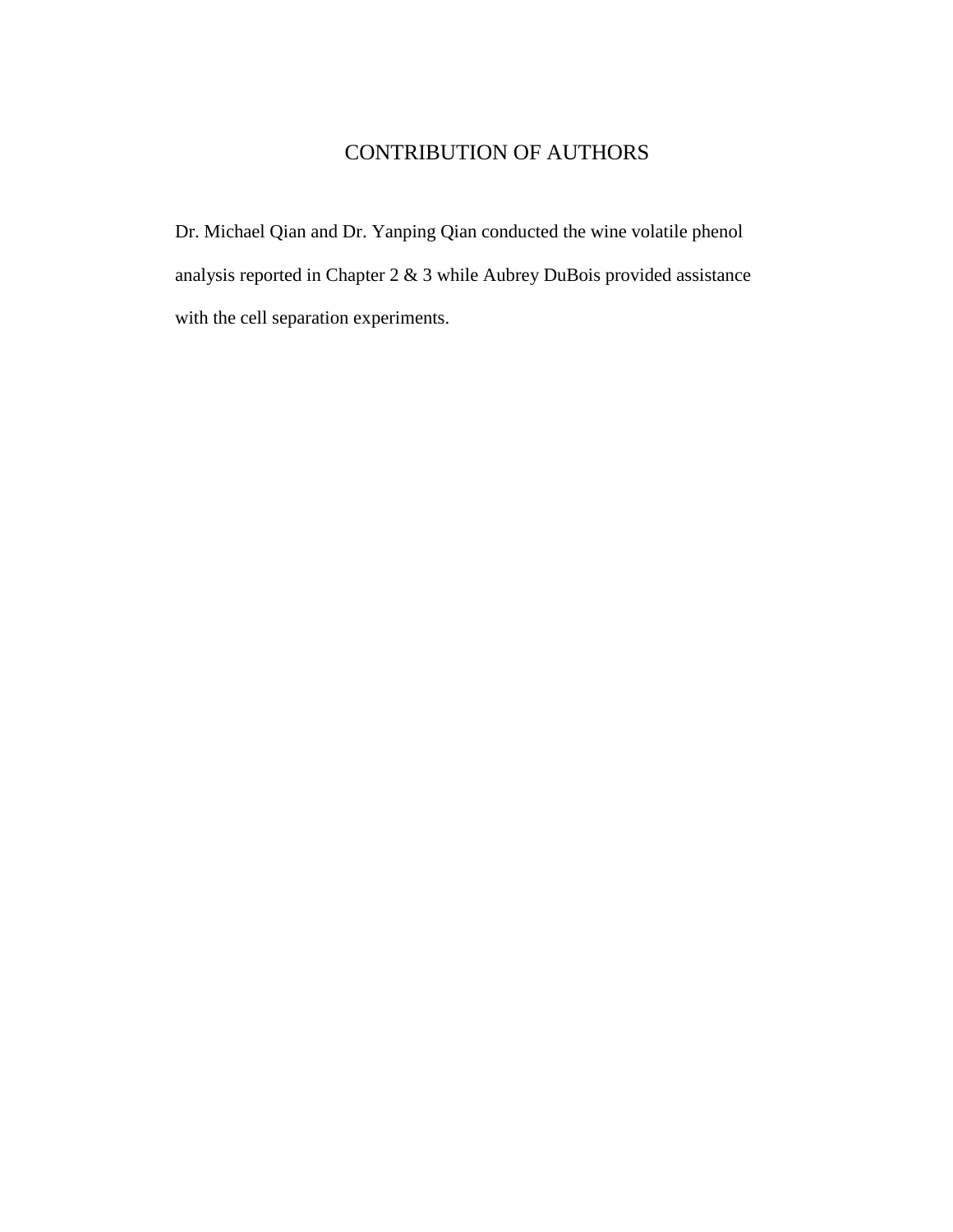# TABLE OF CONTENTS

| Beneficial Microorganisms: Saccharomyces cerevisiae and Alcoholic      |  |
|------------------------------------------------------------------------|--|
| Beneficial Microorganisms: Oenococcus oeni and Malolactic              |  |
| Spoilage Microorganisms: Pediococcus and Lactobacillus11               |  |
|                                                                        |  |
| Spoilage Microorganisms: Brettanomyces bruxellensis 14                 |  |
|                                                                        |  |
|                                                                        |  |
| Chapter 2 Inhibition of Brettanomyces bruxellensis UCD-2049 growth and |  |
|                                                                        |  |
|                                                                        |  |
|                                                                        |  |
|                                                                        |  |
|                                                                        |  |
|                                                                        |  |
|                                                                        |  |
| Impact of MLF Timing on Growth of B. bruxellensis 39                   |  |
|                                                                        |  |

## Page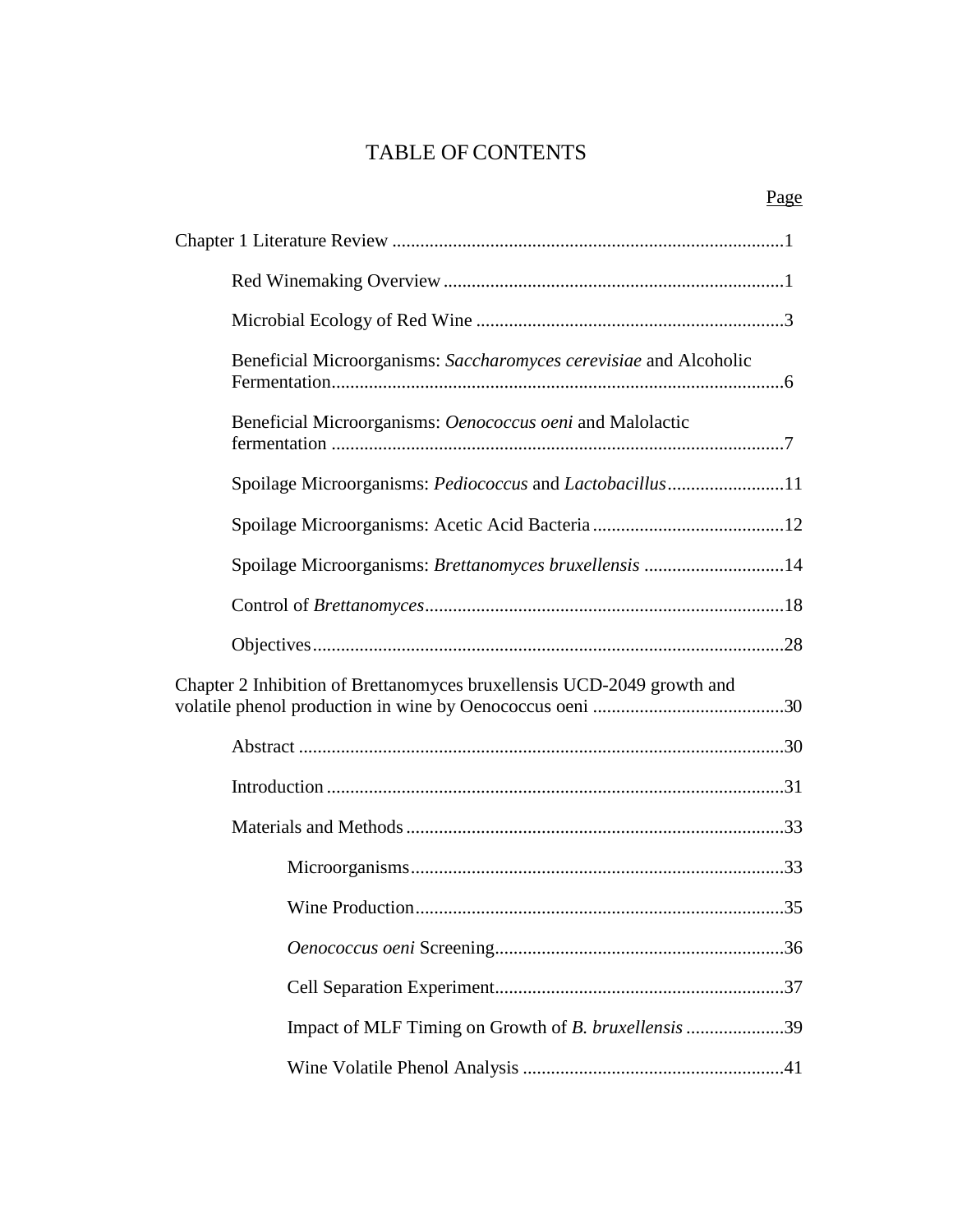# TABLE OF CONTENTS (Continued)

| Chapter 3 Impact of <i>Oenococcus oeni</i> strain Alpha on growth and volatile phenol<br>production of various Brettanomyces bruxellensis strains under different ethanol |  |
|---------------------------------------------------------------------------------------------------------------------------------------------------------------------------|--|
|                                                                                                                                                                           |  |
|                                                                                                                                                                           |  |
|                                                                                                                                                                           |  |
|                                                                                                                                                                           |  |
|                                                                                                                                                                           |  |
|                                                                                                                                                                           |  |
|                                                                                                                                                                           |  |
|                                                                                                                                                                           |  |
|                                                                                                                                                                           |  |
|                                                                                                                                                                           |  |
|                                                                                                                                                                           |  |
|                                                                                                                                                                           |  |
|                                                                                                                                                                           |  |
|                                                                                                                                                                           |  |

# Page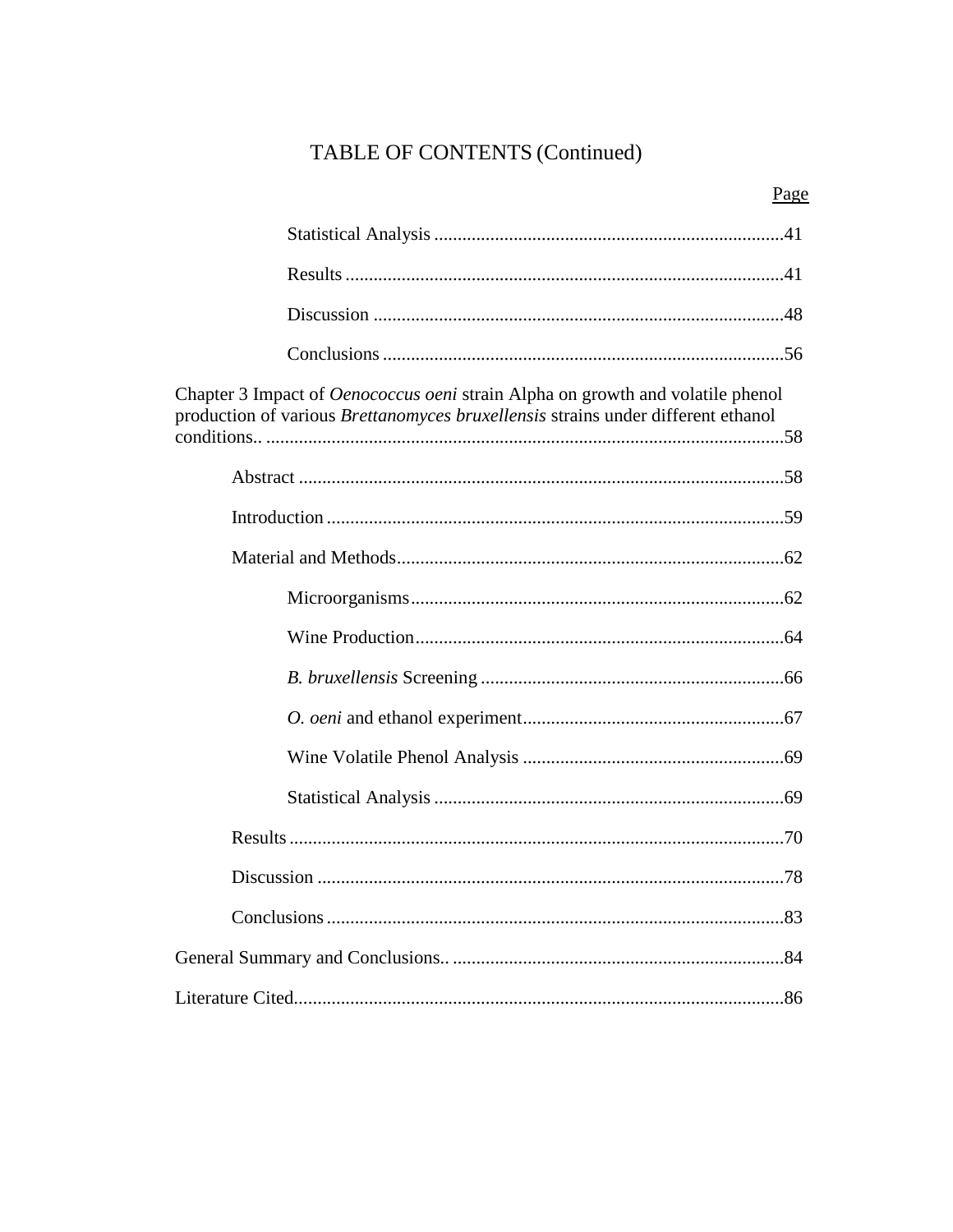# LIST OF FIGURES

| Figure<br>Page                                                                                                                                                                                                                                                                                                        |
|-----------------------------------------------------------------------------------------------------------------------------------------------------------------------------------------------------------------------------------------------------------------------------------------------------------------------|
| Figure 2.1 Cassette apparatus and experimental design for cell separation with                                                                                                                                                                                                                                        |
| Figure 2.2 Culturable B. bruxellensis cells in Pinot noir wine that did not<br>undergo MLF (control) and wine that underwent MLF with $O.$ oeni strains<br>Omega, Beta, VFO, CH 11. Data points represent mean of replicates, n=343                                                                                   |
| Figure 2.3 Culturable <i>B. bruxellensis</i> cells in Pinot noir wine that did not<br>undergo MLF (control) and wine that underwent MLF with O. oeni strains<br>31, 350, Alpha, PN4, VP41, CH 35. Data points represent mean of                                                                                       |
| Figure 2.4 Culturable cells of <i>B. bruxellensis</i> UCD-2049 in Pinot noir wine that<br>did not undergo MLF (control) and wine that underwent a MLF with $O$ .<br>oeni Alpha. B. bruxellensis and O. oeni cells were separated by a 10 kDa<br>membrane (cell separation) or were not separated (cell contact). Data |
| Figure 2.5 Culturable B. bruxellensis strain UCD-2049 cells in Pinot noir wine<br>that did not undergo MLF (control) and wine that underwent MLF with $O$ .<br>oeni strain Alpha. B. bruxellensis cells were either co-inoculated<br>(beginning), inoculated after partial MLF (partial), or inoculated at the end    |
| Figure 3.1 Experimental design for impact of <i>O. oeni</i> strain Alpha on a variety of                                                                                                                                                                                                                              |
| Figure 3.2 Culturable B. bruxellensis cells in Pinot noir wine that did not<br>undergo MLF and wine that underwent MLF with O. oeni strain Alpha.                                                                                                                                                                     |
| Figure 3.3 Growth of B. bruxellensis strain UCD-2049, Copper Mountain (CM),<br>or AWRI-1499 (C) in Pinot noir wine adjusted to 12.5% EtOH v/v or to<br>14% EtOH v/v that has (Alpha) or has not (Control) undergone MLF with<br>O. oeni strain Alpha. Data points represent mean of replicates, n=376                 |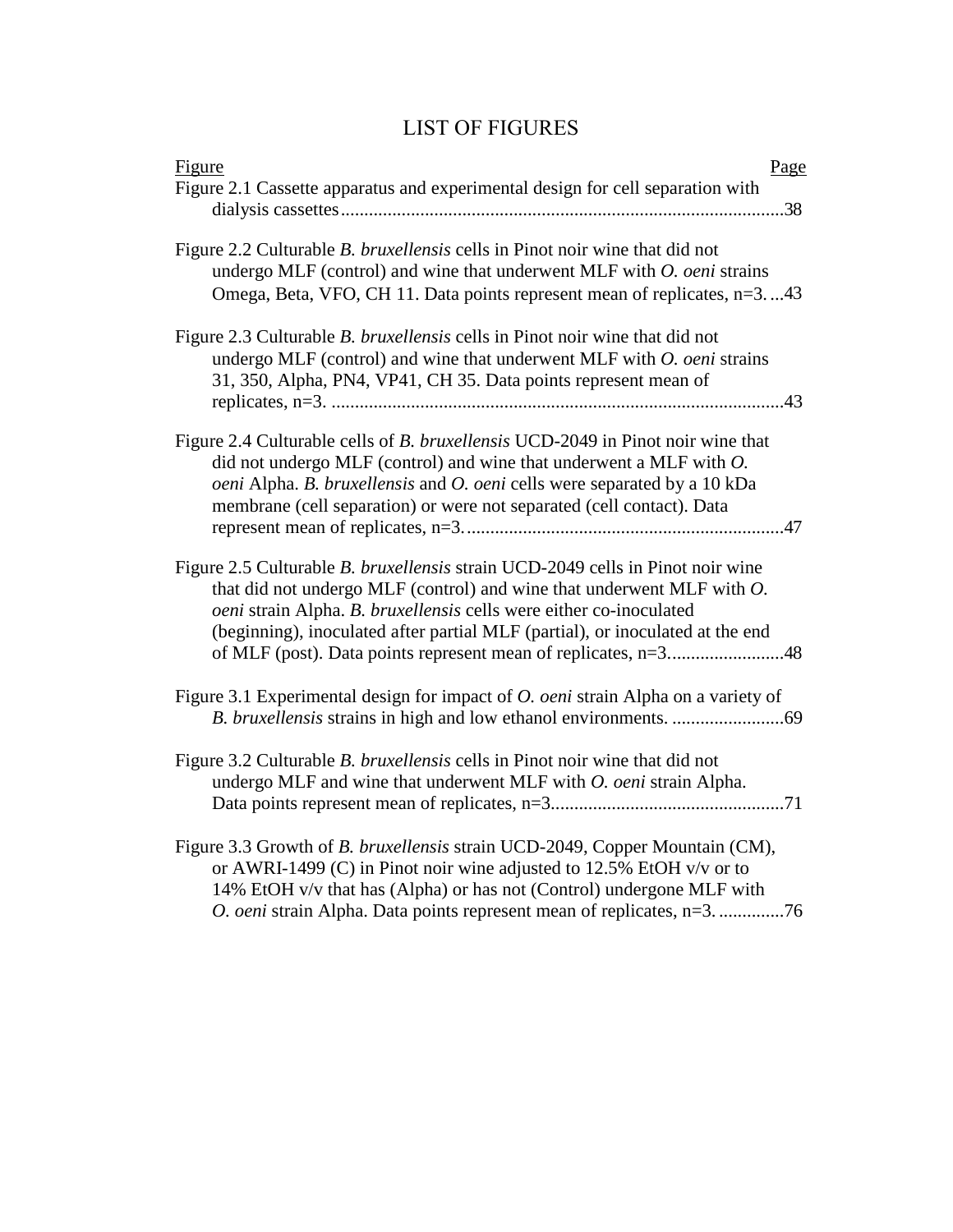# LIST OF TABLES

| Table<br>'a ge                                                                                                                                                                                                                                                |
|---------------------------------------------------------------------------------------------------------------------------------------------------------------------------------------------------------------------------------------------------------------|
| Table 2.1 Strains and Sources of Microorganisms used in Screening Experiment34                                                                                                                                                                                |
| Table 2.2 Concentration ( $\mu$ g/L) of 4-ethyl phenol and 4-ethyl guaiacol 51 days<br>after inoculation of <i>B. bruxellensis</i> UCD-2049 into 2018 Pinot noir wine<br>that had or had not previously undergone MLF with various <i>O. oeni</i> strains. 45 |
|                                                                                                                                                                                                                                                               |
| Table 3.2 Concentration ( $\mu$ g/L) of 4-ethyl phenol and 4-ethyl guaiacol 37 days<br>after inoculation of various <i>B. bruxellensis</i> strains into 2018 Pinot noir wine                                                                                  |
| Table 3.3 Concentration (µg/L) of 4-ethyl phenol and 4-ethyl guaiacol 67 days<br>after inoculation of various <i>B. bruxellensis</i> strains into 2019 Pinot noir wine<br>that had or had not previously undergone MLF with O. oeni Alpha and was<br>.78      |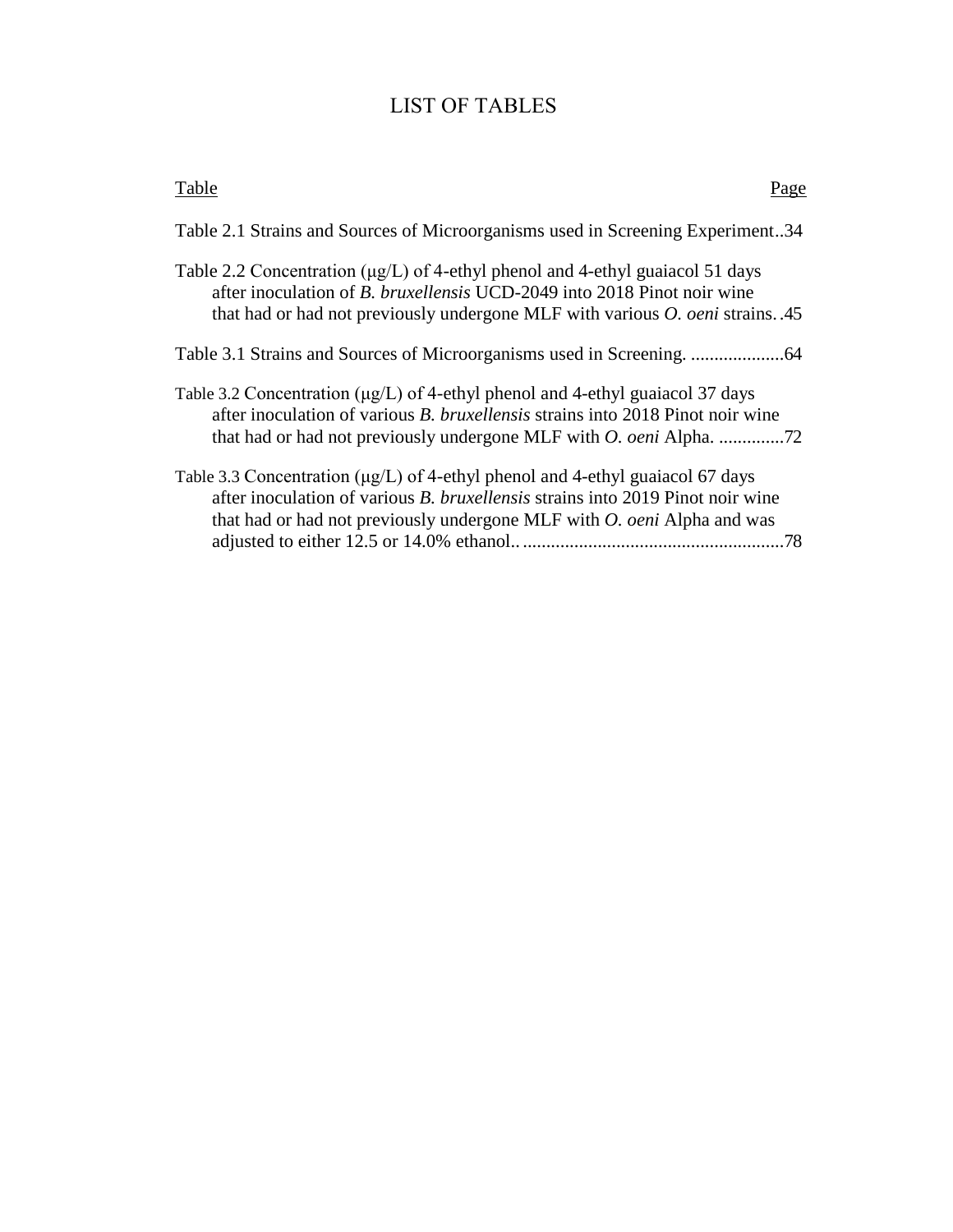# Chapter 1 Literature Review

### **Red Winemaking Overview**

The process of making wine is rich and varied; nevertheless, certain steps and procedures have become standardized over the years: Winemaking begins in the vineyard with the production of grapes suitable for wine. The vineyard manager determines the ripeness of the grapes with respect to color, flavor, sugar, and acid content. When the fruit is determined to be at peak ripeness, it is harvested and transported to the winery. Some wineries elect to sort incoming fruit either manually or mechanically. Sorting serves to remove any extraneous material from grapes stems and clusters, as well as to remove clusters that have been infected with mold (Clary et al., 1990.). Removing damaged or infected fruit also serves to reduce the microbial load in the must, and can aid in sanitation efforts as grapes with damaged skins have been found to harbor more spoilage organisms (Du Toit et al., 2005).

For red winemaking, grape skins are not removed until after the completion of alcoholic fermentation. Fermentation is allowed to progress on the skins in order to extract phenolic compounds such as anthocyanins and tannins that give color and mouthfeel to a red wine (Bautista-Ortín et al., 2004; Canals et al., 2005; Ivanova et al., 2012). To allow yeast to access the sugary pulp of the fruit red wine grapes are usually crushed and destemmed before initiation of alcoholic fermentation. Grapes at harvest can host a number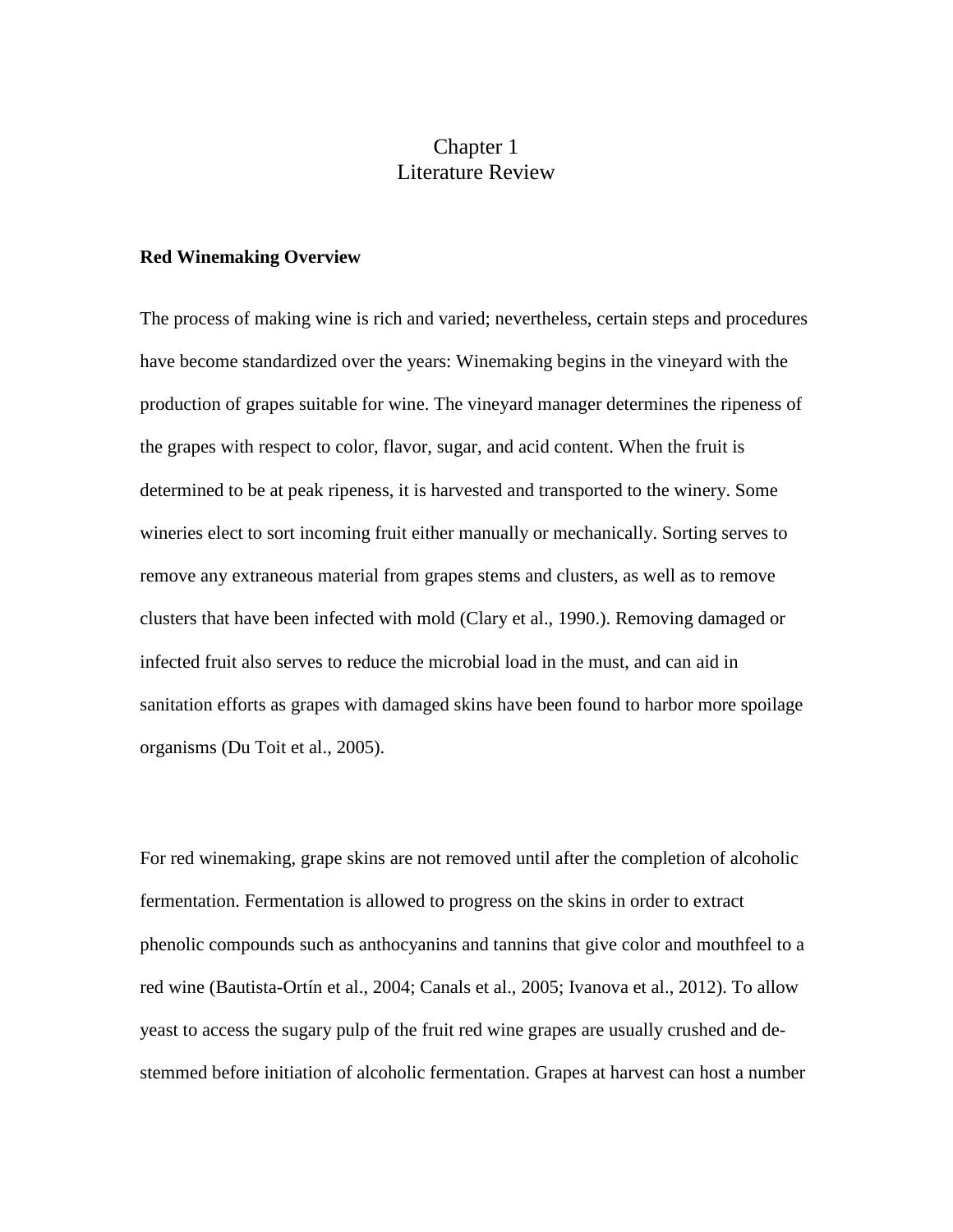of bacteria and yeast species (Renouf et al., 2006). If alcoholic fermentation is not initiated in a timely manner, some of these microbes may begin to grow and produce undesirable metabolites (Du Toit and Pretorius, 2000; Fugelsang and Edwards, 2006; Renouf et al., 2006). If incoming fruit cannot be processed immediately, it is common to apply an amount of sulfur dioxide  $(SO<sub>2</sub>)$  to the fruit to protect it from oxidation and microbial infections before initiating alcoholic fermentation (Henick-Kling and Park, 1994). Aside from keeping the fruit at low temperatures, the acts of sorting out fungal infections and the addition of  $SO<sub>2</sub>$  to incoming grapes are usually the only microbial controls applied to incoming fruit in a winery.

Alcoholic fermentation in wine production is a microbially mediated process whereby the grape sugars, glucose and fructose, are converted to ethanol and  $CO<sub>2</sub>$  under anaerobic conditions. This process results in the production of ATP and regeneration of NAD+ from NADH. Fermentation of sugars can also result in the production of a number of flavor active compounds such as esters that contribute to a wines aroma and flavor (Lambrechts & Pretorius, 2000; Lilly et al., 2006; Swiegers et al., 2007; Swiegers et al., 2009). Alcoholic fermentation is generally performed by the yeast *Saccharomyces cerevisiae*. Winemakers may choose to inoculate a pure culture of a commercial *Saccharomyces cerevisiae* strains to their wines for fermentation, or they may choose to allow *S. cerevisiae* naturally present on the grapes and/or winery to perform the fermentation. This is often referred to as "wild" or "natural" fermentation strain (Fleet & Ribéreau-Gayon, 1984; Heard & Fleet 1985; Pardo, García, Zúñiga, & Uruburu 1989;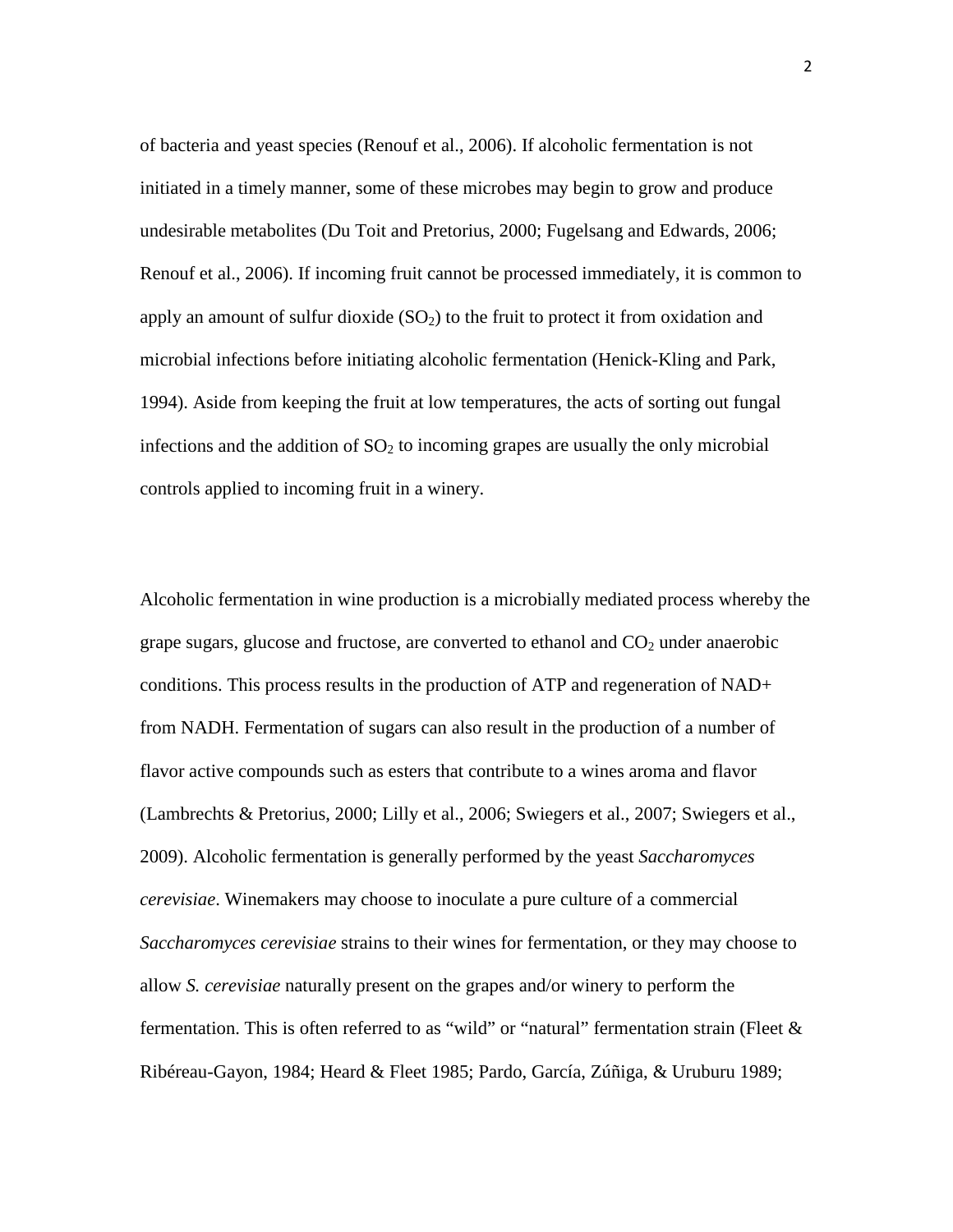Torija et al. 2001). While some "wild" strains of *S. cerevisiae* may be unique to a specific winery or vineyard (Drumonde-Neves et al., 2016; Schuller et al., 2005; Török et al., 1996; Varela et al., 2009), recent studies have demonstrated that often what is thought to be a "wild" strain is in fact a commercial wine yeast strain that is resident in the winery.

After alcoholic fermentation is complete, red wines are pressed to remove the skins and seeds of the fruit from a wine. This process removes many of the insoluble solids in a red wine, but will not remove suspended yeast cells. These cells will eventually flocculate and settle into a cake called the lees which settles at the bottom of the vessel. After pressing, winemakers may elect to remove this residual yeast by clarification and filtration before proceeding to malolactic fermentation. This is often done in order to enhance the clarity of the final product (Zamora, 2003). Another reason winemakers may not want their wine to age on the lees is that doing so may result in unpleasant odors and flavors such as reduction occurring in the final wine (Fornairon-Bonnefond, Camarasa, Moutounet, & Salmon, 2002; Ribéreau-Gayon, Glories, Maujean, & Dubourdieu, 1999; Zamora, 2002). After pressing and racking, many red wines undergo bacterially-mediated malolactic fermentation (MLF). Here, wine lactic acid bacteria (LAB) such as *Lactobacillus, Pediococcus,* and most commonly, *Oenococcus oeni*, convert malic acid to lactic acid. This process results in the reduction of acidity and is particularly important for high acid red wines.

### **Microbial Ecology of Red Wine**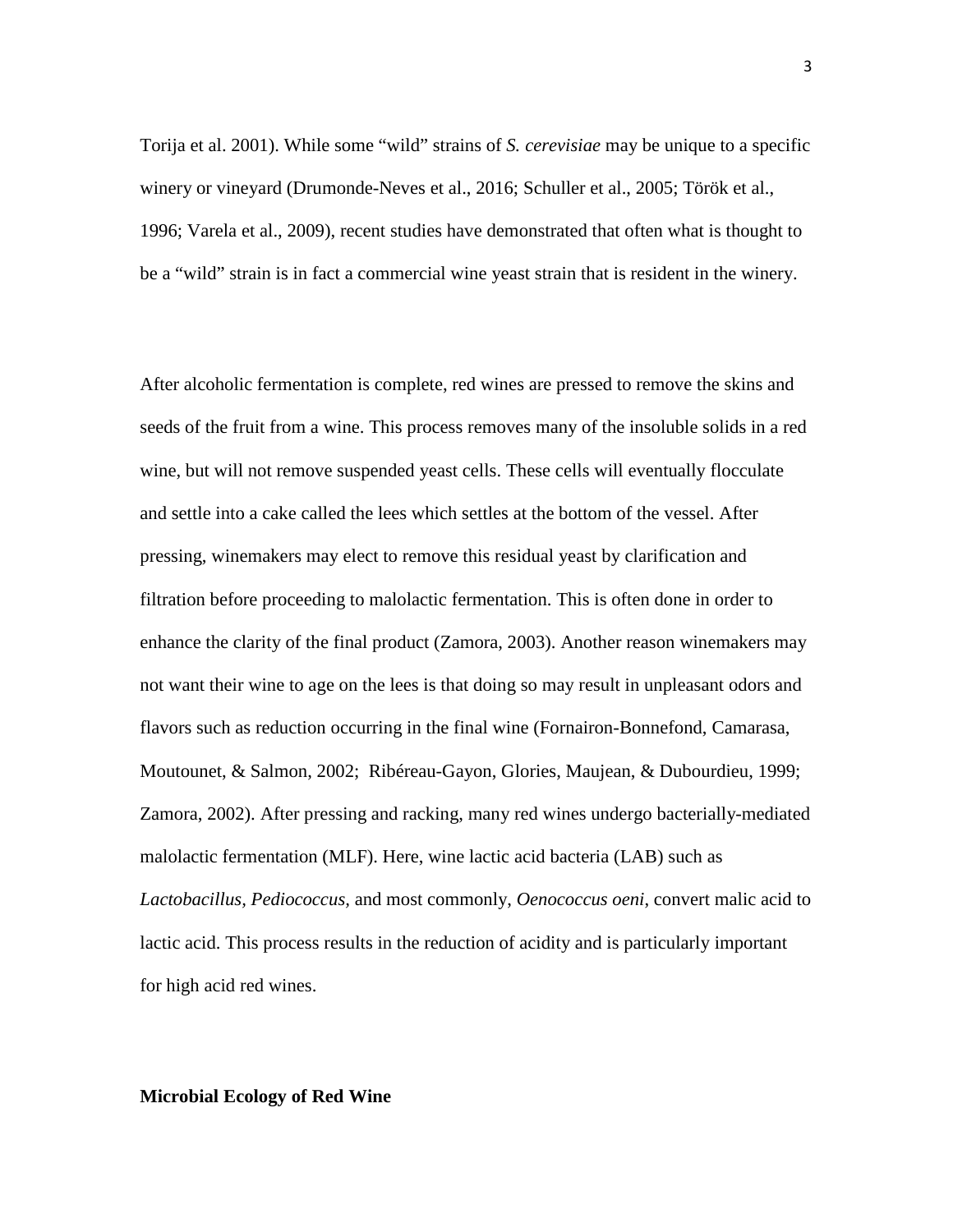*Saccharomyces cerevisiae* and *Oenococcus oeni* are two key microorganisms for winemaking but they are not the only microorganisms present during the wine production process. A wide range of microorganisms can be present on the grapes or on winery surfaces. Unlike other foods and beverages, the presence of pathogenic microorganisms in wine production is not generally a concern due to the specific chemistry of grapes and wine. Before fermentation the acidic environment of grape must can be as low as 3.0. Since pathogenic organisms begin to grow in food or beverage systems at a pH of 4.6 or above, wine's low pH provides significant protection. Acid is just the first layer of defense a wine has against pathogens: After fermentation, a wine has the advantage of being both acidic and alcoholic. The ethanol concentration of a finished wine can exceed 13% (v/v) (Arroyo-López et al., 2010). The combined effects of low pH and ethanol content effectively prevents the survival and growth of pathogenic microorganisms in wine (Jeon et al., 2015; Møretrø and Daeschel, 2006; Sugita-Konishi et al., 2001).

Since wine has natural resistance to pathogenic organisms, winemakers do not have to pasteurize the grapes or wines to prevent food safety issues as occurs in other food and beverages such as milk and cheese. In practice, this lack of a pasteurization step means that there can be quite a high and diverse population of microorganisms present at the beginning of alcoholic fermentation. While the winemaker may not have to be concerned with pathogenic microorganisms, they must consider the potential of microbial spoilage due to a number of yeast and bacteria that can survive the inhospitable environment of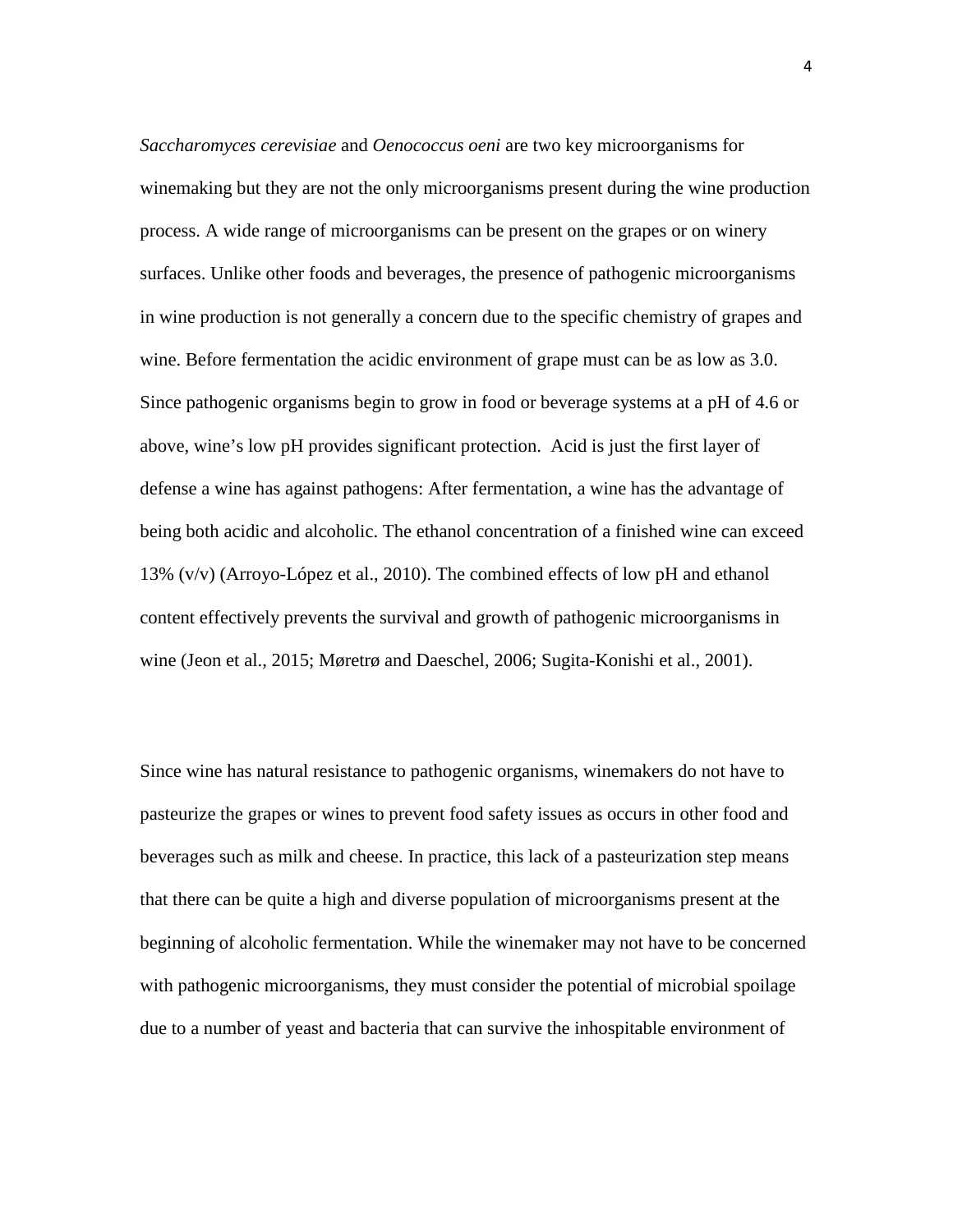grape juice and/or wine. These microorganisms can affect adverse quality changes due to the production of an array of flavor and aroma active compounds.

A range of microorganisms are present during wine production that originate from the grapes and/or winery surfaces. Certain microorganisms will dominate at various stages of wine as the physiochemical and biological parameters of a wine evolve over time. For example, at the start of winemaking non-*Saccharmoyces* yeast species tend to dominate as they are the most abundant species found on the surface of grapes, (Barata et al., 2008a; 2012; Bisson & Joseph, 2009). As alcoholic fermentation proceeds non-*Saccharomyces* yeast populations decrease due to the creation of an anaerobic environment and production of ethanol by *S. cerevisiae*. Bacterial species such as *Acetobacter* and *Lactobacillus* are also present on grapes and in must at this time, but they typically do not proliferate to high numbers at this stage of wine production. After the initiation of alcoholic fermentation, *S. cerevisiae* quickly dominates the fermentation, outcompeting all of the other microbial species present. At the completion of alcoholic is typically when MLF will occur. *Oenococcus oeni* tend to be the most common wine LAB that performs MLF due to its addition as a starter culture and its dominance at low pH. During or shortly after MLF other microorganisms such as *Lactobacillus* species or *Brettanomyces bruxellensis* may grow depending on the wine conditions. Film producing yeasts such as *Candida* and *Pichia* species along with aerobic bacteria such as *Acetobacter* can also proliferate during aging if wine tanks and barrels are not topped, thus providing a more aerobic environment. At every stage of wine production,

5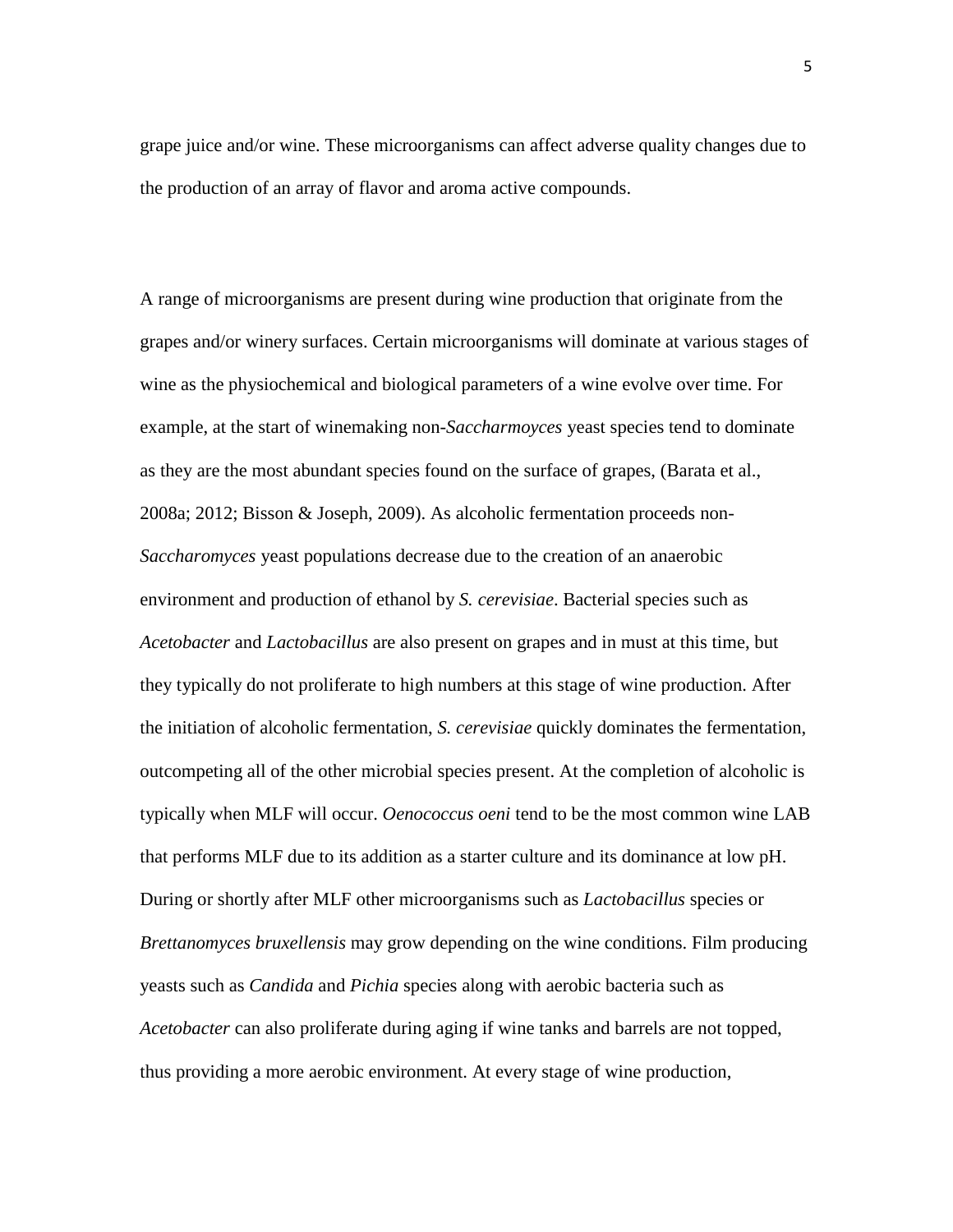winemakers seek to manage the populations of microorganism by encouraging the growth of beneficial microbes (*S. cerevisiae* and *O. onei*) and creating an environment that will inhibit spoilage microbes. Complete elimination of microbes is not possible during wine production except just prior to bottling when wines can be sterile filtered.

#### **Beneficial Microorganisms:** *Saccharomyces Cerevisiae* **and Alcoholic Fermentation**

As noted earlier, alcoholic fermentation is the process by which microorganisms such as *S. cerevisiae* convert the fermentable sugars (fructose, glucose) into carbon dioxide and ethanol in order to generate ATP anaerobically through substrate level phosphorylization (Strathern, Jones, Broach, 1982). This process begins with glycolysis, which consumes one of these 6 carbon sugars as well as 2 NAD+ molecules to produce 2 ATP, 2 pyruvate molecules, and 2 NADH molecules (Herskowitz, 1988). Because the process requires NAD+, the NADH produced during glycolysis must be oxidized for re-use. In order to do this, *S. cerevisiae* can decarboxylate pyruvate producing a carbon dioxide molecule, after which NADH can be used to reduce the resulting two carbon molecule which regenerates the needed NAD+ and also produces a molecule of ethanol (Herskowitz, 1988). While it can metabolize both aerobically and anaerobically *S. cerevisiae* preferentially ferments glucose anaerobically. This is due to the Crabtree effect. This effect causes suppression in aerobic glucose respiration in environments with high glucose concentrations (De Deken, 1966). *S. cerevisiae* is one of the most ethanol tolerant microorganisms, but eventually they will die from exposure to high ethanol concentrations (Strathern, Jones, Broach, 1982).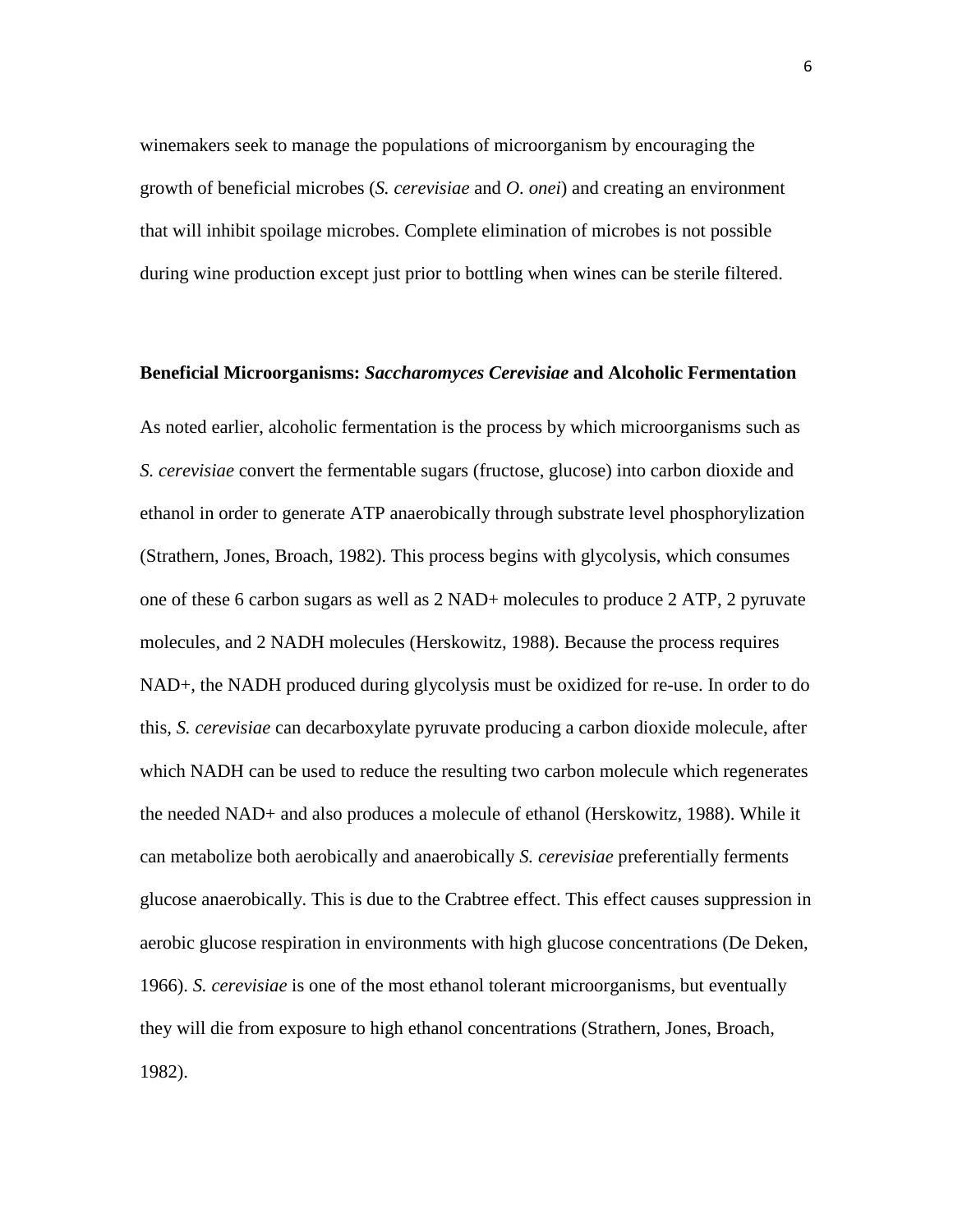*S. cerevisiae* is particularly well suited to winemaking. It can survive the otherwise hostile environment of a wine undergoing alcoholic fermentation as it has a specific tolerance to low pH and high ethanol environments (Arroyo-López et al., 2010). *S.cerevisiae* is also able to tolerate high levels of  $SO<sub>2</sub>$  (Henick-Kling and Park, 1994; Martini, 1993) enabling winemakers to selectively suppress the growth of other wine tolerant organisms by adding  $SO<sub>2</sub>$  without inhibiting the alcoholic fermentation. Wine yeast also produces many secondary metabolites such as esters and higher alcohols that can positively affect the aroma, taste, and mouthfeel of a wine (Lilly et al., 2006; Swiegers et al., 2007; Swiegers et al., 2009).

### **Beneficial Microorganisms:** *Oenococcus Oeni* **and Malolactic fermentation**

MLF is the enzymatic conversion of malic acid to lactic acid and is an important winemaking tool (Davis, Wibowo, Eschenbruch, Lee, & Fleet, 1985; Kunkee, 1968; Lonvaud-Funel, 1999; Van Vuuren, & Dicks, 1993; Wibowo, Eschenbruch, Davis, Wibowo, Eschenbruch, Lee, & Fleet, 1985). MLF is carried out by microorganisms in the order Lactobacillales, commonly called lactic acid bacteria (LAB). Lactic acid bacteria that commonly inhabit wine include *O. oeni*, as well as strains of *Lactobacillus* and *Pediococcus* species (Edwards and Jensen, 1992). While all of these species can carry out malolactic fermentation, the species *Pediococcus* and *Lactobacillus* are generally considered to be spoilage organisms (Osborne & Edwards, 2005; Sponholz, 1993). As with yeast, winemakers can elect to inoculate a pure or mixed culture of lactic acid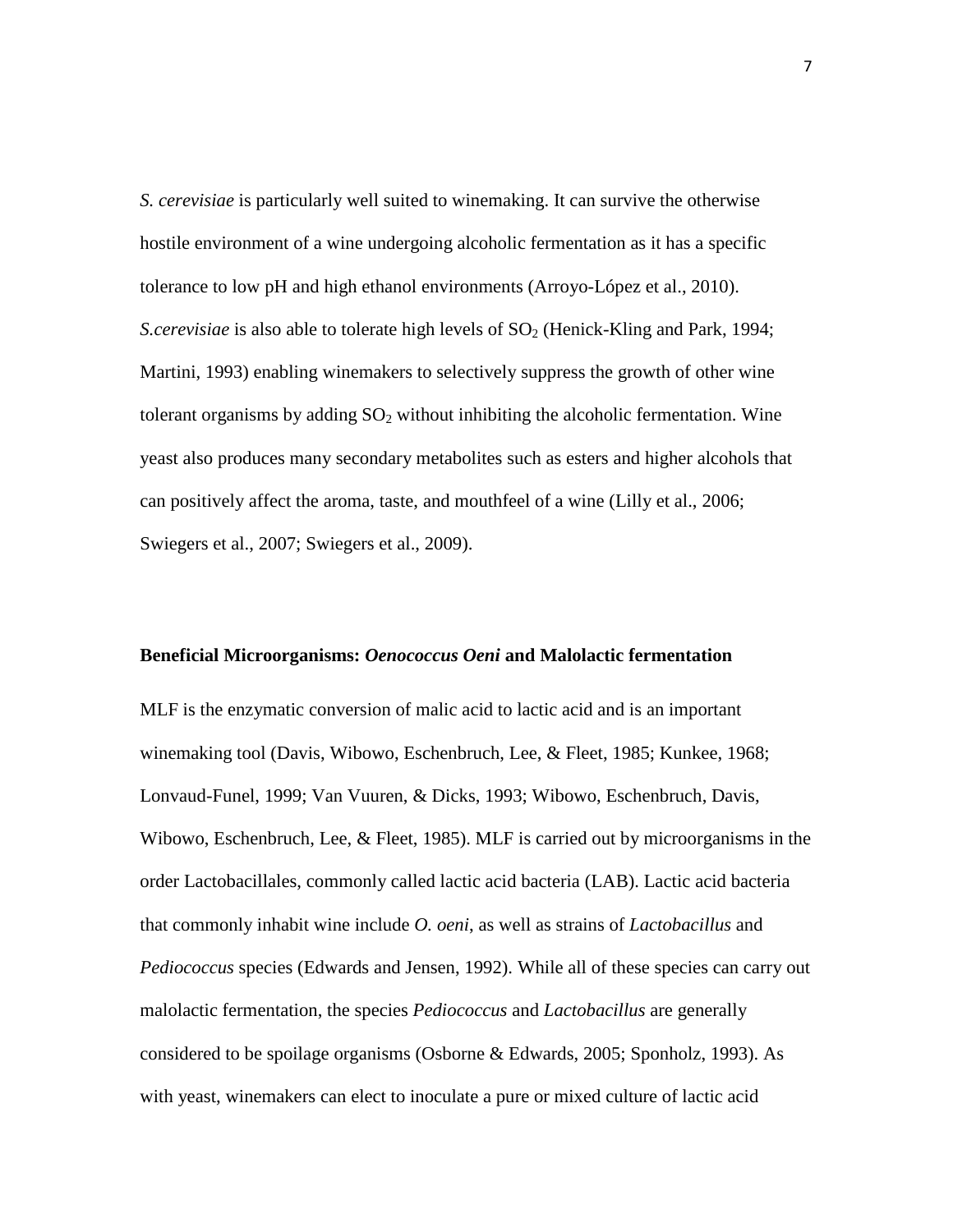bacteria to carry out MLF, or they may allow bacteria already present in the wine to multiply and undergo the fermentation. To ensure a more predictable MLF winemakers may choose to inoculate a commercial bacterial starter culture (Henick-Kling, 1993; Krieger et al., 1993; Nielsen et al., 1996; Pilone, 1995).

Winemakers who choose to inoculate their wine with *O. oeni*, generally pick a strain that is associated with metabolic or enzymatic activities that produce or enhance positive flavors and aromas. Some *O. oeni* strains are associated with enhanced buttery flavors due to the production of diacetyl from primarily citric acid (Bartowsky and Henschke, 2004; Bloem et al., 2008; Costello and Henschke, 2002; Malherbe et al., 2013; Michlmayr et al., 2012; Ugliano et al., 2003; Ugliano and Moio, 2005). Malolactic fermentation also raises the pH of a wine which can lead to a decreased perception of acidity (Costantini et al., 2009; Liu, 2002). For these reasons, *O. oeni* is the species most commonly inoculated into wine due to its positive organoleptic characteristics (Guzzo et al., 1994; Krieger et al., 1993; Liu, 2002; Nielsen et al., 1996; Wibowo et al., 1985).

*O. oeni* is a facultatively anaerobic, Gram-positive, non-motile species with cocci shaped cells usually arranged as pairs or chains (Dicks et al., 1995; Garvie, 1967). *O. oeni* is almost exclusively associated with wine production and wine MLF is considered its main ecological niche (Terrade and Mira de Orduna, 2009). The physicochemical parameters of a wine are among the most significant factors in determining the health and vitality of *O. oeni* during malolactic fermentation. *O. oeni* is both acid and ethanol tolerant, but the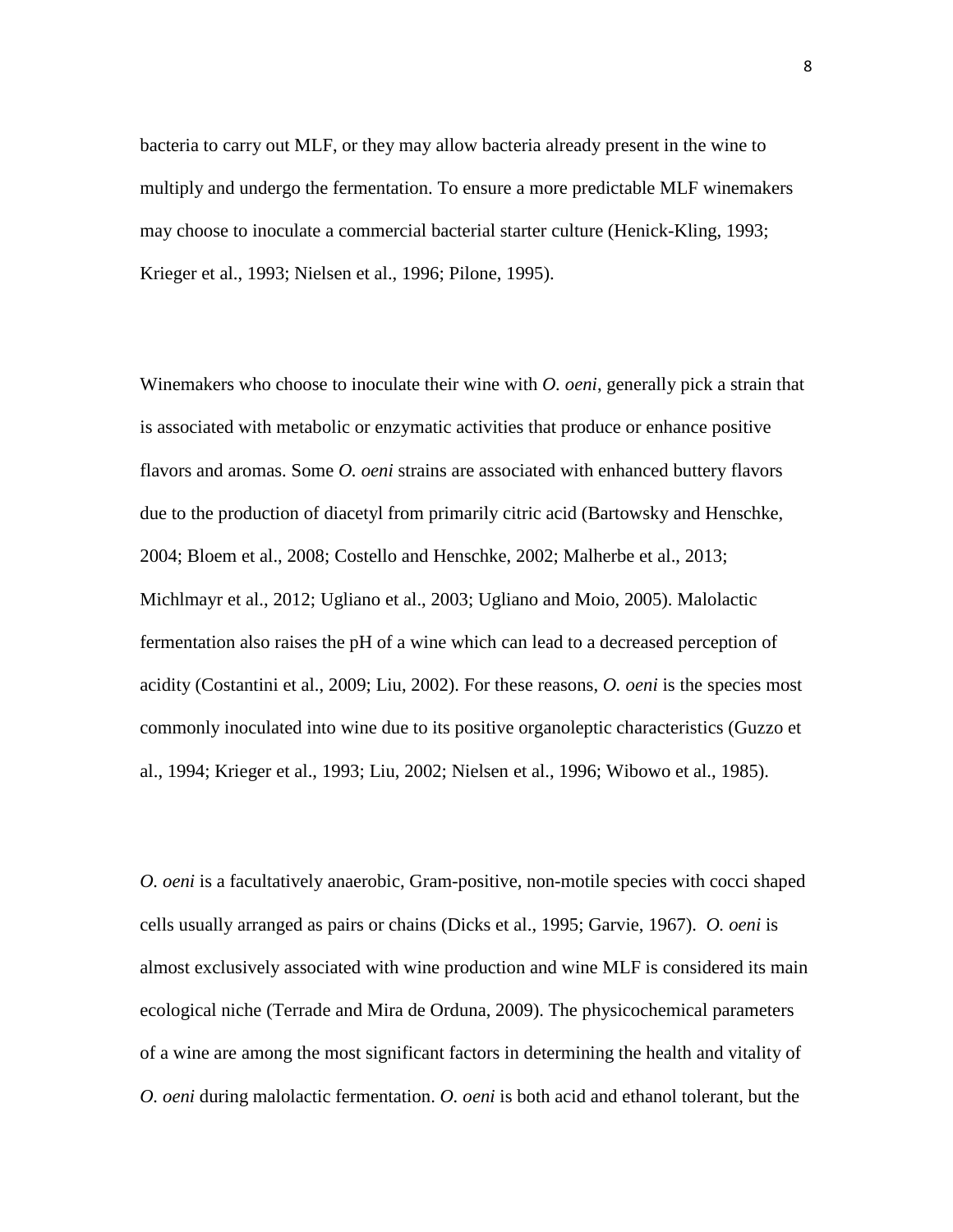optimal conditions for malolactic fermentation exist below 15% alcohol, and at a pH of 3.0 or higher (Terrade and Mira de Orduna, 2009). Optimal malolactic fermentation takes place at temperatures between 14 and 22°C (Terrade and Mira de Orduna, 2009). Like all lactic acid bacteria, *O. oeni* is sensitive to sulfur dioxide with optimal free SO<sub>2</sub> levels for malolactic fermentation below 12 ppm (Terrade and Mira de Orduna, 2009). *O. oeni* may also liberate  $SO_2$  bound as carbonyl sulfonates through its own enzymatic activity (Wells and Osborne, 2011). Due to this sensitivity, winemakers who wish to encourage MLF will not treat a wine with  $SO_2$  until MLF is completed, therefore leaving the wine vulnerable to other forms of microbial infection.

*O. oeni* is also nutritionally fastidious and requires a diverse range of nutrients for growth. *O. oeni* strains display variable phenotypes regarding the carbohydrate they can use as single growth substrate (Wibowo et al. 1985; Henick-Kling 1993; Fugelsang 1997; Terrade and Mira de Orduna, 2009). Metabolism of glucose and ribose is a typical trait in the species but different strains have various abilities to metabolize fructose, galactose, mannose, arabinose, xylose, trehalose, sucrose, lactose, maltose and melibiose (Boukhemis et al., 2009). Besides a carbon source, these bacteria require an organic source of nitrogen including amino acids and peptides; although unlike wine yeasts, *O. oeni* is unable to use inorganic nitrogen such as ammonium provided by diammonium phosphate (DAP), a nitrogen supplement commonly used by winemakers to adjust the nitrogen available to yeasts (Henick-Kling 1993). Lactic acid bacteria also require vitamins, especially B-group and pantothenic acid vitamins, as well as trace elements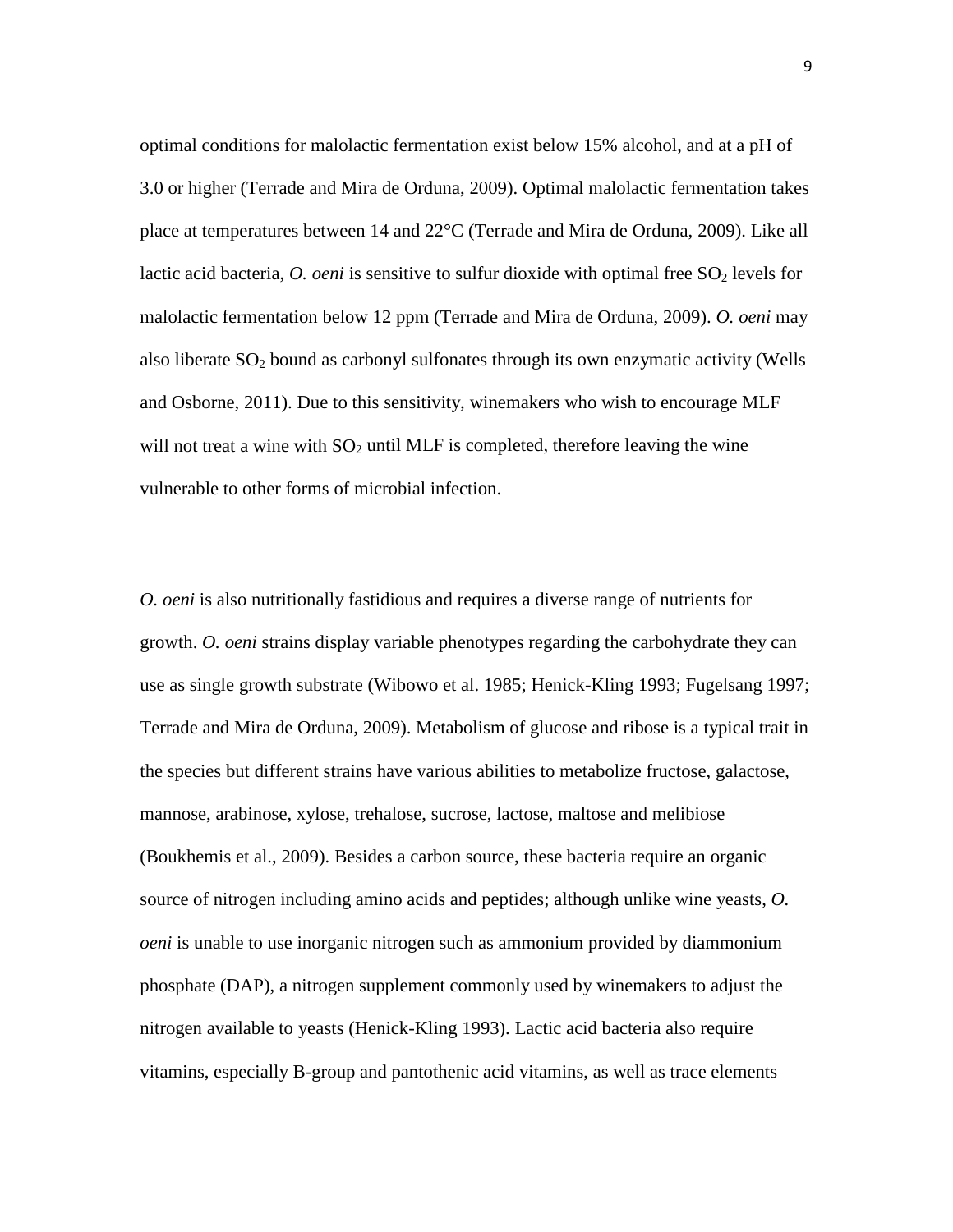such as magnesium, potassium and manganese (Fugelsang, 1997). In the harsh environment of wine, a deficiency in any one of the nutritional requirements can impair the ability of *O. oeni* to grow and conduct malolactic conversion.

Malolactic fermentation does not involve the metabolism of carbohydrates or organic acids into ethanol or lactic acid and is therefore not a true fermentation. Instead, it is an enzymatic conversion of malic acid to lactic acid (Costantini et al., 2009; Fugelsang and Edwards, 2006). This conversion is carried out by lactic acid bacteria in order to generate ATP9 (Cox and Henick-Kling, 1989). The conversion of malic acid to lactic acid consumes an acidic proton and produces a molecule of CO2 (Korkes et al., 1950; Pilone and Kunkee, 1970, 1972; Wibowo et al., 1985). By reducing the proton concentration inside the cell, the energy of the proton gradient is increased. Lactic acid bacteria is able to then allow protons from the acidic environment to enter the cell, harnessing that proton motive force to create ATP through chemiosmosis (Fugelsang and Edwards, 2006; Salema et. al., 1994).

*Oenococcus oeni* is also a potential spoiler of red wine, and physiochemical changes made to wine during MLF may lead to spoilage from other organisms as well. Alongside the conversion of malic acid to lactic acid during MLF, *O. oeni* may also produce diacetyl (Collins, 1972; Fornachon & Lloyd, 1965; Martineau & Henick-Kling, 1995ab; Nielsen & Richelieu, 1999; Rodriguez et al., 1990). Diacetyl is described as having a buttery, butterscotch aroma and is indicative of wines which have undergone MLF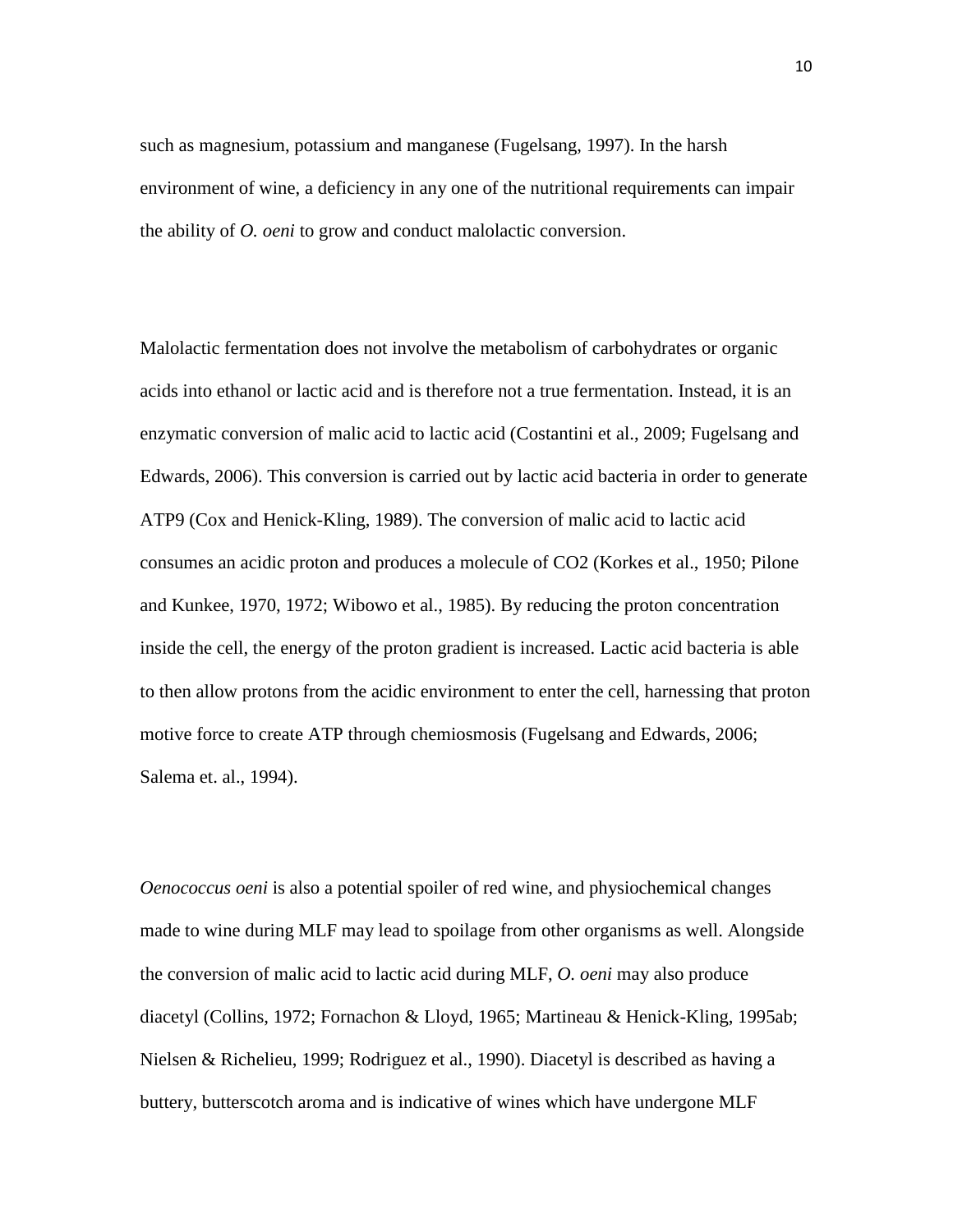(Bartowsky et al., 2002; Davis, Wibowo, Eschenbruch, Lee, & Fleet, 1985; Martineau and Henick-Kling, 1995a; Martineau, Henick-Kling, & Acree, 1995). The perception of these flavors is related both to concentration of diacetyl in wine as well as to wine matrix effects such as the concentration of  $SO<sub>2</sub>$  (Bartowsky et al., 2002). In concentrations below 4 mg/L, diacetyl is often viewed positively, but at higher concentrations can become pungent and unpleasant (Bartowsky et al., 2002; Malherbe et al., 2013; Ramos et al., 1995; Rankine et al., 1969). While most commercial strains of *O. oeni* do not produce excessive amounts of diacetyl, tolerance of this compound depends largely on wine style and acceptance by the consumer. *O. oeni* and other lactic acid bacteria are also capable of producing ethyl carbamate as a byproduct of arginine metabolism (Mira de Orduna et al., 2000; Liu et al., 1994). This process requires the deamination of arginine, yielding citruline which is then converted to carbamyl phosphate. Carbamyl phosphate is then used to convert ADP to ATP yielding ammonia and CO2. However if carbamyl phosphate is excreted from the cell during this process, it can react with ethanol to produce ethyl carbamate (urethane) (Ough et al., 1988). Ethyl carbamate is a carcinogen and thus, very undesirable. Regardless, levels in wine generally do not exceed a few ppb (Arena et al., 1999). Finally, the rise in pH that occurs in wine during MLF may allow certain spoilage yeasts and bacteria to grow more easily as many wine spoilage microbes prefer pH values > 3.50 (Davis, Wibowo, Eschenbruch, Lee, & Fleet, 1985; Du Toit and Pretorius, 2000).

### **Spoilage Microorganisms:** *Pediococcus* **and** *Lactobacillus*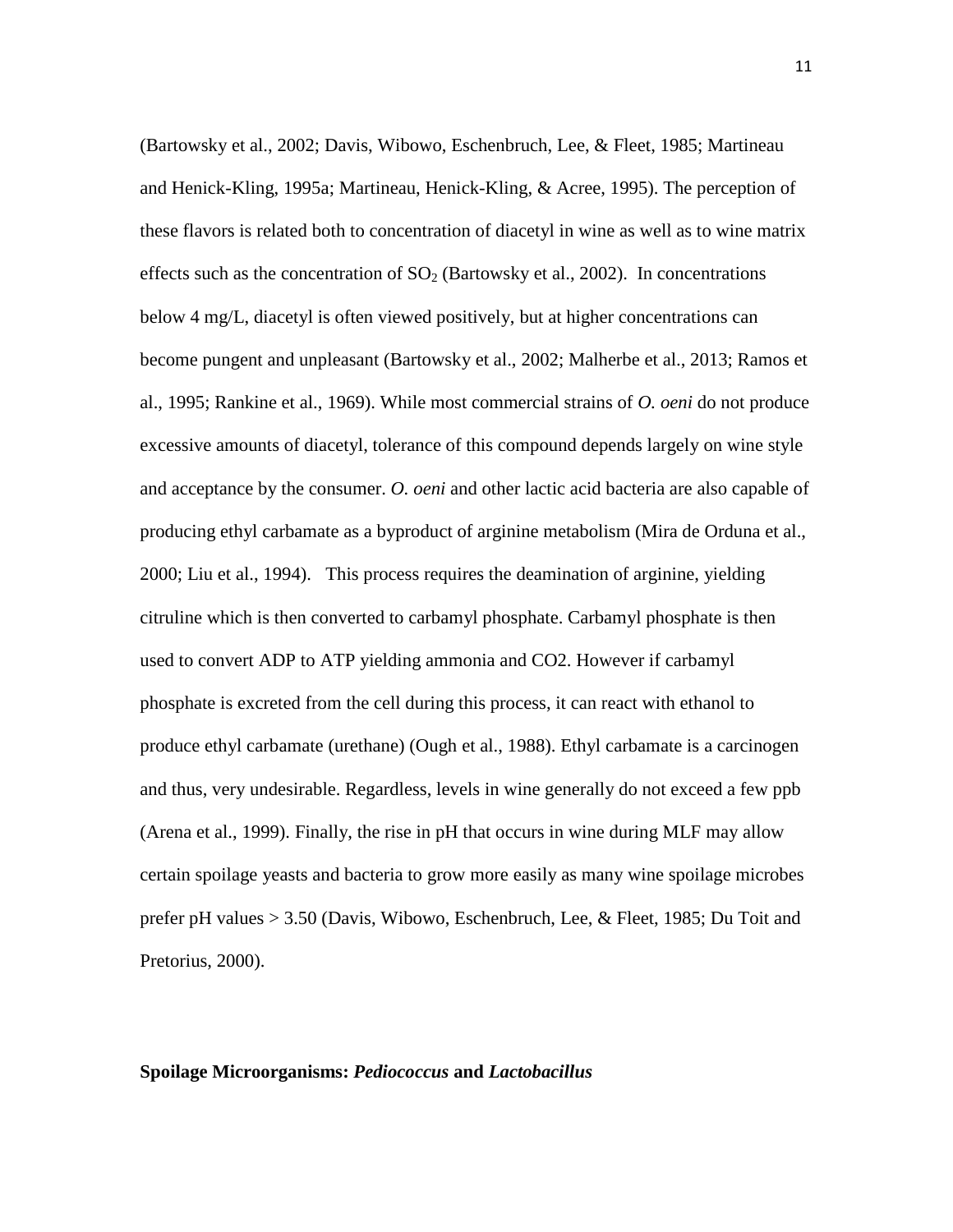In addition to *O. oeni,* wine LAB species belonging to the genus *Pediococcus* and *Lactobacillus* are also often present on grapes and in the winery. Spoilage by these bacteria are most likely to occur when the wine is warm, when the wine lacks sufficient SO2, or above pH 3.5. Unlike *O. oeni*, these bacteria are always considered to be spoilage microorganisms due to their potential to produce harsh or unpleasant aroma compounds such as acetic acid, n-heterocyclic volatile bases (associated with mousy taint), or bitter tasting compounds like acrolein (Bauer, Cowan, & Crouch, 2010; Davis, Wibowo, Fleet, & Lee, 1988; Du Toit, & Pretorius, 2000). *Pediococcus* species can also produce exopolysaccharide compounds that can result in ropy or mucosal textures (Costello and Henschke, 2002; Francis and Newton, 2005; König et al., 2009; Swiegers et al., 2005; Walling et al., 2005; Wisselinka et al., 2002). Finally, growth in wine of some species of *Lactobacillus* and *Pediococcus* has resulted in elevated concentrations of biogenic amines (Silla Santos, 1996; Arena and Manca de Nadra, 2001). These compounds can cause wine spoilage at high concentrations and are have health implications (Silla Santos, 1996; Arena and Manca de Nadra, 2001).

### **Spoilage Microorganisms: Acetic Acid Bacteria**

Acetic acid bacteria (AAB) are both ubiquitus in and well adapted to winemaking environments. AAB belong to the family Acetobacteraceae, which is subdevided into the genera *Acetobacter*, *Acidomonas, Gluconobacter*, and *Gluconacetobacter* (Holt et al., 1994; Ruiz et al., 2000). The most commonly isolated genus of AAB found in wine are *Gluconobacter* and *Acetobacter* (Joyeux et al., 1984a; Drysdale and Fleet 1984). Unlike

12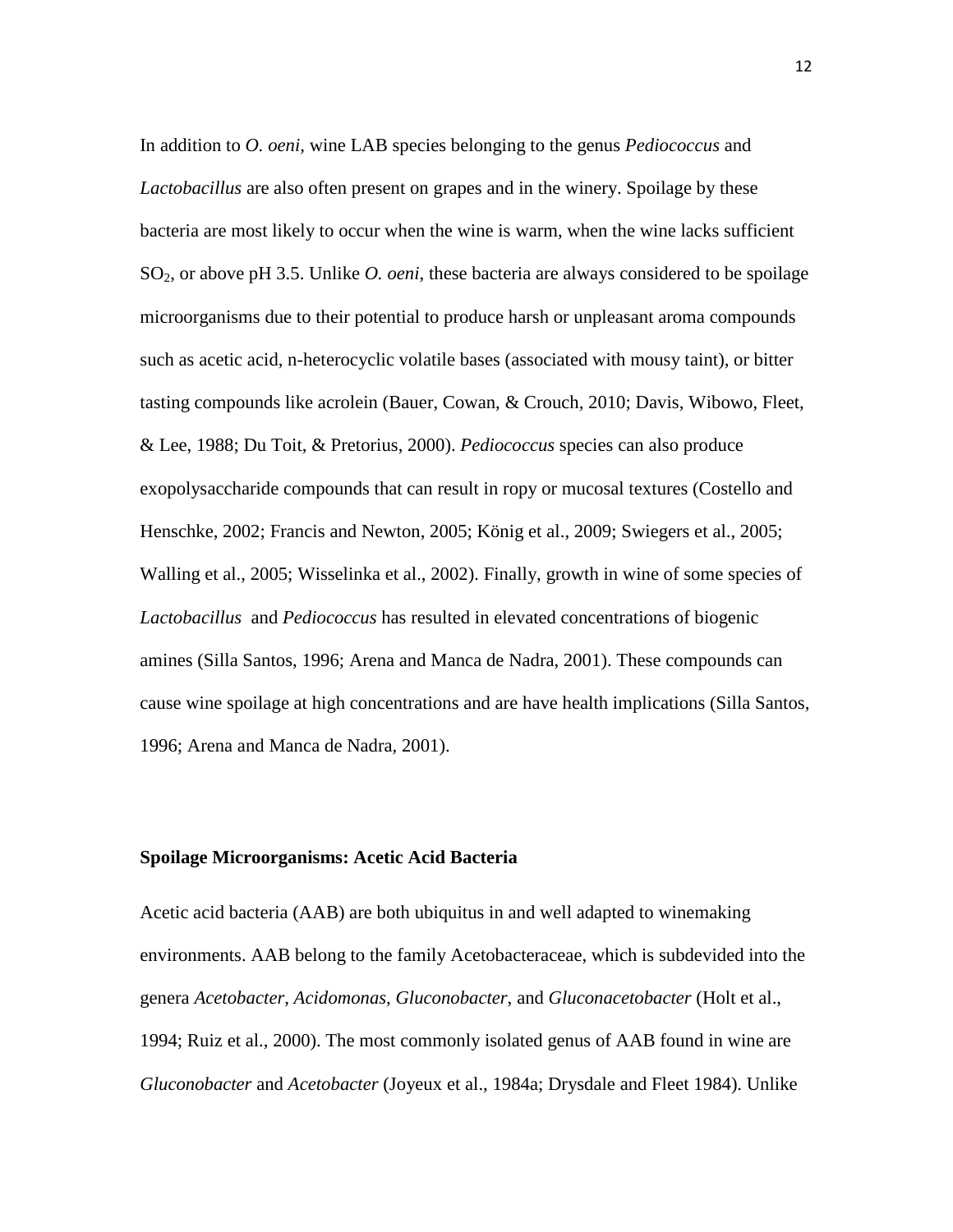*S. cerevesiae* and LABs, AAB require an aerobic environment, and are most likely to spoil wines if they are exposed to oxygen (Joyeux et al., 1984a). While AAB are commonly found on grapes they usually do not proliferate during early fermentation due to the anaerobic conditions resulting from fermentation, the high acidity of must and wine, and the presence of  $SO<sub>2</sub>$  that can arise from yeast fermentation or through additions made by the winemaker. (Drysdale and Fleet 1984; Joyeux et al., 1984a; Joyeux et al., 1984b). Though Drysdale and Fleet (1988) showed that spoilage by AAB can happen during many stages of winemaking, not all species of AABs affect wine at all stages. The more ethanol sensitive *Gluconobacter* species are commonly isolated from grapes, and musts, but die off due to lack of oxygen and pressure from ethanol as alcoholic fermentation progresses (Joyeux et al., 1984a). The more ethanol tolerant *Acetobacter* species can survive the fermentation process, and are most commonly isolated later in the process during aging in tanks and/or barrels (Drysdale and Fleet, 1984, 1988; Joyeux et al., 1984a).

AAB spoil wine by converting ethanol to acetic acid through acetaldehyde (Fleet, 1993; Sponholz, 1993; Lonvaud-Funel, 1996). Acetic acid bacteria metabolize ethanol to acetic acid through the catalytic action of two membrane bound enzymes. The enzyme alcohol dehydrogenase first converts ethanol to acetaldehyde which is then converted to acetic acid by acetaldehyde dehydrogenase (Adachi et al., 1978; Adachi et al., 1980; Ameyama et al., 1981; Adachi et al., 1987; Fukaya et al., 1989; Tayama et al., 1989). Acetic acid is considered undesireable in wine at concentrations above 0.4 to 0.5 g/L, which is still around three times lower than the legal limit of 1.2 to 1.4 g/L (Davis, Wibowo,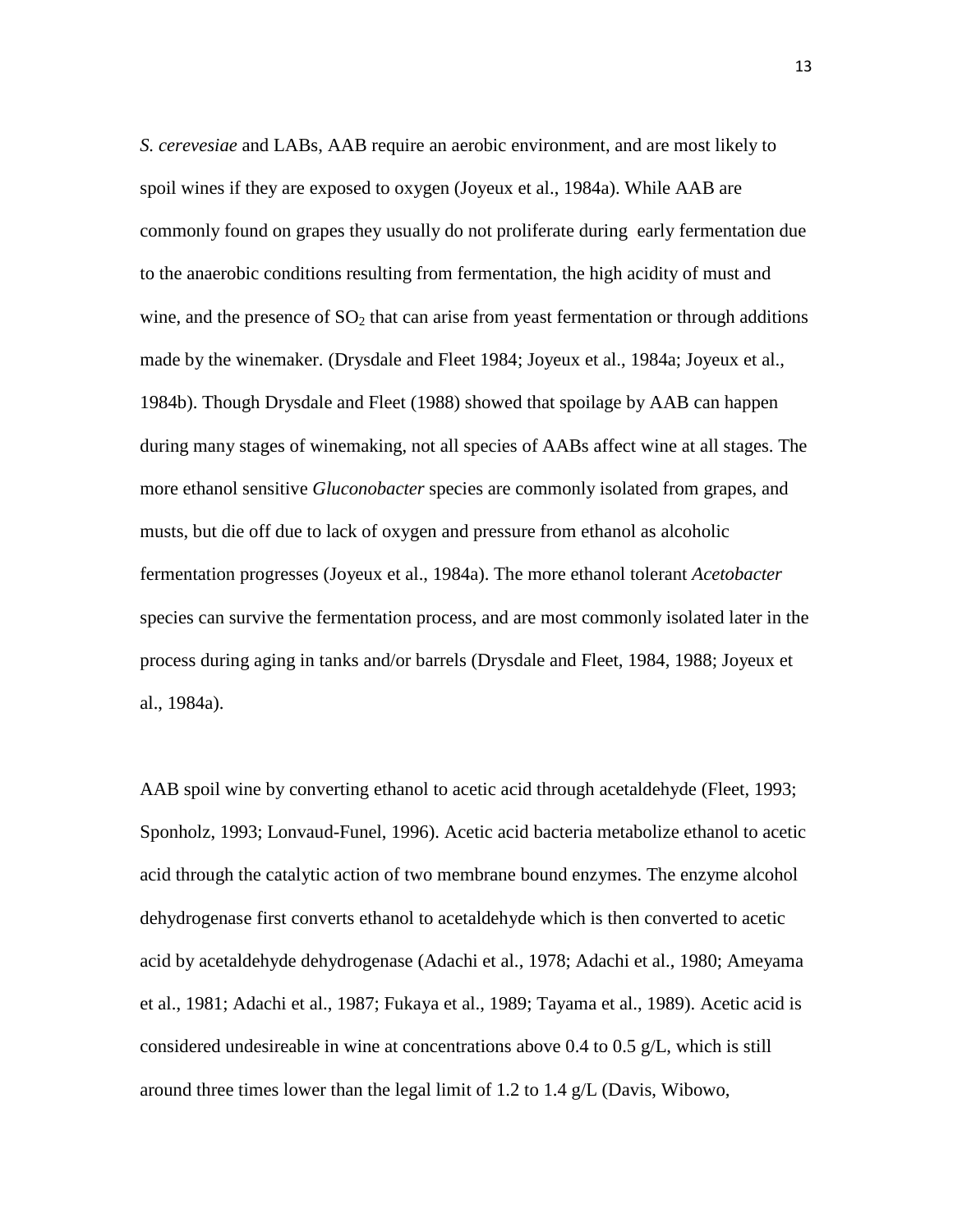Eschenbruch, Lee, & Fleet, 1985; Drysdale and Fleet, 1989a; Eglinton and Henschke 1999a; Eglinton and Henschke 1999b; Sponholz, 1993). The presence of acetic acid in wine can be discerned through its contribution of sour flavors and vinegar-like aromas (Peynaud, 1984). Acetaldehyde produced by AAB can also contribute to spoilage through the addition of sherry, nutty, and bruised apple aromas (Francis and Newton 2005). Another avenue of spoilage by AAB is through the production of ethyl acetate, which is the ethyl ester of acetic acid. This compound has a solvent-like aroma that can be described as similar to nail polish remover (Francis and Newton 2005). The presence of AAB in wine can also reduce the effectiveness of  $SO<sub>2</sub>$  through the production of acetaldehyde that binds with  $SO<sub>2</sub>$ , reducing its effectiveness as an antimicrobial and antioxidant (Fornachon, 1963; Hood, 1983; Romano and Suzzi, 1993). Similarly, gluconic acid, produced by *Gluconobacter* species, can also bind to SO<sub>2</sub>, decreasing antimicrobial and antioxidant capabilities (Joyeux et al., 1984b; Barbe et al., 2000; Barbe et al., 2002; Sponholz et al., 2004).

### **Spoilage Microorganisms:** *Brettanomyces bruxellensis*

Among the most prolific spoilers of wine is *Brettanomyces bruxellensis*. This yeast has been isolated from wine, cider, beer, sake, kimchi, dairy, and bioethanol fermentations as well as soft drinks and other foods (Andrews & Gilliland, 1952; Gilliland, 1961; Kolfschoten & Yarrow, 1970; Peynaud & Domercq 1956; Steensels et al., 2015; van der Walt & van Kerken 1961). *B. bruxellensis* can cause significant financial losses due to its ability to produce undesirable flavor and aroma compounds in wines (Crauwels et al.,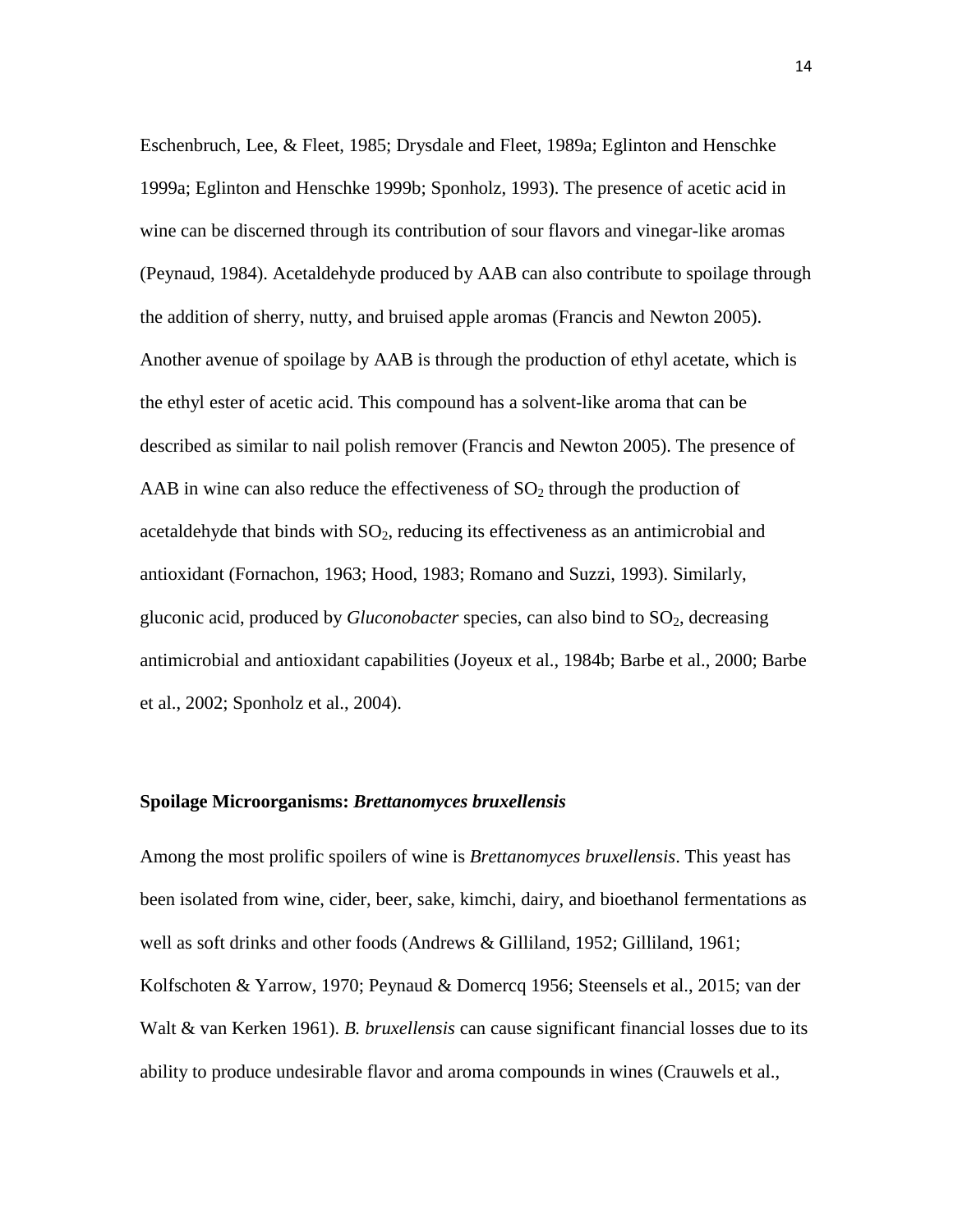2014; Fugelsang et al., 1993; Sponholz 1993; Heresztyn, 1986). These compounds are often associated with the descriptors 'Band-Aid', mousy, barnyard, fecal, medicinal, smoke, and clove. (Chatonnet et al., 1995; Licker et al., 1998). Defining a standard spoilage character is difficult as *Brettanomyces bruxellensis* is a diverse species with significant inter-strain variability (Borneman et al., 2014; Crauwels et al., 2014; Curtin et al., 2012a) that can lead to the production of a range of spoilage compounds at various concentrations.

*Brettanomyces bruxellensis* is often found in oak barrels in the winery but can also be present on a range of winery surfaces if sanitation is poor. While rare, there have also been reports of *B. bruxellensis* being present on grapes. Once in the winery, *B. bruxellensis* can be difficult to eradicate due its ability to survive in wine for long periods, its' relative resistance to  $SO<sub>2</sub>$ , and its' minimal nutrient requirements (Joseph et al., 2007; Oelofse et al., 2008; Tristezza et al., 2010). Even minor wine infections of this yeast can be problematic. All it takes is few cells to survive for extended periods of time in wine for them to multiply and begin to create characteristic off-flavors. Key to the tenacity of this organism is the production of biofilms and the ability to metabolize cellobiose (Blomqvist, 2012; Joseph et al., 2007). Biofilm formation allows *B. bruxellensis* to survive winery sanitation practices, while the ability to metabolize cellobiose as a carbon source enables it to survive within the structure of oak barrels (Oelofse et al., 2008). Due to these factors, winemakers invest considerable time and effort attempting to avoid or mitigate the effects of *B. bruxellensis* spoilage.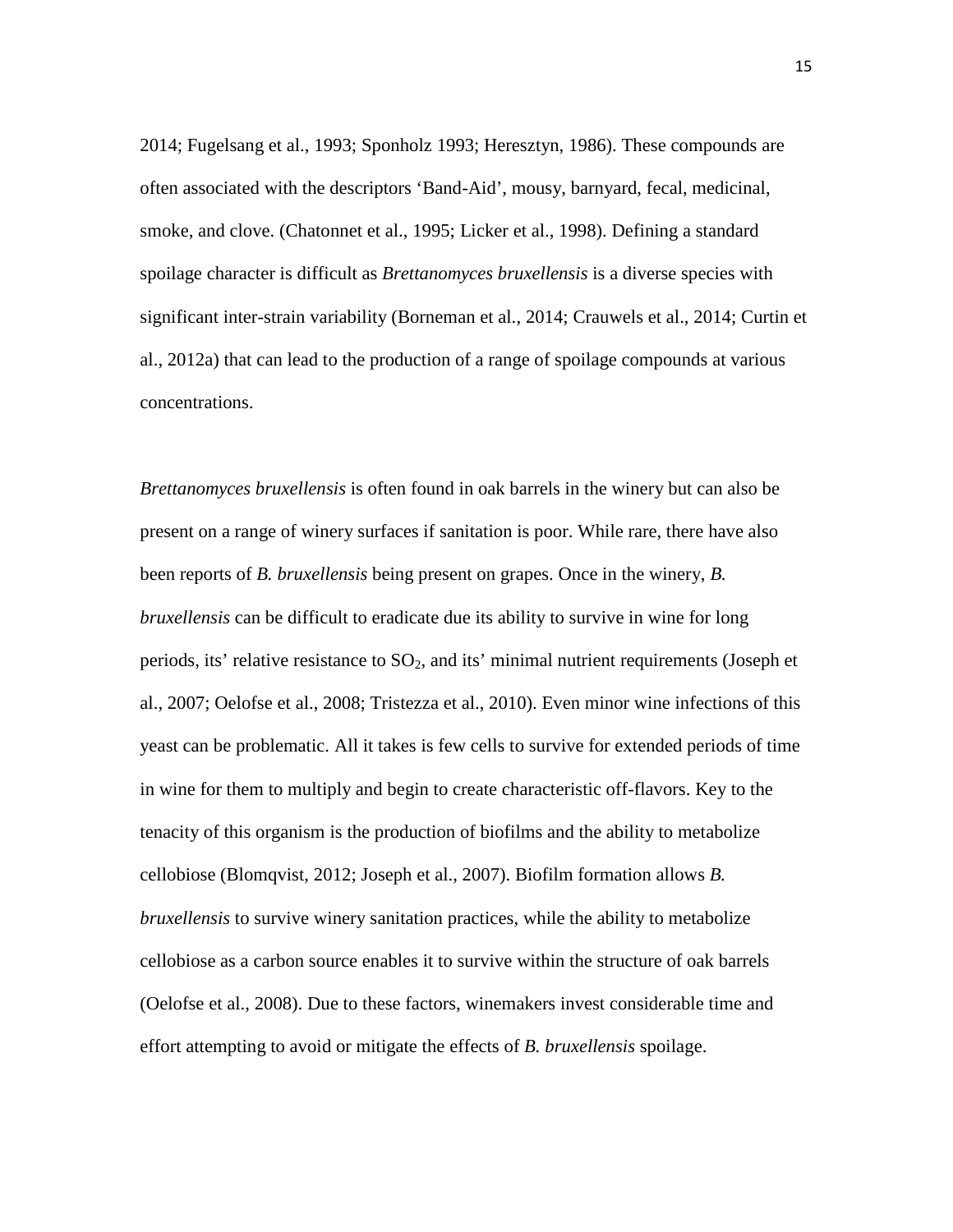Various factors such as temperature, pH, and ethanol concentration can increase or decrease the likelihood that *Brettanomyces* will proliferate in an infected wine. *Brettanomyces* grows best at temperatures between 25 and 32°C (Brandam et al. 2008), is relatively ethanol tolerant being able to survive in concentrations up to 15-16%, (Barata et al., 2008a; Dias et al., 2003) and grows well at wine pH with growth favored above pH 3.60 (Blomqvist et al., 2012). *Brettanomyces* is less nutritionally fastidious than other wine microorganisms like wine lactic acid bacteria. Much of carbon metabolism in *B. bruxellensis* is strain dependent, however most strains can utilize glucose, fructose, sucrose, maltose, trehalose, and cellobiose (Crauwels et al., 2015). Besides the carbon sources listed, various strains of *B. bruxellensis* can utilize a vast array of secondary carbon sources. Strains of *B. bruxellensis* can utilize galactose, raffinose, arabinose, and lactose as additional carbon sources. Some strains can even use ethanol as a sole carbon source given adequate access to oxygen (Crauwels et al., 2015; Fugelsang and Edwards, 2006; Silva et al., 2004). Due to these robust metabolic strategies, *B. bruxellensis* is commonly able to grow and produce volatile phenols above sensory threshold concentrations even in fully dry wines (Barata et al., 2008b). Like *S. cerevisiae, B. bruxellensis* can ferment sugars to alcohol. Unlike *S. cerevisiae* however, *B. bruxellensis*  exhibits the Custer effect where the typical alcohol metabolic pathway is inhibited under anaerobic conditions (Van Dijken et al., 1986; Vigentini et al., 2008). Conversely, the Custer effect can also cause *B. bruxellensis* to produce acetic acid from sugar when growing in an oxygen-rich environment (Ciani & Ferraro, 1997; Freer et al., 2003).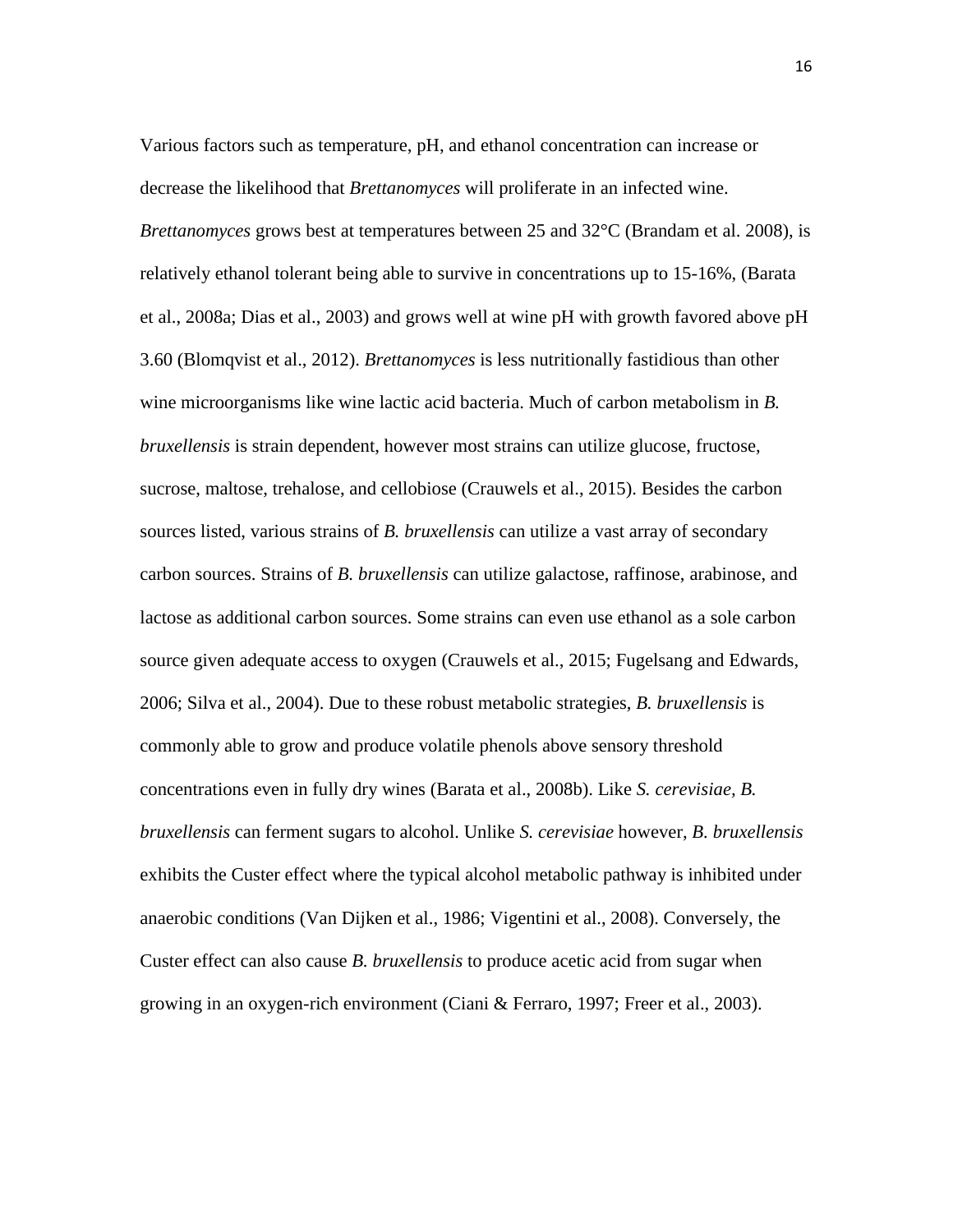Aside from being able to utilize a range of carbon sources, *B. bruxellensis* can also utilize a diverse array of nitrogen sources found in wine. As with many wine microbes, *B. bruxellensis* can use organic nitrogen in the form of free amino acids, and like *S. cerevisiae*, *Brettanomyces bruxellensis* can use ammonium as an inorganic nitrogen source (Uscanga et al. 2000). Unique to some strains of *B. bruxellensis* however, is the ability to utilize nitrate as a sole nitrogen source (Crauwels et al., 2015). The majority of strains tested have demonstrated the ability to utilize this nitrogen source, and because of this, *B. bruxellensis* can have a competitive advantage over other microbes in a post fermentation environment where many of the nutrients have been scavenged and removed.

*B. bruxellensis* causes wine spoilage by producing multiple undesirable flavor and aroma compounds. In studies focused on consumer response, clear evidence exists tying presence of *B. bruxellensis* character to dislike of that wine by consumers. As with many other fermenting organisms, *B. bruxellensis* produces small amounts of acetic acid at the end of glucose metabolism (Ciani & Ferraro 1997; Freer et al., 2003). Concentrations of acetic acid above 1 g/L result in undesirable sharp or vinegar aromas (Fugelsang and Edwards, 2006; Licker et al., 1998). Isovaleric acid (rancid, gym socks, goat) is formed by *B. bruxellensis* through metabolism of the amino acid L-leucine (Vigentini et al., 2013; Licker et al., 1998). The compounds most indicative of *Brettanomyces* wine spoilage are the volatile phenols 4-ethylphenol (4-EP), 4-ethylguaiacol (4-EG), and 4 ethylcatechol (4-EC) (Oelofse et al., 2008; Hesford et al., 2004). These volatile phenols, are associated with 'Band-Aid', mousy, barnyard, fecal, medicinal, smoke, and clove

17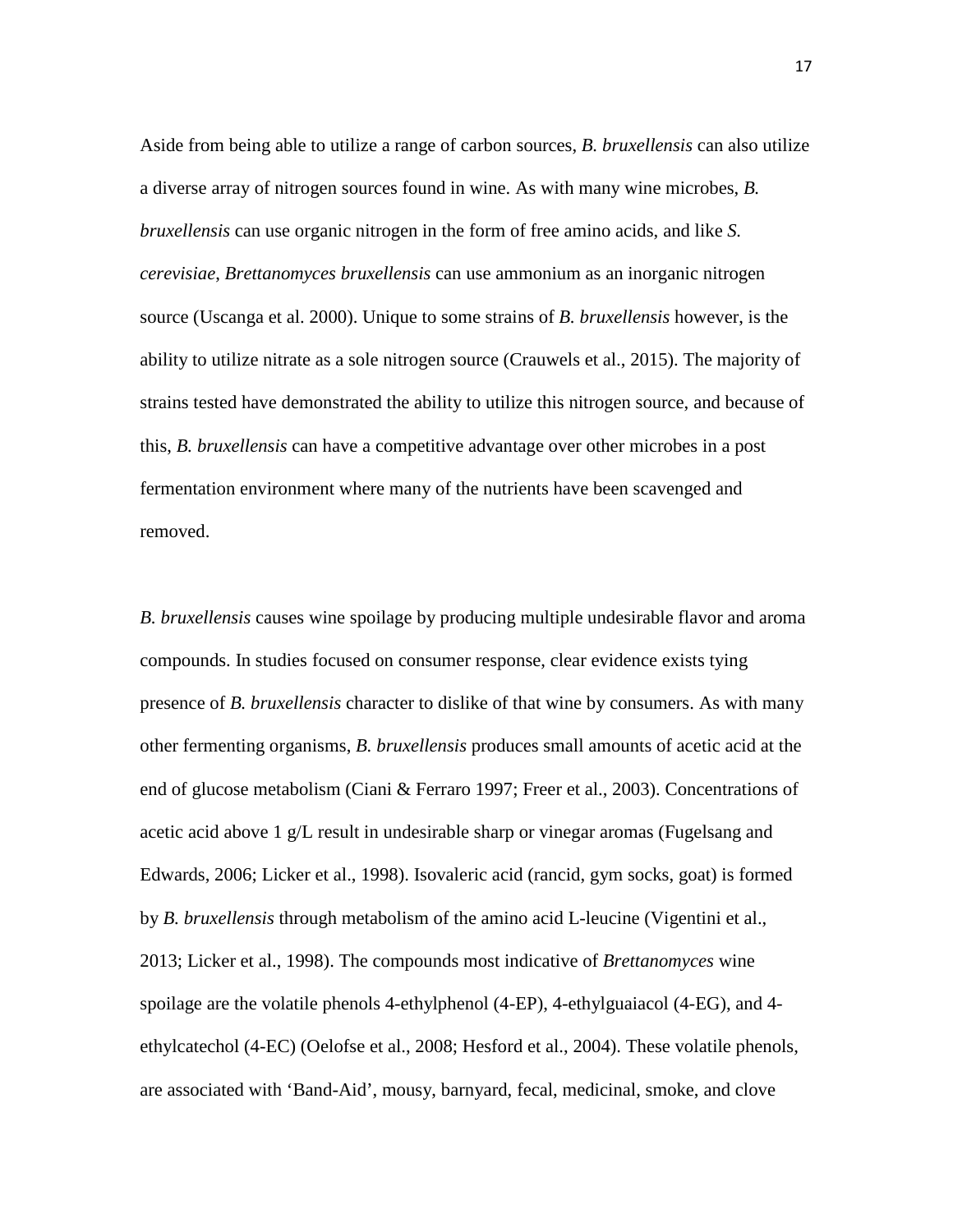descriptors, and are also known to suppress the perception of positive aroma qualities in a wine, especially fruity and floral characteristics (Chatonnet et al., 1995; Gerbaux and Vincent, 2002; Licker et al., 1998). Small amounts of *B. bruxellensis* are able to alter the visual appeal of a wine as well, as less than 102 cells/mL have been shown to develop a distinct haziness in wines (Edelenyi, 1966).

### **Control of** *Brettanomyces*

While wine is at risk for infection by *B. bruxellensis* throughout its' production, it is particularly vunerable post-alcoholic fermentation and during aging in barrels. There are a number of steps a winemaker can take to reduce the risk of wine infection and spoilage by *B. bruxellensis* and/or manage *Brettanomyces* in already infected wine. Control of *Brettanomyces* begins once the grapes are harvested. Clean disease-free grapes will reduce the overall microbial load entering the winery which can reduce the risks of microbial spoilage (Du Toit et al., 2005). Besides reduction of microbial load from incoming grapes, another key step in reducing the risk of infection is to maintain a robust cleaning and sanitation regime. Regular cleaning of winery surfaces and equipment removes organic material and helps reduce mold and biofilm buildup (Du Toit et al., 2005). Removal of organic matter through cleaning will also make sanitizing chemicals more effective.

Not all surfaces in a winery can be easily cleaned. Such is the case with barrels, especially those received secondhand. Barrels are commonly home to *Brettanomyces* and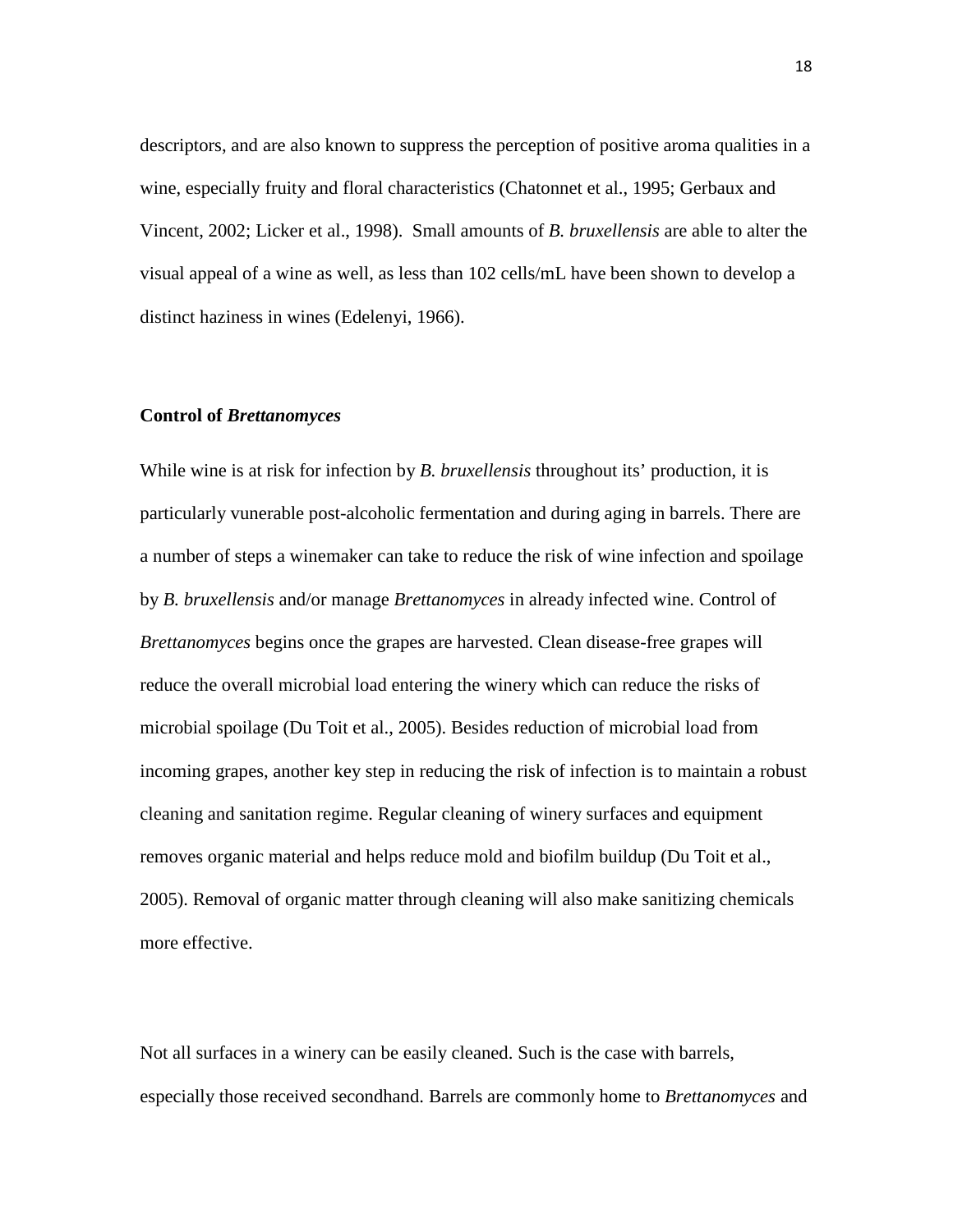can be the source of constant re-infection of wines (Malfeito-Ferreira, 2011).

Winemakers don't just worry about used barrels; new barrels may also be particularly susceptible to contamination by *Brettanomyces* due to both their cellobiose contents and the quicker evaporation of  $SO<sub>2</sub>$  (Wedral et al., 2010). Once infected, barrels are often difficult to sanitize. The porosity of wood barrels offers *Brettanomyces* safe harbor from cleaning efforts as cells can survive deep in the vascular matrix of the wood, and culturable *B. bruxellensis* cells have been recovered from as deep as 8 mm in infected oak from barrels (Cartwright et al., 2016; Malfeito-Ferreira et al., 2004). In order to eliminate *Brettanomyces* from infected barrels, winemakers use techniques including washing with hot water, steam, and even ozone treated water (Alejandra Aguilar Solis, 2014; Malfeito-Ferreira, 2004; Wilker et al., 1997). More experimental techniques also include microwave radiation, high power ultrasonics, and dry ice (Costantini et al., 2016; González-Arenzana et al., 2013; Jiranek et al., 2008; Schmid et al., 2011).

Cleaning and sanitation are key steps in reducing the risk of microbial spoilage. However, given that there will always be some level of background microorganisms present in the wine and winery, proper use of antimicrobial additives to inhibit microbial growth is required. While usage of these chemical additives can be effective, consumers are often wary of their presence in wine (Du Toit and Pretorius, 2000) and winemakers often seek to reduce their usage. The most prominent of these chemical additions is sulfur dioxide  $(SO<sub>2</sub>)$  (Agnolucci et al., 2010; von Cosmos et al., 2016; Zuehlke and Edwards, 2013). Sulfur dioxide  $(SO<sub>2</sub>)$  is naturally occurring in wine. Between 12 mg/L and 64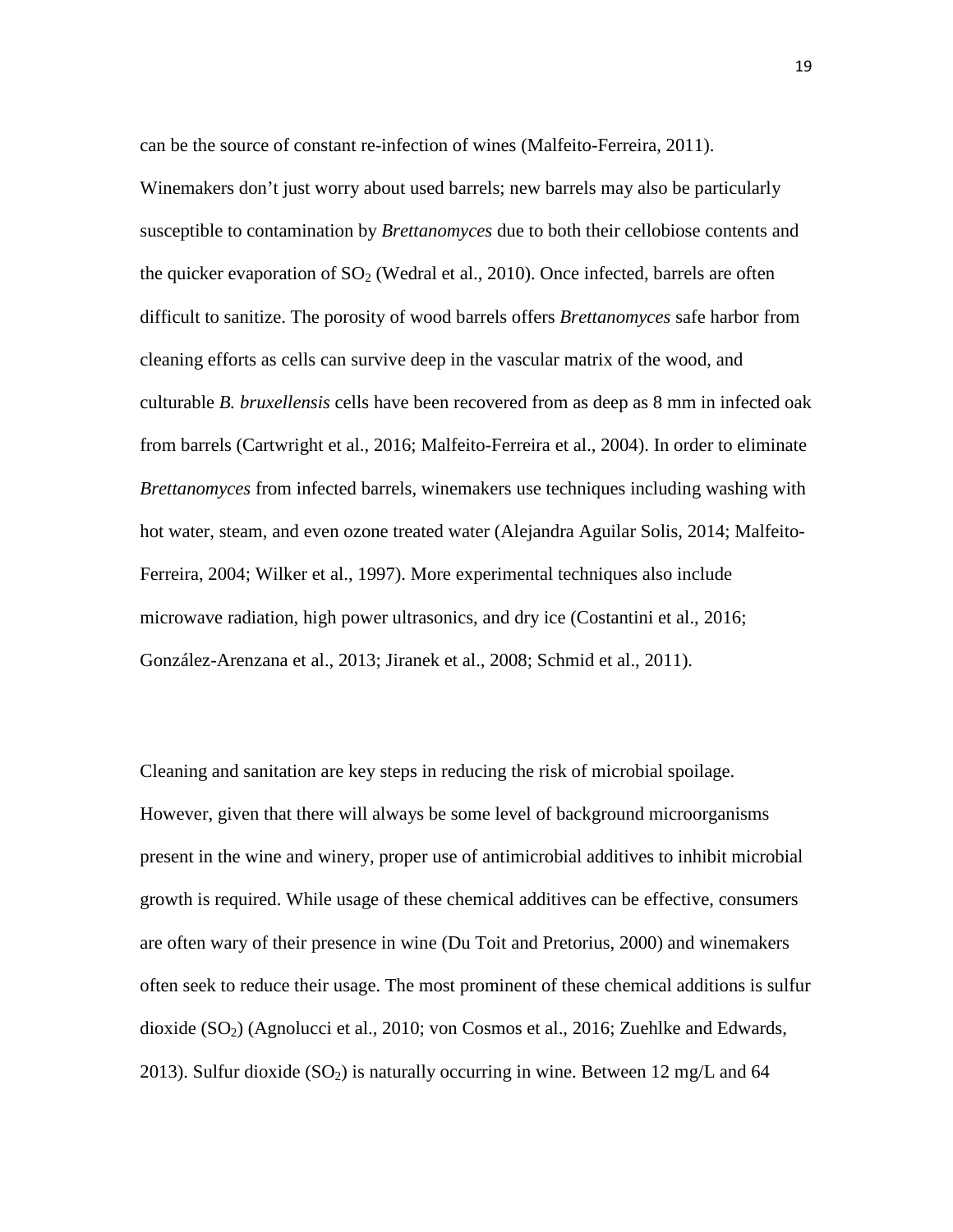mg/L of  $SO_2$  can accumulate from yeast metabolic activities alone (Larue et al., 1985). Winemakers commonly add external  $SO<sub>2</sub>$  to wine as well, as an anti-oxidant and antimicrobial agent (Divol et al., 2012). Winemakers have been documented using  $SO_2$  as a preservative since at least the late 1700s CE (McGovern, 2003). Today it remains one of the most widely used antimicrobial agents, and chief among the tools used by winemakers in the control of *B. bruxellensis* (Coulter et al. 2003; Suarez et al. 2007; Wedrel et al. 2010).

The effectiveness of SO<sub>2</sub> as an antimicrobial deterrent against *B. bruxellensis* has been well documented (Agnolucci et al., 2014). In winemaking practice,  $SO_2$  is generally added to musts and wines in the form of potassium metabisulfite with concentrations ranging from 25 mg/L to 150 mg/L (Ribereau-Gayon et al., 2006). Winemakers are most likely to add  $SO<sub>2</sub>$  to wine during times when it would be most vulnerable to oxidative or microbial stress. Wines often receive their first dose of  $SO<sub>2</sub>$  during processing of fruit or must before fermentation in order to reduce the populations of naturally occurring microorganisms, with subsequent doses occurring after alcoholic or malolactic fermentation to protect the wine from spoilage during ageing (Jackson, 2020). The last dose of  $SO<sub>2</sub>$  generally occurs as a preparation for bottling in order to protect the wine from oxidation during the bottling process (Waters et al., 1996).

 $SO<sub>2</sub>$  in wine can be bound to other wine compounds, or be present as free  $SO<sub>2</sub>$  in the form of molecular SO2, ionic bisulfate and/or sulfate forms (Burroughs, 1975). Ripper (1892)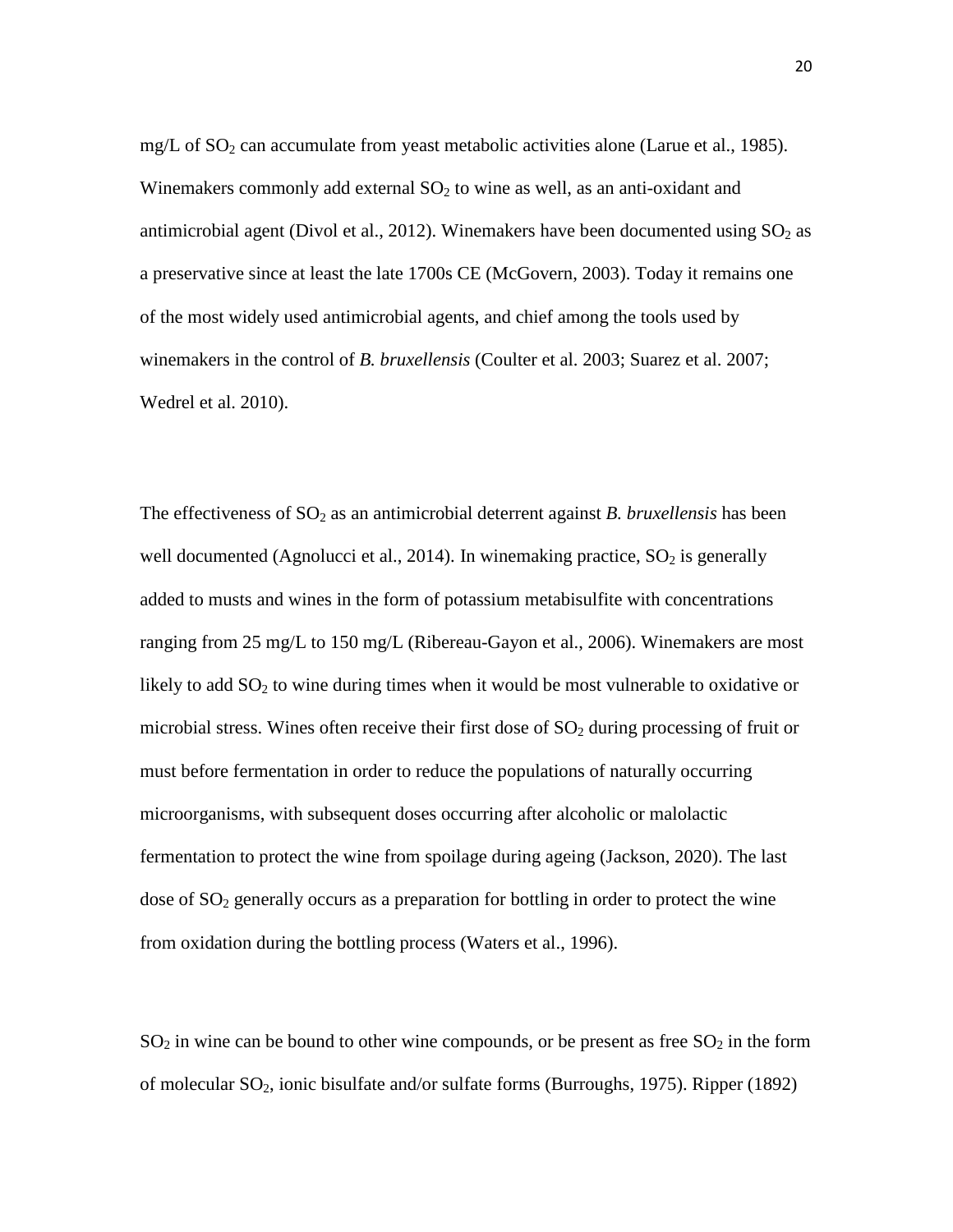showed that of forms of  $SO_2$ , free  $SO_2$  is the form which inhibits microbial growth. Free  $SO<sub>2</sub>$  is not a single chemical state however. The chemical equilibrium between the different forms of free  $SO_2$  is dependent on the pH of the solution it is in. Molecular  $SO_2$ is the most prevalent species at pH 0-2, while the bisulfite anion dominates from pH 2 to 7, and from pH 7 to 10 the sulfite anion is the most prevalent (Divol et al. 2012). At typical wine pH, bisulfate is the most abundant form of free  $SO_2$ , with molecular  $SO_2$ consisting of less than 5% of free  $SO_2$  (Waterhouse et al. 2016). This form of  $SO_2$  is 100 to 500 times more antimicrobially active than the bisulfate form (Rehm and Wittmann 1962; Rehm and Wittmann 1963). The neutral molecular form of free  $SO<sub>2</sub>$  is the most antimicrobial as it can freely diffuse across cell membranes (Divol et al. 2012). Once a molecule of  $SO<sub>2</sub>$  diffuses into the less acidic interior of a cell it rapidly dissociates into bisulfite and sulfite anions, thus decreasing the molecular  $SO<sub>2</sub>$  concentration inside the cell and driving further diffusion of the molecule across the membrane.

Inside the cell,  $SO_2$  derives its antimicrobial activity from its strong reactive nature and its ability to interfere with the enzymatic functions of the organism.  $SO_2$  inhibits the key glyosidic enzyme glyceraldehyde-3-phospate dehydrogenase (Hinze and Holzer 1986). In addition to disrupting and inhibiting cellular enzymatic activity,  $SO<sub>2</sub>$  preferentially binds to coenzymes such as NAD, and co-factors such as thiamine as well as to proteins, cutting disulfide bridges in the process (Carmack et al. 1950).  $SO<sub>2</sub>$  can also bind to metabolites such as glucose, preventing use by cellular metabolic pathways (Rankine and Pocock, 1969). Finally,  $SO_2$  is a mild mutagen capable of disrupting DNA by causing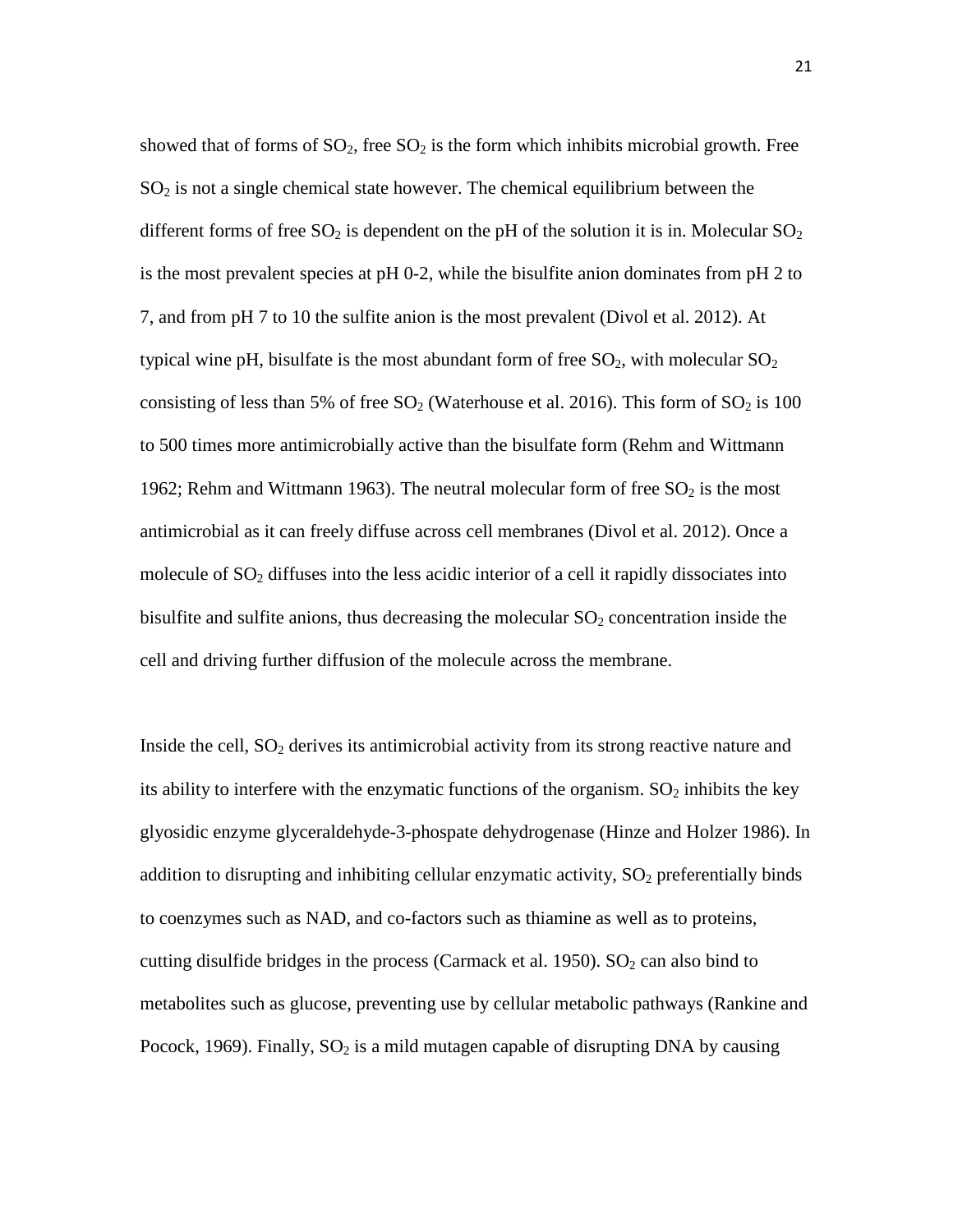adenosine/tyrosine and cysteine/guanine mutations (Mukai et al. 1970; Pagano and Zeiger 1987; Pagano et al. 1990; Meng and Zhang 1992).

While SO<sub>2</sub> has been used historically to reduce the activity of *S. cerevisiae* and *B. bruxellensis*, these yeasts show respectively strong and varied tolerance to its effects. Wine yeast (*S. cerevisiae*) is able to mitigate the toxicity of SO<sub>2</sub> by rapidly excreting it through a membrane bound  $SO_2$  export protein encoded by the SSU1 gene (Park  $\&$ Bakalinsky, 2000). Tolerance of SO<sub>2</sub> by *Brettanomyces* can vary widely, with studies showing similar tolerance to *S. cerevisiae*, and other studies showing that comparatively minor amounts of  $SO_2$  can affect its viability (Beech et al., 1979; du Toit et al., 2005). SO2 tolerance by *B. bruxellensis* is a heritable feature (Beech and Thomas, 1985; Warth, 1985; Pilkington and Rose, 1988; Divol et al., 2006; Ventre, 1934) that varies by degrees depending on genotype (Curtin et al. 2012a, Curtin et al., 2012b; Vigentini et al., 2013). Curtin et al. (2012a) found that strain AWRI 1499 could tolerate up to 0.55 mg/L of molecular  $SO_2$  before suffering  $a > 4$  log reduction in culturability. It is not surprising that *B. bruxellensis* should express such a highly varying resistance to SO<sub>2</sub> given the genetic diversity displayed between strains and the varied resilience to the unfavorable conditions found in wine (Curtin et al., 2007; Agnolucci et al., 2009; Hellborg & Piskur, 2009; Vigentini et al., 2012). Such genetic variability and resistance can be explained in terms of a co-evolution of *B. bruxellensis* and *S. cerevisiae* in fermentation ecosystems (Rozpedowska et al., 2011).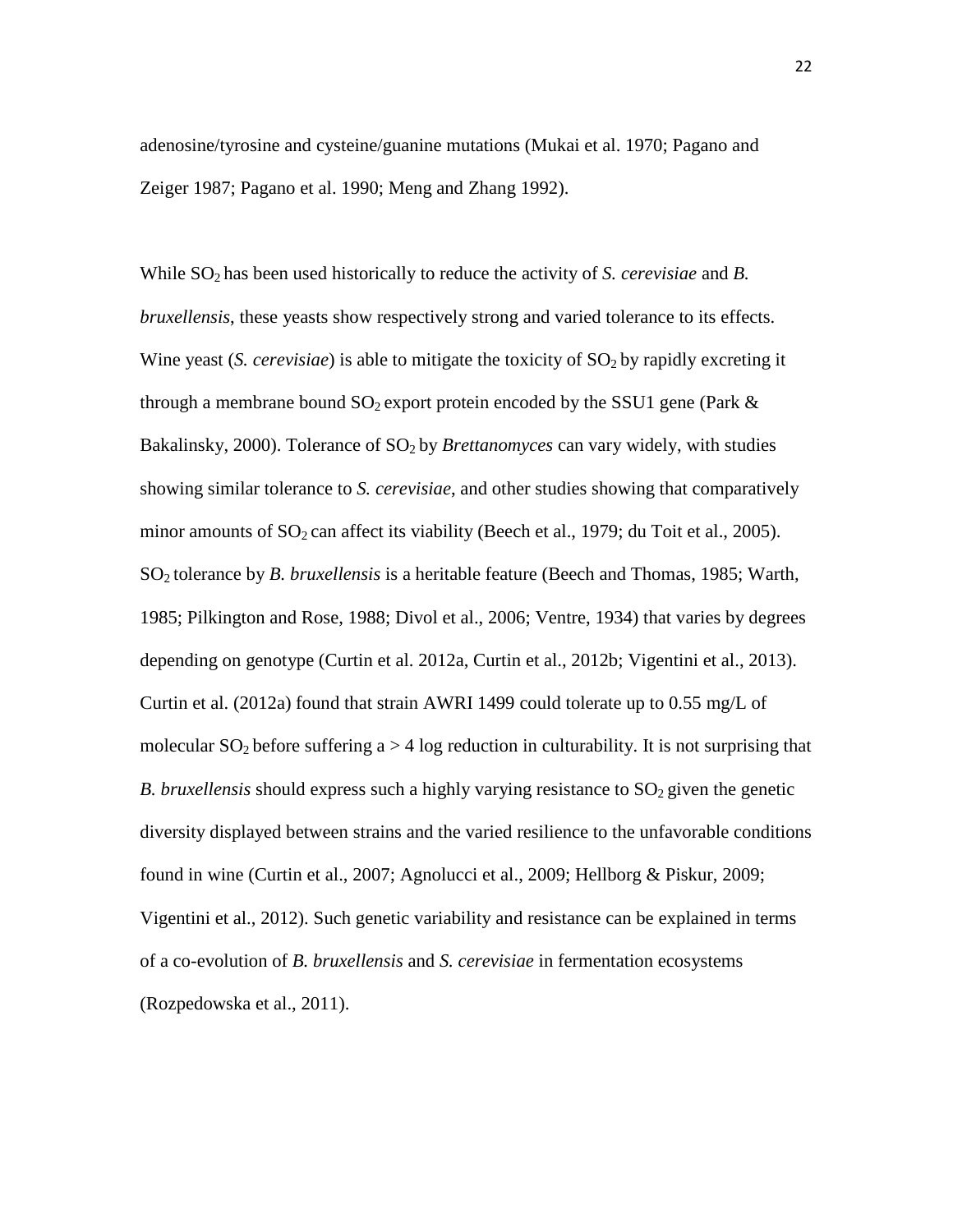Aside from SO2, another chemical that is used to control *Brettanomyces bruxellenisis* in wine is dimethyl dicarbonate (DMDC). This chemical, commercially known as Velcorin™, inhibits *B. bruxellensis* growth in by inhibiting glycolytic enzymes (Temple & Ough, 1978). DMDC however, is very limited in its ability to hinder the growth of bacterial species (Costa et al., 2008). Its efficiency depends on the strain, initial cell concentration, temperature, ethanol content and pH (Daudt & Ough, 1980; Ough et al., 1978, 1988; Porter & Ough, 1982; Threlfall & Morris, 2002). Unlike  $SO_2$ , DMDC is not used as a microbial deterrent, but as a measure against wine that has already been infected (Costa et al., 2008). This is because it quickly reacts in wine and has no residual activity. Following application of DMDC, antimicrobial effects are immediate. The compound quickly decomposes within a few hours into insignificant amounts of carbon dioxide and methanol which have no sensory impacts on the wine (Zuehlke et al., 2013). To this end, DMDC has proven to be effective as a one-off treatment to treat a microbial contamination in wines (Zuehlke et al., 2013). It is most commonly used just prior to bottling to prevent microbial spoilage occurring in bottle (Zuehlke et al., 2015).

Winemakers can also treat wine with a fungally derived compound called chitosan. Chitosan is a chitinous polysaccharide isolated from *Aspergillus niger*. The substance has proven to be effective at preventing the growth of *Brettanomyces* (Ferreira et al., 2013). Chitosan interferes with *Brettanomyces bruxellensis* cells by interacting with anionic groups on the cell surface and limiting the diffusion of solutes such as sugars and heavy metal cations (Brady, Stoll, Starke, & Duncan, 1994; Roller & Covill, 1999). The effects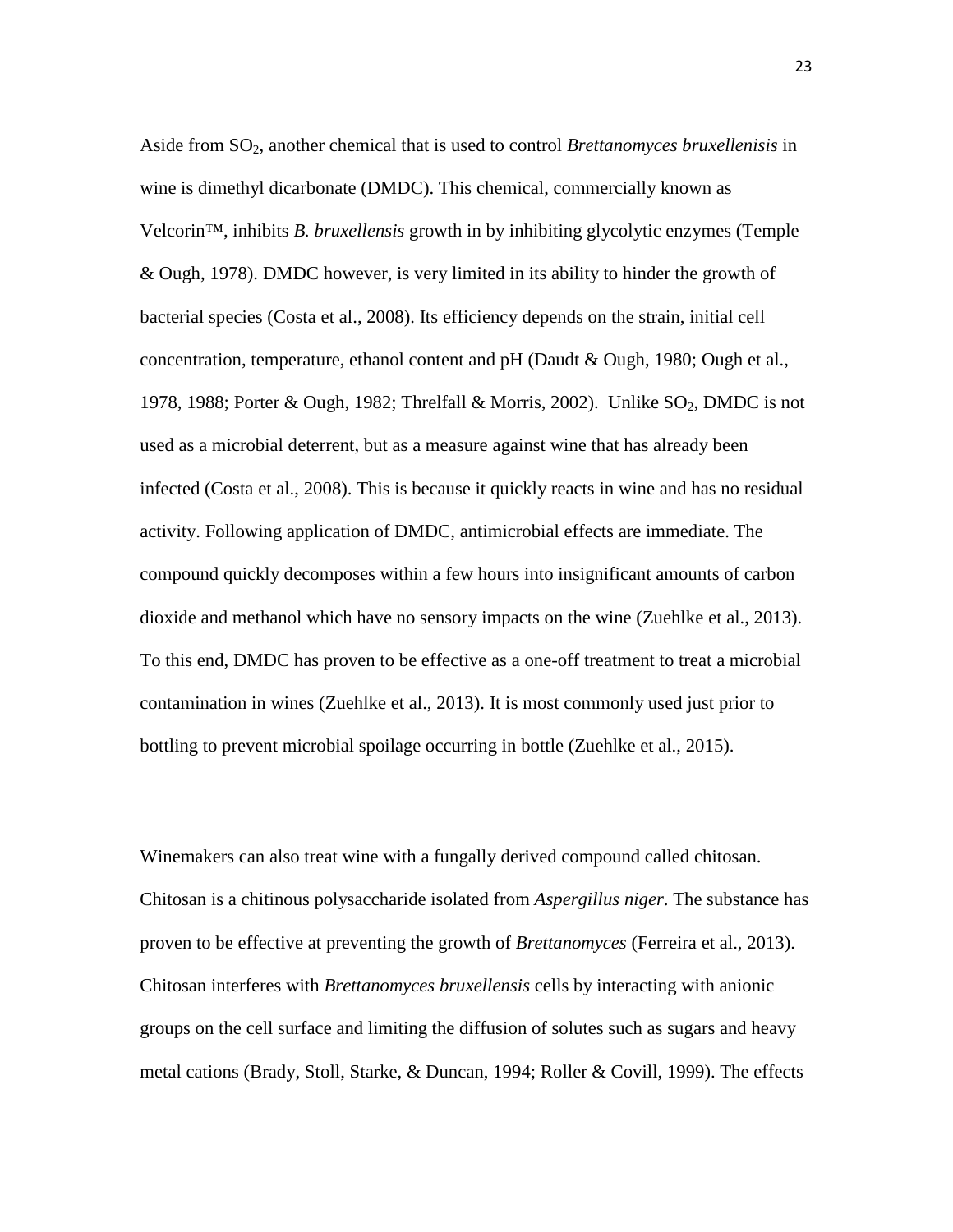of chitosan are dependent on concentration: Chitosan added to wines in concentrations of as low as 1mg/ml seem to suppress *Brettanomyces* growth, but not reduce the overall *Brettanomyces* population in infected wines (Gómez-Rivas et al., 2004).

In addition to the use of antimicrobial chemicals, a winemaker has at their disposal the inhibitory characteristics of the wine to aid in the prevention of growth of spoilage microorganisms. For example, low pH, high ethanol, and high and low temperature are all factors that will restrict the growth of a spoilage microbe such as *B. bruxellensis*. Although *B. bruxellensis* is somewhat tolerant to these individual inhibitory factors, the combined effect of these inhibitory factors can effect greater inhibition than their individual magnitudes. This concept, that combinations of effects can be more inhibitory than their constituent parts, is commonly called the 'hurdle' concept in microbiology (McMeekin et al. 2000). This approach was first explored by Leistner (1978) in the context of food safety. It has since been found that such synergistic relationships are a viable means to reducing microbial populations in foods without resorting to novel techniques (Leistner, 1992). For wine, the most common example of this 'hurdle effect' is the synergistic effect of low  $pH$  and  $SO_2$ . As noted earlier, at low  $pH$  a higher proportion of the  $SO_2$  will be in the antimicrobial molecular  $SO_2$  state. In practice, this means less  $SO_2$  is needed to control spoilage microbes in a low pH wine than a high pH wine. The synergistic effect of various inhibitors in wine has been explored in the context of controlling *B. bruxellensis* growth. Well known 'hurdles' that affect *B. bruxellensis*  growth include temperature, ethanol concentration,  $pH$ , and  $SO<sub>2</sub>$  (Smith, 2011; Sturm et al., 2014; Zuehlke and Edwards, 2013). While strain variable tolerance exists, synergistic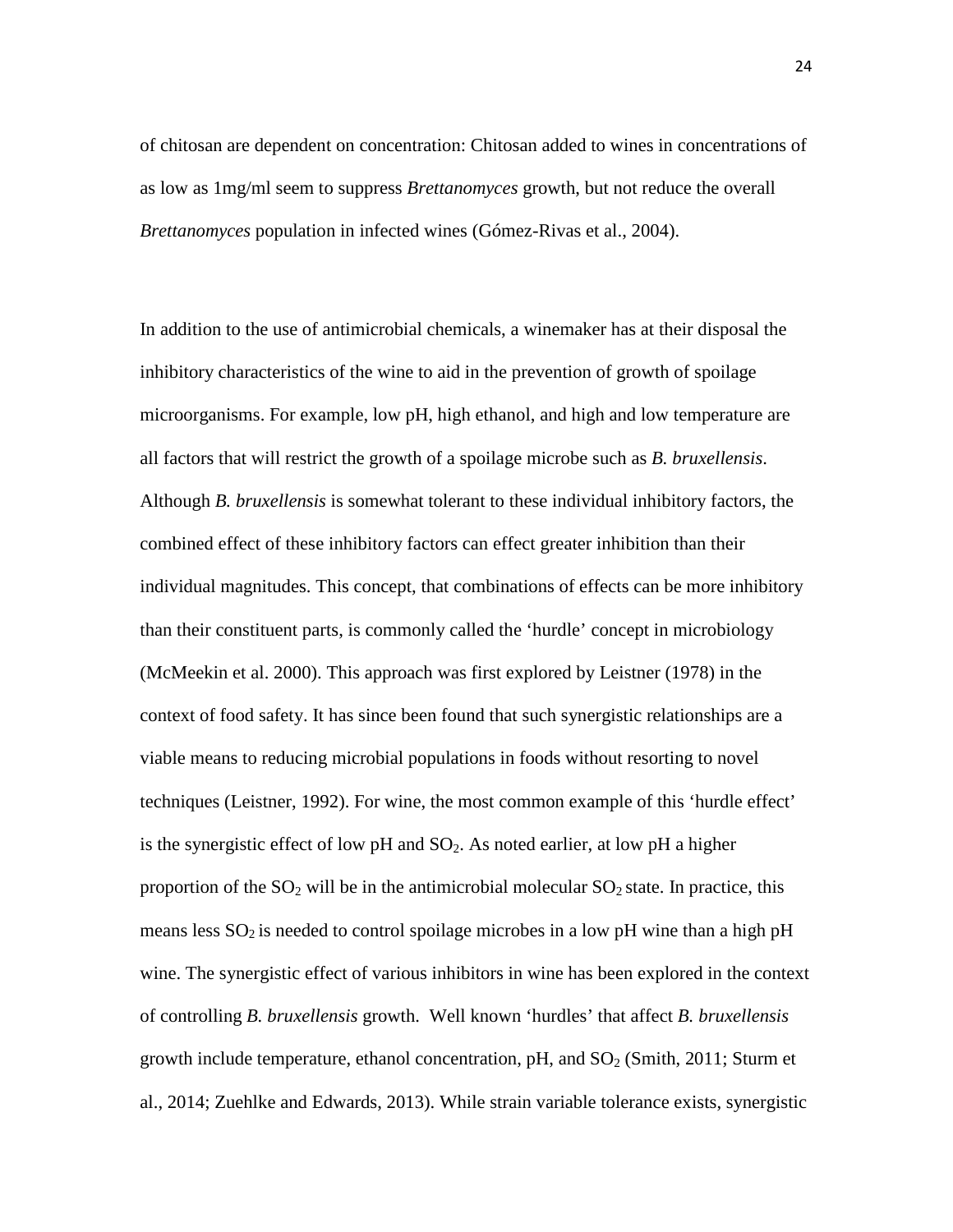interactions between these factors can reduce overall *B. bruxellensis* populations in wine (Edwards et al., 2015; Ramirez et al., 2014).

Sturm et al (2014) studied the interactions between pH, ethanol, and free  $SO_2$ , and developed a mathematical model that is predictive of growth over a period of time. An additional study found interactive effects existed between ethanol,  $SO<sub>2</sub>$ , and residual sugar, resulting in repressed growth and ethylphenol production in an artificial media (Chandra et al. 2014). Finally, Edwards and Oswald (2017) found that even without added  $SO<sub>2</sub>$ , interactive effects between temperature and ethanol concentration in wine are capable of extending lag time and reducing volatile acidity and ethylphenol concentrations in certain strains of *B. bruxellensis*.

An additional factor that could be considered a "hurdle" to control spoilage microorganisms is antagonistic interactions with other microorganisms present during wine production. For example, the production of ethanol by *S. cerevisiae* during alcoholic fermentation results in the suppression of ethanol sensitive microbes such as many non-*Saccharomyces* species (Fleet et al., 1984; Heard & Fleet, 1985; Heard & Fleet, 1988; Pina et al., 2004). With regards to *Brettanomyces*, it has been observed that when *B. bruxellensis* and *S. cerevisiae* are co-inoculated in grape juice, *S. cerevisiae* will dominate the fermentation with *B. bruxellensis* growth occurring mainly after the completion of alcoholic fermentation when *S. cerevisiae* populations are in decline (Renouf et al., 2006). As such, it is a common winemaking practice to inoculate a vigorous strain of *Saccharomyces* that can outcompete spoilage organisms (Albergaria &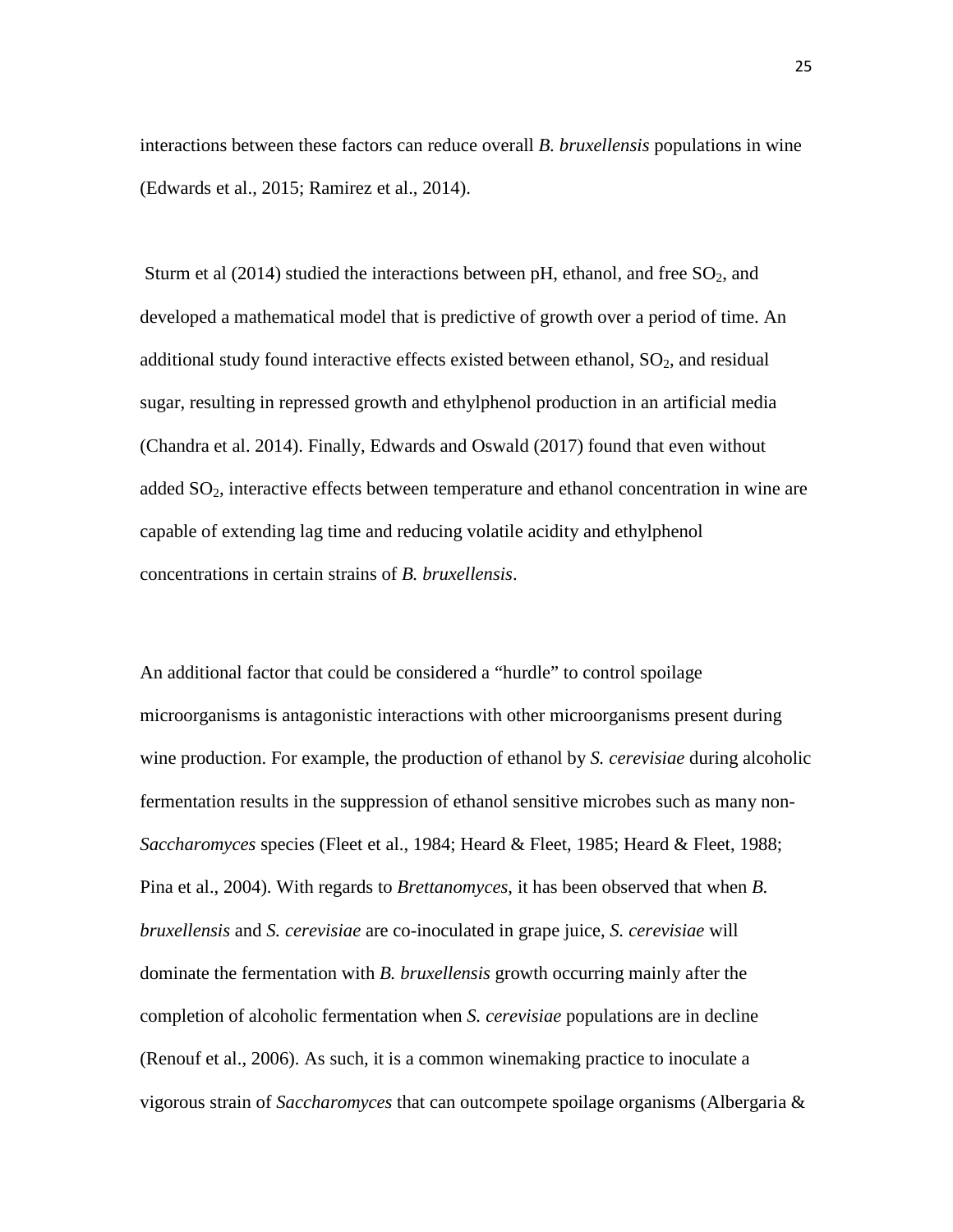Arneborg, 2016; Beltran et al., 2002; Fleet & Heard, 1993; Torija et al. 2001; Xufre et al., 2006). By contrast, if an alcoholic fermentation becomes sluggish or stuck, it can become infected with non-*Saccharomyces* yeasts (Agnolucci et al., 2009) and/or spoilage bacteria such as *Lactobacillus*. Alcoholic fermentation also leads to decreased oxygen levels in must, which can lead to the suppression of organisms with oxidative or weakly fermentative metabolisms while promoting the growth of fermentative organisms such as *S. cerevisiae* (Holm Hansen et al., 2001). In addition to ethanol, *S. cerevisiae* can produce other metabolic byproducts with known antimicrobial properties such as  $SO<sub>2</sub>$ (Eschenbruch 1974, Dott et al. 1976, Eschenbruch and Bonish 1976, Suzzi et al. 1985, Romano and Suzzi 1993, Henick-Kling and Park 1994, Carrete et al. 2002, Osborne and Edwards 2006), medium chain fatty acids (Edwards and Beelman 1987, Lonvaud-Funel et al. 1988, Edwards et al. 1990, Capucho and San Ramao 1994), and antimicrobial peptides (Dick et al. 1992, Comitini et al. 2005).

An additional instance of inhibitory interactions between wine microbes is the killer phenomenon Bevan and Makover (1963) first discovered in which certain yeast strains kill other strains by secreting certain proteins and glycoproteins. These killer proteins are well described in the literature (van Vuuren & Jacobs, 1992; Shimizu, 1993; Musmanno et al., 1999; Gutierrez et al., 2001). While killer proteins generally only affect organisms of the same species, there are forms that are known to be active against other yeasts, filamentous fungi, and even bacteria (Magliani et al., 1997). Some non-*Saccharomyces* yeasts have gotten attention recently for the production of killer proteins that have shown activity against *B. bruxellensis*. *Torulaspora delbrueckii*, *Pichia anomala*, and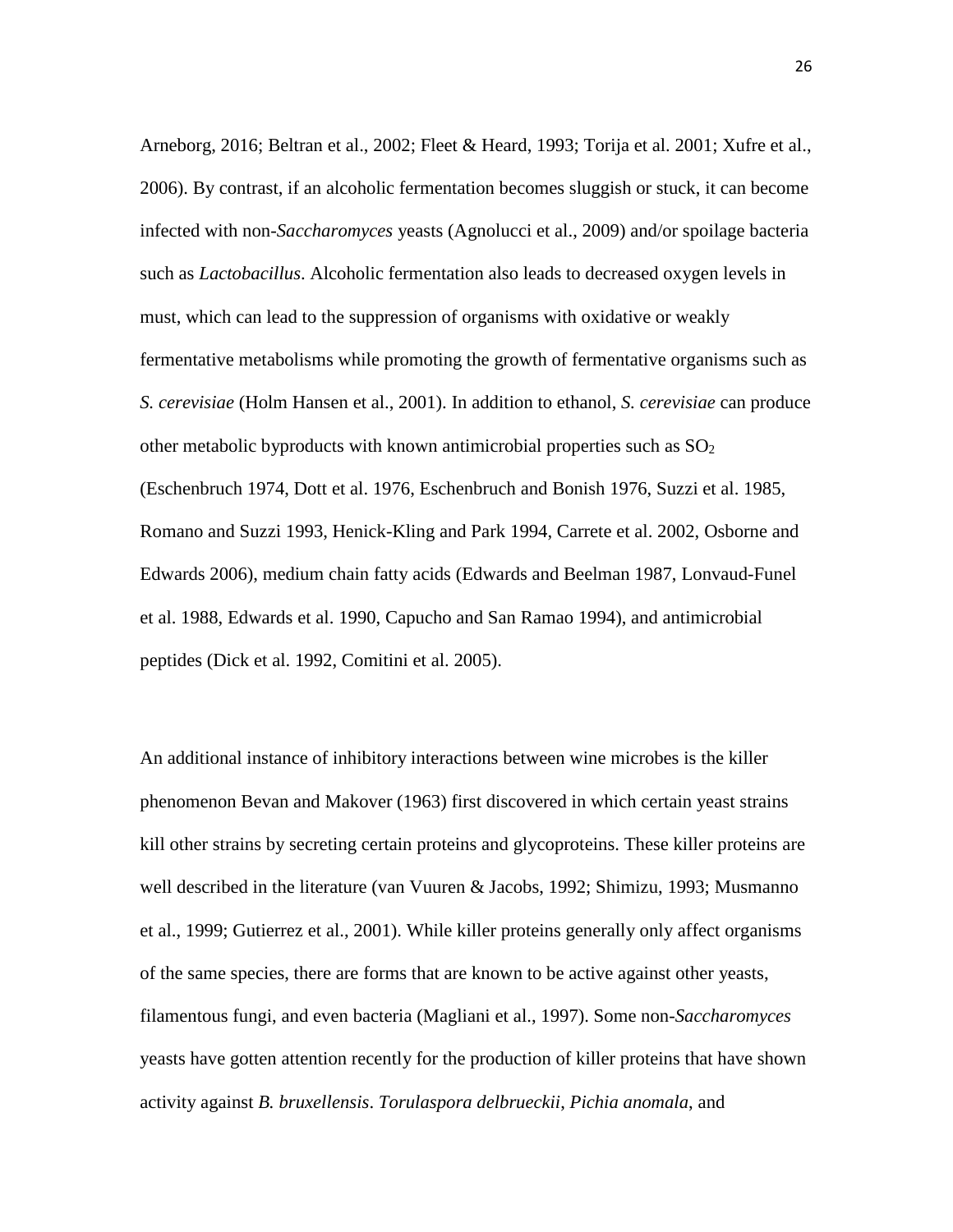*Kluyveromycer wickerhamii*, have all been found to produce compounds that can limit *B. bruxellensis* growth (Comitini et al., 2004). The toxin PMKT2 produced by *Pichia membranifaciens*, described by Santos et al. (2009) is active against *B. bruxellensis*, as are the killer factors CpKT1, and CpKt2 which are produced by *Candida pyralidae*. These last two are notable, as they seem to be active against *B. bruxellensis*, but not against *S. cerevisiae* or lactic acid bacteria (Mehlomakulu et al., 2014). It is important to note however that due to the lower overall ethanol tolerance of non-*Saccharomyces* yeasts, their potential to suppress the growth of *B. bruxellensis* will diminish as alcoholic fermentation progresses, leaving wine at the end of alcoholic fermentation unprotected and vulnerable to infection.

Examples of interactions between *B. bruxellensis* and *O. oeni* have also been reported in literature. For example, Cheschier et al (2015) determined that certain *O. oeni* strains had cinnamic esterase activity which resulted in wine with higher concentrations of ρcoumaric acid at the end of MLF due to degradation of tartaric acid bound ρ-coumaric acid (coutaric acid). This led to significantly higher production of 4-EP by *B. bruxellensis* in these wines compared to wines that underwent MLF with an *O. oeni* strain that did not have cinnamic esterase activity. Antagonistic interactions between *O. oeni* and *B. bruxellensis* have also been reported in literature. Renouf & Murat (2008) noted that malolactic fermentation may restrict *B. bruxellensis* development given a high *O. oeni* density. In a similar investigation, Gerbaux et al. (2009) showed that wines which had undergone MLF had considerably less volatile phenol concentrations than wines which had not undergone MLF. While some of the findings of these studies may indicate that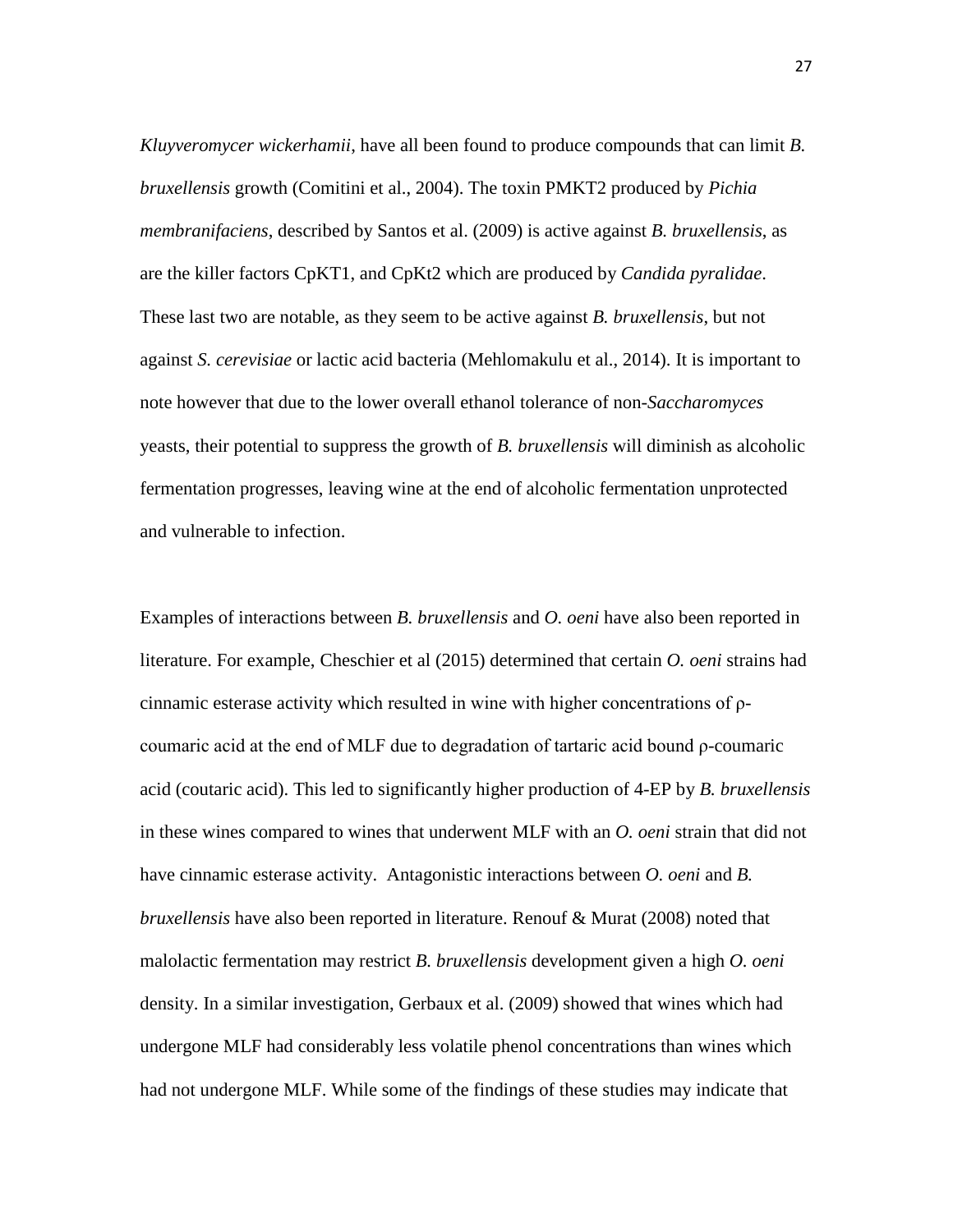there is a connection between MLF and suppression of *B. bruxellensis*, the authors did not report on microbial populations, focusing instead on volatile phenol data. This lack of data was filled in partially when Chescheir (2014) investigated whether the reduced volatile phenol content reported by Gerbaux et al. (2009) was due to interactions between *O. oeni* and *B. bruxellensis*. Chescheir (2014) observed that *B. bruxellensis* populations would immediately decline when inoculated into wine that had recently undergone MLF. However, only a small number of *O. oeni* strains were investigated and only one *B. bruxellensis* strain was used.

#### **Objectives**

Given that *B. bruxellensis* is a key wine spoilage microorganism that can be difficult to control using current winemaking practices, this study investigated the interactions between *O. oeni* and *B. bruxellensis* with the goal of determining if MLF could be used as an additional tool to prevent *B. bruxellensis* growth in wine. Wine is particularly vulnerable to *B. bruxellensis* infection during or shortly after MLF as the wine will contain sufficient nutrients for *B. bruxellensis* growth, it may still be relatively warm due to heat generated from alcoholic fermentation, and no additions of  $SO<sub>2</sub>$  can be made until MLF is complete. Therefore, it has been suggested that the conduction of a rapid MLF initiated by inoculation of a commercial *O. oeni* strain is a useful strategy to prevent *B. bruxellensis* spoilage as this minimizes the length of time the wine is not protected by SO2. This study investigated an additional benefit to the conduction of a rapid successful MLF: the inhibition of *B. bruxellensis* growth and volatile phenol production. Initial experiments tested a large number of commercial *O. oeni* strains for their ability to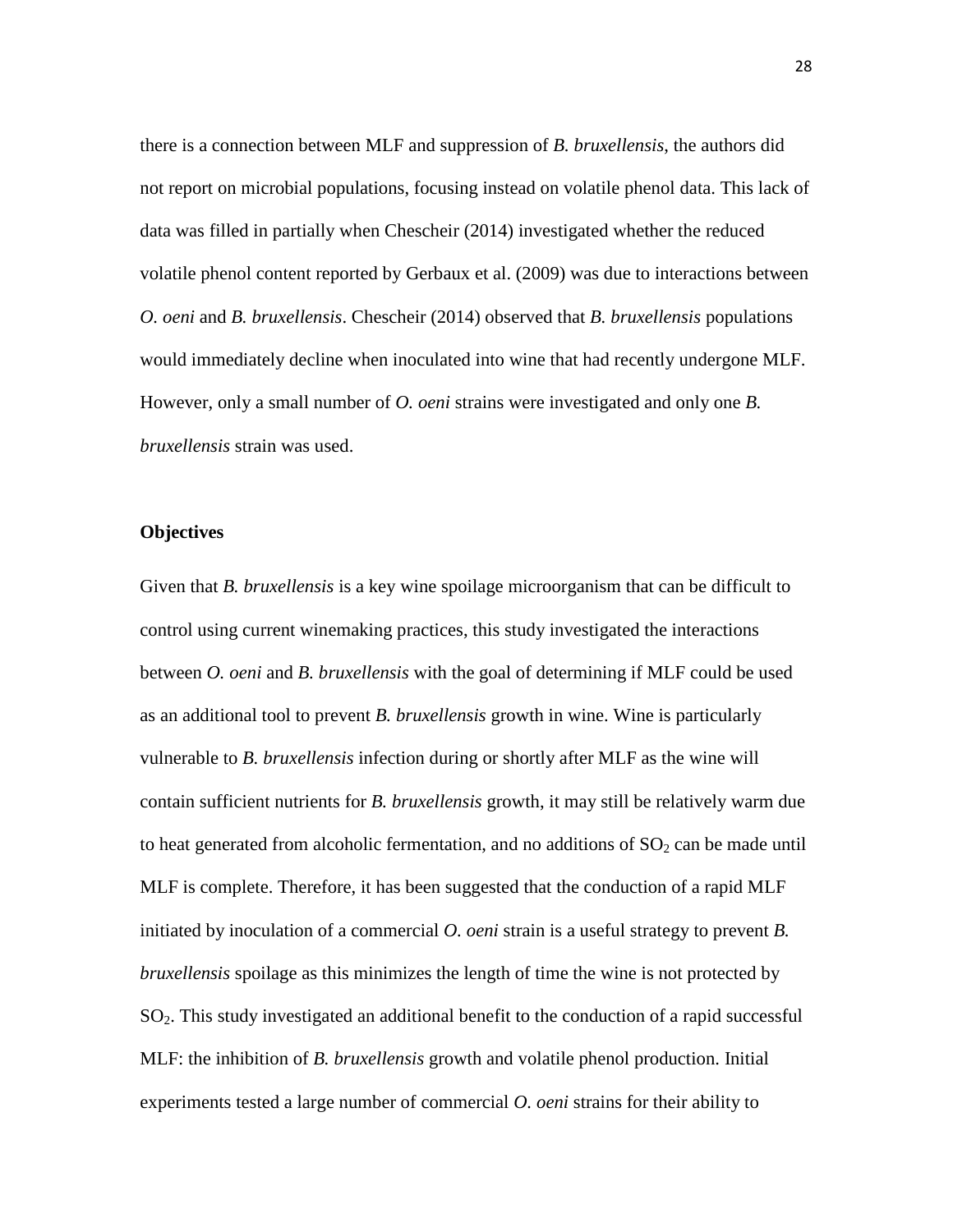inhibit *B. bruxellensis* growth when inoculated at the end of MLF. The susceptibility of a number of *B. bruxellensis* strains to *O. oeni* was then tested and experiments were also conducted to try and better understand the mechanism by which *O. oeni* inhibits *B. bruxellensis* growth. Finally, the effect of ethanol concentration in combination with MLF was considered. The specific objectives of the study were to:

- 1) Investigate the ability of *Oenococcus oeni* to inhibit *Brettanomyces bruxellensis* growth and volatile phenol production and determine if strain variability exists
- 2) Determine mechanism by which *Brettanomyces bruxellensis* is inhibited by *Oenococcus oeni*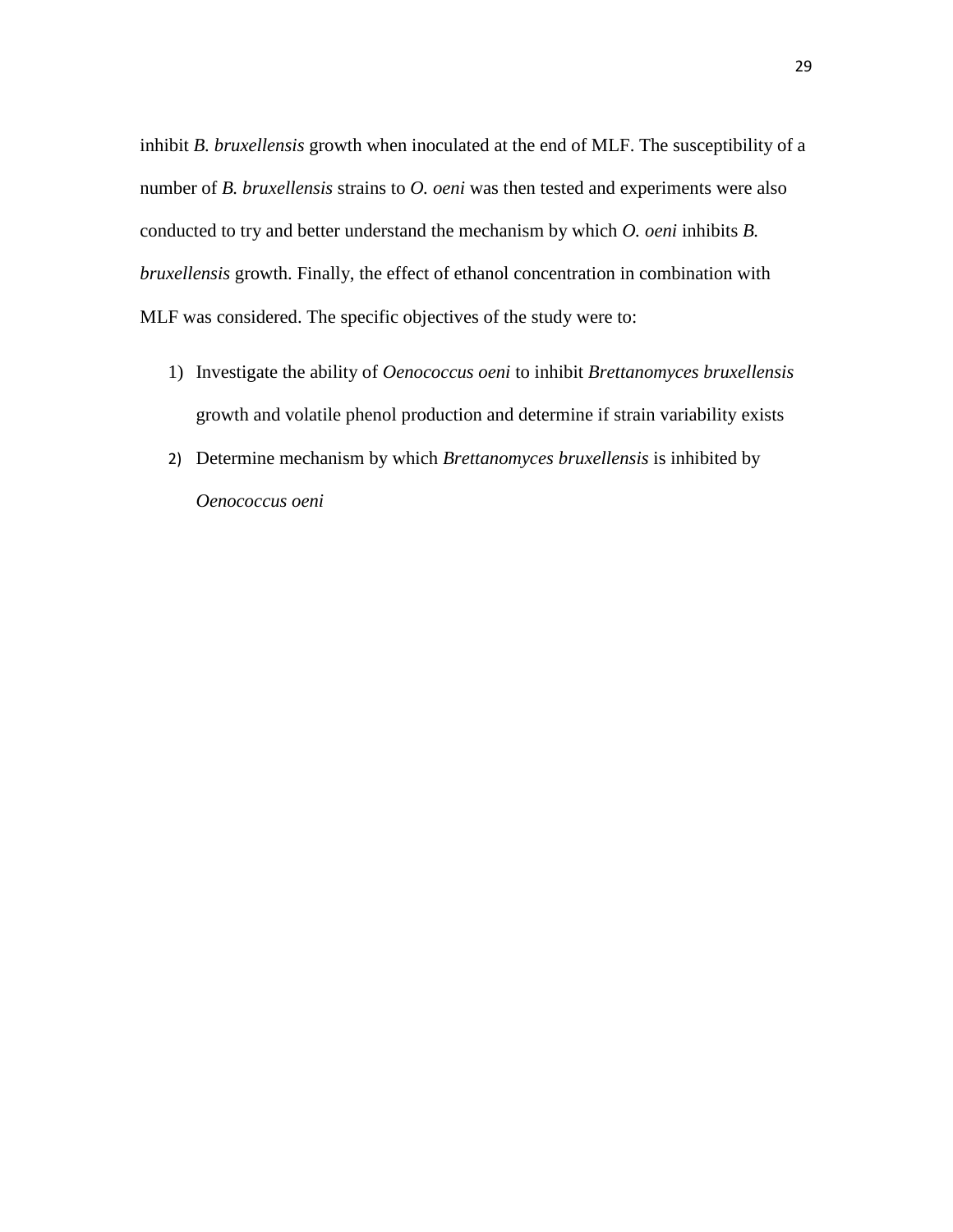# Chapter 2

# Inhibition of *Brettanomyces bruxellensis* UCD-2049 growth and volatile phenol production in wine by *Oenococcus oeni*

### **Abstract**

The effect of malolactic fermentation (MLF) on *B. bruxellensis* strain UCD-2049 growth and volatile phenol production was investigated. The impact of ten commercial *Oenococcus oeni* strains on *B. bruxellensis* strain UCD-2049 growth was tested by inoculating *B. bruxellensis* into wine at the end of a 14 day MLF conducted by different *O. oeni* strains. *B. bruxellensis* strain UCD-2049 populations declined rapidly after inoculation after MLF regardless of *O. oeni* strain. *B. bruxellensis* populations did not recover during the course of the experiment for over half of the *O. oeni* strains tested. When *B. bruxellensis* was inoculated into the wine that had not undergone MLF with *O. oeni*, an initial decline in population was observed followed by increased growth to populations  $> 1 \times 10^6$  CFU/mL by the end of the experiment. Significantly higher concentrations of 4-ethyl phenol and 4-ethyl guaiacol were measured in wine that had not undergone MLF when compared to the MLF treated wines. To determine possible mechanisms of inhibition an experiment was conducted where *B. bruxellensis* was inoculated into wine that had just completed MLF but *O. oeni* cells were separated from *B. bruxellensis* by a dialysis membrane. While *B. bruxellensis* populations declined rapidly and remained repressed for many weeks when in direct contact with *O. oeni,*  populations only declined slightly and quickly recovered if *O. oeni* was separated from *B. bruxellensis* by a dialysis membrane.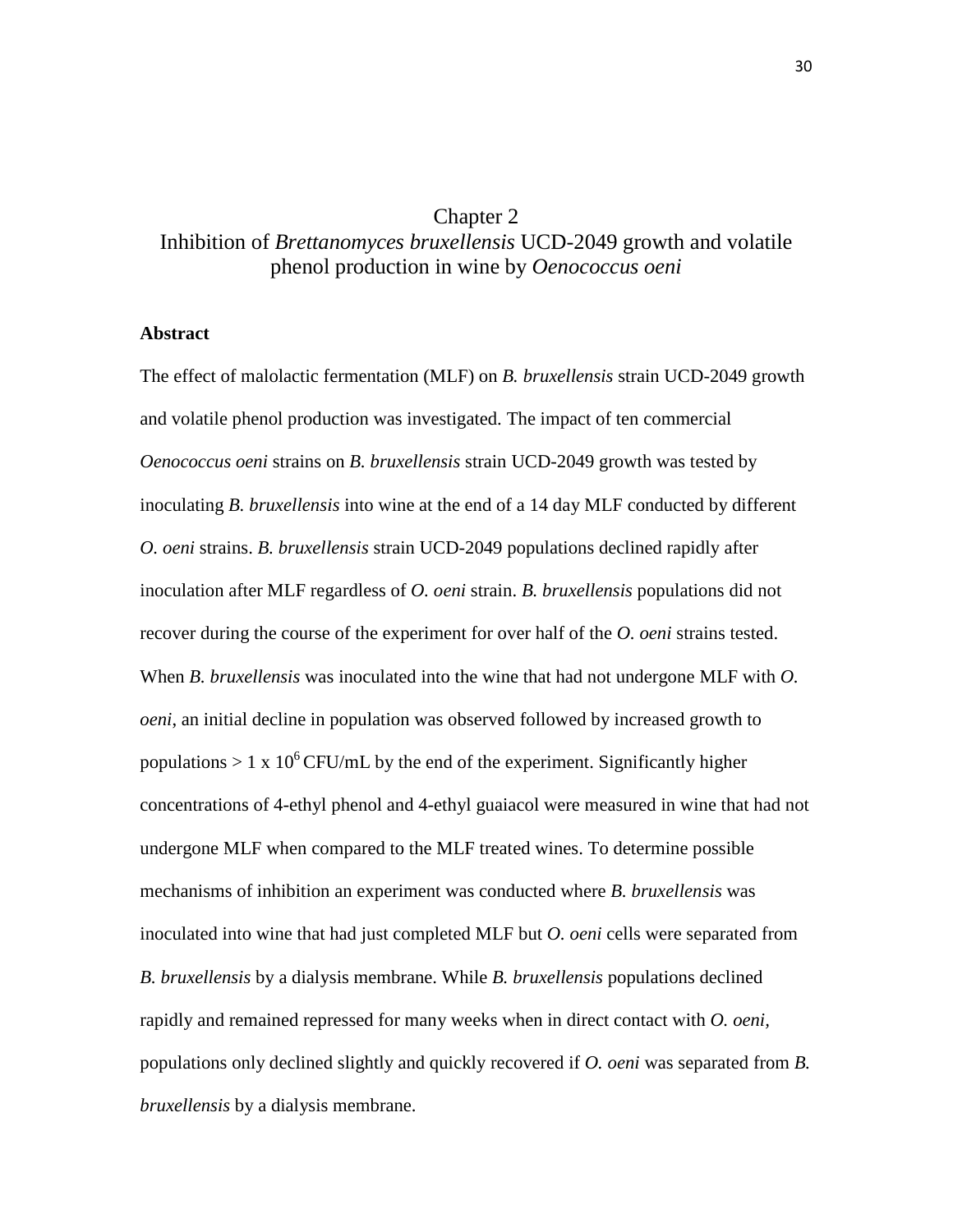#### **Introduction**

Among the most prolific microbial spoilers of wine is the yeast *Brettanomyces bruxellensis*. *B. bruxellensis* can cause significant financial losses due to its ability to produce undesirable flavor and aroma compounds in wines (Crauwels et al., 2014; Fugelsang et al., 1993; Sponholz 1993; Heresztyn, 1986). The compounds most indicative of *Brettanomyces* wine spoilage are the volatile phenols 4-ethylphenol (4-EP), 4-ethylguaiacol (4-EG), and 4-ethylcatechol (4-EC) (Oelofse et al., 2008; Hesford et al., 2004). These volatile phenols, are associated with 'Band-Aid', mousy, barnyard, fecal, medicinal, smoke, and clove aroma descriptors, and are also known to suppress the perception of positive aroma qualities in a wine such as fruity and floral (Chatonnet et al., 1995; Gerbaux and Vincent, 2002; Licker et al., 1998).

While wine is at risk for infection by *B. bruxellensis* throughout its' production, it is particularly vulnerable post-alcoholic fermentation and during aging in barrels. There are a number of steps a winemaker can take to reduce the risk of wine infection and spoilage by *B. bruxellensis* and/or manage *Brettanomyces* in already infected wine. Regular cleaning and sanitation of winery surfaces and equipment removes organic material and helps reduce microbial buildup (Du Toit et al., 2005). Most commonly, winemakers also use sulfur dioxide  $(SO_2)$  as an antimicrobial agent against infection (Agnolucci et al., 2010; von Cosmos et al., 2016; Zuehlke and Edwards, 2013). Apart from these steps, winemakers are generally limited in strategies to prevent the growth of *B. bruxellensis* in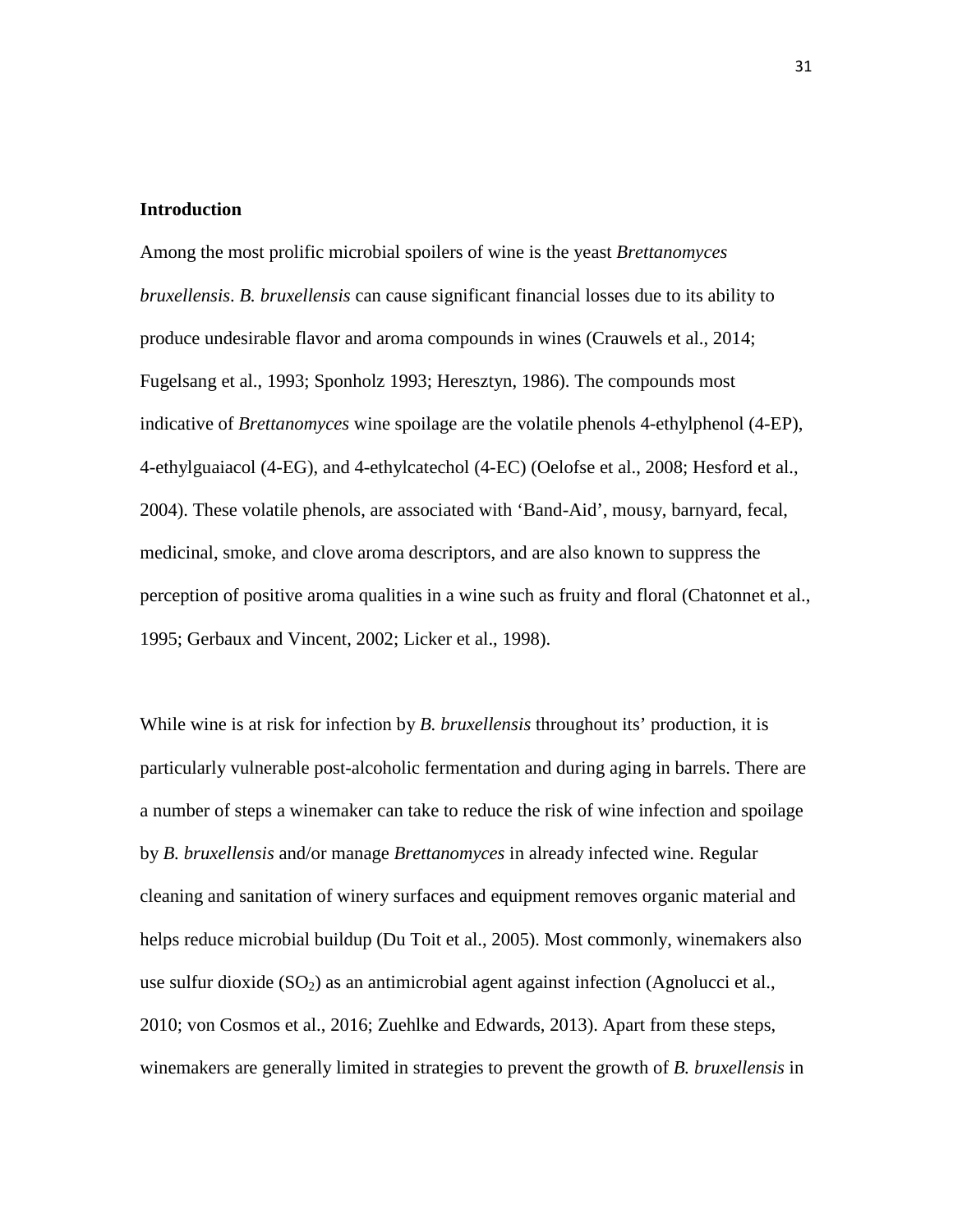wine. Moreover, consumers are often wary of the usage of chemical additives such as  $SO<sub>2</sub>$  in wine, so winemakers often seek to reduce their usage. (Du Toit and Pretorius, 2000)

Wine is particularly vulnerable to *B. bruxellensis* infection during or shortly after the malolactic fermentation (MLF). At this point the wine will contain sufficient nutrients for *B. bruxellensis* growth, and competition from *S. cerevisiae* will be reduced. Furthermore, no additions of  $SO_2$  can be made until this process is complete, due to the inhibitory effect SO2 has on malolactic bacteria. For this reason it has been suggested that the conduction of a rapid MLF initiated by inoculation of a commercial *Oenococcus oeni* strain is a useful strategy to prevent *B. bruxellensis* spoilage as this minimizes the length of time the wine is not protected by  $SO<sub>2</sub>$  (Gerbaux et al. 2009).

An additional benefit to the conduction of a rapid successful MLF was noted by Renouf & Murat (2008) and Gerbaux et al. (2009). Renouf & Murat (2008) noted that malolactic fermentation may restrict *B. bruxellensis* development given a high *O. oeni* density. In a similar investigation, Gerbaux et al. (2009) showed that wines which had undergone MLF had considerably less volatile phenol concentrations than wines which had not undergone MLF. While this study suggested that there is a connection between MLF and suppression of *B. bruxellensis,* the authors did not report on microbial populations, focusing instead on volatile phenol data. This lack of data was filled in partially when Chescheir (2014) investigated whether the reduced volatile phenol content reported by Gerbaux et al. (2009) was due to interactions between *O. oeni* and *B. bruxellensis*.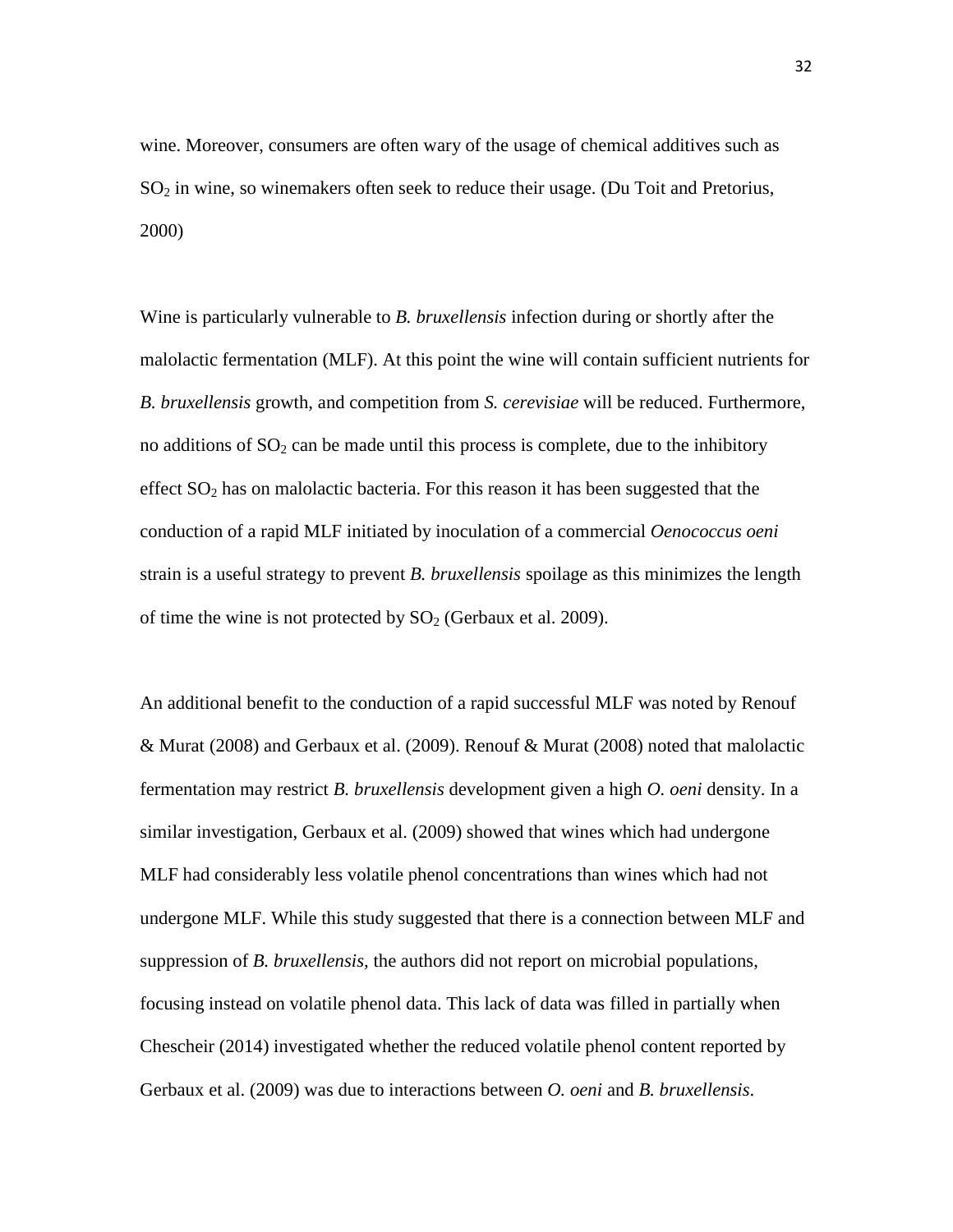Chescheir (2014) observed that *B. bruxellensis* populations would immediately decline when inoculated into wine that had recently undergone MLF. However, only a small number of *O. oeni* strains were investigated and only one *B. bruxellensis* strain was used.

Given that *B. bruxellensis* is a key wine spoilage microorganism that can be difficult to control using current winemaking practices, this study investigated interactions between *O. oeni* and *B. bruxellensis* with the goal of determining if MLF could be used as an additional tool to prevent *B. bruxellensis* growth in wine. A large number of commercial *O. oeni* strains were tested for their ability to inhibit *B. bruxellensis* growth and volatile phenol production. Additional experiments were also conducted to determine the possible mechanism(s) by which growth inhibition of *B. bruxellensis* is caused by *O. oeni*.

#### **Materials and Methods**

#### Microorganisms

Yeast and bacteria isolates were collected from a number of different sources (Table 2.1). These included commercial companies (Chr. Hansen, Lallemend), and University culture collections (Oregon State University, University of California Davis). Commercial *O. oeni* cultures came as freeze dried preparations. A loop-full of this preparation was dissolved in 0.1% Peptone solution (1g/L Peptone) and streaked for isolation on MRS media (20 g/L Tryptone, 5 g/L Peptone, 5 g/L Yeast Extract, 5 g/L Glucose, 1 mL/L 5% Tween solution, 20g/L Agar 200 mL/ L Apple Juice, pH 4.5) before single colonies were grown in MRS broth. After seven days growth at 25°C the cultures were stored in glycerol at -80°C for future use as described by Strickland (2012). *Brettanomyces*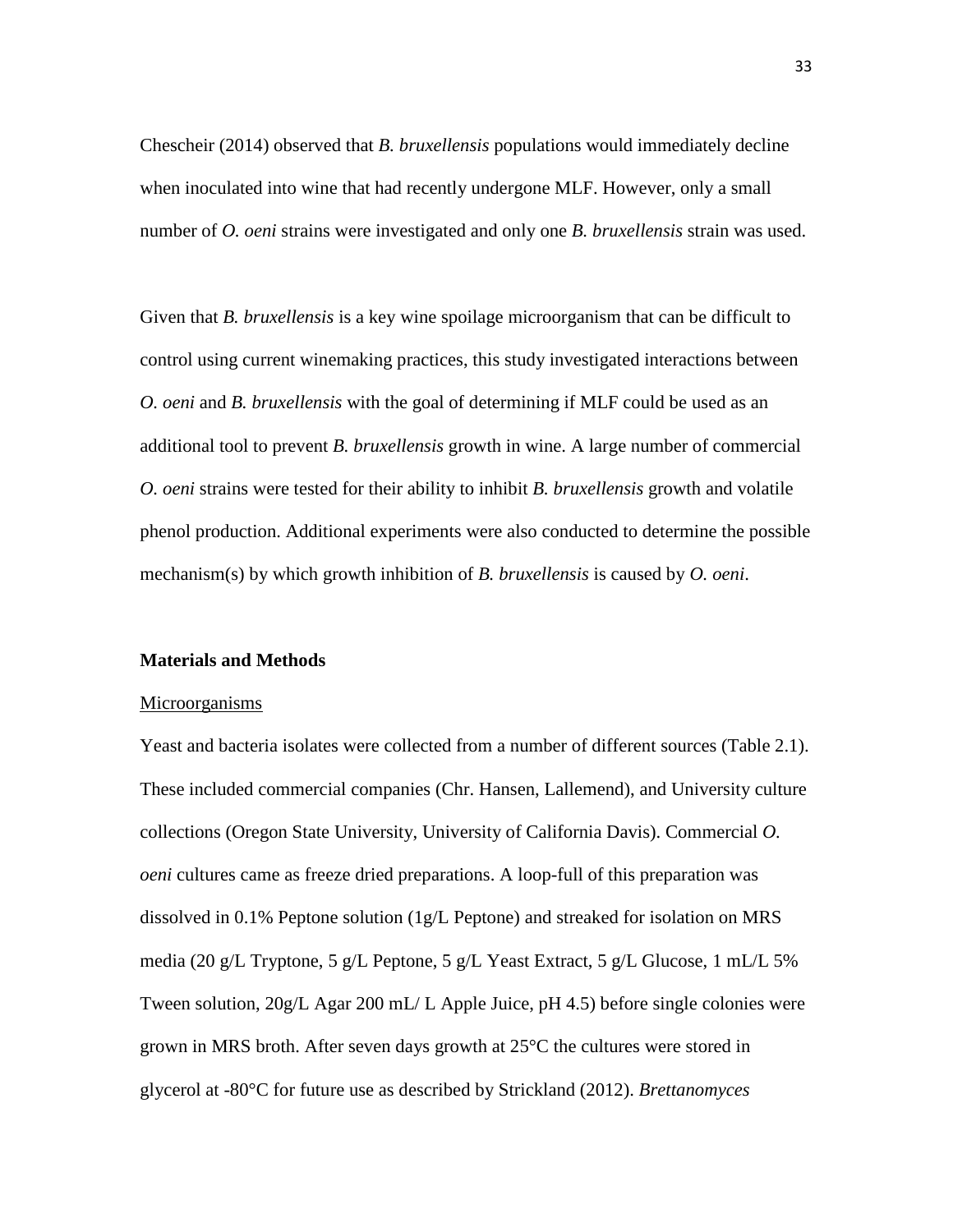*bruxellensis* was streaked for isolation on YPD media (10 g/L Yeast Extract, 20 g/L Peptone, 20 g/L dextrose, 20 g/L Agar, pH 6.5) before single colonies were grown in YPD broth. After seven days growth at 25°C the cultures were stored in glycerol at -80°C for future use as described by Strickland (2012).

When needed, microorganisms were prepared from frozen cultures by streaking onto YPD agar (*B. bruxellensis*) or MRS agar (*O. oeni*) and grown at 25°C for one week. Single colonies were picked from the agar plates for inoculation into acidic grape juice broth (AGJ) (2.5 mg/L manganese sulfate, 125 mg/L magnesium sulfate, 5g/L yeast extract, 1 mL/L 5% (w/w) Tween 80, 250 mL/L white grape juice, pH 3.5) and grown at 25°C for eight (*B. bruxellensis*) or twelve (*O. oeni*) days. Cells were harvested by centrifugation (4,000 x g for 20 minutes) and re-suspended in sterile peptone solution (0.1%) prior to inoculation. *S. cerevisiae* RC212 (Lallemand) for winemaking was used as freeze-dried culture direct from the manufacturer.

| <b>Strain Name</b> | <b>Species</b>       | Source                              |
|--------------------|----------------------|-------------------------------------|
| 350                | Oenococcus oeni      | Laffort (St Helena, CA)             |
| Alpha              | Oenococcus oeni      | Lallemand (Montreal, Canada)        |
| <b>B</b> eta       | Oenococcus oeni      | Lallemand                           |
| Omega              | Oenococcus oeni      | Lallemand                           |
| VP41               | Oenococcus oeni      | Lallemand                           |
| CH <sub>11</sub>   | Oenococcus oeni      | Chr. Hansen (Horsholm, Denmark)     |
| <b>CH16</b>        | Oenococcus oeni      | Chr. Hansen                         |
| <b>CH35</b>        | Oenococcus oeni      | Chr. Hansen                         |
| <b>VFO 2.0</b>     | Oenococcus oeni      | Chr. Hansen                         |
| PN4                | Oenococcus oeni      | Lallemand                           |
| 31                 | Oenococcus oeni      | Lallemand                           |
| <b>UCD-2049</b>    | <i>Brettanomyces</i> | University California Davis Culture |
|                    | <i>bruxellensis</i>  | Collection (Davis, CA, USA)         |

**Table 2.1** Strains and Sources of Microorganisms used in Screening Experiment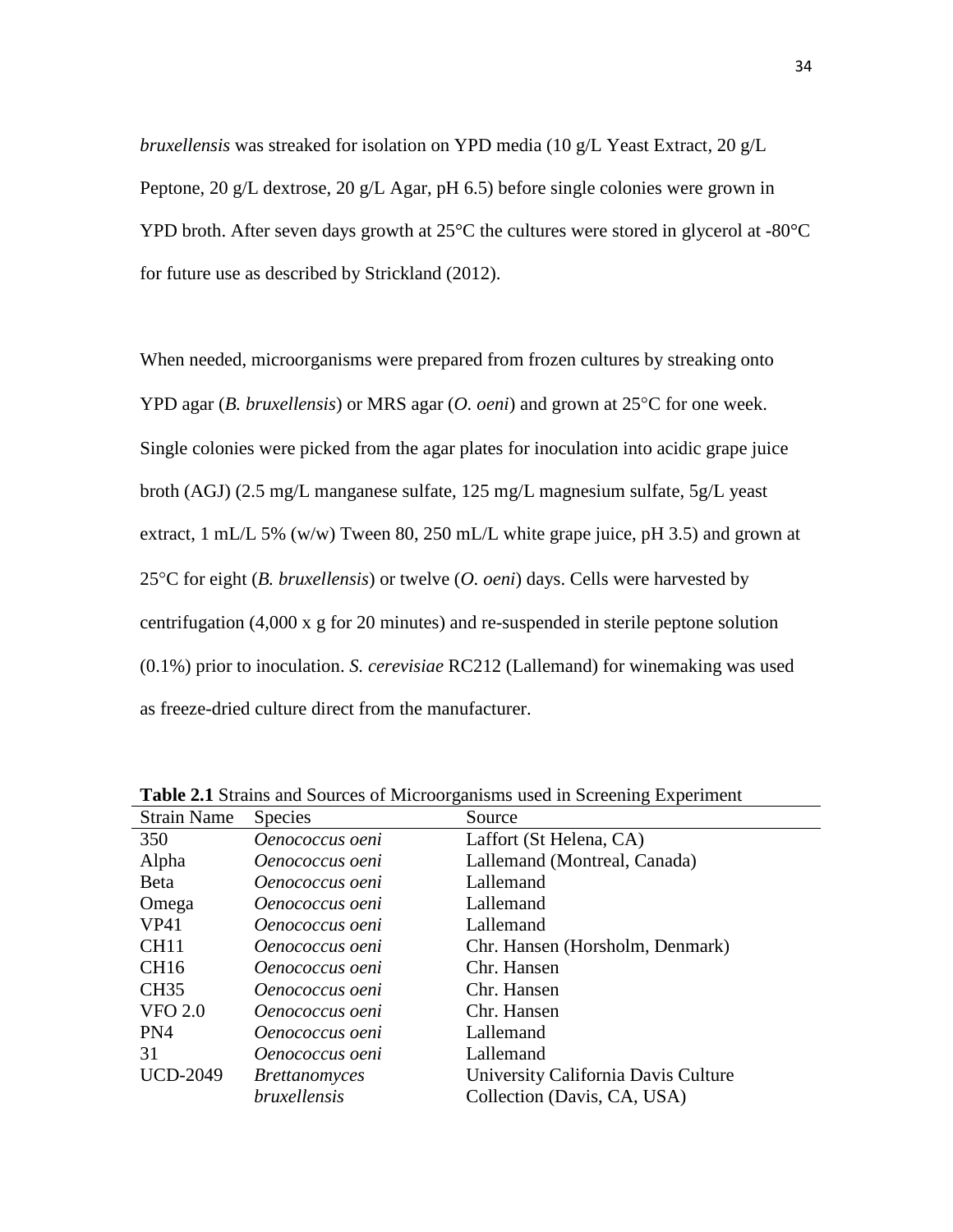#### Wine production

Pinot Noir wine was produced at the Oregon State University Research Winery from grapes harvested from Woodhall Vineyard (Alpine, Oregon, USA) in 2018 and 2019 following the same basic protocol. Harvest was determined by soluble solid levels and perceived fruit ripeness by the managing team at the vineyard. Grapes were stored at 4 °C for 48 hours and then destemmed using a Velo DPC 40 destemmer/crusher (Altivole, Italy). Grapes were divided into 100 L stainless steel tanks each containing approximately 60 L of must. Yeast nutrient Fermaid K® (Lallemand, Montreal, Canada) was added to a concentration of  $0.125$  g/L. Each tank was inoculated with the commercial strain of *Saccharomyces cerevisiae* RC-212 (Lallemand) at a rate of 0.25 g/L of must. Yeast was hydrated according to manufacturer's specification prior to inoculation. Fermentations were performed in a temperature controlled room held at 27°C. Cap management was done through punch downs twice a day and temperature and °Brix were measured with an Anton-Paar DMA 35N Density Meter (Graz, Austria). Fermentation continued until sugar levels fell below 0.2g/100mL.

Following fermentation, the wine was pressed using a Willmes model 6048 pneumatic bladder press (Lorsch, Germany). Pressed wine was put in 100 L stainless steel tanks and stored at 4 °C. Following settling, wine was filtered through a plate and frame filter fitted with Beco K-1 2.0  $\mu$ m nominal filter sheets (Langenlonsheim, Germany). Wine was then homogenized and filtered through 1.0 μm nylon cartridge and a 0.45 μm polyethersulfone sterile filter (G.W. Kent, Ypsilanti, Michigan, USA) in succession. Filtered wine was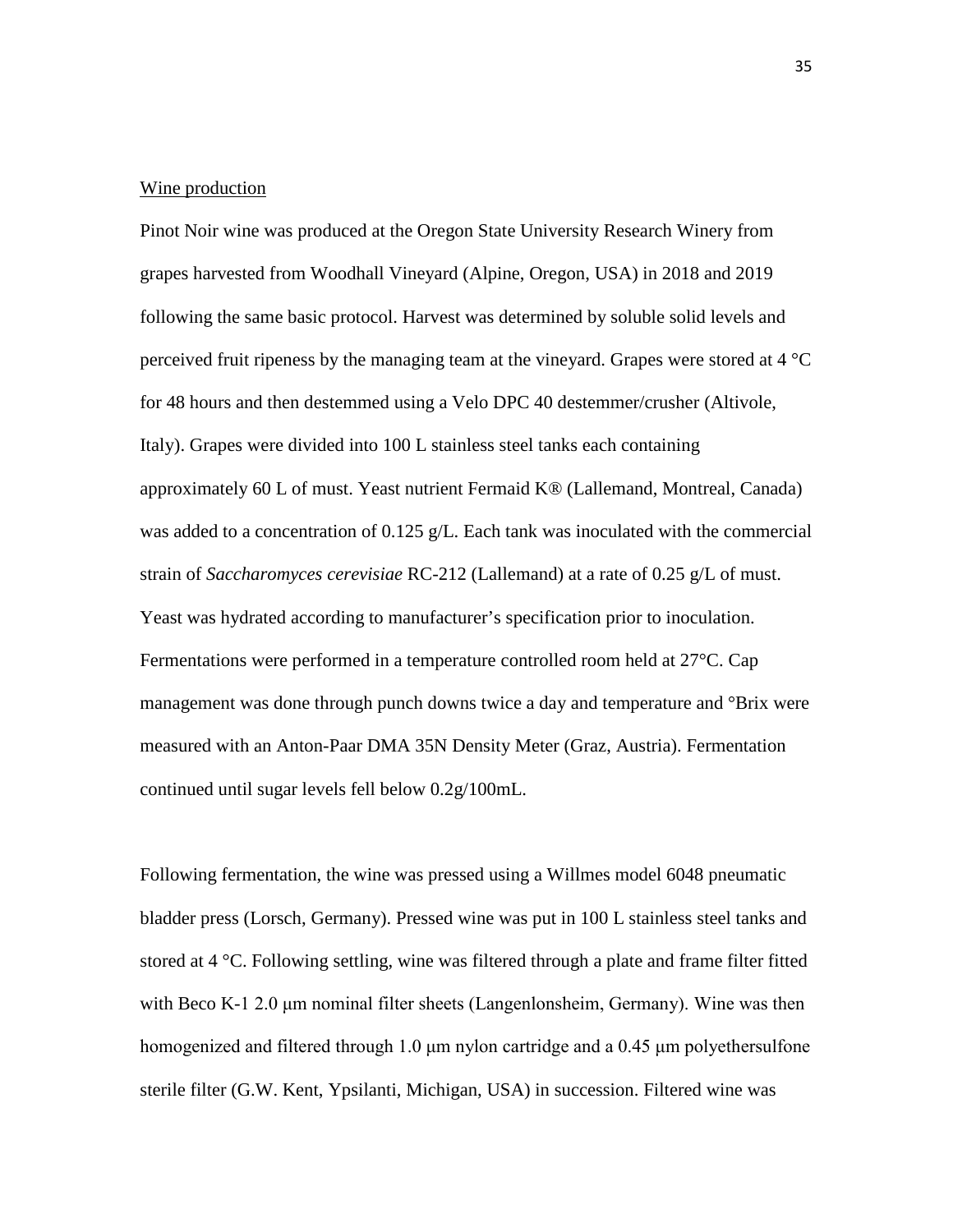dispensed into sterile carboys and stored at 4 °C. Basic wine parameters for the 2018 Pinot noir were 15% (v/v) ethanol, pH 3.61, 1.41 g/L malic acid and 11.2 mg/L total  $SO_2$ . Basic wine parameters for the 2019 Pinot Noir were 13.7% ethanol by volume, pH 3.48, 1.27 g/L malic acid and 16.0 mg/L total  $SO_2$ .

### *Oenococcus oeni* Screening

Sterile filtered 2018 Pinot noir wine was diluted with deionized water to bring the final ethanol concentration to 13% by volume and spiked with 5 mg/L coumaric acid (Sigma-Aldrich). The wine was then filtered through Nalgene<sup>™</sup> single use bottle top filters using a 0.2 μm polyethersulfone membrane as 100 mL aliquots into sterilized 100 mL Schott bottles. The wine was brought to room temperature before inoculation in triplicate with one of each of the 10 commercial strains of *O. oeni* prepared as previously noted. *O. oeni*  was inoculated at approximately  $1x10^7$  CFU/mL. Three bottles were left inoculated as a control. All bottles were blanketed with filtered argon gas and placed at 21°C. Malolactic fermentation was monitored by analysis of malic acid by enzymatic test kit L (Vintessential Enzymatic L-Malic Acid Test Kit; Victoria, Australia) until completed (< 50 mg/L). MLF was completed for all *O. oeni* strains within 14 days. All three bottles from each *O. oeni* treatment and all three control bottles were inoculated in a laminar flow hood under sterile conditions with *B. bruxellensis* UCD-2049 at approximately  $1x10^4$  CFU/mL. These represent the 'Day 0' treatment. All wines were then blanketed with filtered argon gas and stored at 21°C.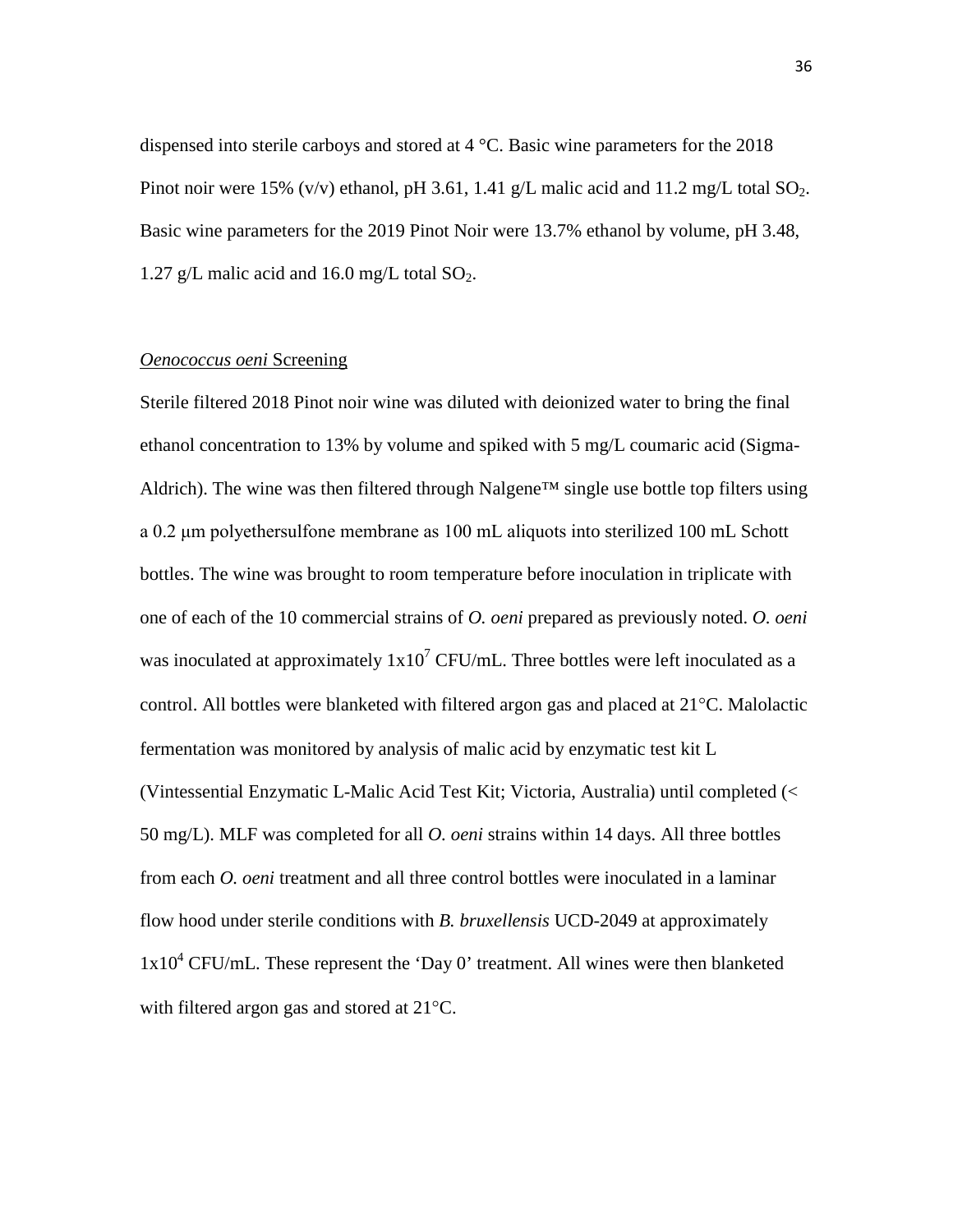*B. bruxellensis* populations were monitored periodically for 51 days post-inoculation by plating on YPD agar (10 g/L yeast extract, 20 g/L peptone, 20 g/L dextrose, 20 g/L agar, pH 6.50) after appropriate dilution (0.1% peptone). Plates were incubated for 7 days at  $25^{\circ}$ C before being counted. After sampling, bottles were topped with filtered argon gas. On the final day of sampling for each treatment, 50 mL samples were pulled for volatile phenol analysis and stored frozen at -20°C until needed.

#### Cell separation experiment

To determine the potential mechanism by which *B. bruxellensis* may be inhibited by *O. oeni,* an experiment was conducted where *B. bruxellensis* is inoculated into Pinot noir wine that recently underwent MLF but *B. bruxellensis* cells will be physically separated from *O. oeni* cells using a dialysis membrane. The experimental design set-up is shown in figure Y1. In brief, wine is aliquoted into sterile 24 ounce Whirl-Pak® bags (Whirl-Pak, WI, USA) into which a wine-filled Slide-A-Lyzer™ 10 kDa sterile dialysis cassette (Thermo-Scientific, MA, USA) is placed. The packs are stored in such a way that the wines in the bag and the in the cassette are separated by the dialysis membrane. In the cell contact treatment, both *Oenococcus oeni* and *Brettanomyces bruxellensis* were inoculated into the Whirlpak® bags. In the cell separation treatment, *Oenococcus oeni*  was inoculated into the cassettes, and *Brettanomyces bruxellensis* was inoculated into the Whirlpak® bags, in the control treatment *Brettanomyces bruxellensis* was inoculated into the Whirlpak® bags.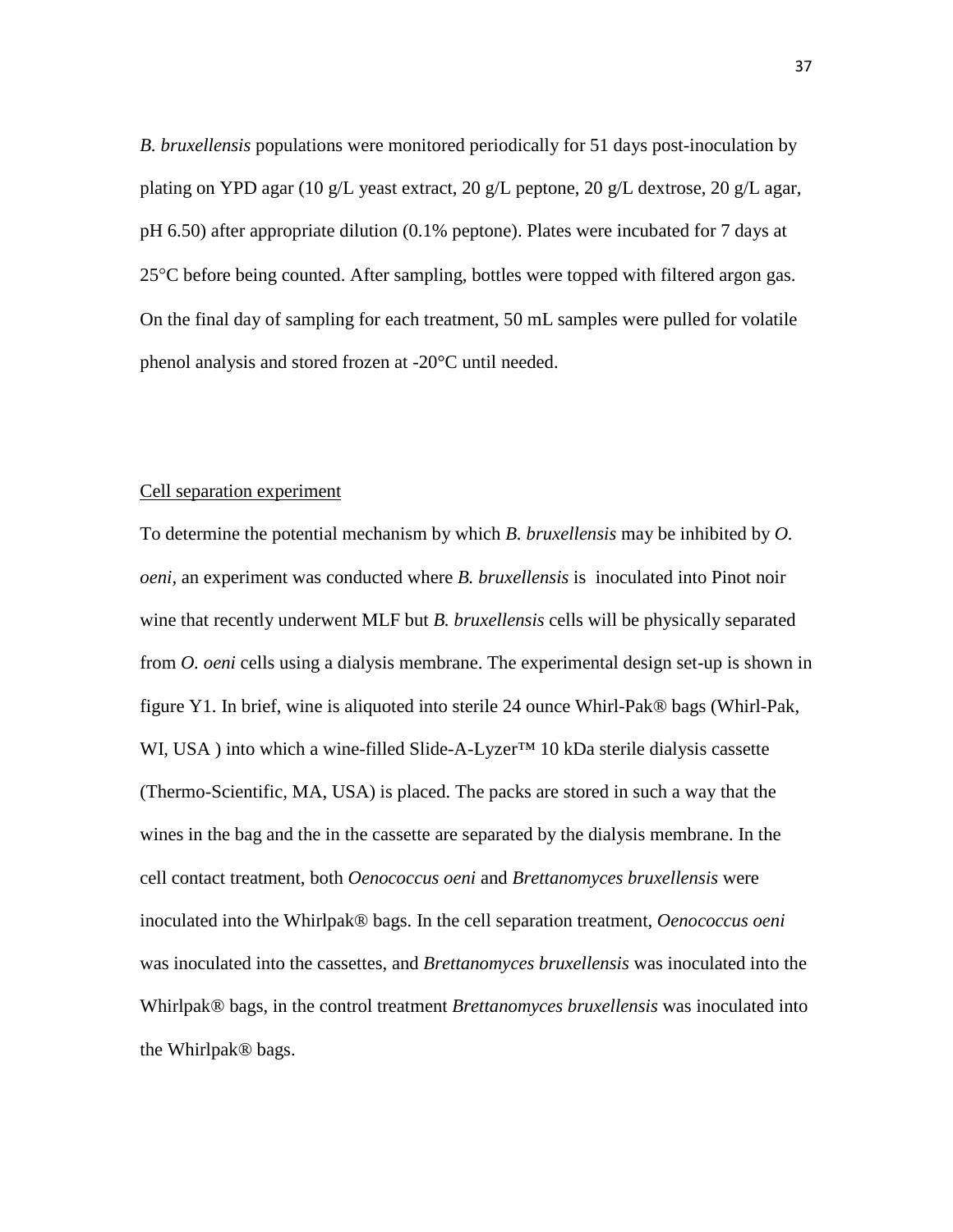

Figure 2.1 Cassette apparatus and experimental design for cell separation with dialysis cassettes

The seventy mL dialysis membrane cassettes (10 kDa, Thermo-Scientific) came treated in a number of preservatives including  $SO_2$ , so a soaking procedure was required to remove these preservatives before they could be used. Aside from the step to remove  $SO<sub>2</sub>$ , the washing steps were outlined by the manufacturer. The reagents EDTA (1%) w/w), sodium sulfite (0.3% w/v), sulfuric acid (0.2% v/v) and hydrogen peroxide (0.3%  $v/v$ ) were prepared and sterile filtered through Nalgene<sup>TM</sup> single use bottle top filters using a 0.2 μm polyethersulfone membrane into sterile 1000 mL Schott bottles. Deionized water was sterilized by autoclave at 250°F for 15 minutes at 15 psi. The rinsing procedure took place under a laminar flow hood in sterilized glass containers. Cassettes were first soaked in EDTA solution for 2 minutes, followed by a 2 minute soak in hot deionized water, followed by a 2 minute soak in sodium sulfite solution, followed by a 2 minute soak in hot deionized water, followed by a 2 minute soak in sulfuric acid solution, followed by a 10 minute soak in hot deionized water, followed by a 10 minute soak in hydrogen peroxide, followed by a 10 minute soak in hot deionized water followed by a final overnight soak in room temperature deionized water.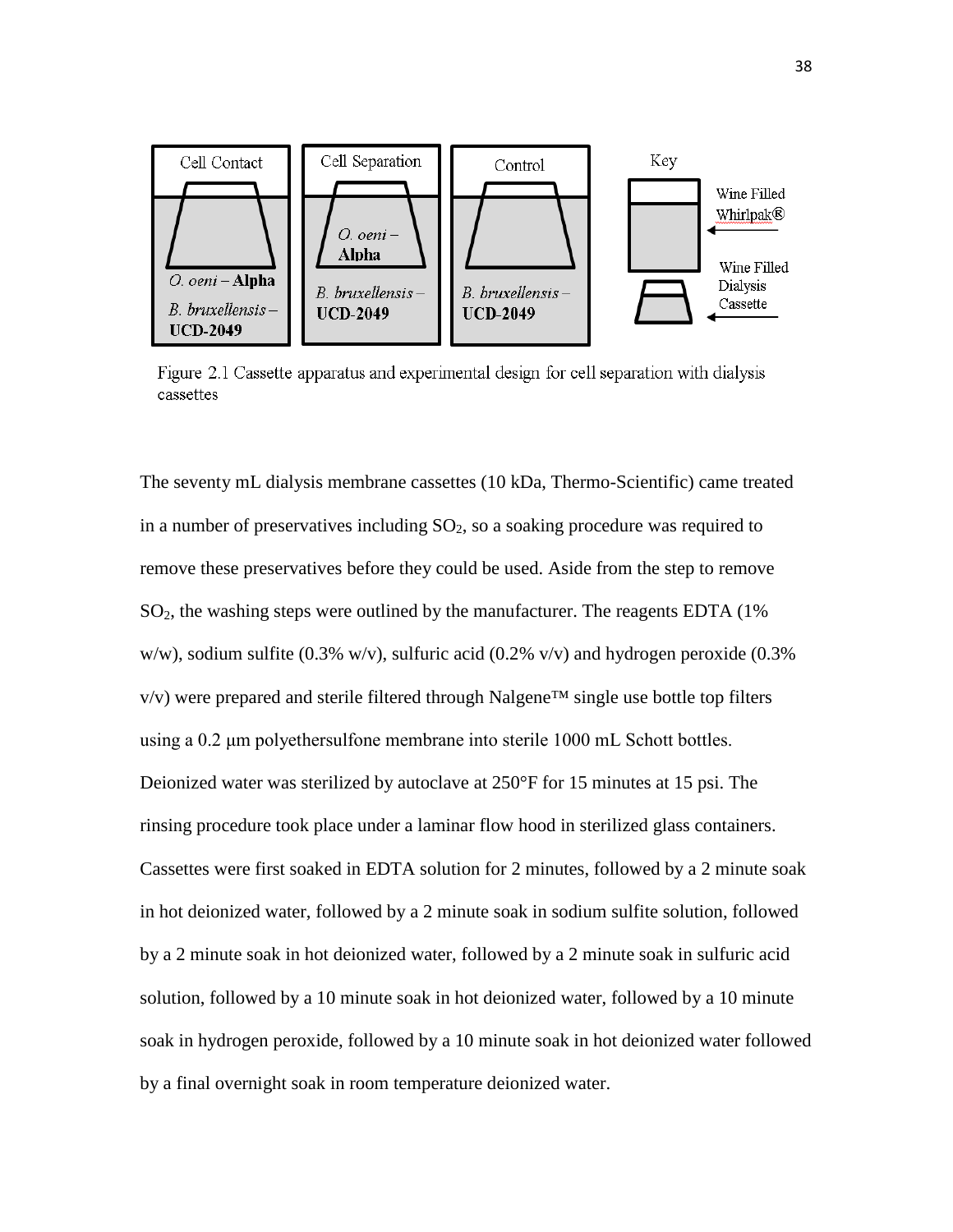2019 Pinot noir wine produced as previously described was used for this experiment. When needed, the wine was filtered through Nalgene™ single use bottle top filters using a 0.2 μm polyethersulfone membrane into sterilized 1000 mL Schott bottles. A total of 170 mL of sterile filtered wine was then added to each cassette/whirlpak combination. Seventy mLs of wine was added to the cassette and 100 mLs of wine was added to the whirlpak. The cassettes were then soaked in the wine at room temperature for 24 hours. The removal of  $SO_2$  was checked by aeration-oxidation analysis of the wines after the 24 hr soak. *O. oeni* strain Alpha (Lallemand) was inoculated in triplicate into the cell contact and cell separation treatments at approximately  $1x10^6$  CFU/mL. *O. oeni* was prepared as previously noted. All treatments, including the uninoculated control, were incubated at  $21^{\circ}$ C. Malolactic fermentation was allowed to progress for 14 days for all treatments after which time, malic acid in the cell contact and cell separation treatments was confirmed to be less than 50 mg/L (Vintessential Enzymatic L-Malic Acid Test Kit; Victoria, Australia). All treatments were then inoculated with *B. bruxellensis* UCD-2049 as per the experimental design (Figure 2.1). *B. bruxellensis* was inoculated at approximately 1x10<sup>5</sup> CFU/mL after preparation as previously noted. These represent the 'Day 0' treatment. All wines were incubated at 21°C and *B. bruxellensis* populations were monitored periodically for 70 days post-inoculation by plating on YPD agar (10 g/L yeast extract, 20 g/L peptone, 20 g/L dextrose, 20 g/L agar, pH 6.50) after appropriate dilution (0.1% peptone). Plates were incubated for up to 7 days at 25°C before counting.

#### Impact of MLF timing on growth of *B. bruxellensis*

39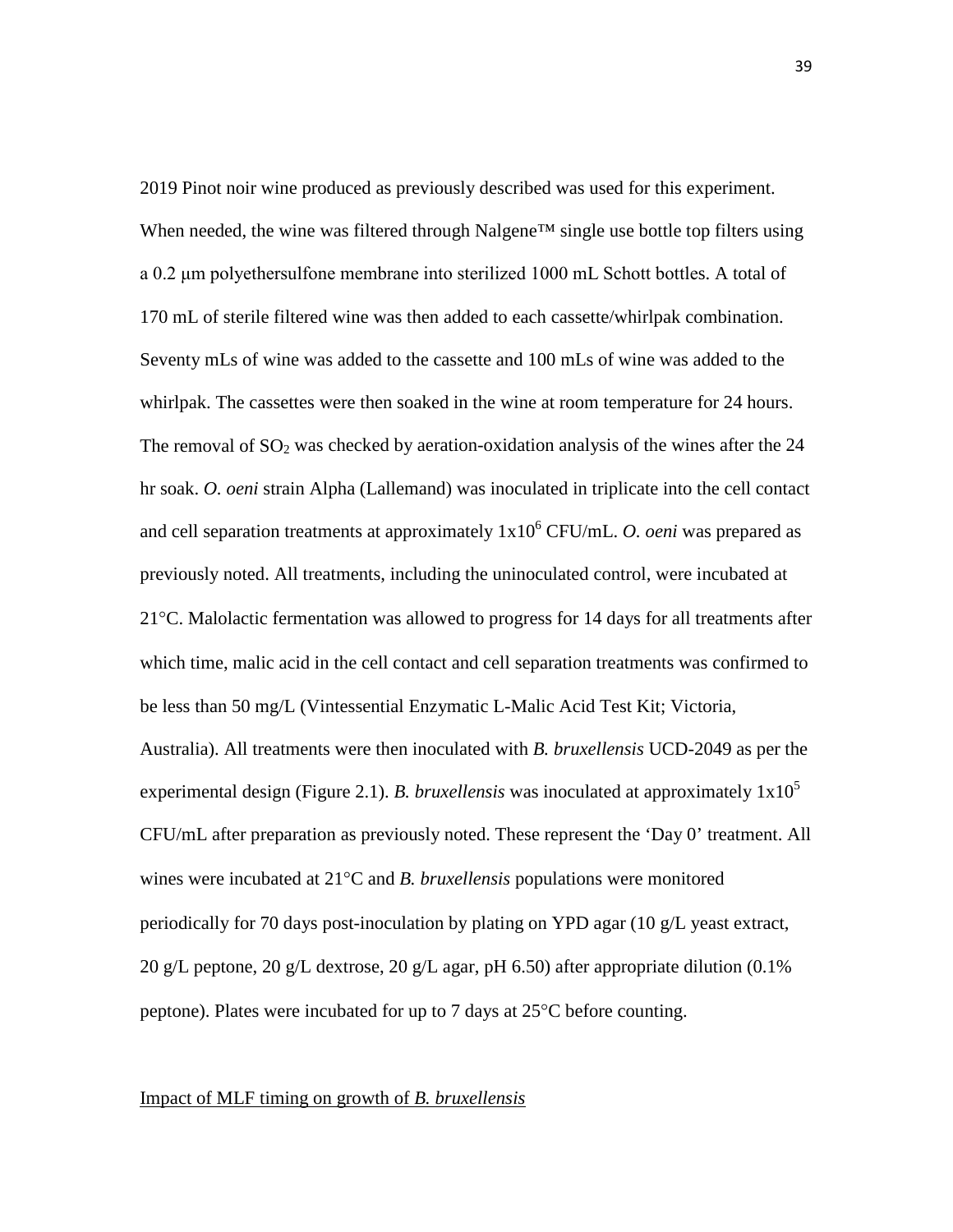2019 Pinot noir wine was adjusted to 13% v/v ethanol by addition of deionized. Wine was then filtered through Nalgene™ single use bottle top filters using a 0.2 μm polyethersulfone membrane as 100 mL aliquots into sterilized 100 mL Schott bottles. Three bottles were randomly assigned to be the "beginning MLF" treatment, three were assigned as "partial MLF" treatment, and three were assigned as "post MLF" treatment. For each treatment, three bottles were also assigned as controls. The "beginning MLF", "partial MLF", and "post MLF" treatments were all inoculated with *O. oeni* strain Alpha at approx.  $1x10^7$  CFU/mL after being prepared as previously described. The "beginning" MLF" treatments was also inoculated with *B. bruxellensis* UCD-2049 at approx. 1x10<sup>4</sup> CFU/mL after being prepared as previously described. A control set of bottles was also inoculated with *B. bruxellensis* UCD-2049 at approx.  $1x10^4$  CFU/mL. All bottles were topped with filtered argon gas and placed at 21°C. MLF was monitored by malic acid degradation (Vintessential Enzymatic L-Malic Acid Test Kit; Victoria, Australia). Three days post inoculation of *O. oeni* Alpha, the malic acid in the wines of the partial MLF treatment had been degraded to approximately 100 mg/L, and these three wines were inoculated with *B. bruxellensis* UCD-2049 at approx. 1 x  $10^4$  CUF/mL prepared as previously described. A control set of wines (no MLF) was also inoculated with *B. bruxellensis* UCD-2049 at approx. 1 x  $10^4$  CUF/mL. At the completion of MLF (approx. 14 days after *O. oeni* inoculation) the "post-MLF" treatment wines were inoculated with *B. bruxellensis* UCD-2049 at approx. 1 x  $10^4$  CUF/mL prepared as previously described. A control set of wines (no MLF) was also inoculated with *B. bruxellensis* UCD-2049 at approx. 1 x  $10^4$  CUF/mL. For all treatments, *O. oeni* and *B. bruxellensis* populations were monitored by plating on de Man, Rogosa, and Sharpe (MRS) media (pH 4.5) containing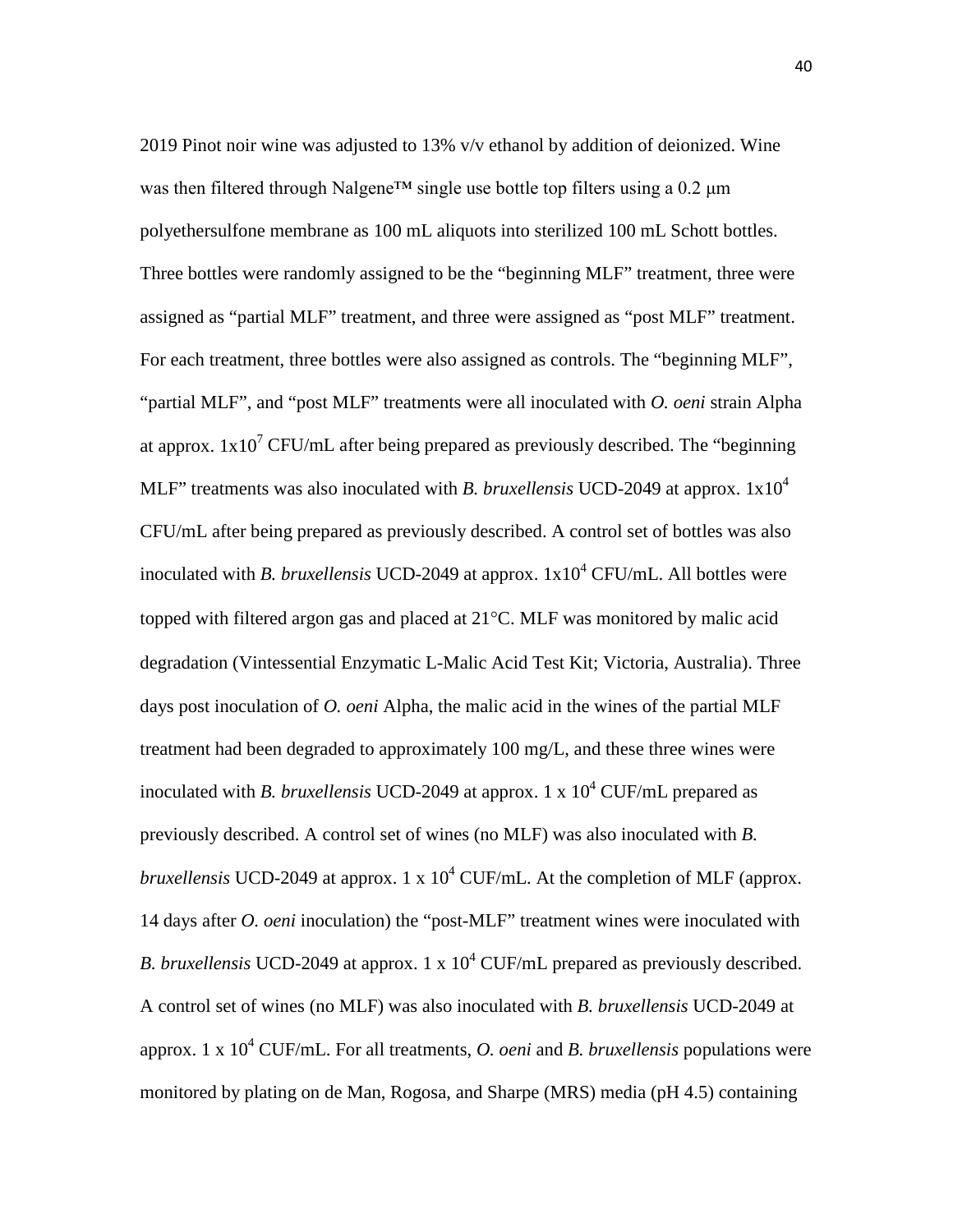15 g/L pimaricin (Sigma-Alrich) or YPD media respectively. Plates were incubated for 7 days at 25°C before being counted. After sampling, bottles were topped with filtered argon gas.

#### Wine volatile phenol analysis

Wine volatile phenols were quantified by ethylene glycol-polydimethylsiloxane based stir bar sorptive extraction and gas chromatography–mass spectrometry as described by Zhou et al. (2015).

#### Statistical analysis:

Statistical analysis was conducted using R-studio (Boston, MA, USA) at a significance level (α) of 0.05. Statistical differences among treatments were determined by ANOVA followed by Tukey's honestly significant difference (HSD) if appropriate.

#### **Results**

The impact of a number of commercial *O. oeni* strains on *B. bruxellensis* was tested by inoculating *B. bruxellensis* strain UCD-2049 into wine that had just completed MLF by *O. oeni* and comparing growth to a control where *B. bruxellensis* UCD-2049 was inoculated into wine that had not undergone MLF. A total of ten *O. oeni* strains were used. When inoculated into wine *B. bruxellensis* UCD-2049 populations initially declined in all treatments including the control (Figure 2.2, Figure 2.3). The populations of the control group (no MLF) soon recovered and entered exponential growth by day 5, reaching 6.3 x 10<sup>4</sup> CFU/mL. *B. bruxellensis* UCD-2049 reached a maximum population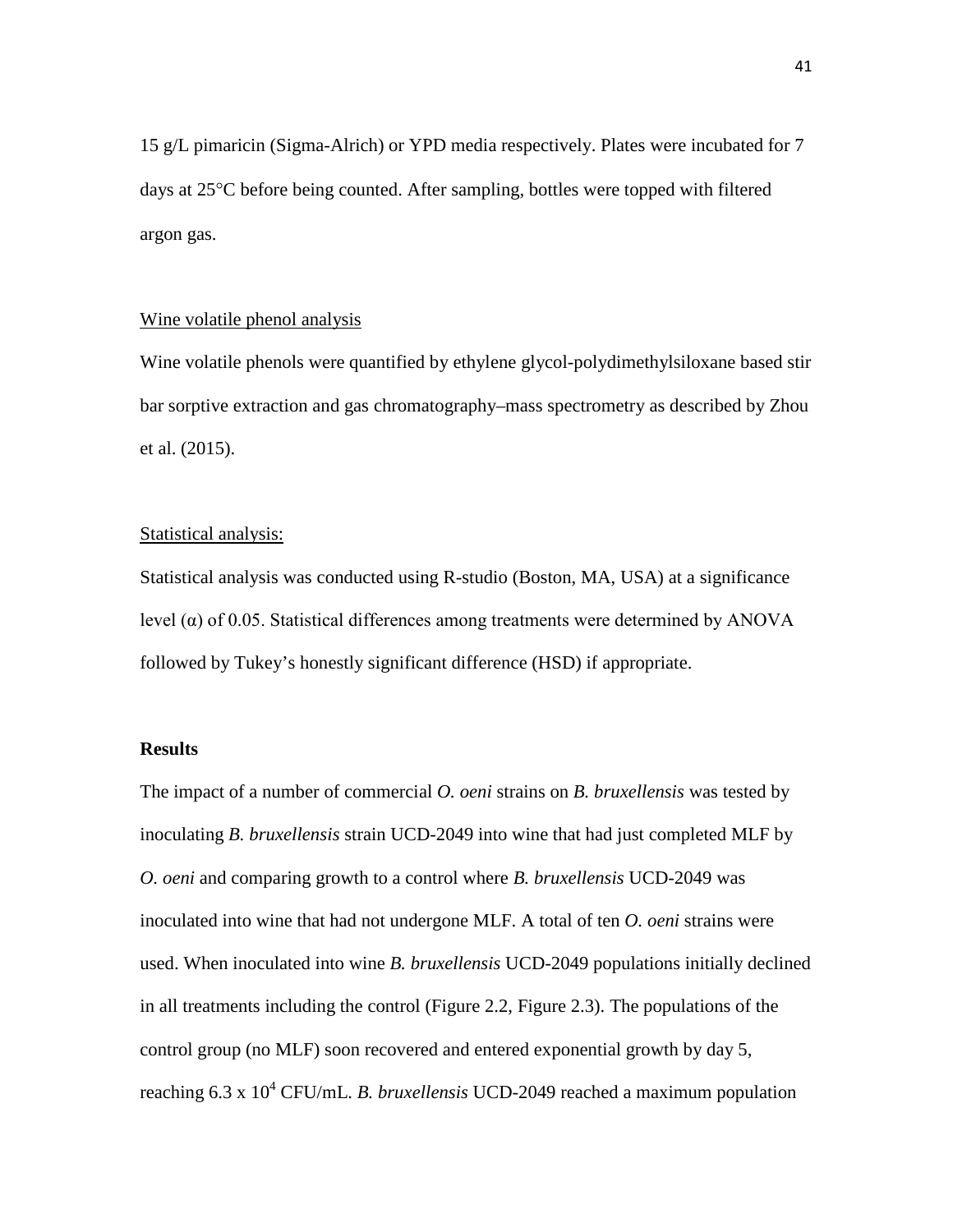of 8.9 x  $10^6$  CFU/mL by day 16 before entering a slow and steady population decline over the next 35 days, settling to a population of 6.3 x  $10^5$  by day 51 (Figure 2.2, Figure 2.3).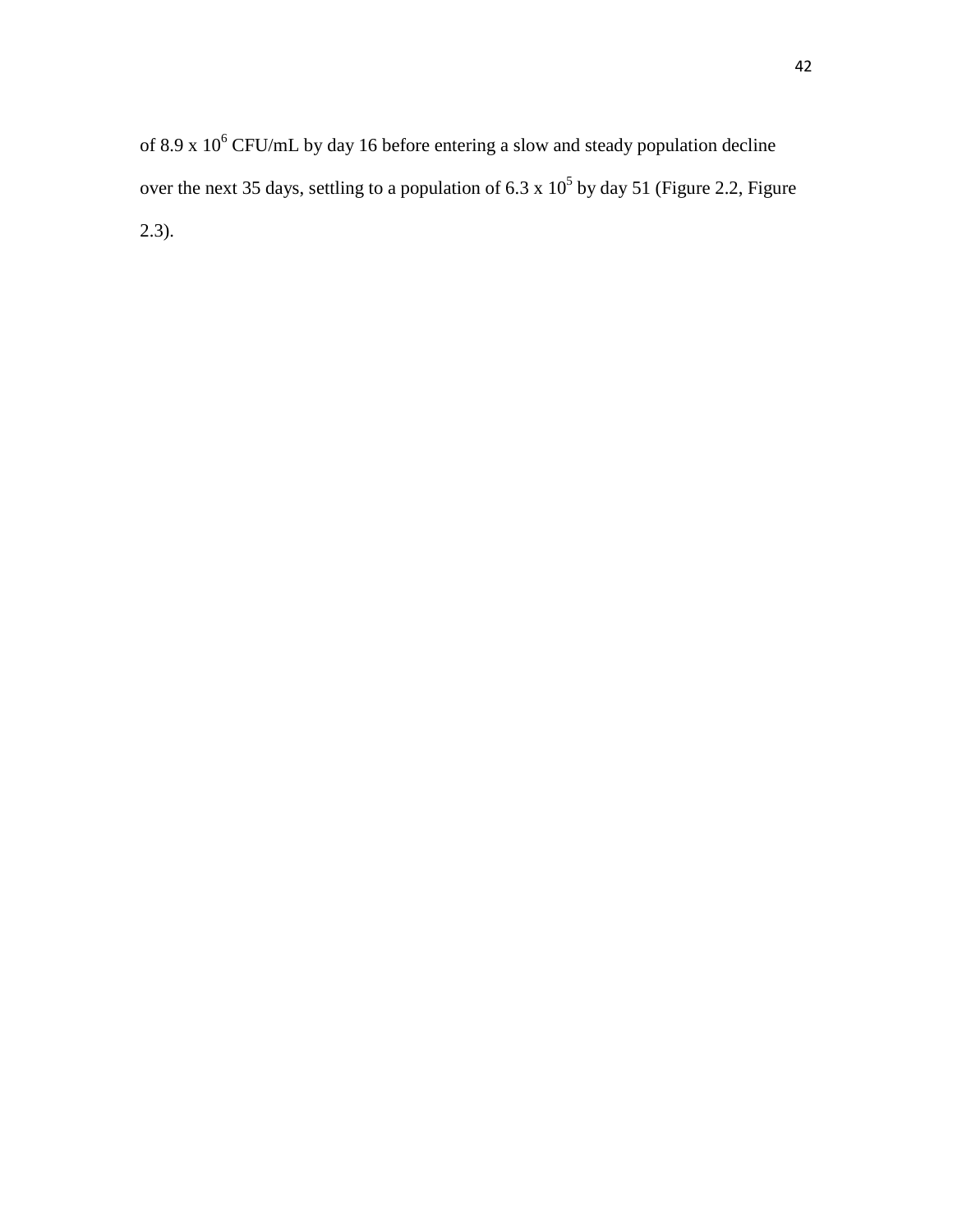

**Figure 2.2** Culturable *B. bruxellensis* cells in Pinot noir wine that did not undergo MLF (control) and wine that underwent MLF with *O. oeni* strains Omega, Beta, VFO, CH 11. Data points represent mean of replicates, n=3.



**Figure 2.3** Culturable *B. bruxellensis* cells in Pinot noir wine that did not undergo MLF (control) and wine that underwent MLF with *O. oeni* strains 31, 350, Alpha, PN4, VP41, CH 35. Data points represent mean of replicates, n=3.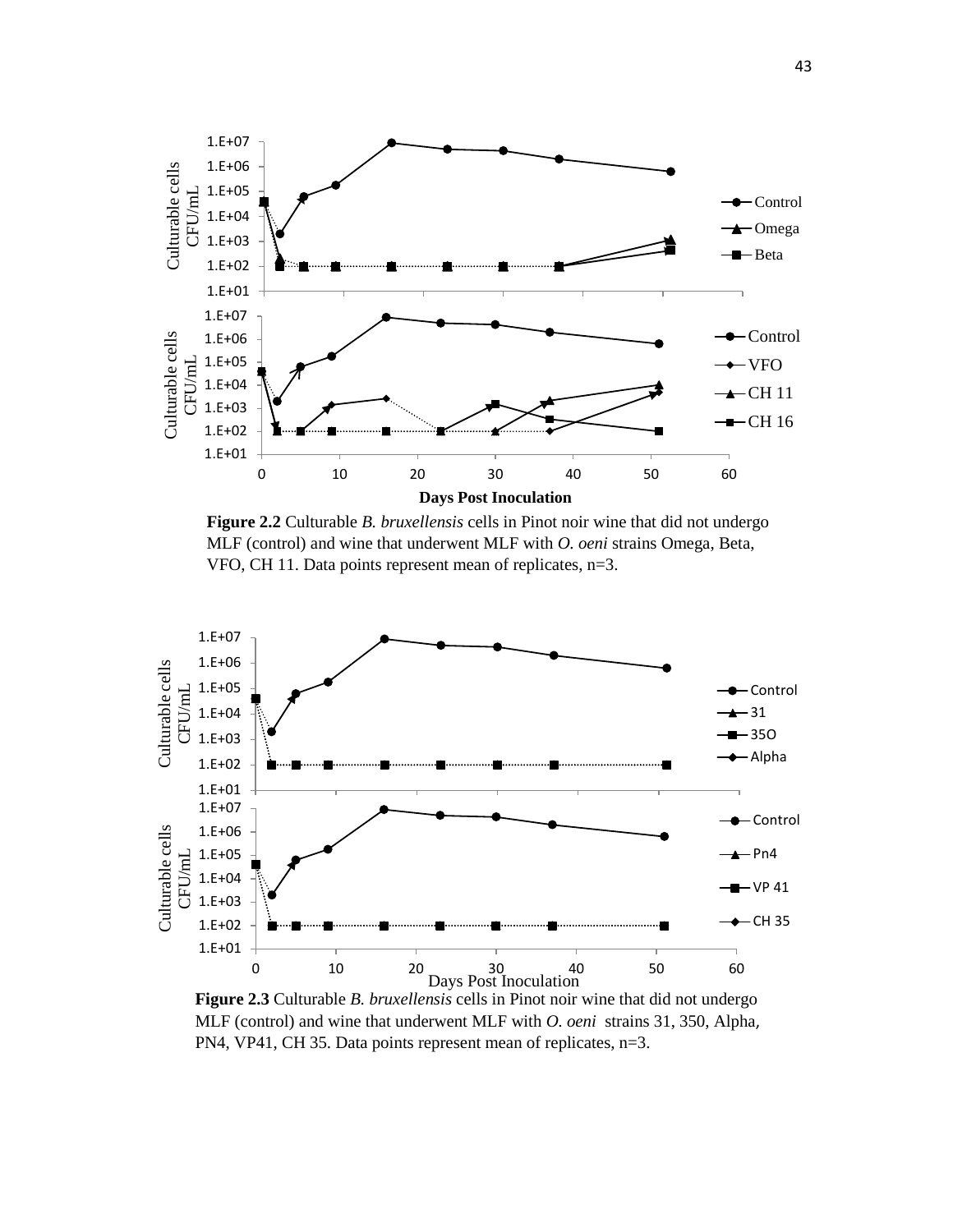*B. bruxellensis* populations in all wines that had undergone a 14 day MLF experienced a greater initial population decline than the control by day 2 (Figure 2.1, Figure 2.2). All of these treatments declined to below the detection threshold by day 2, except for the *O. oeni* strain Omega treatment, which had declined to below detection threshold by day 5 (Figure 2.1). *B. bruxellensis* populations did not recover until after 51 days for over half of the *O. oeni* strains tested (Figure 2.1, Figure 2.2). *B. bruxellensis* populations did recover slightly by day 51 in in the *O. oeni* Omega and Beta treatments (Figure 2.1), reaching 1.2 x 10<sup>3</sup>, and 4.3 x 10<sup>2</sup> CFU/mL respectively. *B. bruxellensis* populations in the *O. oeni* strain CH 11 treatment recovered slightly earlier than the Omega and Beta treatments, reaching 2.2 x  $10^3$  CFU/mL, and 1.0 x  $10^4$  CFU/mL by days 37 and 51 respectively. Unlike all the other treatments, *B. bruxellensis* populations in the *O. oeni*  strain VFO treatment experienced sporadic recovery. *B. bruxellensis* populations in this treatment recovered earlier than any of the other treatments, reaching  $1.4 \times 10^3$  CFU/mL by day 9 and 2.7 x  $10^3$  CFU/mL by day 16, however by day 23, *B. bruxellensis* populations had declined below detection threshold again and did not recover until day 51 (Figure 2.1).

Wine samples were taken 51 days after *B. bruxellensis* inoculation from all treatments and assessed for 4-ethyl phenol (4-EP) and 4-ethyl guaiacol (4-EG) by GC-MS. Wines that had not undergone MLF had significantly higher concentrations of 4-EP and 4-EG than wines that went through MLF regardless of what *O. oeni* strain was used (Table 2.2). Though the averages varied somewhat, 4-EP and 4-EG concentrations in the MLF treated wines were not significantly different between *O. oeni* strains. The control wine had a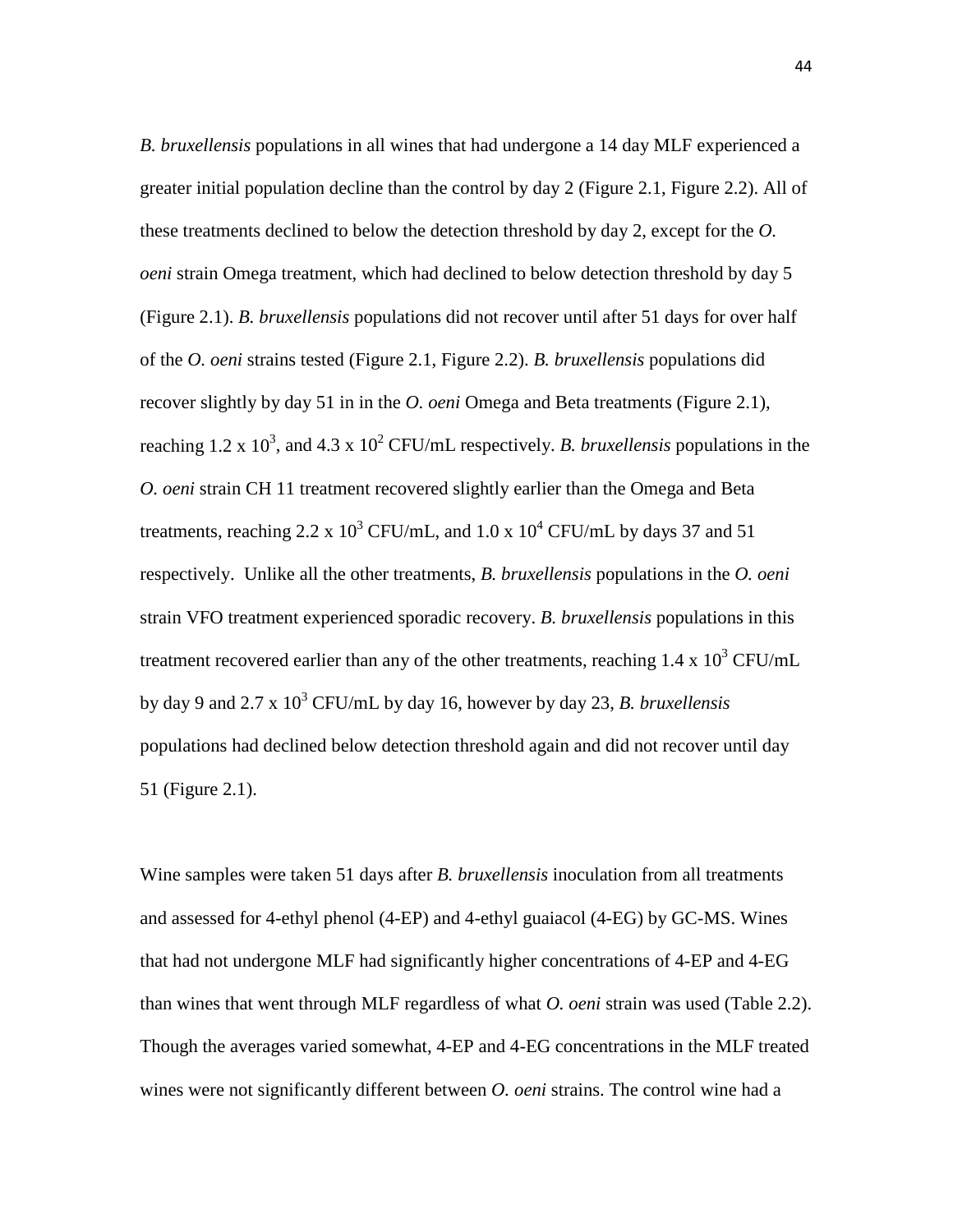| significantly higher concentration of 4-EP than all of the MLF treated samples with the             |
|-----------------------------------------------------------------------------------------------------|
| average concentration being 934.1 $\pm$ 162 µg/L. For many of the MLF treatments the 4-EP           |
| concentrations was below detectible thresholds $(\leq 10 \text{ µg/L})$ (Table 2.2). The 4-EP       |
| concentration averages for the strain 31, Beta, Omega, CH11, CH16, and VFO2.0                       |
| treatments ranged from $37.0 \pm 11.6$ µg/L, to $262.6 \pm 432$ µg/L but no significant differences |
| were noted. A similar trend was seen for 4-EG where the control sample had a                        |
| significantly higher concentration of 4-EG than all of the MLF treated wines (Table 2.2).           |
| 4-EG concentrations for MLF treated wines ranged from $8.7\pm0.2$ µg/L to $59.4\pm55$ µg/L          |
|                                                                                                     |

(Table 2.2).

**Table 2.2** Concentration (μg/L) of 4-ethyl phenol and 4-ethyl guaiacol 51 days after inoculation of *B. bruxellensis* UCD-2049 into 2018 Pinot noir wine that had or had not previously undergone MLF with various *O. oeni* strains.

| O. oeni Strain                 | <b>4-Ethyl Phenol</b>        | <b>4-Ethyl Guaiacol</b>    |
|--------------------------------|------------------------------|----------------------------|
| Control - No MLF               | $934.1 \pm 162^a$            | $322.4 \pm 4.8^a$          |
| 31                             | $14.6 \pm 3.8^b$             | $8.9 \pm 0.4^b$            |
| <b>Beta</b>                    | $130.8 \pm 195^b$            | $35.7 \pm 45^b$            |
| Omega                          | $159.4 \pm 194$ <sup>b</sup> | 59.4 $\pm$ 55 <sup>b</sup> |
| PN4                            | $< 10^{\rm b}$               | $8.9 \pm 0.01^b$           |
| CH <sub>11</sub>               | $111.0 \pm 192^b$            | $44.2 \pm 59^b$            |
| CH <sub>16</sub>               | $262.6 \pm 432^b$            | $44.4 \pm 56^{b}$          |
| <b>CH35</b>                    | $< 10^{\rm b}$               | $11.1 \pm 1.8^b$           |
| <b>VFO2.0</b>                  | $37.0 \pm 11.6^b$            | $19.3 \pm 4.2^b$           |
| <b>VP41</b>                    | $< 10^{\rm b}$               | $10.9 \pm 2.1^b$           |
| 350                            | < 10 <sup>b</sup>            | $9.6 \pm 0.08^b$           |
| Alpha                          | $<$ 10 <sup>b</sup>          | $8.7 \pm 0.2^b$            |
| <b>Effect significance</b>     |                              |                            |
| <b>Malolactic Fermentation</b> | < 0.0001                     | < 0.0001                   |

<sup>a-b</sup> Mean values with different superscript letters within a column are significantly different at  $p \le 0.05$ , n=3.

To investigate the mechanism of inhibition resulting from MLF, *B. bruxellensis* strain

UCD-2049 was inoculated into wine that had or had not undergone MLF using *O. oeni*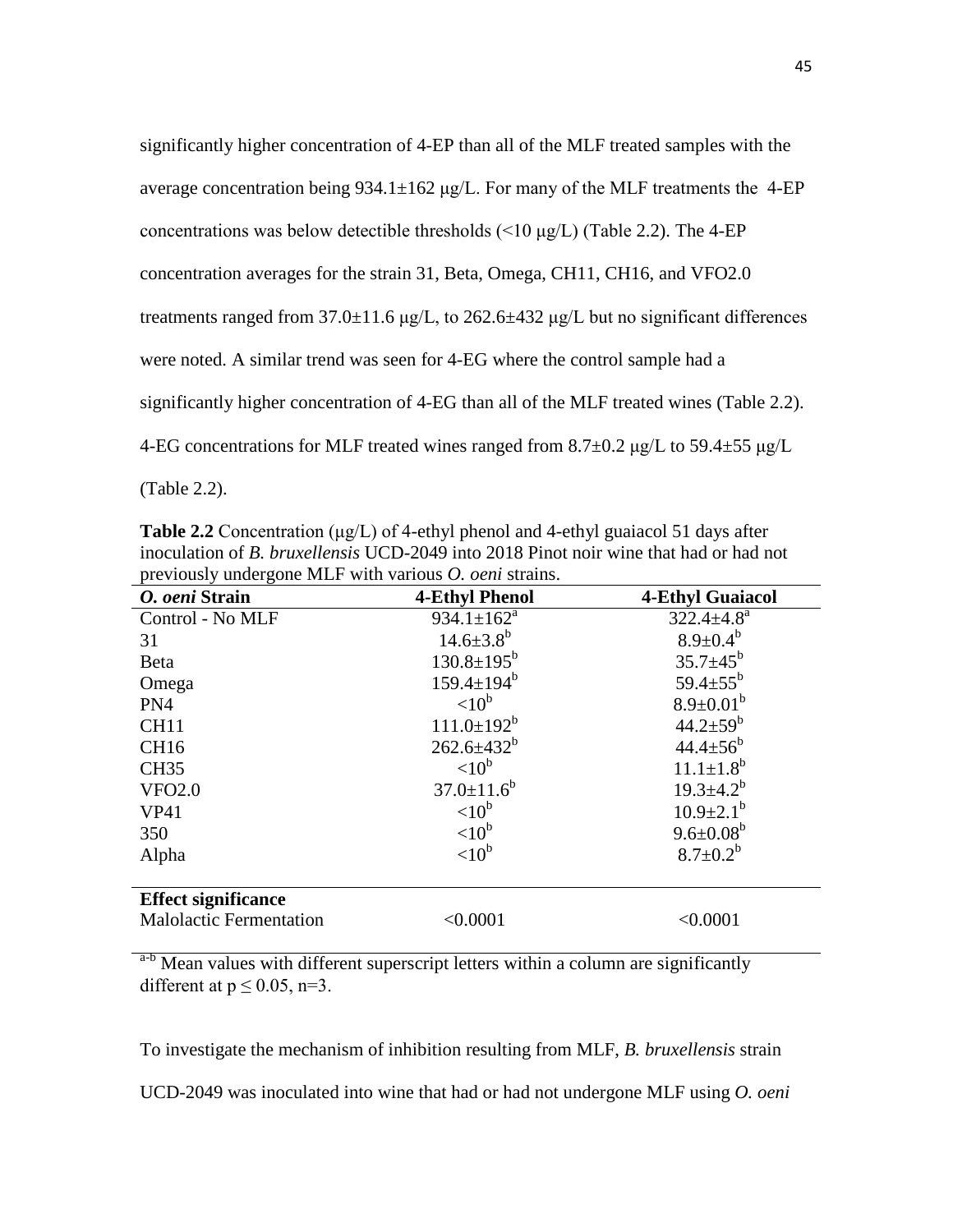strain Alpha, a strain determined to be strongly inhibitory in the previous screening experiment. Using a dialysis membrane the two microorganisms were able to be physically separated to help determine whether physical contact was required for inhibition to occur. In all treatments, *B. bruxellensis* populations rapidly decreased after inoculation (Figure 2.4). The control sample that was not inoculated with *O. oeni* fell below detection threshold by day 10, and entered exponential growth by day 18, reaching a population cap of approximately  $8 \times 10^5$  by day 56 (Figure 2.4). Populations remained stationary until day 63, before undergoing an approximately tenfold decline by day 70 (Figure 2.4). In the cell separation treatment, wherein *B. bruxellensis* and *O. oeni* cells were separated by a 10 KDa membrane, *B. bruxellensis* populations did not fall below detection threshold. The populations in these treatments fell to approximately 5 x  $10^2$ CFU/mL before entering exponential growth and reaching a population maximum of approximately 1 x  $10^6$  by day 28, which was 28 days earlier than the control. These populations remained stationary until day 33, before entering a slow population decline, reaching approximately  $3x10^4$  CFU/mL by day 70 (Figure 2.4). In the cell separation treatment, wherein *B. bruxellensis* and *O. oeni* cells were not separated by a membrane, *B. bruxellensis* populations declined after inoculation to approximately 5 x  $10^2$  CFU/mL by day 4. From this point, the populations continued to decline and fell below detection threshold by day 28. *B. bruxellensis* populations did not rise above detection threshold until Day 56 reaching  $1.6 \times 10^6$  CFU/mL by day 70 (Figure 2.4).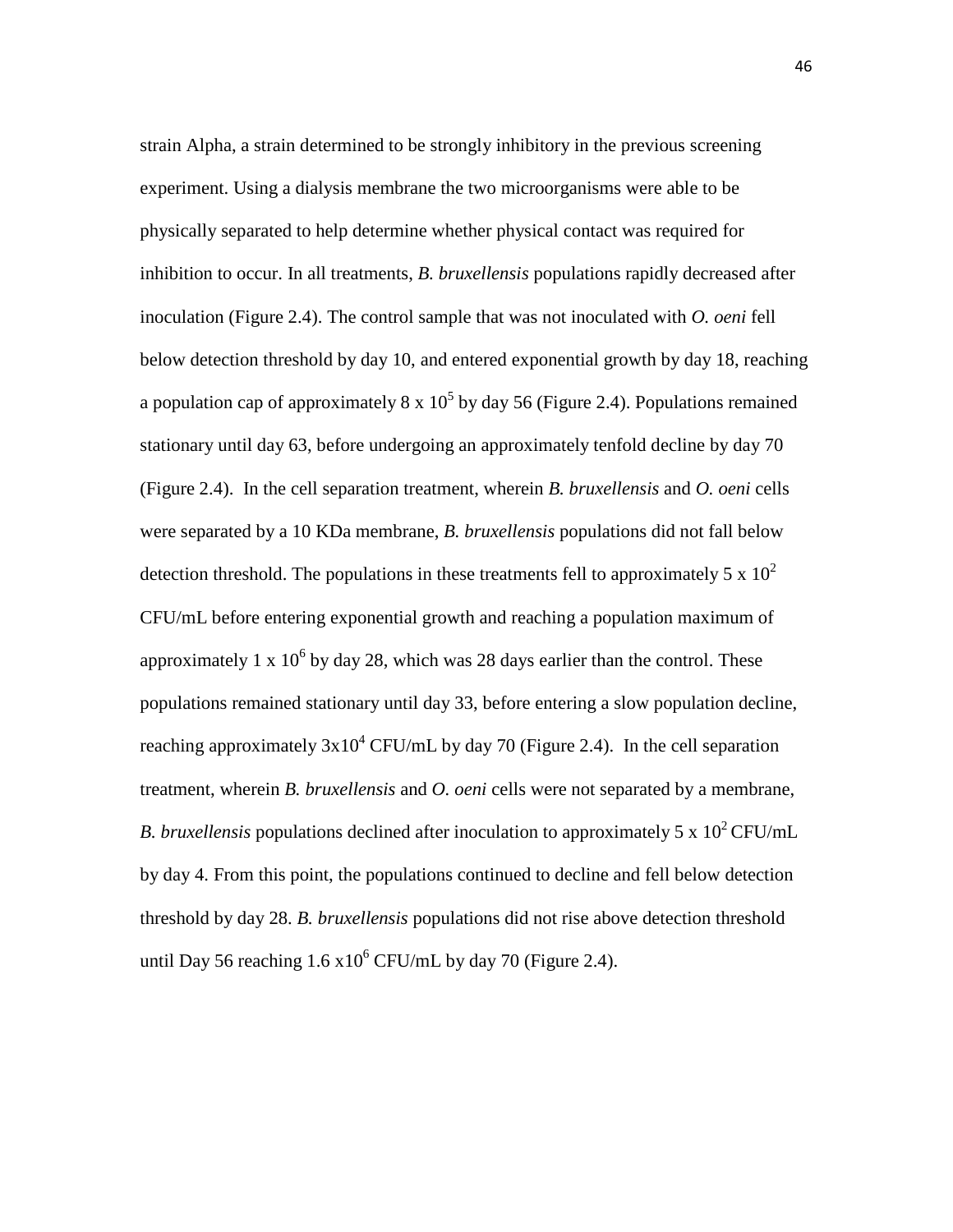

**Figure 2.4** Culturable cells of *B. bruxellensis* UCD-2049 in Pinot noir wine that did not undergo MLF (control) and wine that underwent a MLF with *O. oeni* Alpha. *B. bruxellensis* and *O. oeni* cells were separated by a 10 kDa membrane (cell separation) or were not separated (cell contact). Data represent mean of replicates,  $n=3$ .

To further investigate the nature of the inhibition resulting from MLF, *B. bruxellensis*  strain UCD-2049 was inoculated into wine at different time points during MLF being conducted by *O. oeni* strain Alpha. *B. bruxellensis* populations in treatments that were coinoculated with *O. oeni* behaved similarly to their controls, declining rapidly to below detection threshold by day 7, and not returning again by the end of the experiment on day 42 (Figure 2.5). *B. bruxellensis* populations in treatments that were inoculated after a partial MLF declined slightly faster than their control, with both control and treatment populations falling below detection threshold by day 11. The control recovered slightly by day 21, reaching a population of  $2.3x10^2$  CFU/mL, and continued to recover sluggishly before reaching a population of approximately  $7x10^2$  CFU/mL by day 39. *B*. *bruxellensis* populations in the partial MLF treatment wine did not recover until day 39,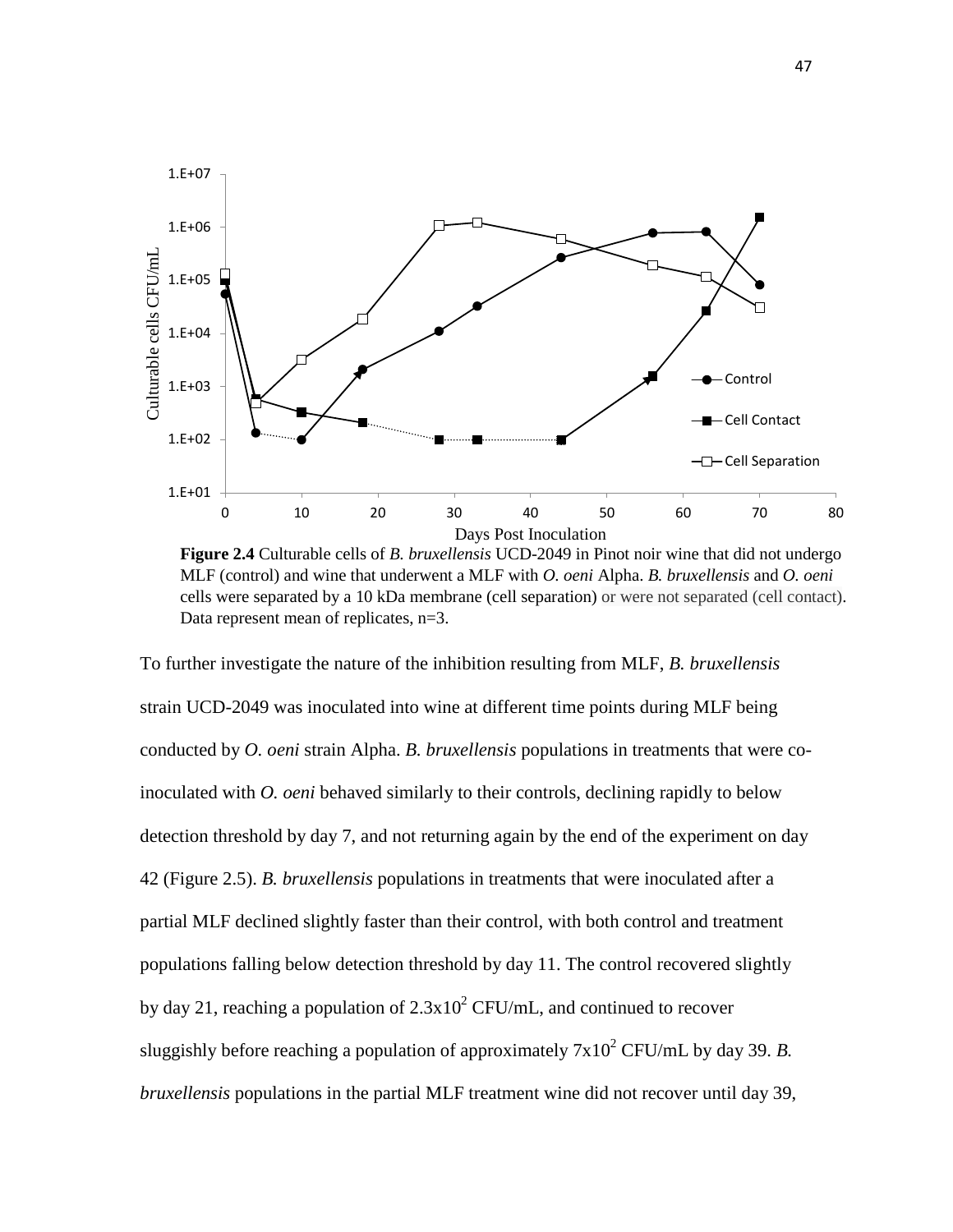reaching a population of approximately 3x102 CFU/mL (Figure 2.5). *B. bruxellensis*  populations in treatments that were inoculated after a 14 day MLF responded differently than their controls. *B. bruxellensis* in the control wine for this treatment had reached a population of approximately 9 x  $10^4$  CFU/mL by day 21, and had multiplied to approximately  $4 \times 10^6$  CFU/mL by day 35. *B. bruxellensis* populations in the MLF treated wine declined to below detection thresholds by day 21, and had not recovered by day 35 (Figure 2.5).



**Figure 2.5** Culturable *B. bruxellensis* strain UCD-2049 cells in Pinot noir wine that did not undergo MLF (control) and wine that underwent MLF with *O. oeni* strain Alpha. *B. bruxellensis cells* were either co-inoculated (beginning), inoculated after partial MLF (partial), or inoculated at the end of MLF (post). Data points represent mean of replicates,  $n=3$ .

### **Discussion**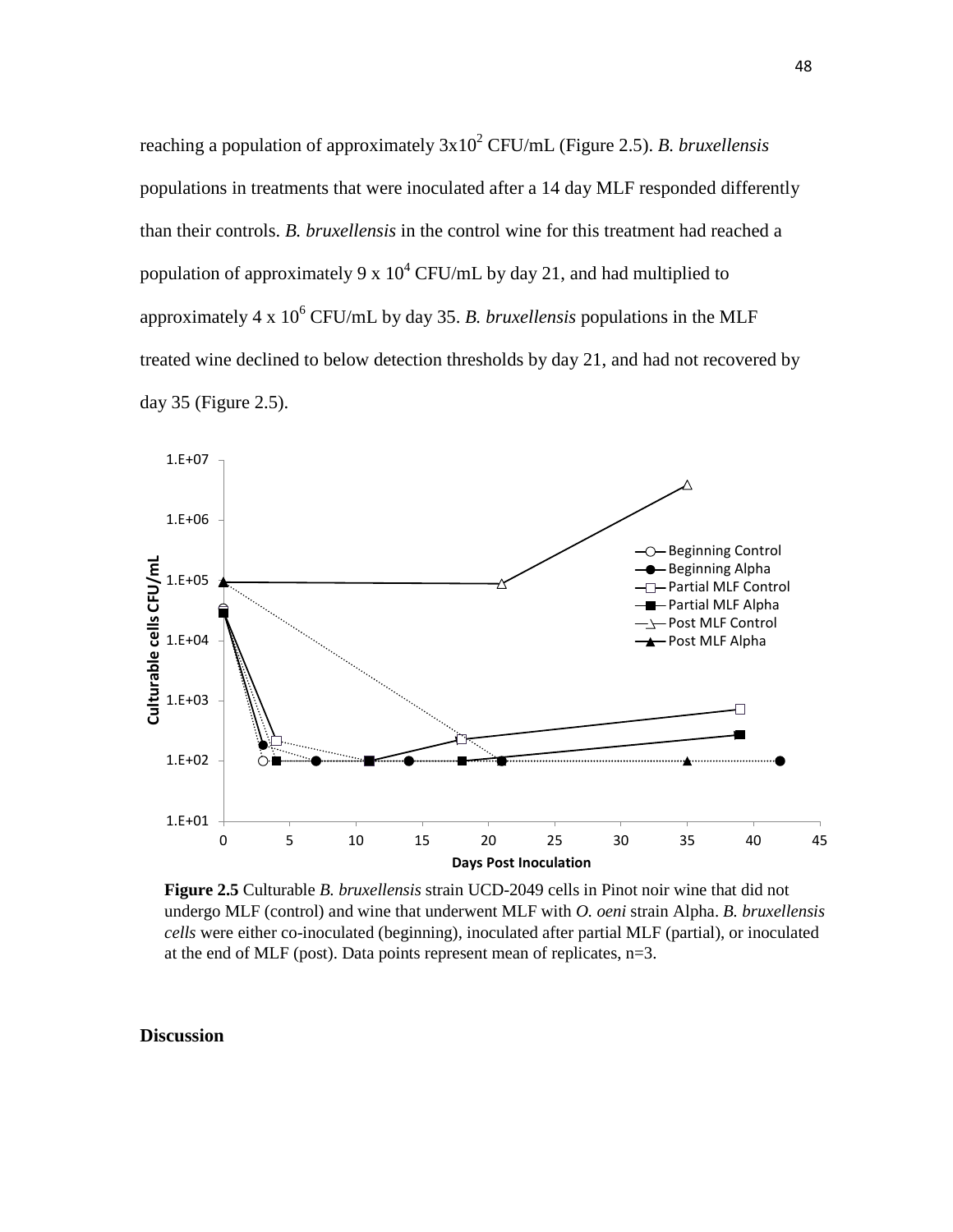*B. bruxellensis* is a prodigious spoiler of wine. Though methods for the control of *B. bruxellensis* exist, no method is comprehensive and the species is highly adapted to survival in a wine environment. Wine is particularly susceptible to *Brettanomyces* spoilage during and shortly after MLF wine since sulfur dioxide  $(SO<sub>2</sub>)$ , the main tool used to prevent *Brettanomyces* growth, cannot be added until MLF is complete. Because of this, it has been recommended to conduct a rapid MLF with inoculated cultures so that the time that the wine is without  $SO_2$  protection is minimized (Gerbaux et al. 2009). An additional reason why performing a rapid MLF may aid in preventing *Brettanomyces* spoilage was investigated in the present study. Namely, whether MLF conducted by *O. oeni* could inhibit the growth of *B. bruxellensis*.

The inhibition of *B. bruxellensis* growth by MLF had been suggested previously by Gerbaux et al. (2009) who noted that *B. bruxellensis* produced less 4-EP and 4-EG when inoculated into wines that had undergone a MLF using commercial *O. oeni* strains. However, *B. bruxellensis* populations were not enumerated in the Gerbaux study, leaving open the question as to the effect of MLF on *B. bruxellensis* growth. In the present study, *B. bruxellensis* strain UCD-2049 growth was suppressed when inoculated into wine that recently completed MLF by a commercial *O. oeni* strain. Though all *O. oeni* strains tested were associated with a decrease in culturable *B. bruxellensis* cells, there did exist some variation. One strain (Omega) was associated both with a slower initial drop in *B. bruxellensis* populations, and with a partial recovery of *B. bruxellensis* by the end of the experiment. Partial recoveries of *B. bruxellensis* were also observed in the Beta, VFO 2.0 and CH 11 treatments. The concentrations of volatile phenols in the wines paralleled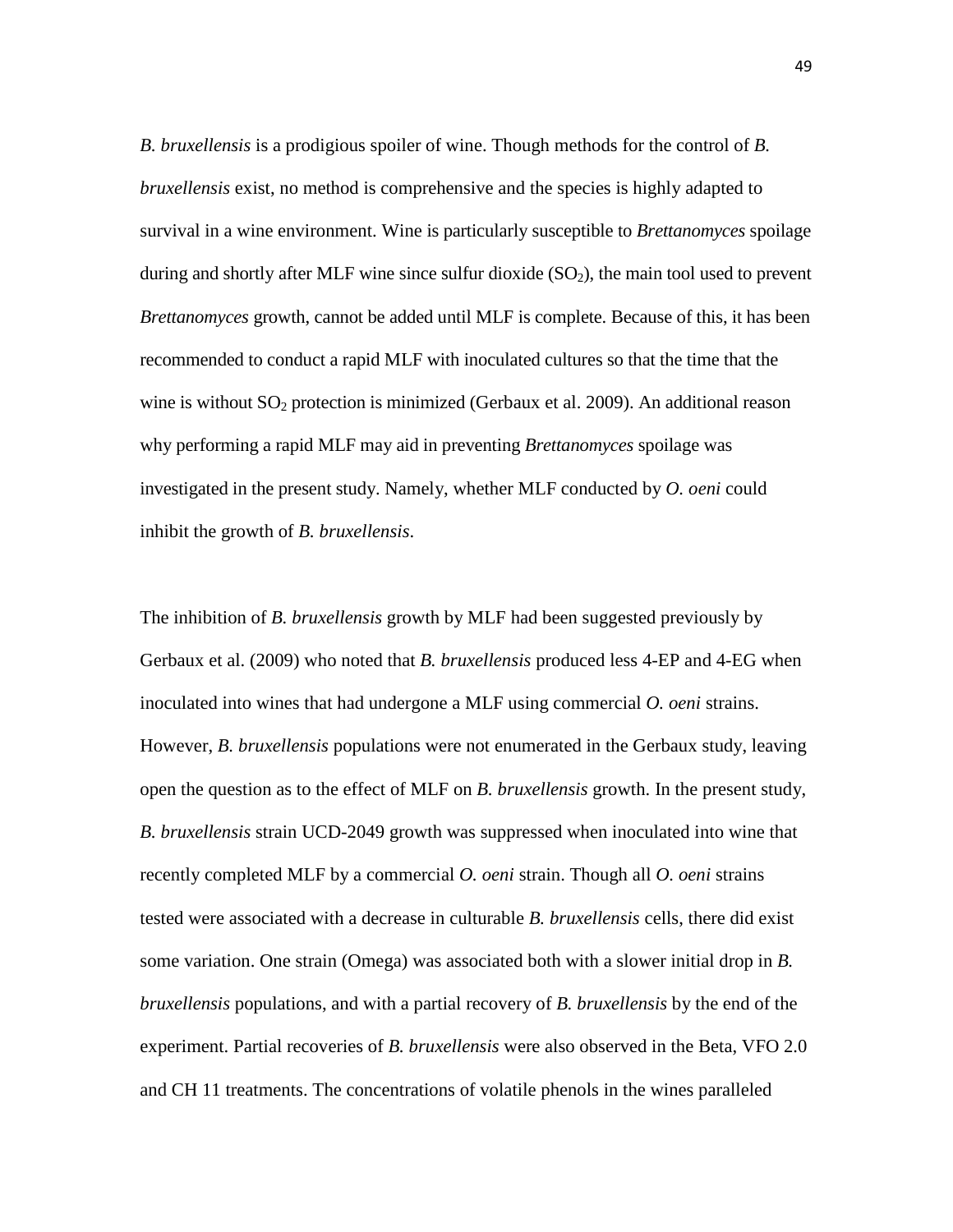what was seen with *B. bruxellensis* culturable cells where the control (no-MLF) had significantly higher 4-EP and 4-EG than the MLF treated wines. Indeed over half of the MLF treated samples were found to have 4-EP concentrations below detectible thresholds  $(\leq 10 \,\mu\text{g/L})$ . These results support the findings of Gerbaux (2009) where it was noted that wines that underwent MLF contained lower concentrations of volatile phenols. The results from this study demonstrate that this reduced concentration of volatile phenol was due to reduced growth of *B. bruxellensis*.

While suppression of *B. bruxellensis* strain UCD-2049 was observed by all commercial *O. oeni* strains tested when *B. bruxellensis* was inoculated at the completion of MLF, would the same suppression be seen if *B. bruxellensis* was inoculated at the start of MLF (co-inoculated with *O. oeni*) of in the middle of MLF? As was seen previously, *B. bruxellensis* growth was suppressed when inoculated into wine at the end of MLF. *B. bruxellensis* growth was also suppressed when co-inoculated with *O. oeni* or part way through of MLF. However, poor growth in the controls for the partial and co-inoculation treatments do not allow for comparison. The reason for the reduced growth in the control wine sis not known and the experiment could not be extended to see if populations recovered due to COVID-19 restrictions. This experiment should be repeated in a future study and allowed to run for an extended period of time in order to understand whether the timing of *B. bruxellensis* timing during MLF impacts the suppression of *B. bruxellensis* growth by MLF.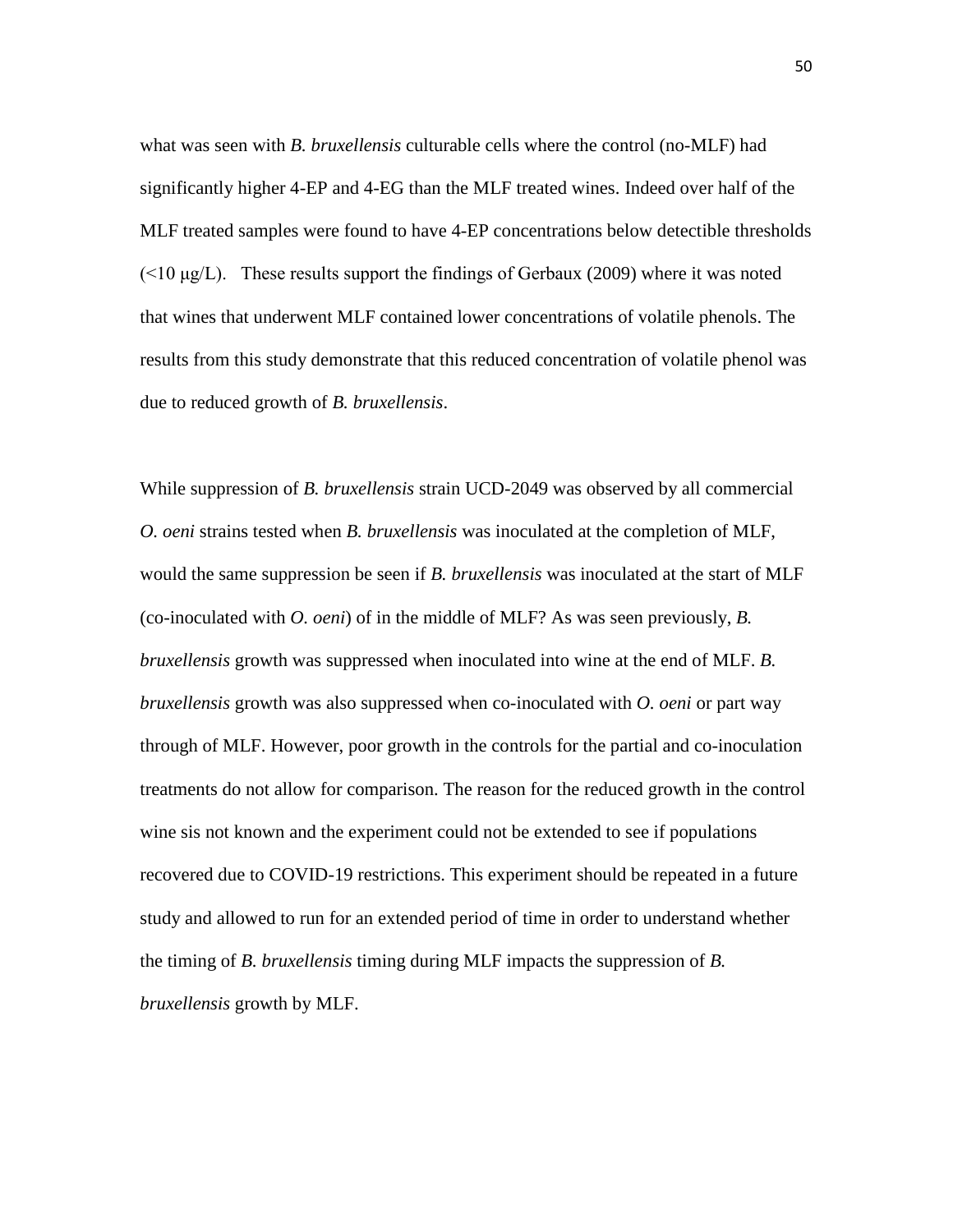Given the broad suppression of UCD-2049 observed during the *O. oeni* screening experiment, the question remains as to the possible mechanisms of this effect. To investigate the mechanism, *O. oeni* and *B. bruxellensis* cells were separated using a dialysis membrane which allowed for fluids and solutes smaller than 10 kDa to flow freely across. When *B. bruxellensis* and *O. oeni* were separated *B. bruxellensis* grew well and in a similar manner to the control. However, when *B. bruxellensis* and *O. oeni* were not separated by the dialysis membrane, suppressed growth of *B. bruxellensis* was observed. The following explanations for these results were considered:

- 1. Sequestration of nutrients by *O. oeni*
- 2. Inhibitory effects on wine chemistry changes by *O. oeni*
- 3. Production of inhibitory compound by *O. oeni*
- 4. Effects of quorum sensing
- 5. Cell-Cell contact

#### Sequestration of nutrients by *O. oeni*

*O. oeni* cells require nutrients from a wine to survive. Such nutrients include a carbon source, a nitrogen source, and vitamins such as B-group and pantothenic acid vitamins, as well as trace elements such as magnesium, potassium and manganese (Fugelsang, 1997). It is conceivable that during growth, *O. oeni* cells may sequester some essential nutrients needed by *B. bruxellensis*, thereby suppressing its growth. However, this solution is unlikely, as it would be difficult for *O. oeni* to sequester enough nutrients during MLF to suppress the growth of *B. bruxellensis* given that this species is known to grow in very low nutrient environments (Fugelsang and Edwards, 2006). Furthermore, findings from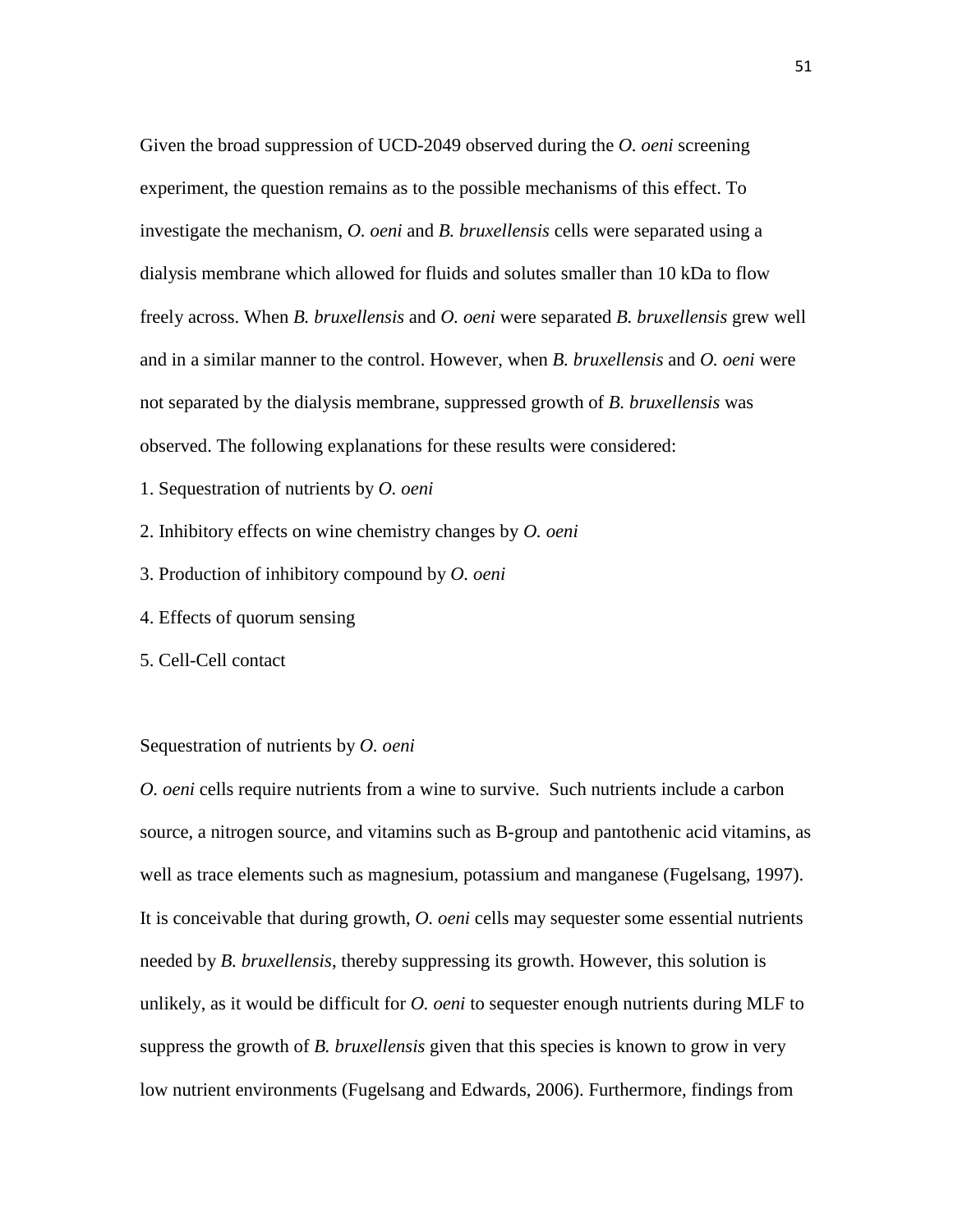the dialysis cassette experiment indicate that nutrient-based suppression is unlikely. The dialysis cassette experiment allowed for exchange of solutes between the membraneseparated environments. If the observed suppression was caused by a depletion of nutrients, we would expect the separation and contact treatments to have behaved the same. It was observed however, that suppression occurred only when *B. bruxellensis* cells were in contact with *O. oeni*.

#### Inhibitory effects on wine chemistry by *O. oeni*

Certain organisms can affect wine chemistry such that it becomes less hospitable to spoilage organisms like *B. bruxellensis*. MLF is known to alter wine chemistry in ways that may harm or benefit *B. bruxellensis* growth. One method by which *O. oeni* may affect wine chemistry to become less hospitable to *B. bruxellensis* is through the enzymatic liberation of  $SO_2$  bound as carbonyl sulfonates (Wells and Osborne, 2011). While liberation of  $SO_2$  would certainly affect the wine chemistry, it is unlikely that this was the cause of the suppression observed in this study. The wine used in this study was not treated with  $SO_2$  during production, and had low total  $SO_2$  before initiation of MLF, so a large change in the amount of free  $SO<sub>2</sub>$  in this wine due to the enzymatic action of  $O$ . *oeni* is not expected. As with the question of nutrient sequestration above, the findings of the dialysis cassette experiment also indicate that liberation of  $SO<sub>2</sub>$  is an unlikely cause for the observed suppression of *B. bruxellensis*, as liberated  $SO<sub>2</sub>$  would have crossed the membrane and suppressed the growth of the separated cells. An additional change in wine chemistry that MLF is known to cause may actually benefit *B. bruxellensis* growth. MLF results in a raise in pH due to the conversion of malic acid to lactic acid (Costantini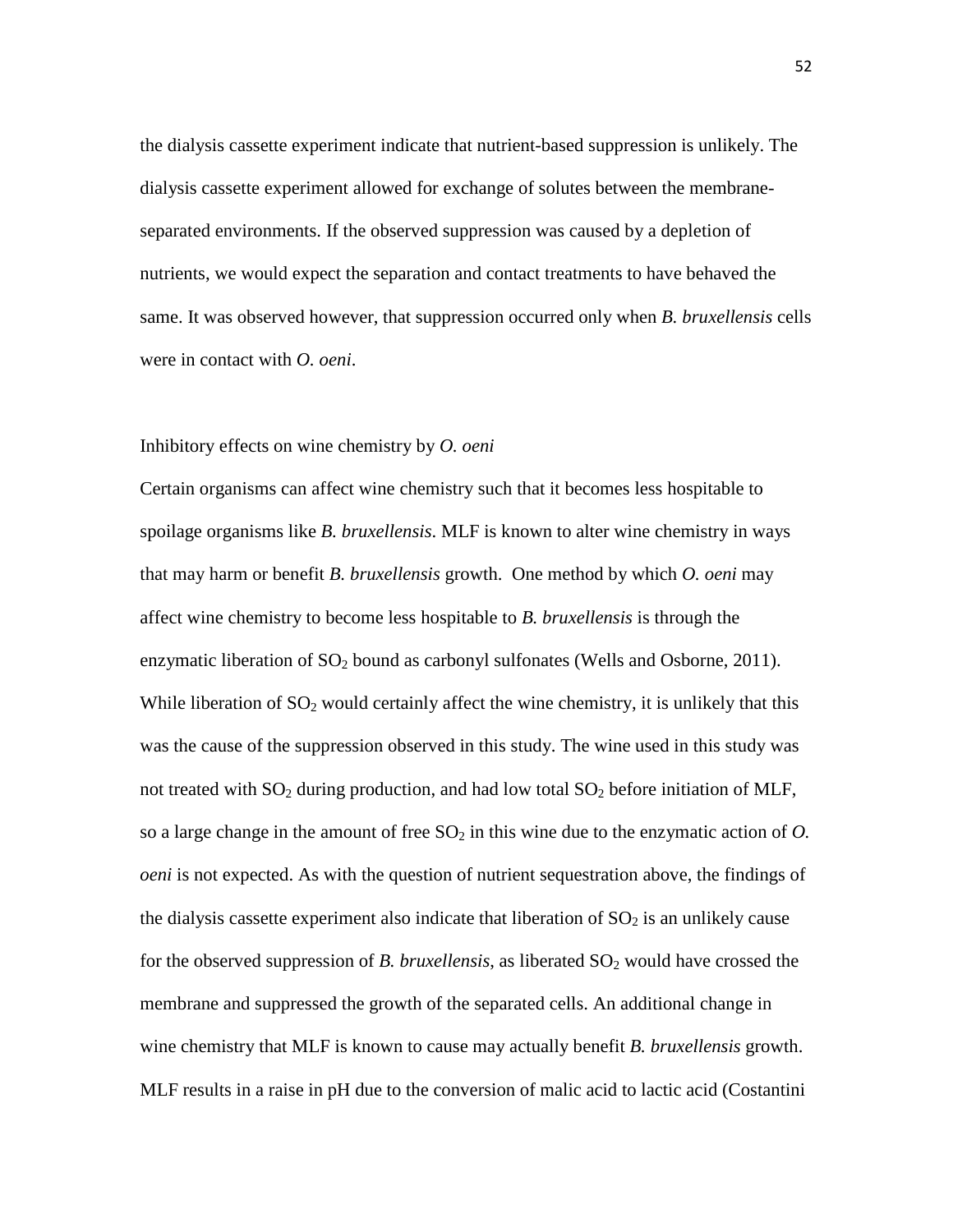et al., 2009; Liu, 2002). Higher pH will favor *B. bruxellensis* growth and may explain why *B. bruxellensis* populations in the treatment that was membrane-separated from *O. oeni* grew faster than *B. bruxellensis* cells in the wine that had not undergone MLF.

#### Production of inhibitory compound by *O. oeni*

Some microbial species can produce targeted anti-microbial proteins that act against other microbes in the environment. Such proteins are often called 'killer factors' when referring to compounds of eukaryotic origin. While killer factors generally affect organisms of the same species, forms exist that are known to be active against bacteria as well (Magliani et al., 1997). Some non-*Saccharomyces* yeasts are known to produce killer proteins that have shown activity against *B. bruxellensis*. *Pichia anomala*, and *Kluyveromycer wickerhamii*, have both been found to produce the killer compounds PMKT2 and Kwkt respectively that can limit *B. bruxellensis* growth (Santos et al. 2009). *Candida pyralidae* was also found to produce the killer factors CpKT1, and CpKt2 which are active against *B. bruxellensis* (Mehlomakulu et al., 2014). As stated above, killer factors are produced by eukaryotic species, and are generally active against closely related species, so it is unlikely that a lactic acid bacterium such as *O. oeni* would produce such a compound.

Bacterial species are known to produce their own anti-microbial compounds. These are called bacteriocins, and like killer factors are generally active against closely related species (Yang et al. 2014). Lactic acid bacteria produced bacteriocins such as nisin (3-5 kDa), are commonly used in food preservation schemes to protect from bacterial spoilage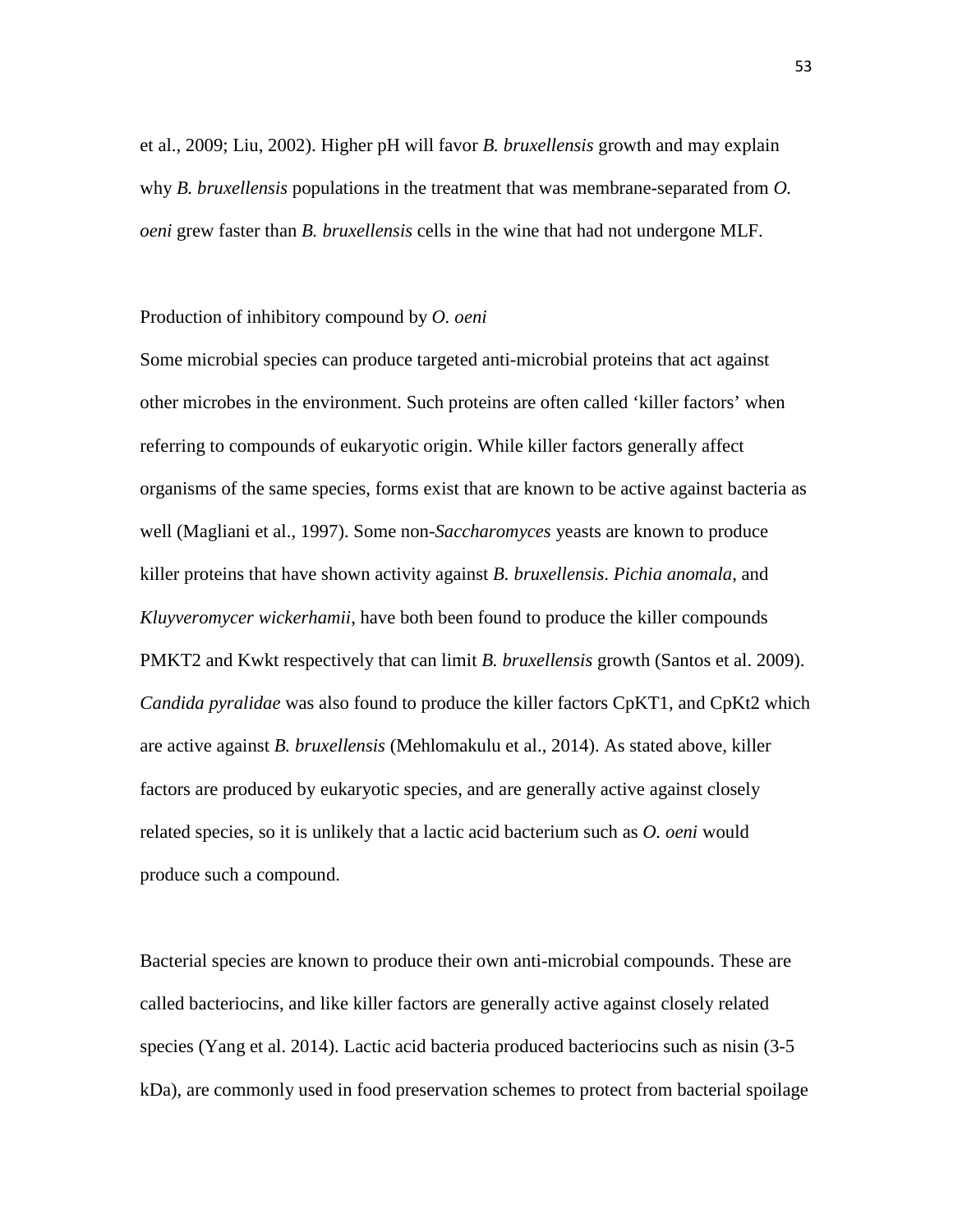(Ghrairi et al., 2012). *O. oeni* is itself susceptible to suppression by the *Pediococcus*  produced pediocin PD-1 (Bauer et al., 2003). A 2008 study (Knoll et al., 2008) found that a number of *O. oeni* strains did produce bacteria-inhibiting compounds. A further study in 2018 described a number of bacteria-inhibiting compounds also produced by *O. oeni* (Lasik-Kurdyś and Sip, 2019). However, these studies did not test *O. oeni* produced antibacterial compounds against eukaryotic organisms, such as *B. bruxellensis*. If *B. bruxellensis* was inhibited by a bacteriocin produced by *O. oeni* it would have to have been larger than 10kDa as *B. bruxellensis* that were separated from *O. oeni* by the 10 kDa dialysis membrane were not suppressed during the experiment. The gram positive lactic acid bacteria *Lactobacillus casei, Enterococcus faecalis*, and *Lactobacillus helveticus* can produce class III bacteriocins, which are larger than 10 kDa in size (Yang et al. 2014). However, the majority of gram positive bacteriocins described in the literature are smaller than 10 kDa. In addition, if a bacteriocin larger than 10kDa was produced by *O. oeni*, it would have to be active against the eukaryote *B. bruxellensis,* something that has not been reported in literature to date*.* Another possibility is that the production of an inhibitory compound only occurred in response to cell-cell contact between *O. oeni* and *B. bruxellensis*. Again, this type of response has not been reported in literature. An additional experiment that could explore this possibility would be to repeat the previously described dialysis cassette experiment with *B. bruxellensis* cells on both sides of the membrane. If cell-cell contact with *B. bruxellensis* induces the production of a killer factor that could cross the membrane, then we would expect to see suppression of *B. bruxellensis* on both sides of the membrane.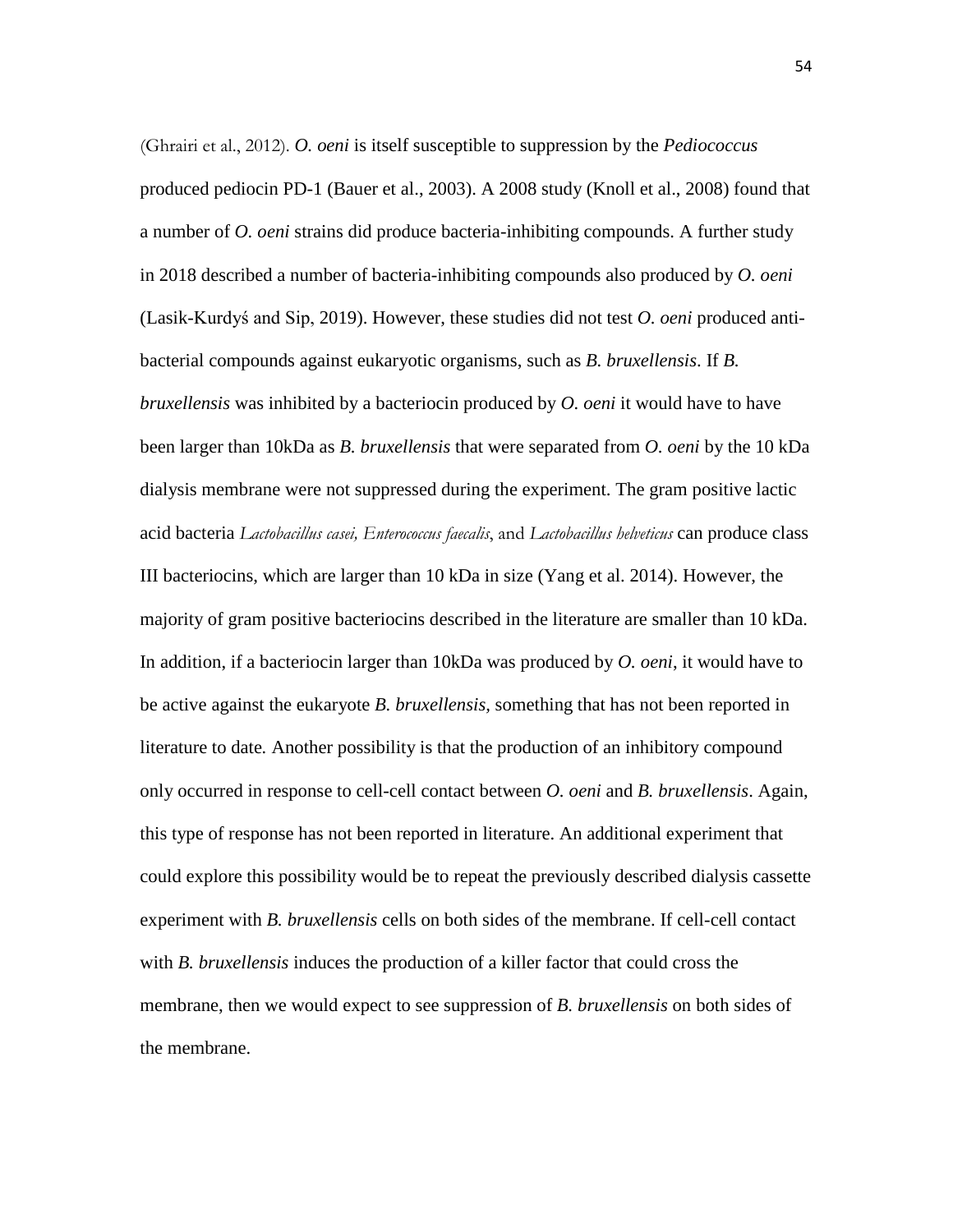### Quorum Sensing

Many bacterial species regulate themselves via a cell-cell system of communication called quorum sensing. This system is regulated through gene expression and involves the release of small soluble, cell density‐dependent signal molecules such as homo‐serine lactones and peptide pheromones (Rutherford and Bassler, 2012). Quorum sensing‐like regulation has been described in yeasts, using signal molecules such as ammonia, acetaldehyde, bicarbonate, and farnesol (Ohkuni et al., 1998; Palková et al., 1997; Sprague and Winans, 2006; Hornby et al., 2001). Could the observed suppression of *B. bruxellensis* be a result of the yeast reacting to *O. oeni* produced quorum sensing molecules? Again, the results from the dialysis cassette experiment indicate that this is not the case. The quorum sensing compounds described above are small enough to pass through a 10 kDa membrane, and quorum sensing compounds are generally small in comparison to the dialysis membrane size used in the experiment. If quorum sensing was the cause of *B. bruxellensis* growth repression then we should have seen growth repression in the treatment where *B. bruxellensis* and *O. oeni* were separated by the dialysis membrane as well as when they were together.

The results of the dialysis cassette experiment provide strong evidence that the observed inhibition of *B. bruxellensis* when inoculated into wine that has recently undergone MLF is due to cell-cell contact with *O. oeni*. While a cell-cell contact inhibitory mechanism has not been described for *B. bruxellensis*, it has been described in the literature for other organisms. Cell-cell contact inhibition is known in mammalian (Nelson and Chen, 2002), yeast (Honigberg, 2011; Li and Palecek, 2008), and bacteria cells (Donlan, 2002). In a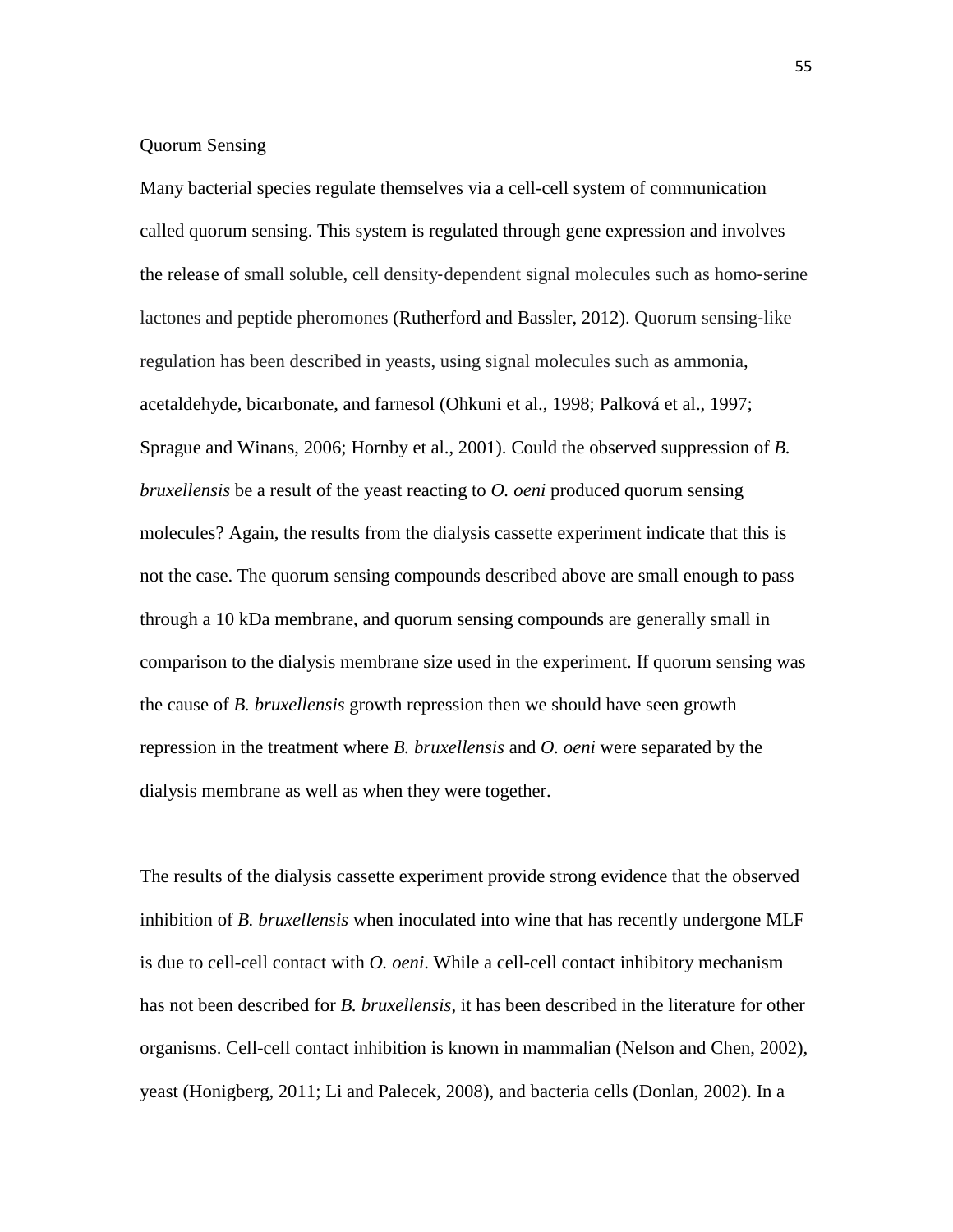study by Nissen et al. (2003) inhibition of *Kluyveromyces thermotolerans* and *Torulaspora delbrueckii* by *Saccharomyces cerevisiae* was determined to be caused by cell-cell contact by live *S. cerevisiae* cells. Renault et al. (2013) also noted significant inhibition of *T. delbrueckii* due to cell contact with live *S. cerevisiae* cells. A cell-cell contact mechanism also supports previous experiments from the Osborne enology lab that observed reduced suppression of *B. bruxellensis* growth in wine that had undergone MLF if *O. oeni* was removed by sterile filtration (0.45 µm) prior to *B. bruxellensis* being inoculated (Chescheir 2015).

Additional work is needed to fully determine the exact mechanism of inhibition. This should include assessments of using non-culture based methods to detect potential viable but non-culturable populations of *B. bruxellensis* that may be present in these wines as the yeast has been reported to enter this metabolic state (Willenburg et al., 2012; Serpaggi et al., 2012; Zuehlke et al., 2013). Furthermore, additional *B. bruxellensis* strains should be assessed to determine if the growth repression of strain UCD-2049 by *O. oeni* noted in this study is strain specific or not.

#### **Conclusions**

*B. bruxellensis* UCD-2049 growth and volatile phenol production was inhibited when inoculated into wine that had recently undergone MLF by *O. oeni* with all *O. oeni* strains having a similar effect on *B. bruxellensis*. Both the microbial growth and volatile phenol production of *B. bruxellensis* was suppressed in wine that had recently undergone MLF. If *B. bruxellensis* was physically separated from *O. oeni* then repression of growth was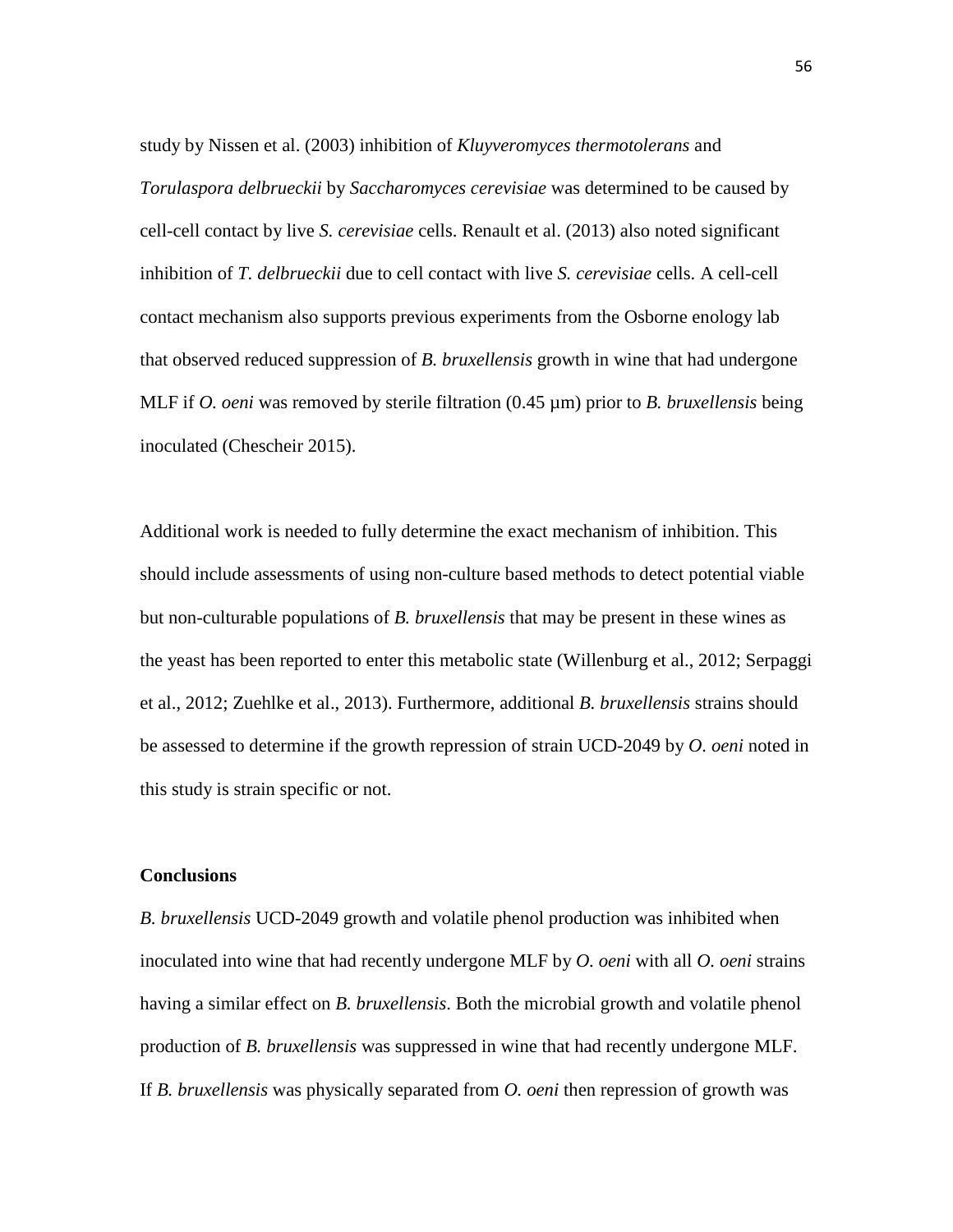not observed. While this evidence suggests that the mechanism of growth suppression is related to cell-cell contact between *O. oeni* cells and *B. bruxellensis* cells, further research is needed to confirm this. The results from this study indicate that conducting a robust MLF may provide additional protection against *B. bruxellensis* spoilage aside from the ability to stabilize with  $SO_2$  quickly. Additional research should focus on whether the inhibition of *B. bruxellensis* UCD-2049 by *O. oeni* observed in this study will also occur if different *B. bruxellensis* strains are used as well as the extent and longevity of this inhibition.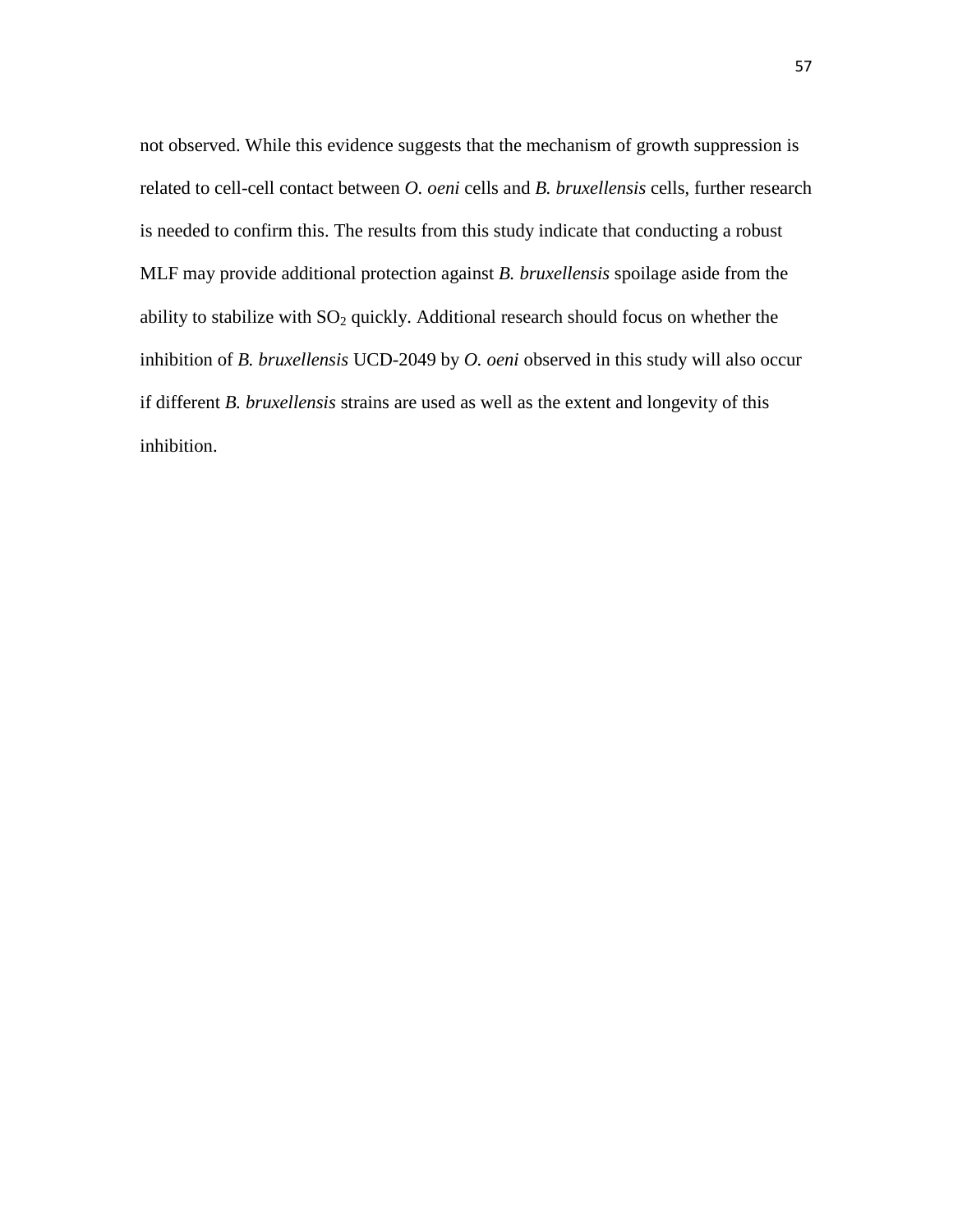# Chapter 3

Impact of *Oenococcus oeni* strain Alpha on growth and volatile phenol production of various *Brettanomyces bruxellensis* strains under different ethanol conditions.

#### **Abstract**

The effect of malolactic fermentation (MLF) by *Oenococcus oeni* strain Alpha on the growth and volatile phenol production of a number of *B. bruxellensis* strains sourced from different geographical locations under differing ethanol concentrations was investigated. Initially eight different strains were inoculated into 13% (v/v) ethanol Pinot noir wine that had or had not recently undergone MLF with *O. oeni* strain Alpha. While the populations of many *B. bruxellensis* strains initially declined after inoculation, *B. bruxellensis* populations in both the control and MLF treated wines recovered to a similar level by the end of the experiment. No significant differences in volatile phenol concentrations were noted between the treatments. The impact of ethanol concentration on *B. bruxellensis* inhibition by *O. oeni* was investigated by inoculating strains of *B. bruxellensis* into wines of either high or low ethanol content that had or had not just completed MLF. While *B. bruxellensis* populations for all strains behaved similarly to the control groups in the low ethanol wines, in the high ethanol wines two of the three strains of *B. bruxellensis* tested were inhibited in the MLF treated wines with respect to the control. For *B. bruxellensis* strain Copper Mountain the reverse was true. *B. bruxellensis*  strain and ethanol concentration was a significant major for volatile phenol production,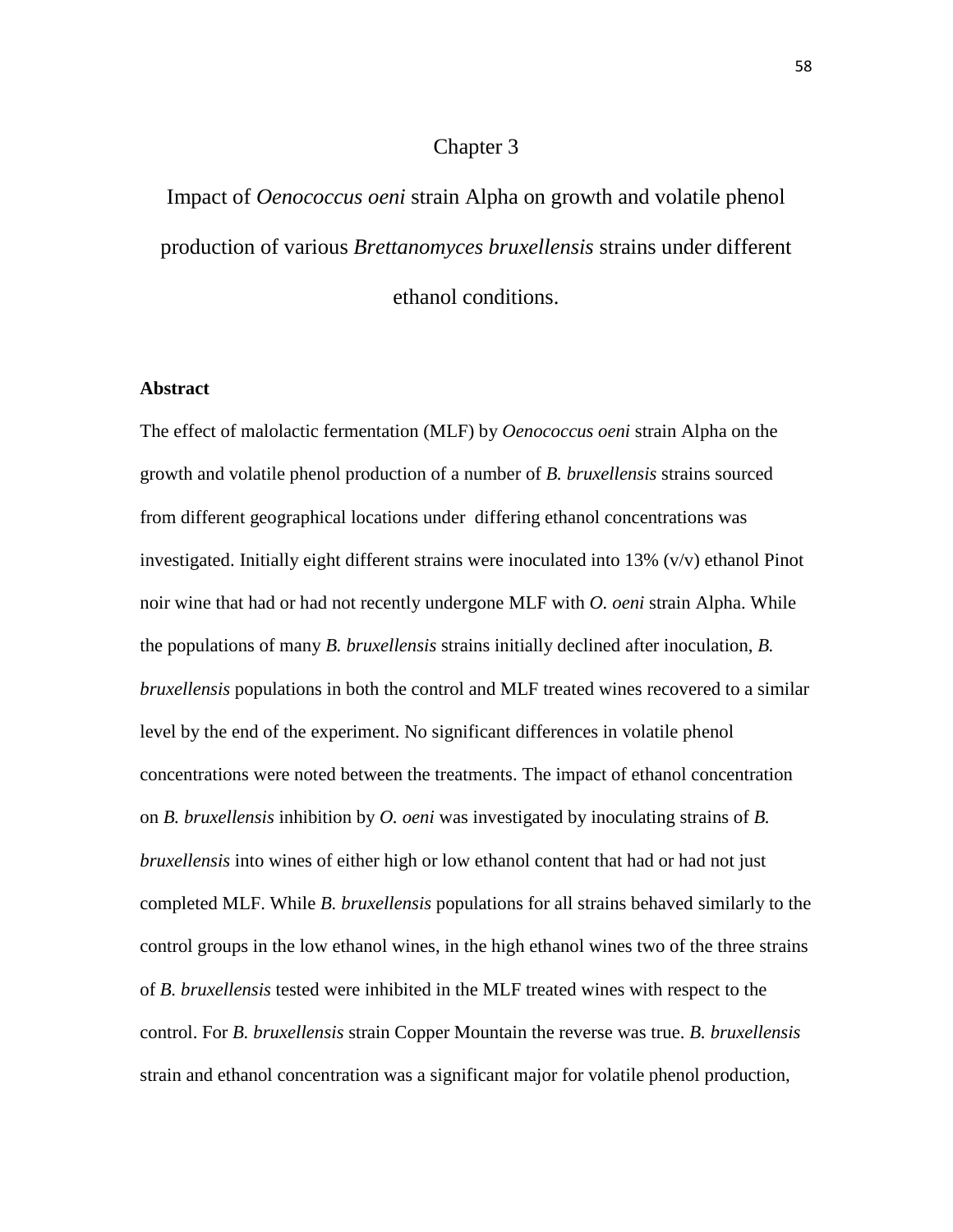though some reduction in volatile phenol production was observed in wines that had undergone MLF despite no observable suppression of *B. bruxellensis* growth.

#### **Introduction**

Among the most prolific spoilers of wine is *Brettanomyces bruxellensis*. This yeast can cause significant financial losses due to its ability to produce undesirable flavor and aroma compounds in wines (Crauwels et al., 2014; Fugelsang et al., 1993; Heresztyn, 1986; Sponholz 1993). The compounds most indicative of *Brettanomyces* wine spoilage are the volatile phenols 4-ethylphenol (4-EP), 4-ethylguaiacol (4-EG), and 4 ethylcatechol (4-EC) (Oelofse et al., 2008; Hesford et al., 2004). These volatile phenols, are associated with 'Band-Aid', mousy, barnyard, fecal, medicinal, smoke, and clove descriptors, and are also known to suppress the perception of positive aroma qualities in a wine, especially fruity and floral characteristics (Chatonnet et al., 1995; Gerbaux and Vincent, 2002; Licker et al., 1998).

While wine is at risk for infection by *B. bruxellensis* throughout its' production, it is particularly vulnerable post-alcoholic fermentation and during aging in barrels. There are a number of steps a winemaker can take to reduce the risk of wine infection and spoilage by *B. bruxellensis* and/or manage *Brettanomyces* in already infected wine. Regular cleaning of winery surfaces and equipment removes organic material and helps reduce microbial buildup (Du Toit et al., 2005). Winemakers can also use sulfur dioxide ( $SO<sub>2</sub>$ ) as an antimicrobial agent against infection (Agnolucci et al., 2010; von Cosmos et al., 2016; Zuehlke and Edwards, 2013). However, consumers are often wary of the usage of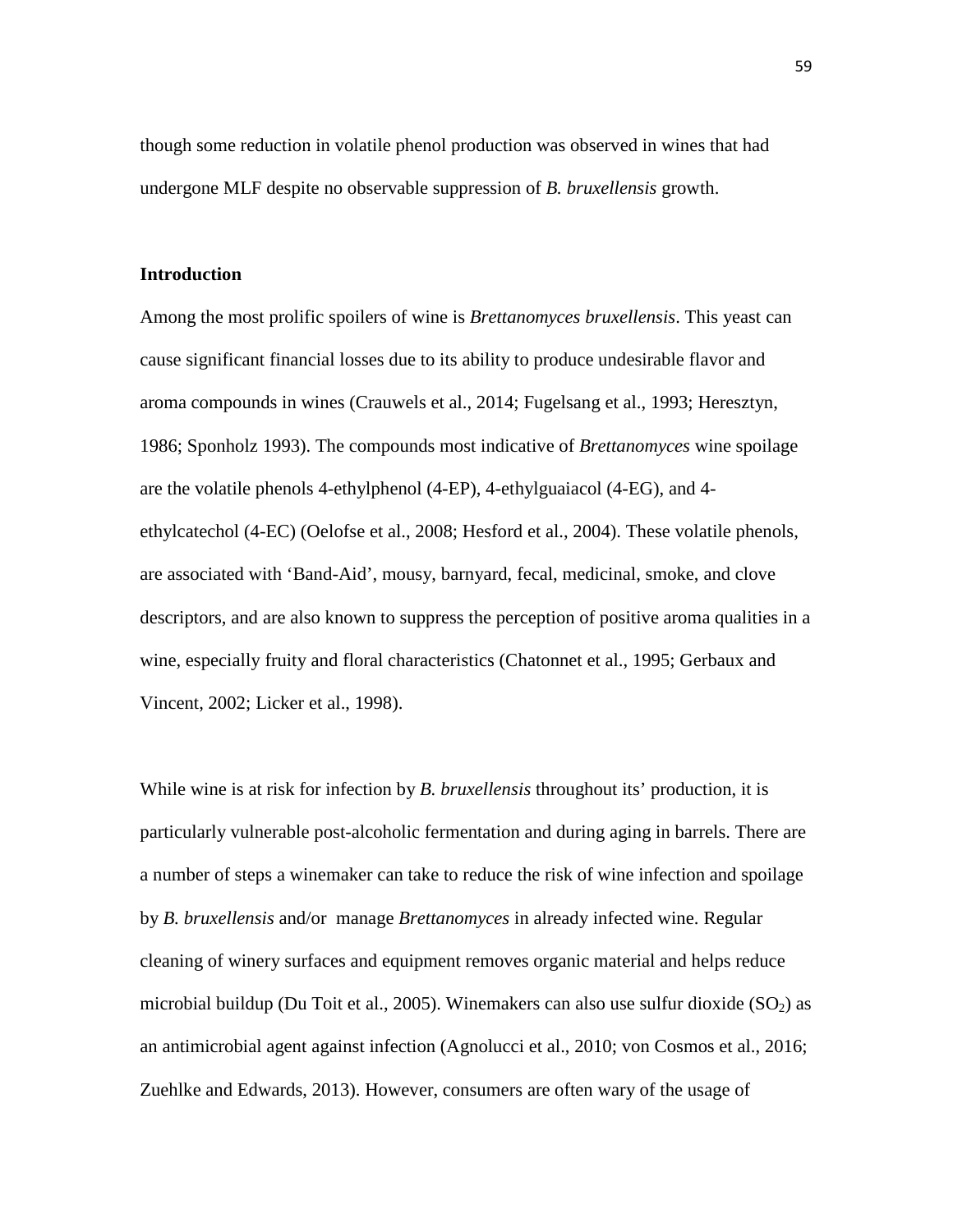chemical additives such as  $SO_2$  in wine, so winemakers often seek to reduce their usage (Du Toit and Pretorius, 2000). In addition, *B. bruxellensis* exhibits a highly varying resistance to  $SO<sub>2</sub>$  and other antimicrobial agents due to a great genetic variety between strains (Curtin et al., 2007; Agnolucci et al., 2009; Hellborg & Piskur, 2009; Vigentini et al., 2012).

In addition to the use of antimicrobial chemicals, a winemaker has at their disposal the inhibitory characteristics of the wine to aid in the prevention of growth of spoilage microorganisms. For example, low pH, high ethanol, and low temperature are all factors that will restrict the growth of a spoilage microbe such as *B. bruxellensis*. Such factors have been described as 'hurdles' (McMeekin et al. 2000). Although *B. bruxellensis* may be somewhat tolerant to individual hurdles, the combined effect of these inhibitory factors can affect greater inhibition than their individual magnitudes. These synergistic relationships can be a viable means to reducing microbial populations in foods without resorting to novel techniques or excessive use of one particular control method (Leistner, 1992). Well known hurdles in wine that affect *B. bruxellensis* growth include temperature, ethanol concentration, pH, and  $SO<sub>2</sub>$  (Smith, 2011; Sturm et al., 2014; Zuehlke and Edwards, 2013). While strain variable tolerance exists, synergistic interactions between these factors can reduce overall *B. bruxellensis* populations in wine (Edwards et al., 2015; Ramirez et al., 2014). Sturm et al (2014) studied the interactions between pH, ethanol, and free  $SO<sub>2</sub>$ , and developed a mathematical model that is predictive of growth over a period of time. Edwards and Oswald (2017) found that even without added  $SO_2$ , interactive effects between temperature and ethanol concentration in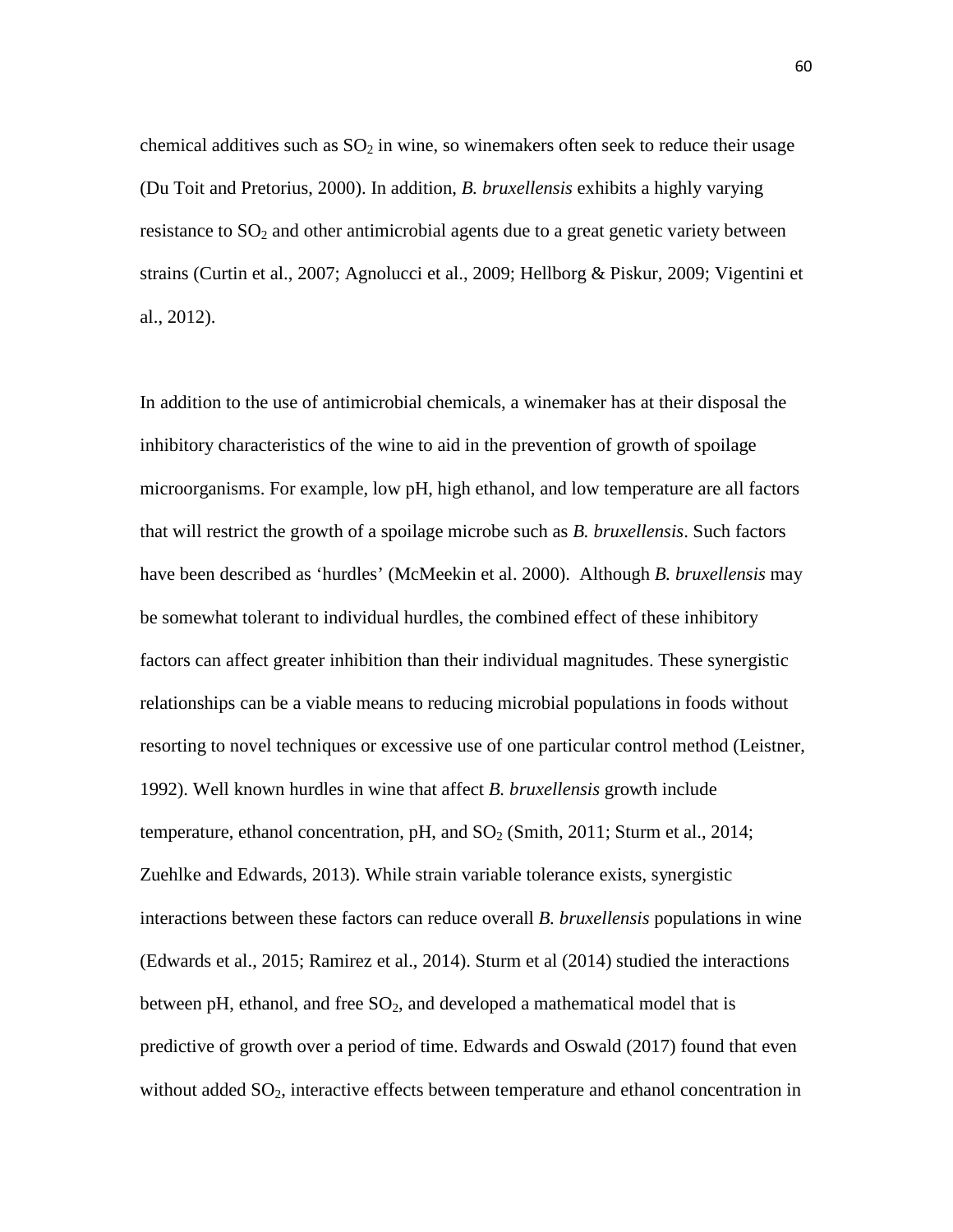wine are capable of extending lag time and reducing volatile acidity and ethylphenol concentrations in certain strains of *B. bruxellensis*.

A potential additional hurdle that may impact *B. bruxellensis* growth in wine is antagonistic interactions with other wine microorganisms. A well-known example of such an interaction would be the inhibitory effect *S. cerevisiae* can have on *B. bruxellensis* growth when co-inoculated in grape juice (Renouf et al., 2006). Recent studies have also noted that growth and metabolism of certain *O. oeni* strains can affect spoilage of wine by *B. bruxellensis* (Chescheir et al. 2015, Burns and Osborne, 2013). Chescheir et al. (2015) reported that cinnamoyl esterase activity of *O. oeni* resulted in higher concentrations of *ρ-*coumaric acid in wine post-MLF and that subsequent *B. bruxellensis* growth resulted in significantly higher volatile phenols in these wines. In contrast to these reports of increased volatile phenol production due to MLF, Renouf  $\&$ Murat (2008) and Gerbaux et al. (2009) noted that MLF may result in reduced volatile phenols in wine. Furthermore, Chescheir (2014) observed that *B. bruxellensis* populations declined when inoculated into wine that had recently undergone MLF while grew well in wine that had not undergone MLF. Finally, the investigations laid out in Chapter 2 demonstrated that growth of *B. bruxellensis* strain UCD-2049 was suppressed in wines that had undergone MLF using any of the eleven strains of *O. oeni* tested, with the effect being strongly observed in a few specific strains. However, only one *B. bruxellensis* strain was used and the impact of different wine conditions was not considered.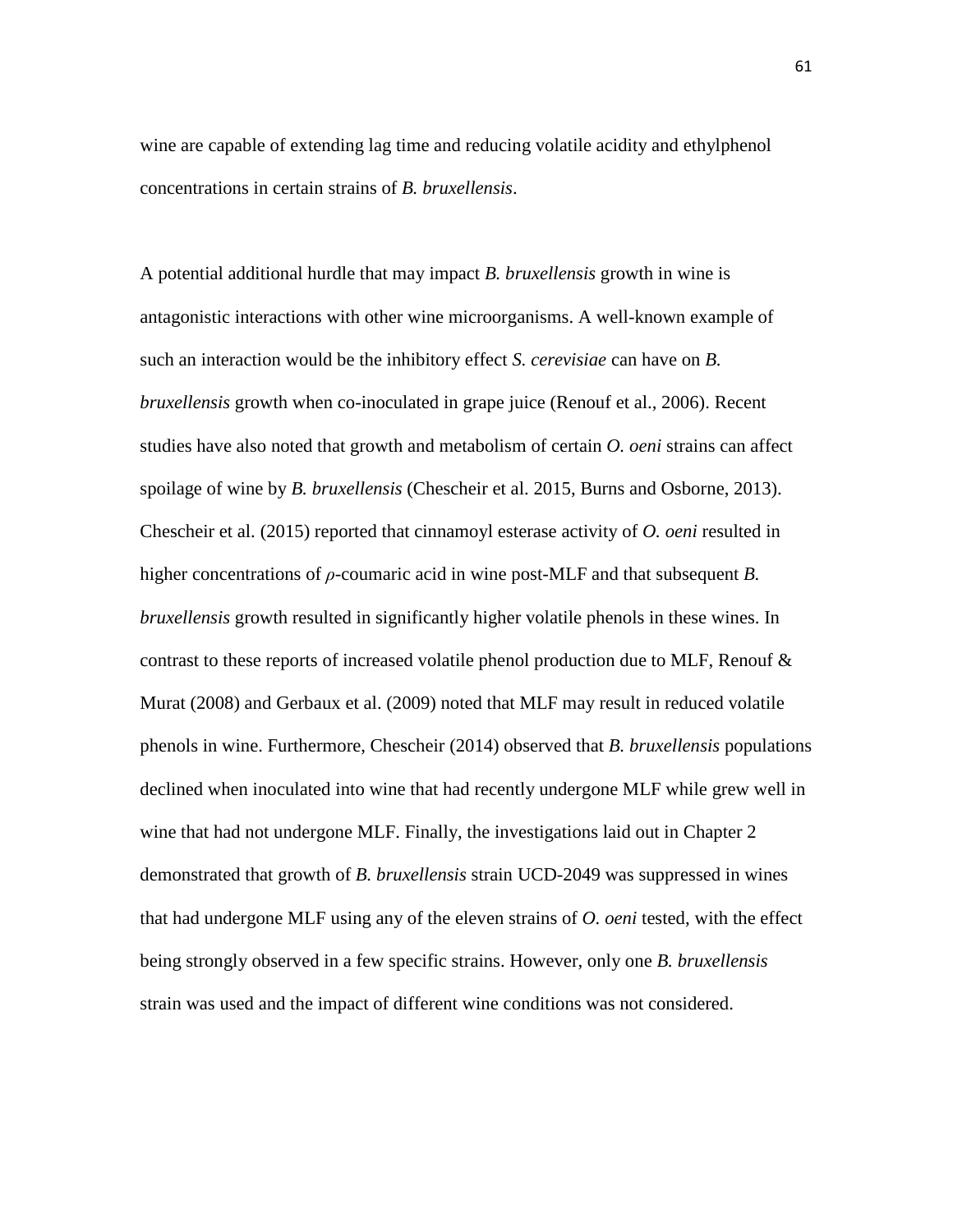This study follows up on the findings from Chapter 2 by investigating whether other *B. bruxellensis* strains are also susceptible to inhibition by *O. oeni.* In addition, experiments were undertaken in wine adjusted to different ethanol concentrations to determine if ethanol tolerance differences between *B. bruxellensis* strains impacts their inhibition by *O. oeni.* The overall goal was to determine if MLF could be considered a hurdle that could prevent *B. bruxellensis* growth in wine when combined with pressure from increased ethanol concentrations, and whether variability exists within *B. bruxellensis* strains. Specifically we investigated the ability of *Oenococcus oeni* strain Alpha to inhibit growth and volatile phenol production of a number of *B. bruxellensis* strains, and to determine if ethanol concentration impacted how *Brettanomyces bruxellensis* may be inhibited by *O. oeni*.

#### **Materials and Methods**

#### Microorganisms

*Brettanomyces bruxellensis* isolates were collected from a number of culture collections as noted in Table 3.1. *Oenococcus oeni* Alpha was sourced from Lallamend (Montreal, Canada). *B. bruxellensis* isolates were streaked for isolation on YPD media (10 g/L Yeast Extract, 20 g/L Peptone, 20 g/L dextrose, 20 g/L Agar, pH 6.5) before single colonies were grown in YPD broth. After seven days growth at 25°C the cultures were stored in glycerol at -80°C for future use as described by Strickland (2012). *O. oeni* Alpha came as freeze dried preparations. A loop-full of this preparation was dissolved in 0.1% Peptone solution (1g/L Peptone) and streaked for isolation on MRS media before a single colony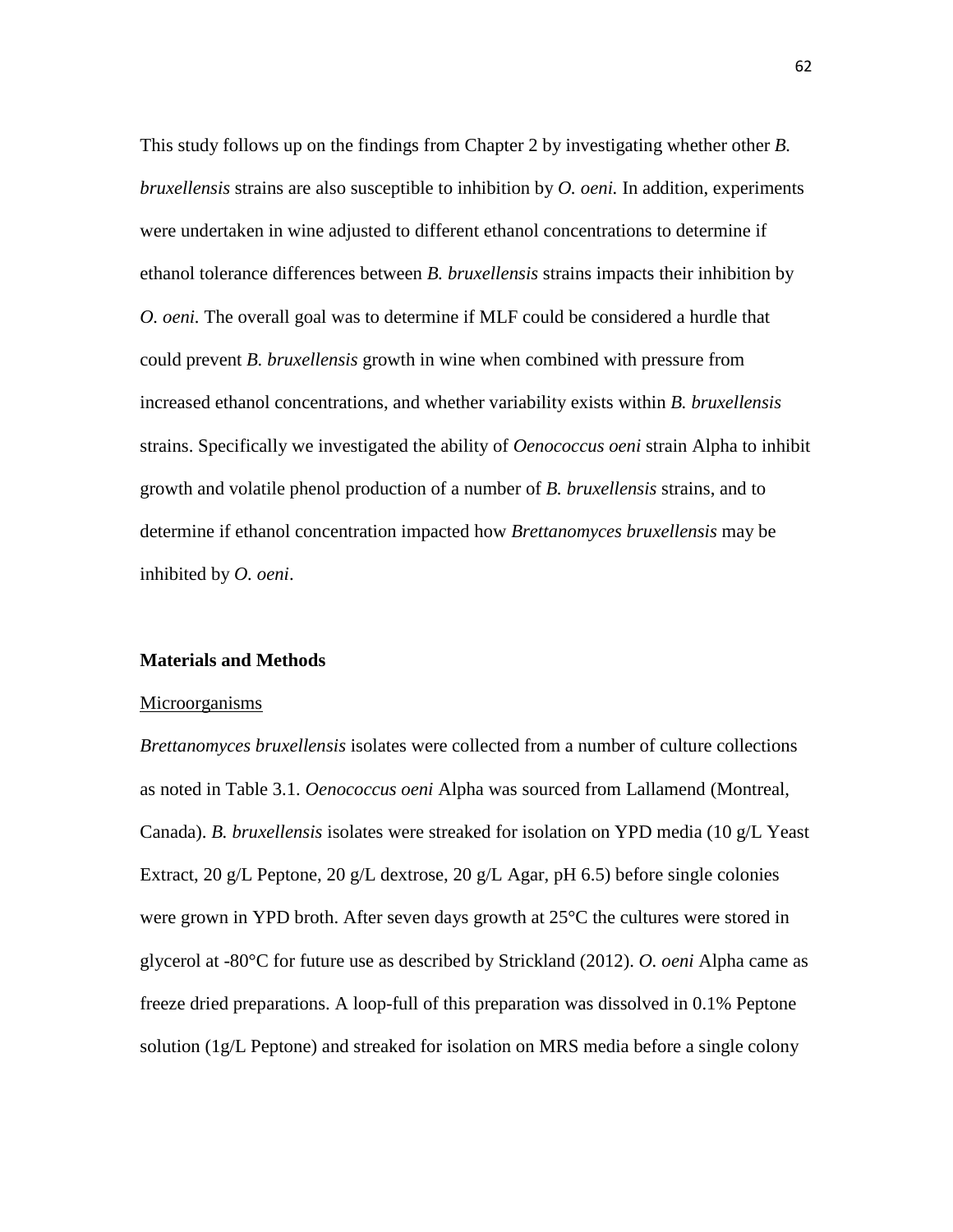was grown in MRS broth. After seven days growth at 25°C the cultures were stored in glycerol at -80°C for future use as described by Strickland (2012).

When needed, microorganisms were prepared from frozen cultures by streaking onto YPD agar (*B.bruxellensis*) or MRS agar (*O. oeni*) and grown at 25°C for one week. Single colonies were picked from the agar plates for inoculation into acidic grape juice broth (AGJ) (2.5 mg/L manganese sulfate, 125 mg/L magnesium sulfate, 5g/L yeast extract, 1 mL/L 5% (w/w) Tween 80, 250 mL/L white grape juice, pH 3.5) and grown at 25°C for eight (*B. bruxellensis*) or twelve (*O. oeni*) days. Cells were harvested by centrifugation (4,000 x g for 20 minutes) and re-suspended in sterile peptone solution (0.1%) prior to inoculation. *S. cerevisiae* (RC212) for winemaking was used as freezedried culture direct from the manufacturer.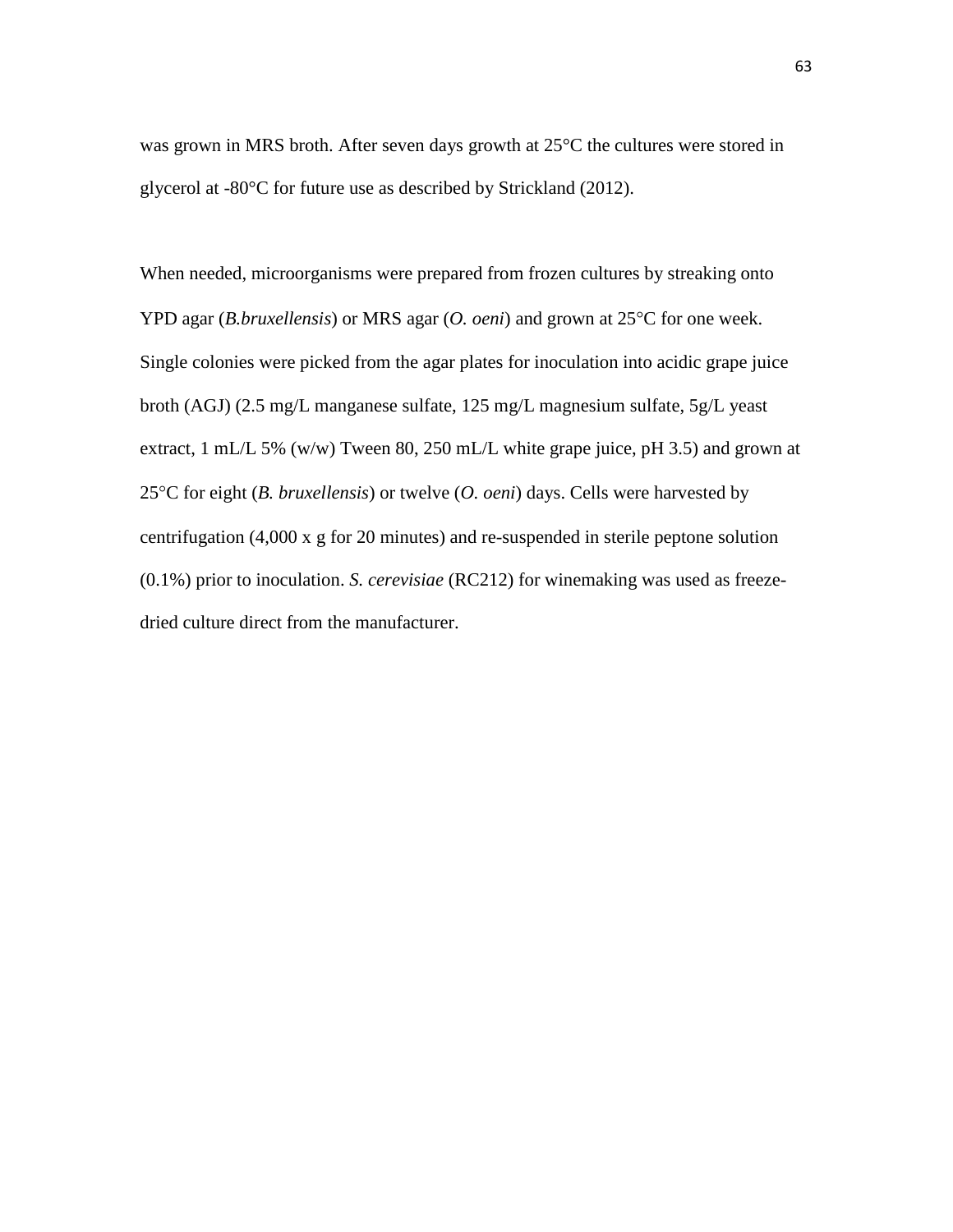| <b>Strain Name</b> | Microorganism        | Source                                                |
|--------------------|----------------------|-------------------------------------------------------|
| Alpha              | Oenococcus oeni      | Lallemand (Montreal, Canada)                          |
| <b>UCD-2049</b>    | <b>Brettanomyces</b> | University California Davis Culture Collection        |
|                    | bruxellensis         | (Davis, CA, USA)                                      |
| $UCD-73B$          | <b>Brettanomyces</b> | University California Davis Culture Collection        |
|                    | bruxellensis         |                                                       |
| <b>AWRI-1499</b>   | <b>Brettanomyces</b> | Australian Wine Research Institute (Adelaide,         |
|                    | <i>bruxellensis</i>  | Australia)                                            |
| IIA                | <b>Brettanomyces</b> | <b>Washington State University Culture Collection</b> |
|                    | bruxellensis         | (Pullman, WA, USA)                                    |
| F <sub>3</sub>     | <b>Brettanomyces</b> | <b>Washington State University Culture Collection</b> |
|                    | bruxellensis         |                                                       |
| Y16                | <b>Brettanomyces</b> | Christopher Curtin Collection – Oregon State          |
|                    | bruxellensis         | University (Corvallis OR, USA)                        |
| Y18                | <b>Brettanomyces</b> | Christopher Curtin Collection - Oregon State          |
|                    | bruxellensis         | University                                            |
| Copper Mt.         | <b>Brettanomyces</b> | Alan Bakalinsky Culture Collection- Oregon            |
|                    | bruxellensis         | State University (Corvallis, OR, USA)                 |
|                    |                      |                                                       |

**Table 3.1** Strains and Sources of Microorganisms used in Screening

# Wine production

Pinot Noir wine was produced at the Oregon State University Research Winery from grapes harvested from Woodhall Vineyard (Alpine, Oregon, USA) in 2018 and 2019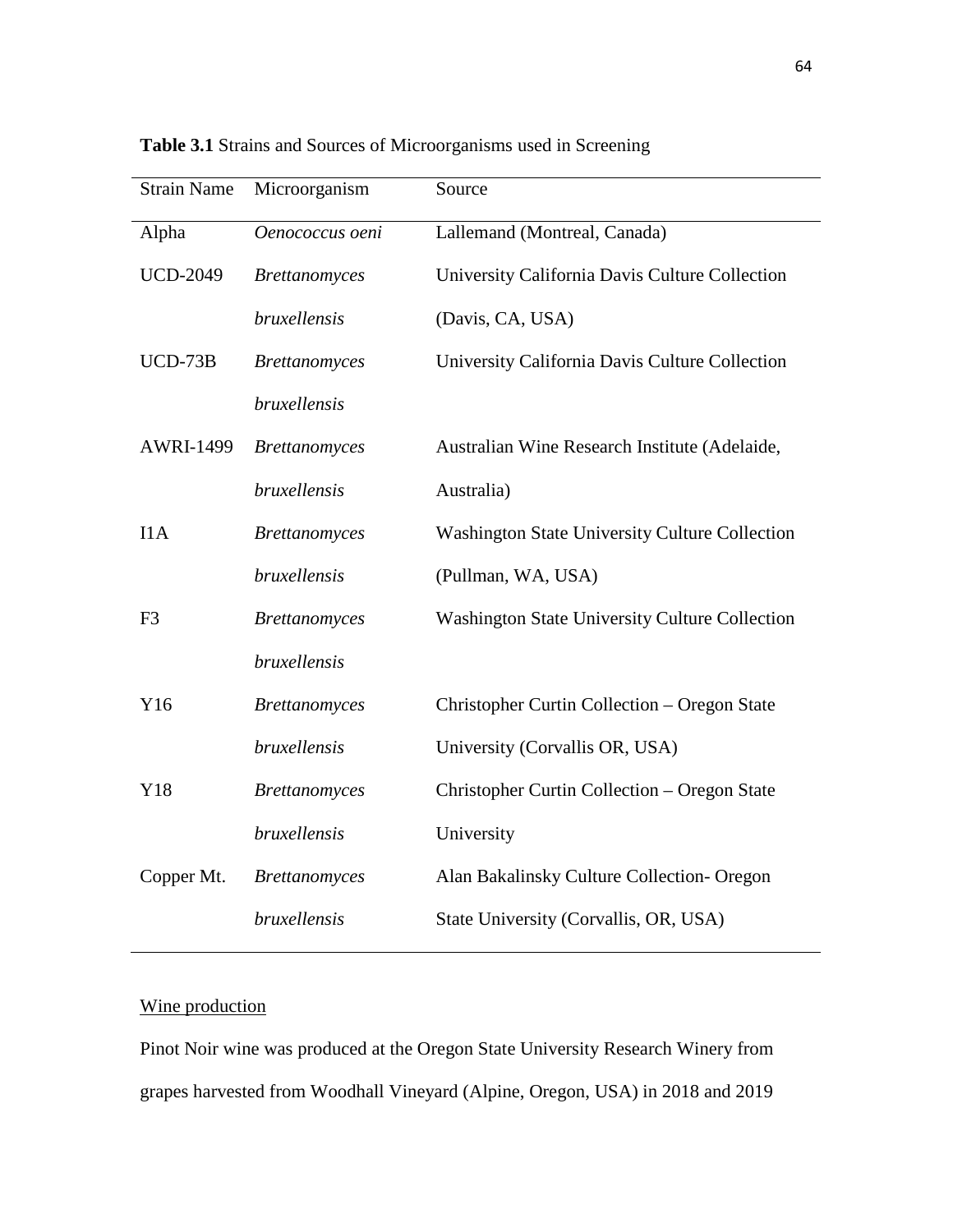following the same basic protocol. Harvest was determined by soluble solid levels and perceived fruit ripeness by the managing team at the vineyard. Grapes were stored at 4 °C for 48 hours and then destemmed using a Velo DPC 40 destemmer/crusher (Altivole, Italy). Grapes were divided into 100 L stainless steel tanks each containing approximately 60 L of must. Yeast nutrient Fermaid K® (Lallemand, Montreal, Canada) was added at a concentration of 0.125 g/L. Each tank was inoculated with the commercial yeast *Saccharomyces cerevisiae* RC-212 (Lallemand) at a rate of 0.25 g/L of must. Yeast was hydrated according to manufacturer's specification prior to inoculation. Fermentations were performed in a temperature controlled room held at 27°C. Cap management was done through punch downs twice a day and temperature and °Brix were measured with an Anton-Paar DMA 35N Density Meter (Graz, Austria). Fermentation continued until sugar levels fell below 0.5g/L.

Following fermentation, the wine was pressed using a Willmes model 6048 pneumatic bladder press (Lorsch, Germany). Pressed wine was put in 100 L stainless steel tanks and stored at 4 °C. Following settling, wine was filtered through a plate and frame filter fitted with Beco K-1 2.0 μm nominal filter sheets (Langenlonsheim, Germany). Wine was then homogenized and filtered through 1.0 μm nylon cartridge and a 0.45 μm polyethersulfone sterile filter (G.W. Kent, Ypsilanti, Michigan, USA) in succession. Filtered wine was dispensed into sterile carboys and stored at  $4 \degree C$ . Basic wine parameters for the 2018 Pinot noir were 15% (v/v) ethanol, pH 3.61, 1.41 g/L malic acid and 11.2 mg/L total  $SO_2$ . Basic wine parameters for the 2019 Pinot Noir were 13.7% (v/v) ethanol, pH 3.48, 1.27 g/L malic acid and 16.0 mg/L total  $SO_2$ .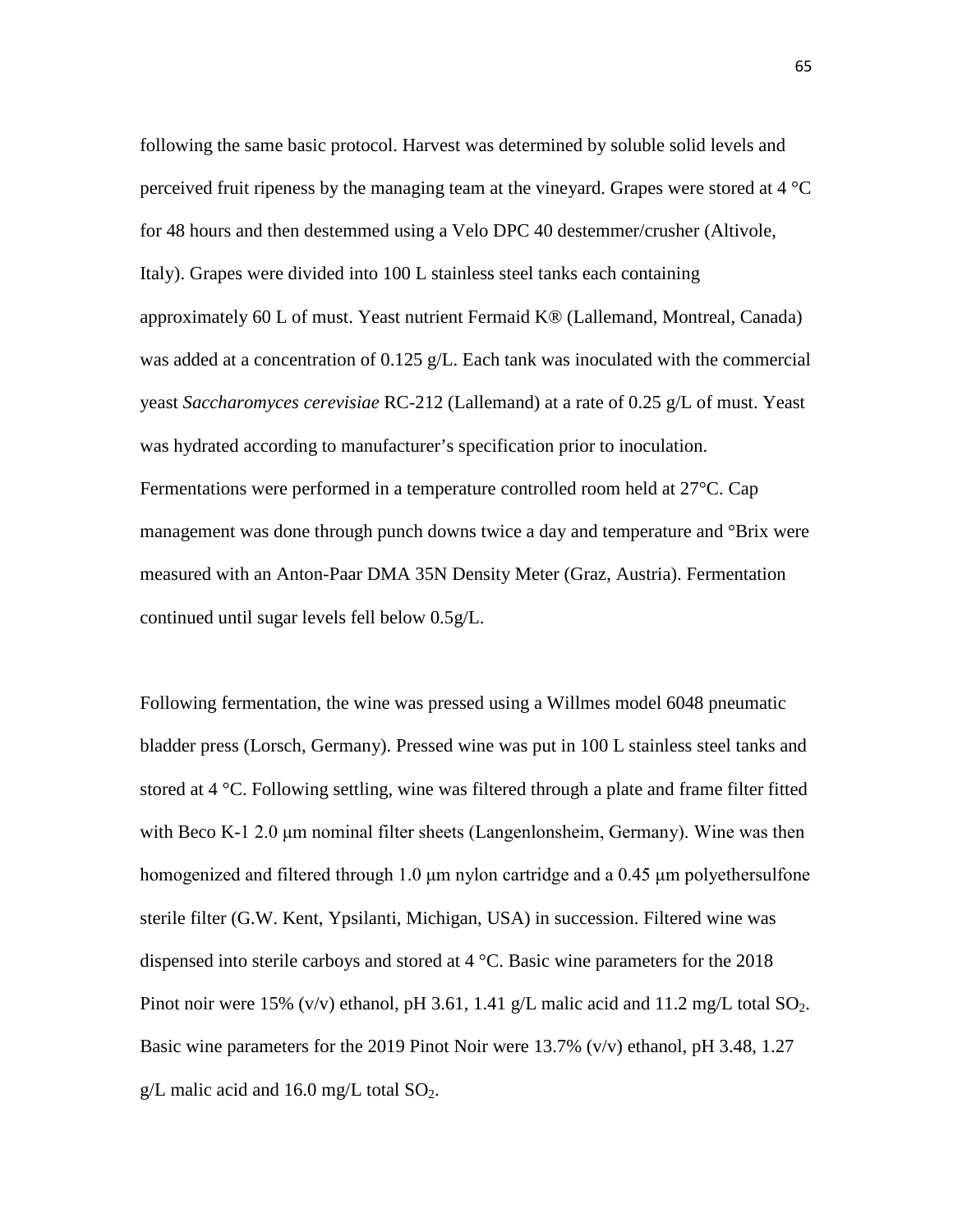#### *B. bruxellensis* Screening

Pinot noir wine produced in 2018 as previously described was used for this experiment. The wine was diluted with deionized water to reduce the final ethanol concentration to 13% by volume and spiked with 5 mg/L  $\rho$ -coumaric acid. The wine was then filtered through Nalgene<sup>TM</sup> single use bottle top sterile filters using a  $0.2 \mu m$  polyethersulfone membrane as 100 mL aliquots into sterilized 100 mL Schott bottles. 45 of the bottles were brought to room temperature and divided into three groups: 21 to undergo MLF, 21 to not receive MLF and 3 to serve as a sterile control. The 21 MLF wines were inoculated with *O. oeni* strain Alpha at approximately  $1x10^7$  CFU/mL. All bottles were topped with filtered argon gas and placed at 21°C. Malolactic fermentation was complete in all treatments after 14 days (<50 mg/L malic acid as measured by enzymatic assay) (Vintessential Enzymatic L-Malic Acid Test Kit; Victoria, Australia). The 21 bottles that had undergone MLF and the 21 bottles that had not undergone MLF were then randomly divided into 7 treatments, and each treatment was inoculated with a different strain of *B. bruxellensis* in triplicate at approximately  $1 \times 10^3$  CFU/mL. All wines were topped with filtered argon gas and incubated at 21°C.

*B. bruxellensis* populations were monitored periodically by plating on YPD agar (10 g/L yeast extract, 20 g/L peptone, 20 g/L dextrose, 20 g/L agar, pH 6.50) after suitable dilution (0.1% peptone). Plates were incubated for 10 days at 25°C before being counted. After sampling, bottles were topped with filtered argon gas. On the final day of sampling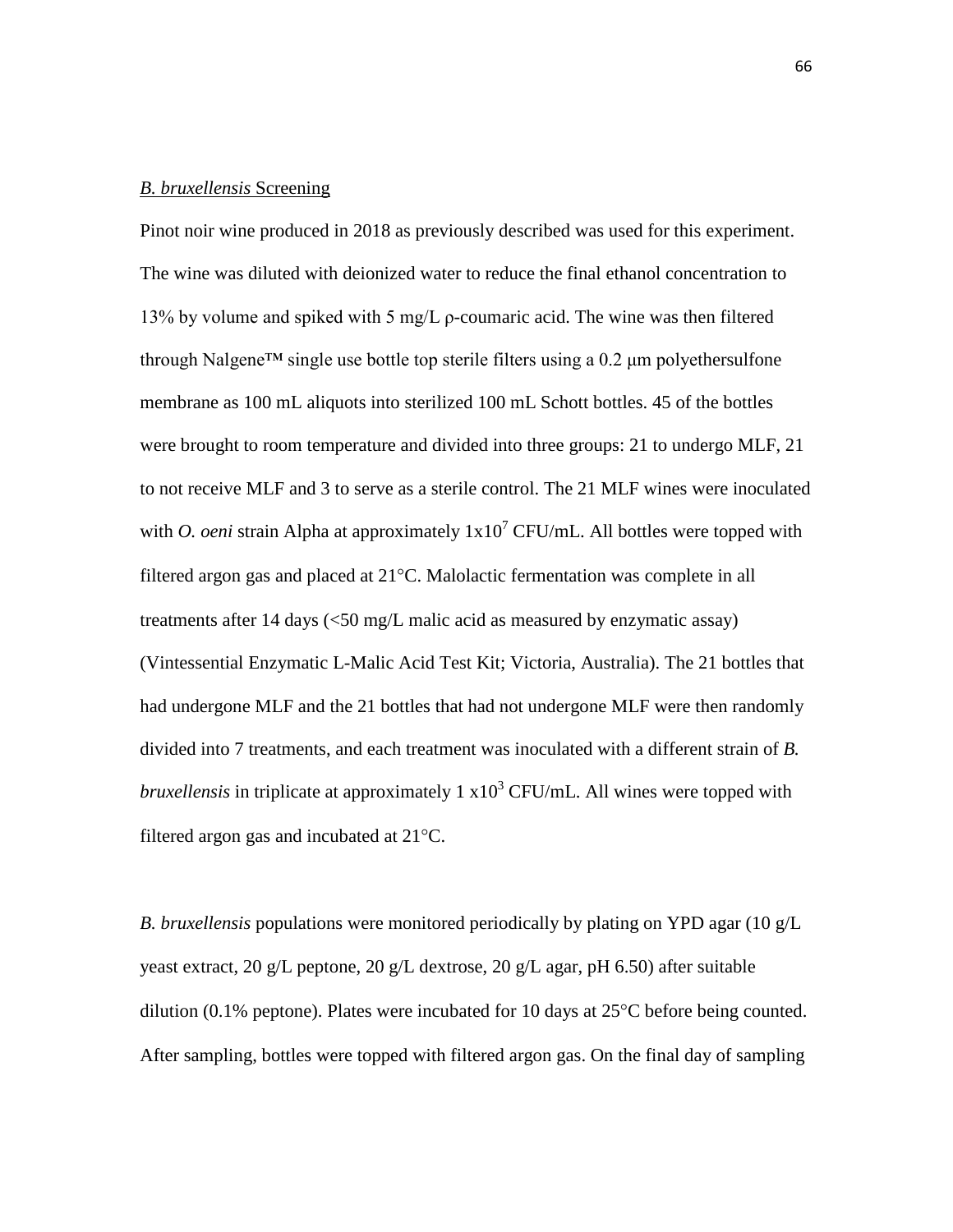for each treatment, 50 mL samples were pulled and stored at -20°C until needed for volatile phenol analysis.

### *O. oeni* and ethanol experiment

Experimental design is illustrated in Figure 3.1. A portion of sterile filtered Pinot noir wine produced in 2019 as previously described was adjusted to either 12.5% v/v EtOH or 14.0% v/v EtOH with sterile deionized water or 95% ethanol (Everclear). Ethanol concentrations were checked by ebulliometer. The EtOH adjusted wine was stored in argon topped sterile media bottles at 21°C until needed. Additional 2019 Pinot noir wine was filtered through Nalgene™ single use bottle top filters using a 0.2 μm polyethersulfone membrane and 100 mL aliquots were dispensed into sterilized 100 mL Schott bottles. The wine was brought to room temperature before inoculation in triplicate with *O. oeni* strain Alpha at approximately  $1x10^6$  CFU/mL after preparation as previously described. Bottles were topped with filtered argon gas and placed at 21°C. Malolactic fermentation was complete in all treatments after 14 days  $(<50 \text{ mg/L m}$ acid as measured by enzymatic assay) (Vintessential Enzymatic L-Malic Acid Test Kit; Victoria, Australia).

At the completion of MLF, a small sample was aseptically taken from a number of random bottles, combined, and measured for pH. Previously EtOH adjusted wine that had not undergone MLF was then pH adjusted (1N NaOH) to match the pH of the wine that had undergone MLF. After pH adjustment, the ethanol adjusted wine was filtered through Nalgene<sup>TM</sup> single use bottle top sterile filters using a  $0.2 \mu$ m polyethersulfone membrane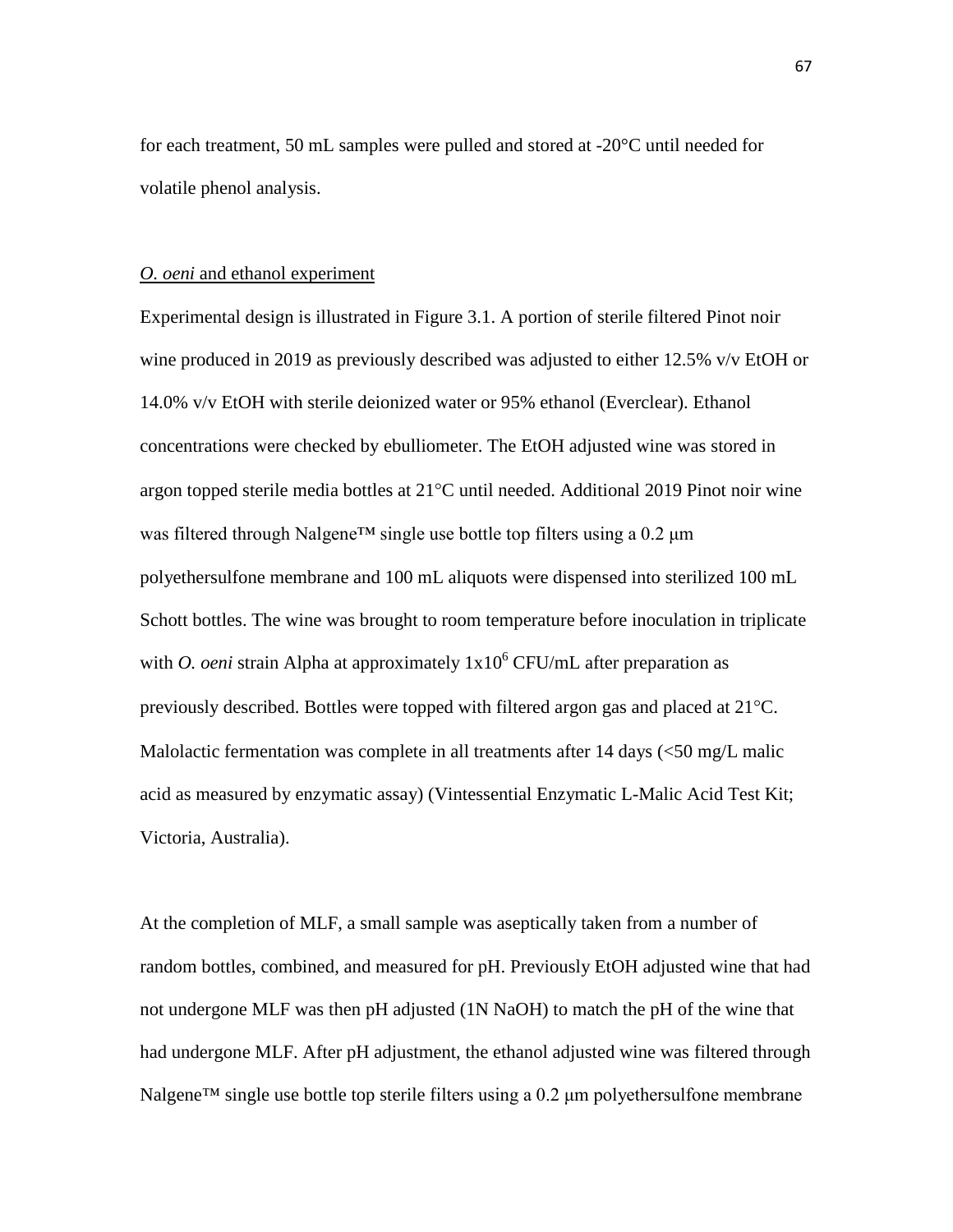as 100 mL aliquots into sterilized 100 mL Schott bottles. Wines that had undergone MLF were randomly separated into two groups and adjusted to either 12.5% v/v EtOH or 14.0% v/v EtOH with sterile deionized water or 95% ethanol (Everclear) with additions based on volumes used previously for ethanol adjustments. Wines were then randomly divided into groups of 12, each group containing 3 each of 12.5% EtOH + MLF, 12.5% EtOH no MLF, 14% EtOH MLF, and 14% EtOH no MLF. All wines were then inoculated with one of three *B. bruxellensis* strains UCD-2049, AWRI-1499, or Copper Mountain at approximately  $1X10^4$  CFU/mL prepared as previously described. These represent the 'Day 0' treatment. All wines were topped with filtered argon gas and incubated at 21°C. *B. bruxellensis* populations were monitored periodically by plating on YPD agar (10 g/L yeast extract, 20 g/L peptone, 20 g/L dextrose, 20 g/L agar, pH 6.50) after appropriate dilutions (0.1%) peptone. Plates were incubated for 10 days at 25°C before being counted. After sampling, bottles were topped with filtered argon gas. On the final day of sampling for each treatment, 50 mL samples were pulled and stored at -20°C until needed for volatile phenol analysis.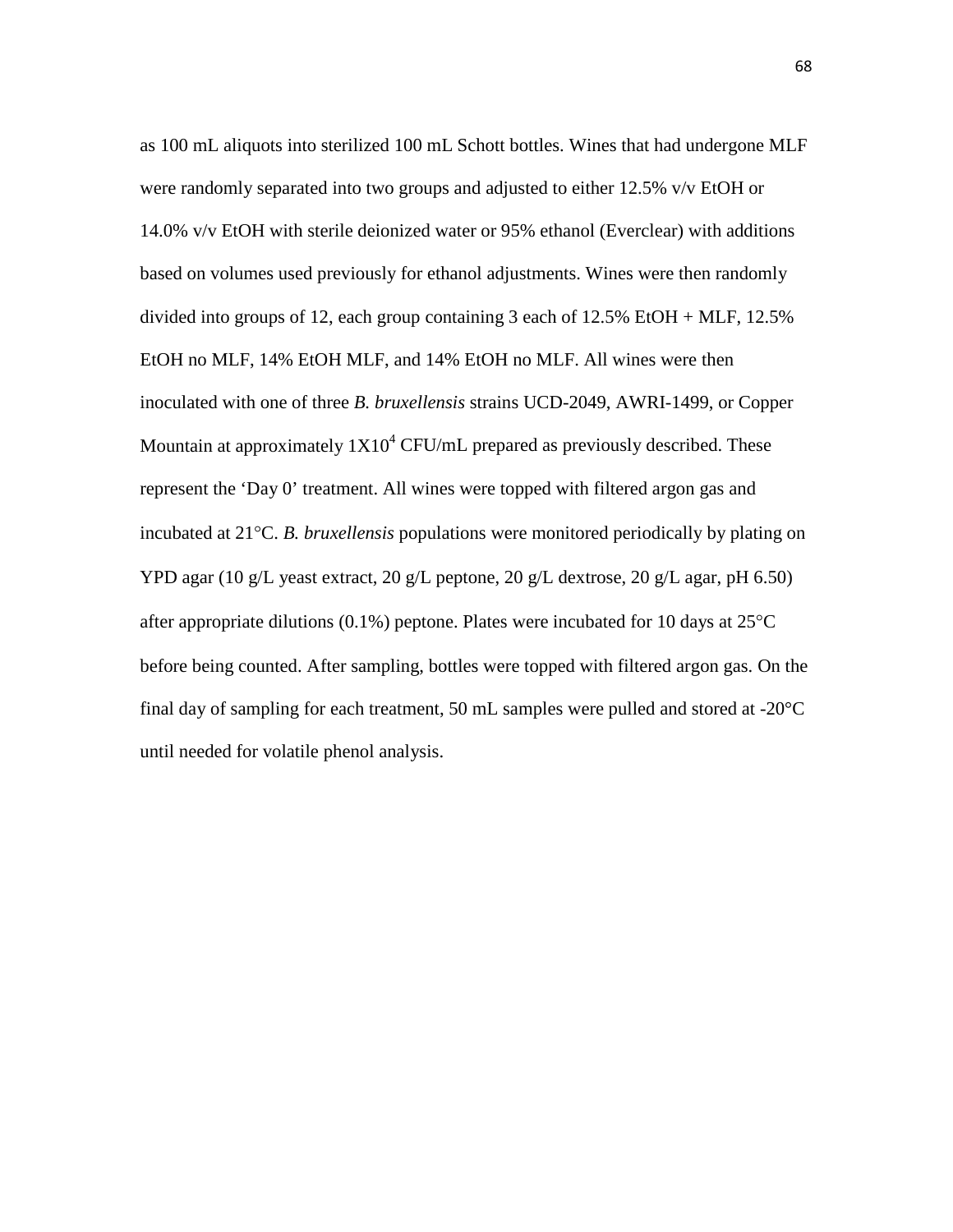



## Wine volatile phenol analysis

Wine volatile phenols were quantified by ethylene glycol-polydimethylsiloxane based stir bar sorptive extraction and gas chromatography–mass spectrometry as described by Zhou et al. (2015).

## Statistical analysis

Statistical analysis was conducted using R-studio (Boston, MA, USA) at a significance

level (α) of 0.05. The effect of malolactic fermentation by *O. oeni* strain Alpha on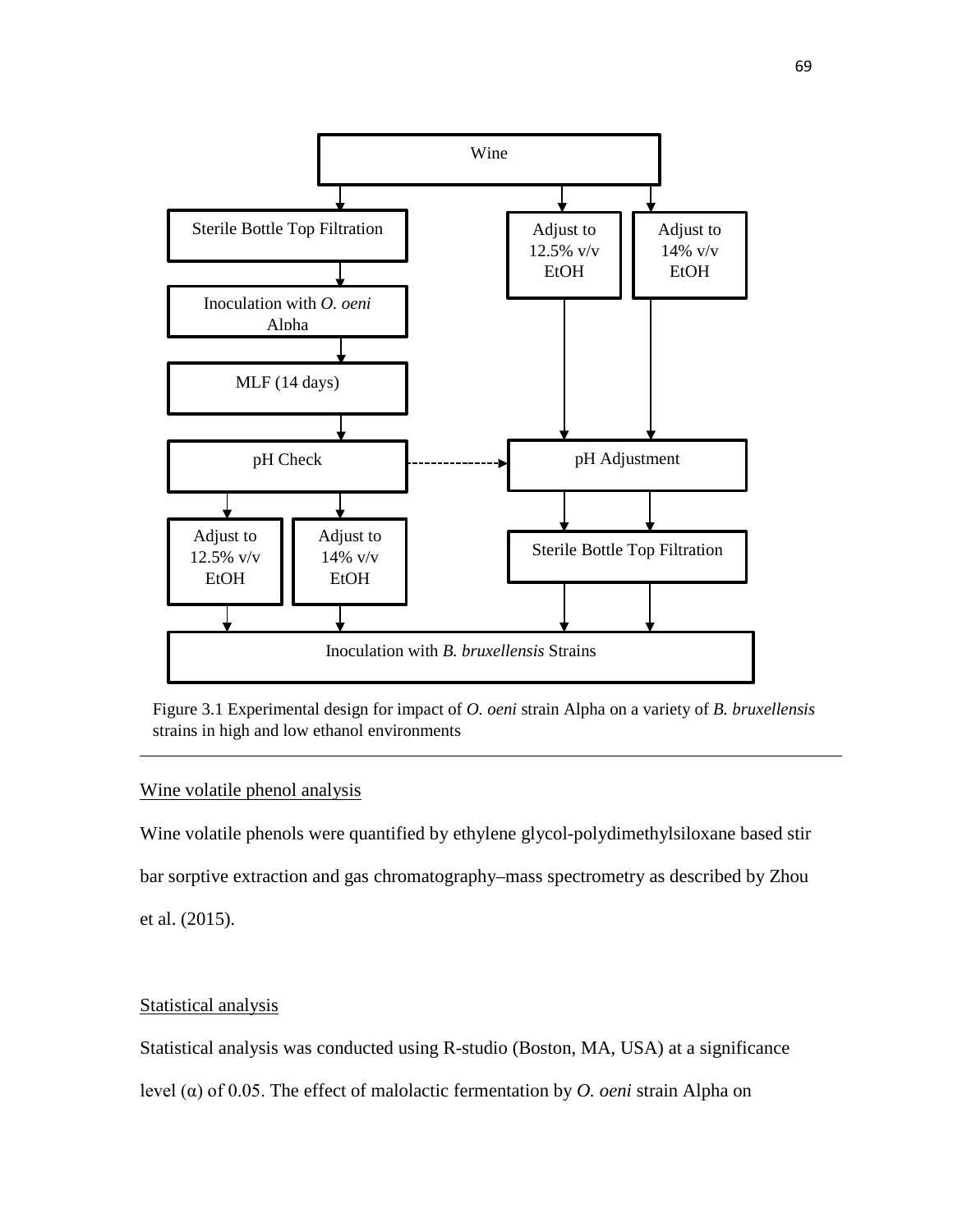volatile phenol production by various *B. bruxellensis* strains was determined by two-way ANOVA. The effect of ethanol and malolactic fermentation by *O. oeni* strain Alpha on volatile phenol production by various *B. bruxellensis* strains was determined by threeway ANOVA. Significant differences between treatments, where an interactive effect was found, were determined by Tukey's HSD.

### **Results**

The impact of a number of *O. oeni* strain Alpha on seven strains of *B. bruxellensis* was tested by inoculating each *B. bruxellensis* strain into wine that had just completed MLF by *O. oeni* Alpha and comparing growth when inoculated into wine that had not undergone MLF. While many of the *B. bruxellensis* strains tested experienced an initial decline in population by day 7 of testing, all of the strains entered exponential growth by day 21 (Figure 3.2). All *B. bruxellensis* strains tested reached population maximums of approximately  $1x10^6$  CFU/mL by day 30, before entering a gradual decline by day 37 (Figure 3.2). While some early variability between MLF treated wines and their controls did exist for a number of *B. bruxellensis* strains, by day 30 no variability between growth in wine that had or had not undergone MLF was apparent (Figure 3.2). Higher *B. bruxellensis* cell counts were observed on days 7 and 21 in MLF treated wines for three of the strains tested, though all differences between treatments diminished by day 30 (Figure 3.2). For the *B. bruxellensis* strain Copper Mountain, approximately  $5x10^3$ CFU/mL *B.* bruxellensis culturable cells were detected in the MLF treated wine on day 7, while culturable *B. bruxellensis* populations in the control were below detectible levels.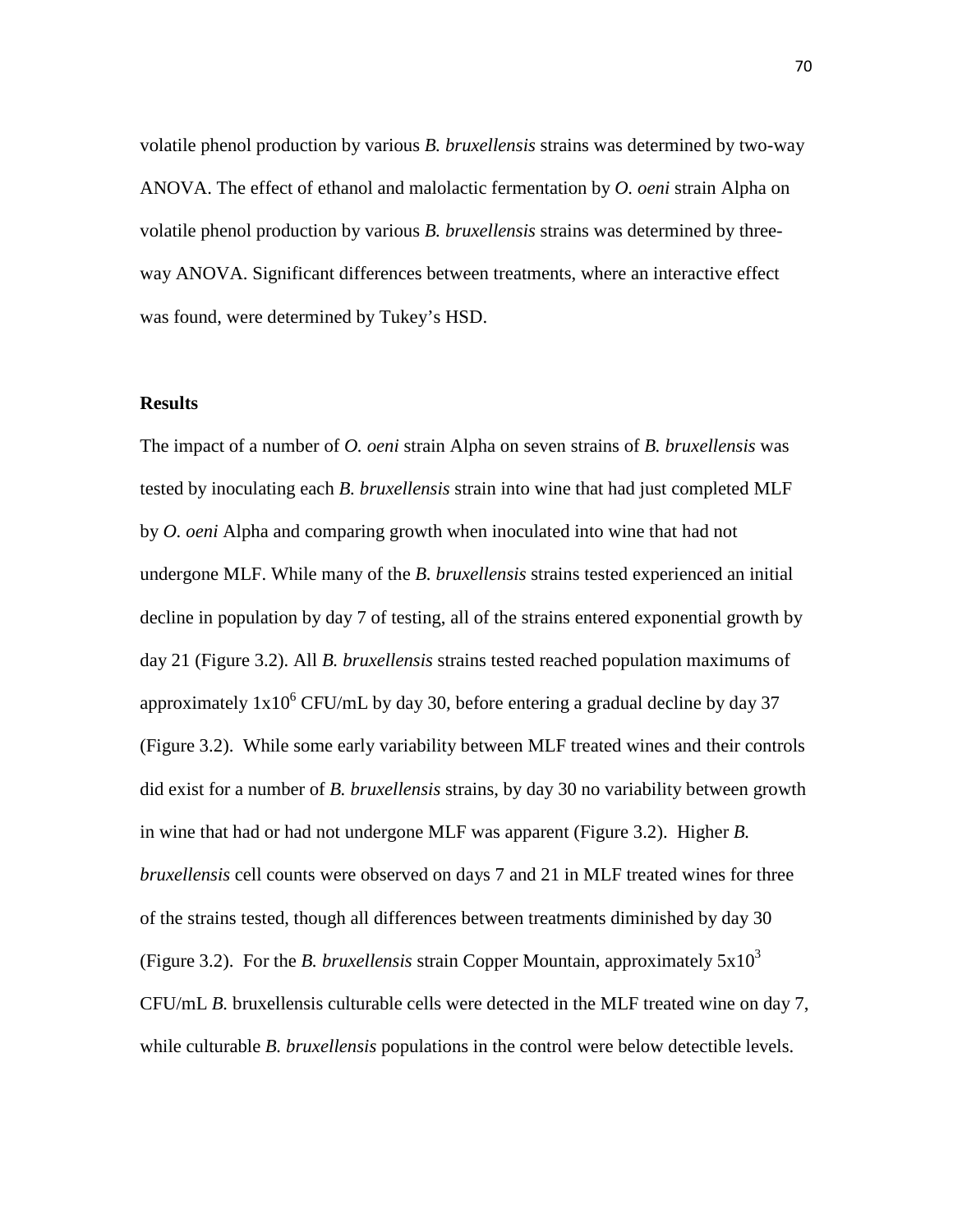However, by day 21, the culturable *B. bruxellensis* populations in the control had reached similar population numbers to those of the MLF treated wine (Figure 3.2).



**Figure 3.2** Culturable *B. bruxellensis* cells in Pinot noir wine that did not undergo MLF and wine that underwent MLF with *O. oeni* strain Alpha. Data points represent mean of replicates, n=3.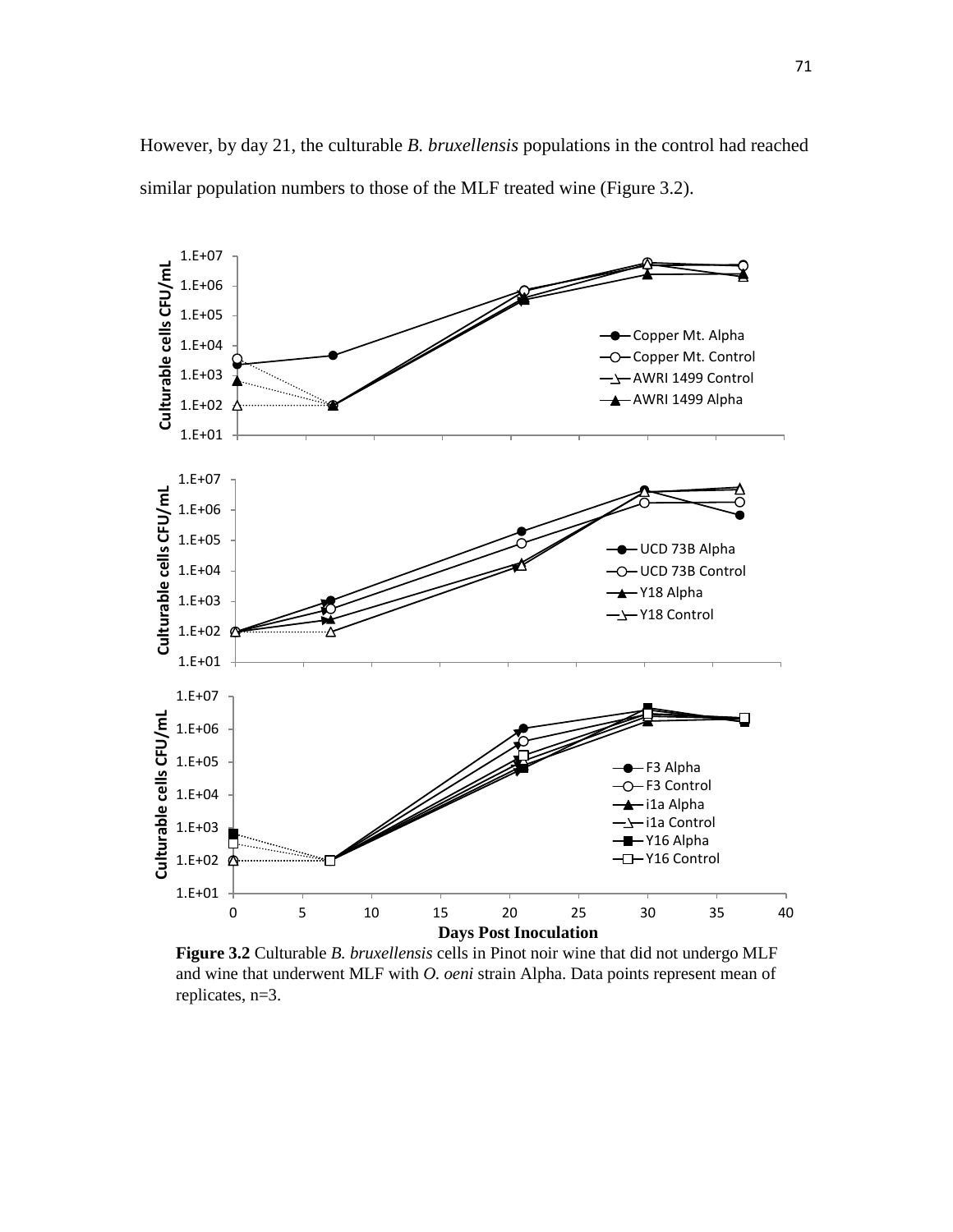At the end of the 37 day screening, 50 mL samples were taken from all samples and analyzed for 4-Ethyl Phenol (4-EP) and 4-Ethyl Guaiacol (4-EG) concentrations. Within *B. bruxellensis* strains, no significant differences were found in 4-EP or 4-EG concentrations between wines that underwent MLF with *O. oeni* strain Alpha and those that did not (Table 3.2). Significant differences between *B. bruxellensis* strains with respect to production of both 4-EP and 4-EG was noted. For example, significantly higher concentrations of 4-EP were measured in wines inoculated with *B. bruxellensis*  strain i1a compared to wines inoculated with AWRI-1499 or Y18 wines regardless of whether the wines had undergone MLF or not (Table 3.2).

| Treatment                    |                | 4-Ethyl Phenol                  | 4-Ethyl Guaiacol               |  |  |  |
|------------------------------|----------------|---------------------------------|--------------------------------|--|--|--|
| Strain                       | <b>MLF</b>     |                                 |                                |  |  |  |
| <b>AWRI-1499</b>             | Yes            | $366.0 \pm 3.4$ <sup>bc</sup>   | $191.7 \pm 7.8^b$              |  |  |  |
| <b>AWRI-1499</b>             | No             | $355.1 \pm 14.5$ <sup>c</sup>   | $190.8 \pm 18.4^b$             |  |  |  |
| Yes<br>Copper Mt             |                | $426.0 \pm 3.3$ <sup>abc</sup>  | $250.2 \pm 10.1^a$             |  |  |  |
| Copper Mt.                   | N <sub>o</sub> | $391.3 \pm 15.8$ <sup>abc</sup> | $221.2 \pm 11.3^{ab}$          |  |  |  |
| $i1a + Alpha$<br>Yes         |                | $462.4 \pm 69.7$ <sup>a</sup>   | $212.1 \pm 34.4^{ab}$          |  |  |  |
| ila                          | No             | $463.9 \pm 18.4^a$              | $247.0 \pm 9.7^{\mathrm{a}}$   |  |  |  |
| $UCD-73B$                    | Yes            | $435.6 \pm 15.6^{ab}$           | $230.8 \pm 18.7$ <sup>ab</sup> |  |  |  |
| $UCD-73B$                    | N <sub>o</sub> | $415.2 \pm 8.2$ <sup>abc</sup>  | $220.7 \pm 17.3$ <sup>ab</sup> |  |  |  |
| Y18                          | Yes            | $374.7 \pm 33.6^{\rm bc}$       | $210.5 \pm 10.4^{ab}$          |  |  |  |
| Y18                          | N <sub>0</sub> | $374.7 \pm 23.0$ <sup>bc</sup>  | $210.5 \pm 3.7^b$              |  |  |  |
| Yes<br><b>AWRI-1499</b>      |                | $366.0 \pm 3.4$ <sup>bc</sup>   | $191.7 \pm 7.8^b$              |  |  |  |
| <b>AWRI-1499</b>             | N <sub>0</sub> | $355.1 \pm 14.5$ <sup>c</sup>   | $190.8 \pm 18.4^b$             |  |  |  |
| Effect significance          |                |                                 |                                |  |  |  |
| B. bruxellensis strain       |                | < 0.0001                        | < 0.001                        |  |  |  |
| <b>MLF</b>                   |                | ns                              | ns                             |  |  |  |
| B. bruxellensis strain X MLF |                | < 0.0001                        | < 0.0001                       |  |  |  |

Table 3.2 Concentration ( $\mu$ g/L) of 4-ethyl phenol and 4-ethyl guaiacol 37 days after inoculation of various *B. bruxellensis* strains into 2018 Pinot noir wine that had or had not previously undergone MLF with *O. oeni* Alpha.

<sup>a-c</sup> Mean values with different superscript letters within a column are significantly different at  $p \leq$  $0.05, n=3.$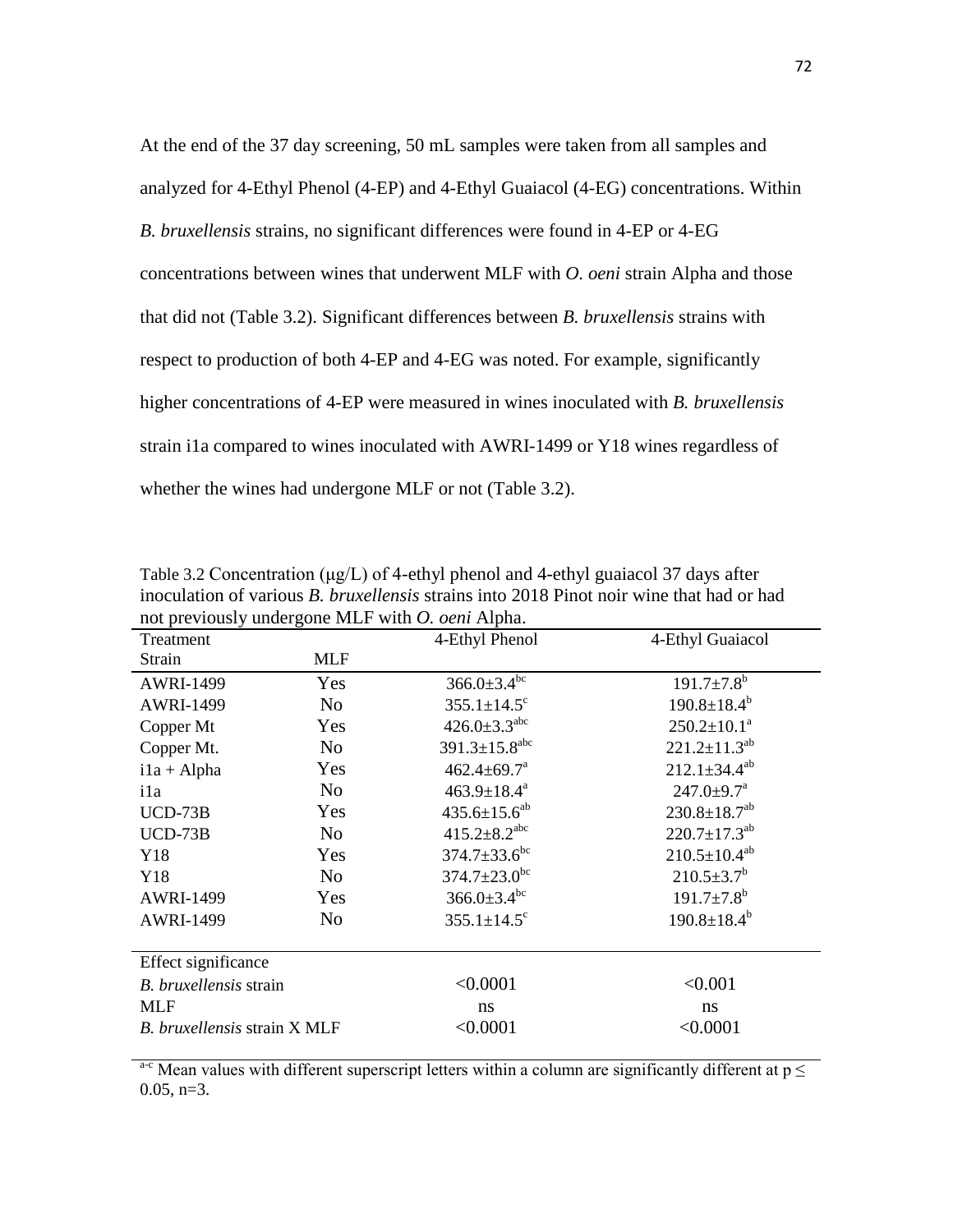To investigate interactive effects between ethanol (EtOH) concentration and MLF, *B. bruxellensis* strains UCD-2049, Copper Mountain, and AWRI-1499 were inoculated into wines of low and high EtOH concentrations (12.5 and 14.0% EtOH v/v respectively) that had or had not undergone MLF with *O. oeni* strain Alpha. Wines were pH adjusted after MLF to minimize the impact this variable could have on *B. bruxellensis* growth in wines that had or had not undergone MLF. In the low EtOH wines, *B. bruxellensis* strain UCD-2049 experienced an initial decline in populations over the first 7 days with no difference existing between MLF wines and the control (Figure 3.3). By day 11, populations had entered exponential growth and reached population maximum of approximately  $1x10^6$ CFU/mL by day 25 with minimal differences between MLF treated wines and the controls. After day 25, *B. bruxellensis* populations in the MLF treated wine began to decline, reaching approximately  $1x10^5$  CFU/mL by day 67, while *B. bruxellensis* populations in the control wine dipped slightly after day 25, but recovered to approximately  $1x10^6$  CFU/mL by day 67 (Figure 3.3). In the high EtOH treatment, *B*. *bruxellensis* strain UCD-2049 populations declined by day 4 in both the MLF treated wine and in the control, with populations falling to  $1x10^2$  CFU/mL in the control and below detection threshold in the MLF treatment. *B. bruxellensis* populations in the control and MLF treated wines were below detection threshold by day 7, with populations in the MLF treated wines not recovering at any time during the 67 days of the experiment (Figure 3.3). *B. bruxellensis* populations in the control wine were detectable on day 25, but declined below detection threshold again by day 32. *B. bruxellensis*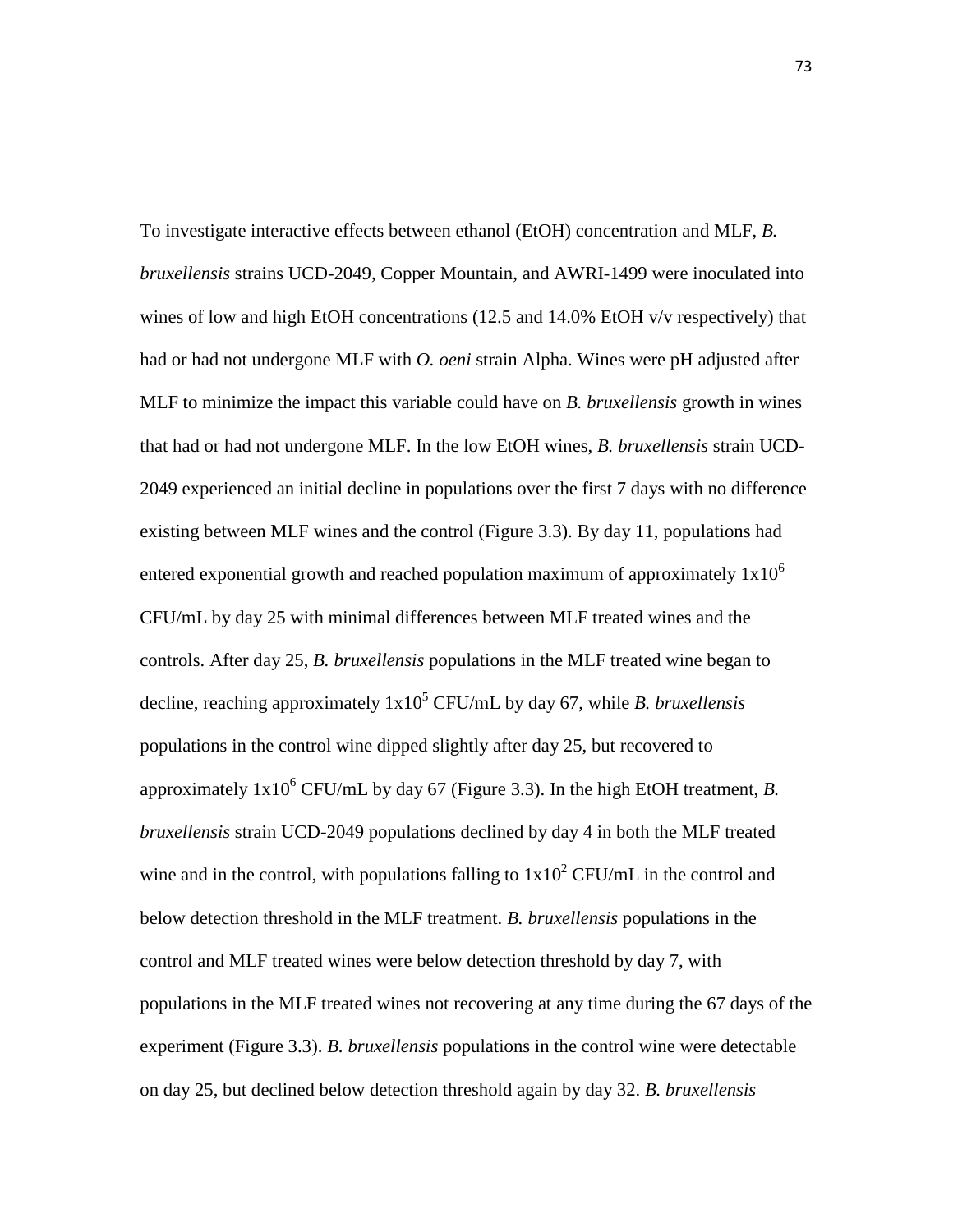populations in the control wine began to recover near the end of the experiment with  $2x10^3$  CFU/mL being detected on day 67 (Figure 3.3).

*B. bruxellensis* strain Copper Mountain populations did not decrease after inoculation in the low EtOH control wines and reached a population maximum of approximately 6 x  $10<sup>6</sup>$ CFU/mL by day 16 and remained stable until the end of the experiment (Figure 3.3). *B. bruxellensis* Copper Mountain populations in the low EtOH MLF wine decreased to approximately  $1x10^3$  CFU/mL by day 4, but entered exponential growth afterwards, reaching a similar population maximum to the control by day 16 (Figure 3.3). In high EtOH wine, *B. bruxellensis* Copper Mountain populations in the control decreased slightly by day 4 and then declined to approximately 2 x  $10^2$  CFU/mL by day 9. *B*. *bruxellensis* Copper Mountain populations did not enter exponential growth, only recovering to approximately 5 x  $10^3$  CFU/mL by day 67. In high EtOH wines that underwent MLF, *B. bruxellensis* populations decreased to approximately  $3 \times 10^2$ CFU/mL by day 4, and to below detection threshold by day 9. Populations recovered to a maximum of approximately  $3x10^6$  CFU/mL by day 49, remaining stable until the end of the experiment (Figure 3.3).

*Brettanomyces bruxellensis* strain AWRI-1499 populations in low EtOH wine for both the control and MLF treatments behaved similarly. For both treatments, *B. bruxellensis* AWRI-1499 entered exponential growth by day 9, reaching a population maximum by day 48 (Figure 3.3). Differences between *B. bruxellensis* populations between the control and MLF wines was however observed in the high EtOH wine (Figure 3.3). *B.*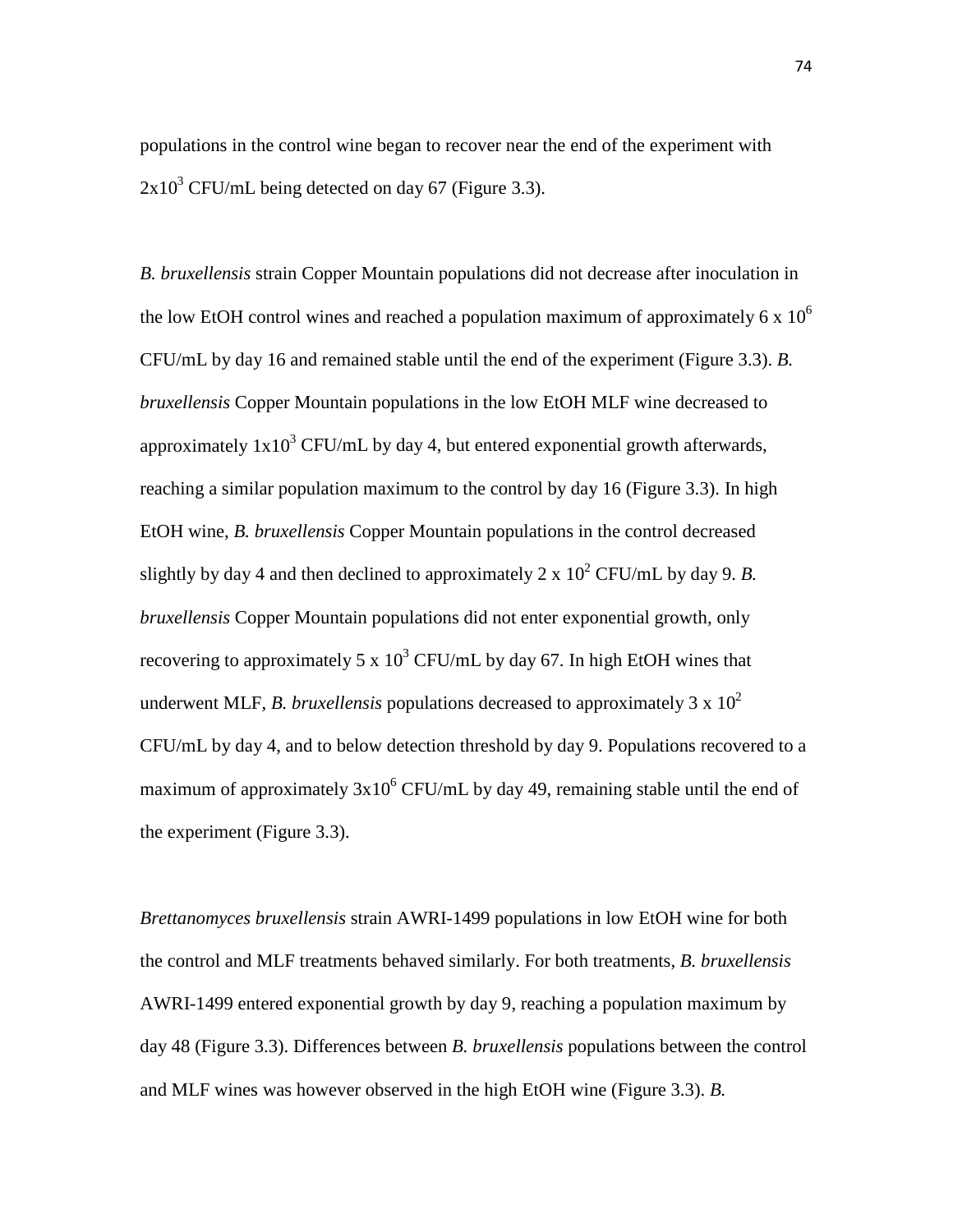*bruxellensis* populations in the control wines declined to approximately 4 x 10<sup>3</sup> CFU/mL by day 4 but had entered exponential growth by day 9, reaching a population maximum of 5 x 10<sup>6</sup> CFU/mL by day 49. In high EtOH wine that had undergone MLF with *O. oeni*  Alpha, *B. bruxellensis* populations declined to approximately  $4 \times 10^2$  CFU/mL by day 9, and recovered slower than the populations in the control. For example, 16 days after inoculation *B. bruxellensis* populations in the control had reached approx. 2 x  $10^5$ CFU/mL while in wine that had undergone MLF the population was only approx. 1 x  $10<sup>3</sup>$ CFU/mL (Figure 3.3). *B. bruxellensis* populations in wine that underwent MLF did not reach similar populations to the control until day 49.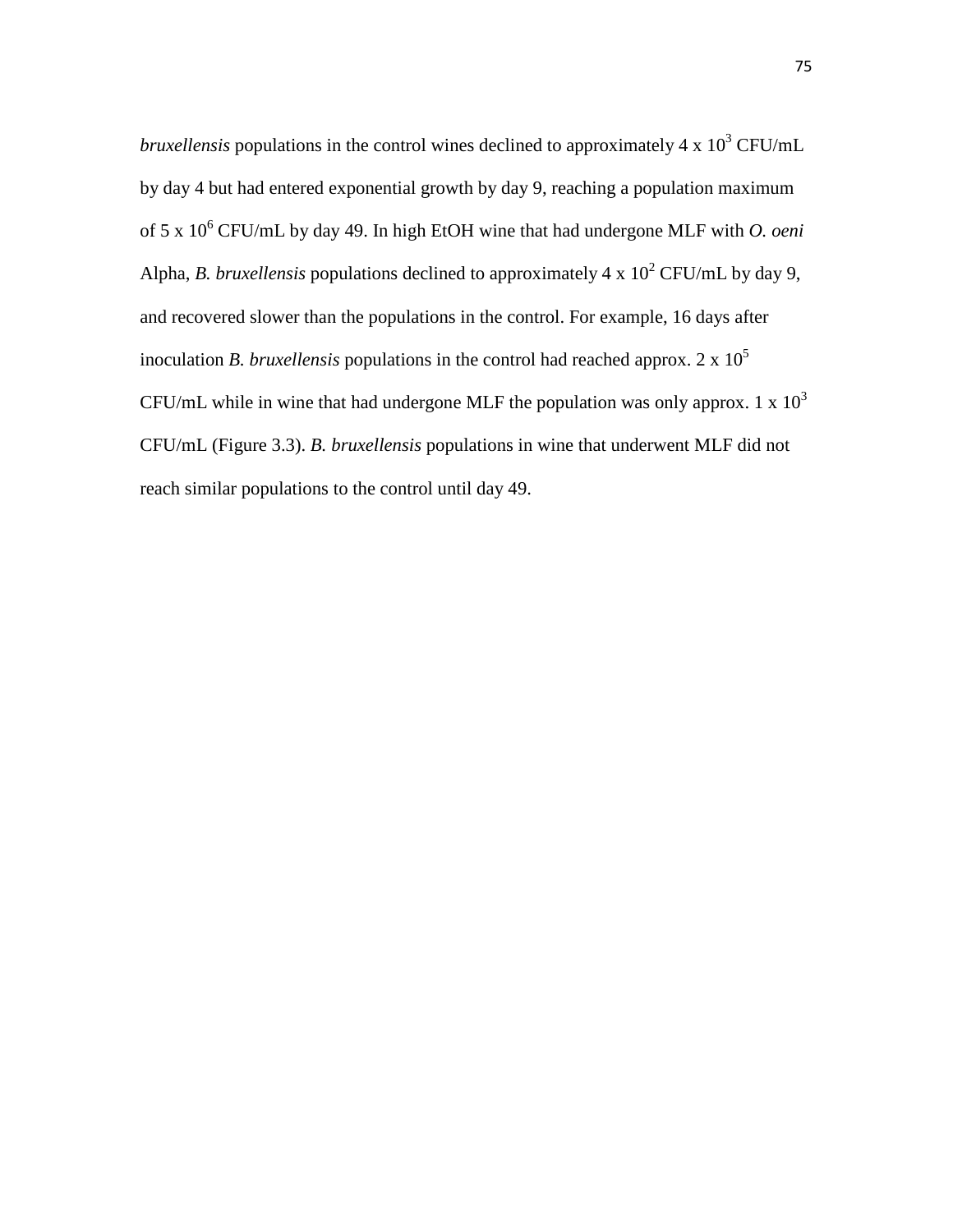

**Figure 3.3** Growth of *B. bruxellensis* strain UCD-2049, Copper Mountain (CM), or AWRI-1499 (C) in Pinot noir wine adjusted to 12.5% EtOH v/v or to 14% EtOH v/v that has (Alpha) or has not (Control) undergone MLF with *O. oeni* strain Alpha. Data points represent mean of replicates, n=3.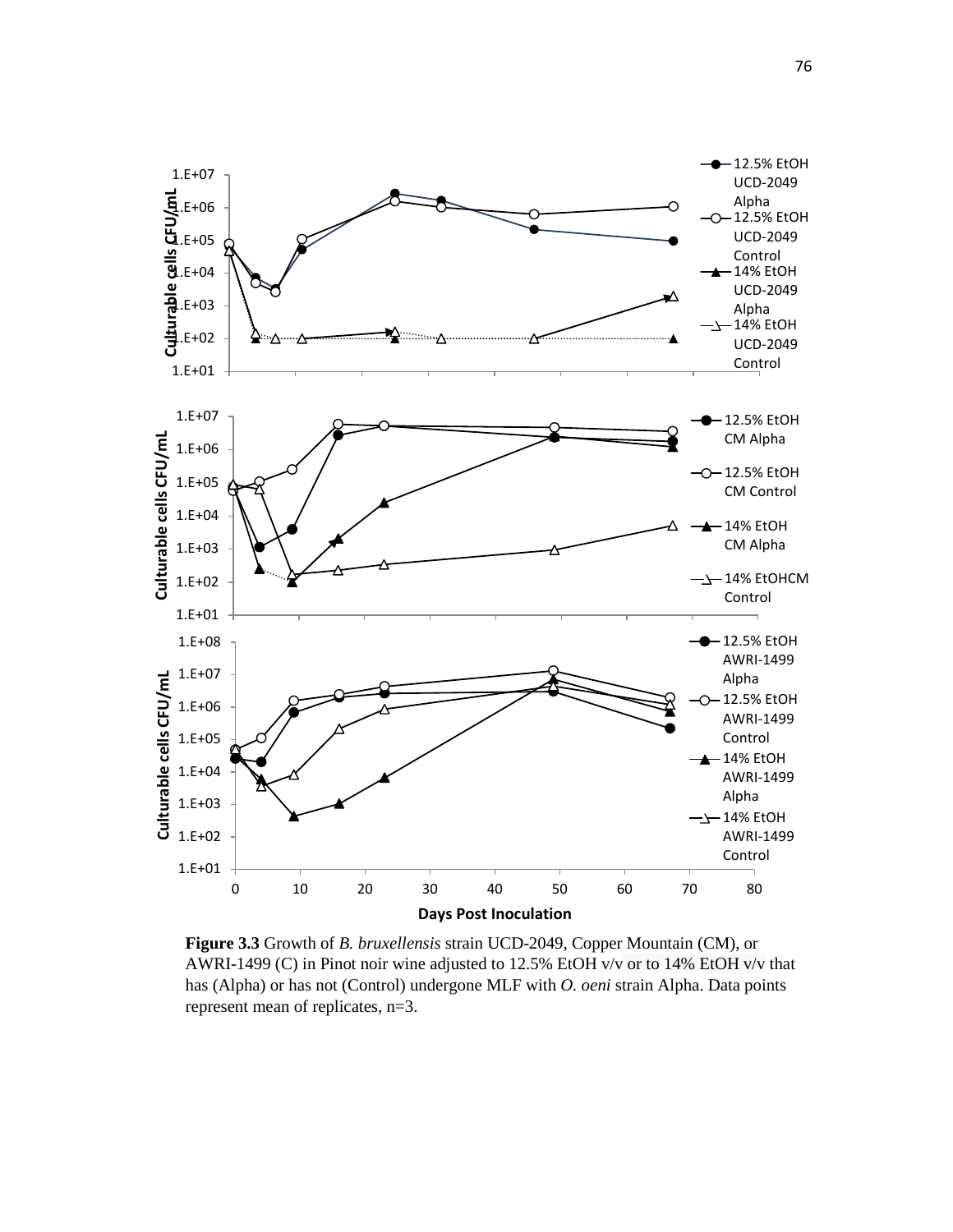At the end of the experiment, 50 mL samples were taken from all samples and analyzed for 4-EP and 4-EG concentrations. Both *B. bruxellensis* strain and ethanol concentration had a significant effect on 4-EG and 4-EP production while MLF did not (Table 3.3). For strain AWRI-1499 there were no significant differences in 4-EP or 4-EG concentrations between any of the treatments (Table 3.3). For the Copper Mountain strain, there were no significant differences in 4-EG or 4-EP between MLF treated and control wines in 12.5% EtOH wine. However, lower 4-EG and 4-EP was measured in 14% EtOH wines that had undergone MLF compared to wines that had not (Table 3.3). In the 14% EtOH wines for the Copper Mountain treatments, there was significantly lower 4-EG concentrations in the control wines than in all the AWRI-1499 treated wines except for the 14% EtOH MLF treatment. There was also significantly lower 4-EG concentrations in the 14% EtOH wines for the Copper Mt. treatments than in the 12.5% EtOH UCD-2049 treated wines. Similarly, the 14% EtOH Copper Mt. treatments had significantly lower 4-EP than all other treatments except for the 14% EtOH UCD-2049 treated wines (Table 3.3).

In the 12.5% EtOH wines inoculated with UCD-2049, there was significantly higher 4- EP and 4-EG concentrations in the control wine as opposed to wine that had undergone MLF (Table 3.3). The higher ethanol wine  $(14\% \text{ v/v})$  contained significantly lower 4-EP and 4-EG than the low ethanol wine no matter whether the wine had undergone MLF or not (Table 3.3). In fact, there was no detectable 4-EP in the 14% EtOH wines that had undergone MLF prior to being inoculated with *B. bruxellensis* UCD-2049 (Table 3.3).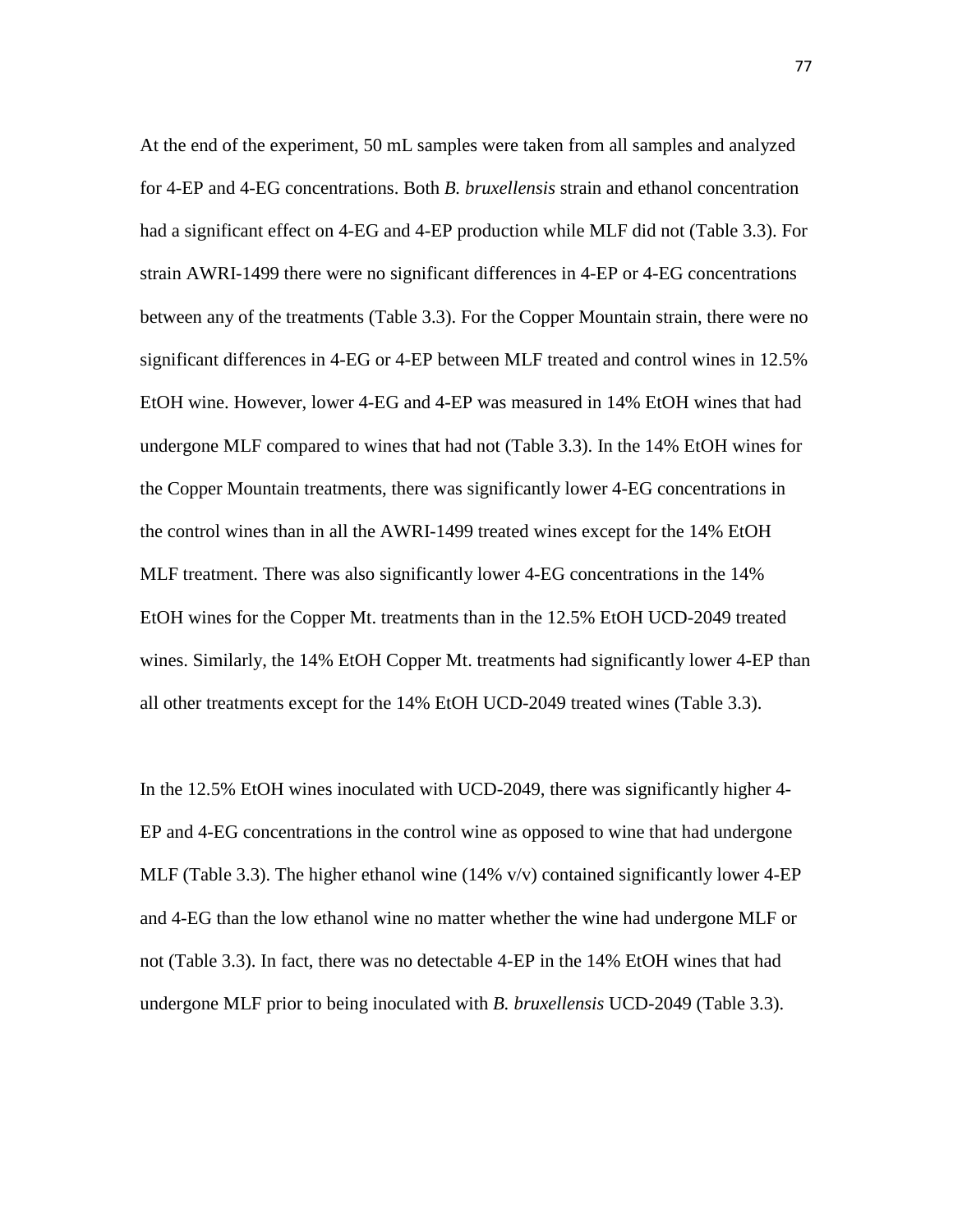| 14.070 CUIAIIOI.                        |                |           |                               |                                 |  |  |  |
|-----------------------------------------|----------------|-----------|-------------------------------|---------------------------------|--|--|--|
| <b>Treatment</b>                        |                |           | <b>4-Ethyl Phenol</b>         | <b>4-Ethyl Guaiacol</b>         |  |  |  |
| Strain                                  | <b>MLF</b>     | Ethanol % |                               |                                 |  |  |  |
|                                         |                | (v/v)     |                               |                                 |  |  |  |
| <b>AWRI-1499</b>                        | Yes            | 12.5      | $312.4 \pm 3.8^b$             | $312.5 \pm 1.1^{ab}$            |  |  |  |
| <b>AWRI-1499</b>                        | N <sub>o</sub> | 12.5      | $318.5 \pm 9.5^{ab}$          | $313.5 \pm 12.3^{ab}$           |  |  |  |
| <b>AWRI-1499</b>                        | Yes            | 14.0      | $307.6 \pm 12.2^b$            | $286.7 \pm 9.8$ <sup>bc</sup>   |  |  |  |
| <b>AWRI-1499</b>                        | No             | 14.0      | $318.5 \pm 4.5^{\rm b}$       | $313.5 \pm 4.2^{ab}$            |  |  |  |
| Copper Mt.                              | Yes            | 12.5      | $304.8 \pm 15.2^b$            | $331.1 \pm 16.3^{ab}$           |  |  |  |
| Copper Mt.                              | N <sub>o</sub> | 12.5      | $313.8 \pm 15.5^b$            | $330.1 \pm 10.2^{ab}$           |  |  |  |
| Copper Mt.                              | Yes            | 14.0      | $260 \pm 15.8^b$              | $300.3 \pm 12.2$ <sup>bc</sup>  |  |  |  |
| Copper Mt.                              | N <sub>0</sub> | 14.0      | $113.6 \pm 98.3$ <sup>c</sup> | $211.4 \pm 185.2$ <sup>cd</sup> |  |  |  |
| <b>UCD-2049</b>                         | Yes            | 12.5      | $261.9 \pm 34.3^b$            | $314.9 \pm 36.4^{ab}$           |  |  |  |
| <b>UCD-2049</b>                         | N <sub>0</sub> | 12.5      | $461.8 \pm 11.9^a$            | 449.8 $\pm$ 5.4 $\mathrm{a}$    |  |  |  |
| <b>UCD-2049</b>                         | Yes            | 14.0      | < 10 <sup>c</sup>             | $12.1 \pm 3.1$ <sup>d</sup>     |  |  |  |
| <b>UCD-2049</b>                         | N <sub>o</sub> | 14.0      | $82.3 \pm 120.5$ <sup>c</sup> | $87.2 \pm 121.9^d$              |  |  |  |
|                                         |                |           |                               |                                 |  |  |  |
| <b>Effect significance</b>              |                |           |                               |                                 |  |  |  |
| <i>B. bruxellensis</i> strain           |                |           | < 0.0001                      | < 0.001                         |  |  |  |
| <b>MLF</b>                              |                |           | ns                            | ns                              |  |  |  |
| Ethanol                                 |                |           | < 0.0001                      | < 0.0001                        |  |  |  |
| B. bruxellensis strain X MLF            |                |           | < 0.0001                      | < 0.001                         |  |  |  |
| <i>B. bruxellensis</i> strain X Ethanol |                |           | < 0.0001                      | < 0.0001                        |  |  |  |
| <b>MLF X Ethanol</b>                    |                |           | < 0.05                        | ns                              |  |  |  |
| B. bruxellensis strain X MLF X Ethanol  |                |           | ns                            | ns                              |  |  |  |

**Table 3.3** Concentration (μg/L) of 4-ethyl phenol and 4-ethyl guaiacol 67 days after inoculation of various *B. bruxellensis* strains into 2019 Pinot noir wine that had or had not previously undergone MLF with *O. oeni* Alpha and was adjusted to either 12.5 or  $14.0\%$  ethanol

 $\frac{1}{\text{d}}$  Mean values with different superscript letters within a column are significantly different at  $p \leq$  $0.05$ , n=3.

# **Discussion**

The effectiveness of *O. oeni* to inhibit *B. bruxellensis* growth and volatile phenol

production in wine was investigated. The inhibition of *B. bruxellensis* growth by MLF

had been suggested previously by Gerbaux et al. (2009) who noted that *B. bruxellensis*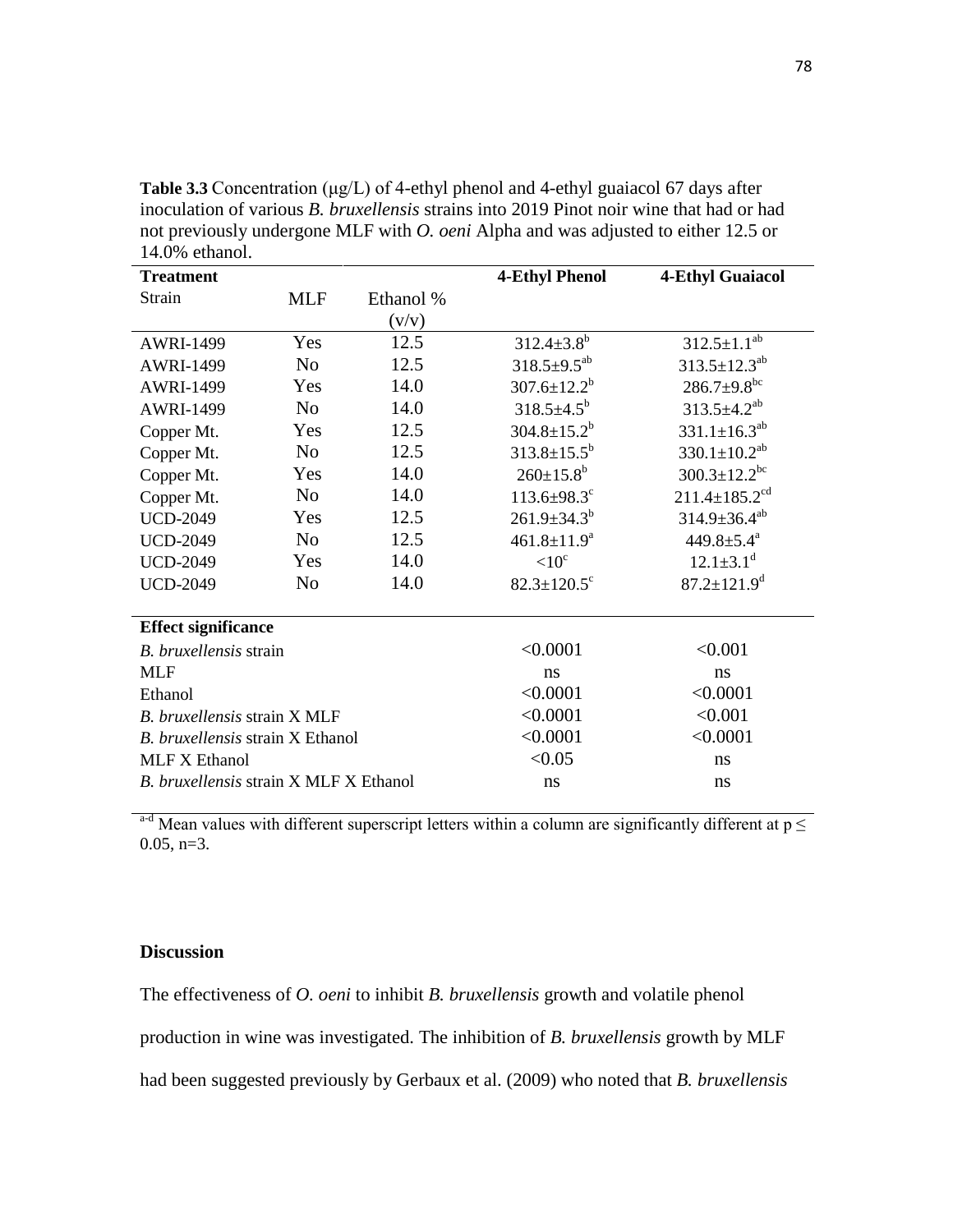produced less 4-EP and 4-EG when inoculated into wines that had undergone a MLF using commercial *O. oeni* strains. Previous work reported in Chpt. 2 showed that *B. bruxellensis* strain UCD-2049 growth and volatile phenol production was inhibited when inoculated into wine that had recently undergone MLF. While a wide range of *O. oeni* were previously tested, only one *B. bruxellensis* strain was used. In the present study, an additional seven *B. bruxellensis* strains originally sourced from different geographical regions were used. As was done previously, *B. bruxellensis* was inoculated into wine that had recently completed MLF. A single strain of *O. oeni,* Alpha, was used as this had previously been shown to strongly inhibit *B. bruxellensis* UCD-2049. In contrast to the previous findings for *B. bruxellensis* strain UCD-2049, no differences in *B. bruxellensis*  growth was noted for any of the seven strains in wines that had recently undergone MLF when compared to growth in a control wine. Indeed all strains tested followed similar growth curves, reaching similar population maximums by the end of the experiment. This finding suggests that the effect of *O. oeni* on *B. bruxellensis* growth is variable between *B. bruxellensis* strains. The lack of growth differences was also reflected in the volatile phenols measured in the wines. While there were some differences in 4-EP and 4-EG concentrations between *B. bruxellensis* strains, whether the wines had or had not undergone MLF was not a significant factor. The differences between strains is not surprising given the previously reported differences in volatile phenol production between *B. bruxellensis* strains (Conterno et al. 2006).

Variation between strains of *B. bruxellensis* for a number of wine conditions have been previously reported and *B. bruxellensis* displays great genetic variety between strains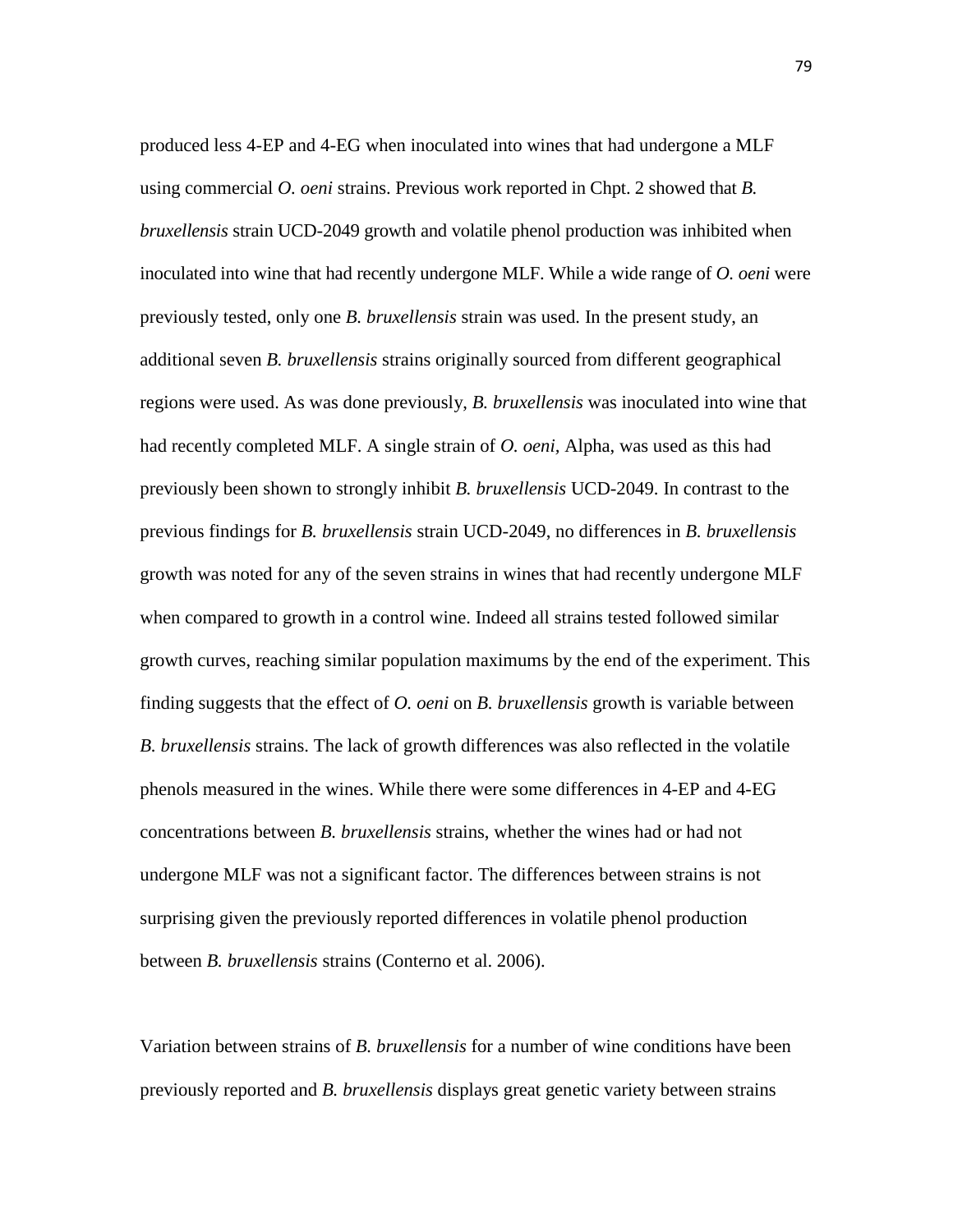(Curtin et al., 2007; Agnolucci et al., 2009; Hellborg & Piskur, 2009; Vigentini et al., 2012). Tolerance of  $SO_2$  can vary widely for example, with some studies reporting similar tolerance to *S. cerevisiae*, while other studies show that a comparatively minor amounts of SO<sub>2</sub> can affect *B. bruxellensis* viability (Beech et al., 1979; du Toit et al., 2005). Curtin et al. (2012a) also found that *B. bruxellensis* strain AWRI-1499 was particularly tolerant to  $SO_2$ . Furthermore, Cibrario et al. (2020) recently reported that some AWRI-1499-like strains of *B. bruxellensis* are tolerant of both high ethanol concentration and low pH. There arises a question as to whether strain differences to wine factors such as ethanol and pH could modulate the *B. bruxellensis* response to any stress resulting from being inoculated into wine at the end of MLF. While MLF may not universally affect *B. bruxellensis* strains equally, could it be an additional hurdle when coupled with additional stressors such as high ethanol? Others have noted that known 'hurdles' such as temperature, ethanol concentration, pH, and  $SO<sub>2</sub>$  (Smith, 2011; Sturm et al., 2014; Zuehlke and Edwards, 2013) can act in a synergistic manner to suppress *B. bruxellensis* growth (Edwards et al., 2015; Ramirez et al., 2014). Edwards and Oswald  $(2017)$  found that even without added  $SO<sub>2</sub>$ , interactive effects between temperature and ethanol concentration in wine are capable of extending lag time and reducing volatile acidity and ethylphenol concentrations in certain strains of *B. bruxellensis*.

In the present study, ethanol was investigated as an additional hurdle that may affect *B. bruxellensis* inhibition by *O. oeni.* The previous work using *B. bruxellensis* UCD-2049 was in Pinot noir wine adjusted to 13% (v/v) ethanol as was the wine used for the *Brettanomyces* screening experiment in the current study. Therefore, an ethanol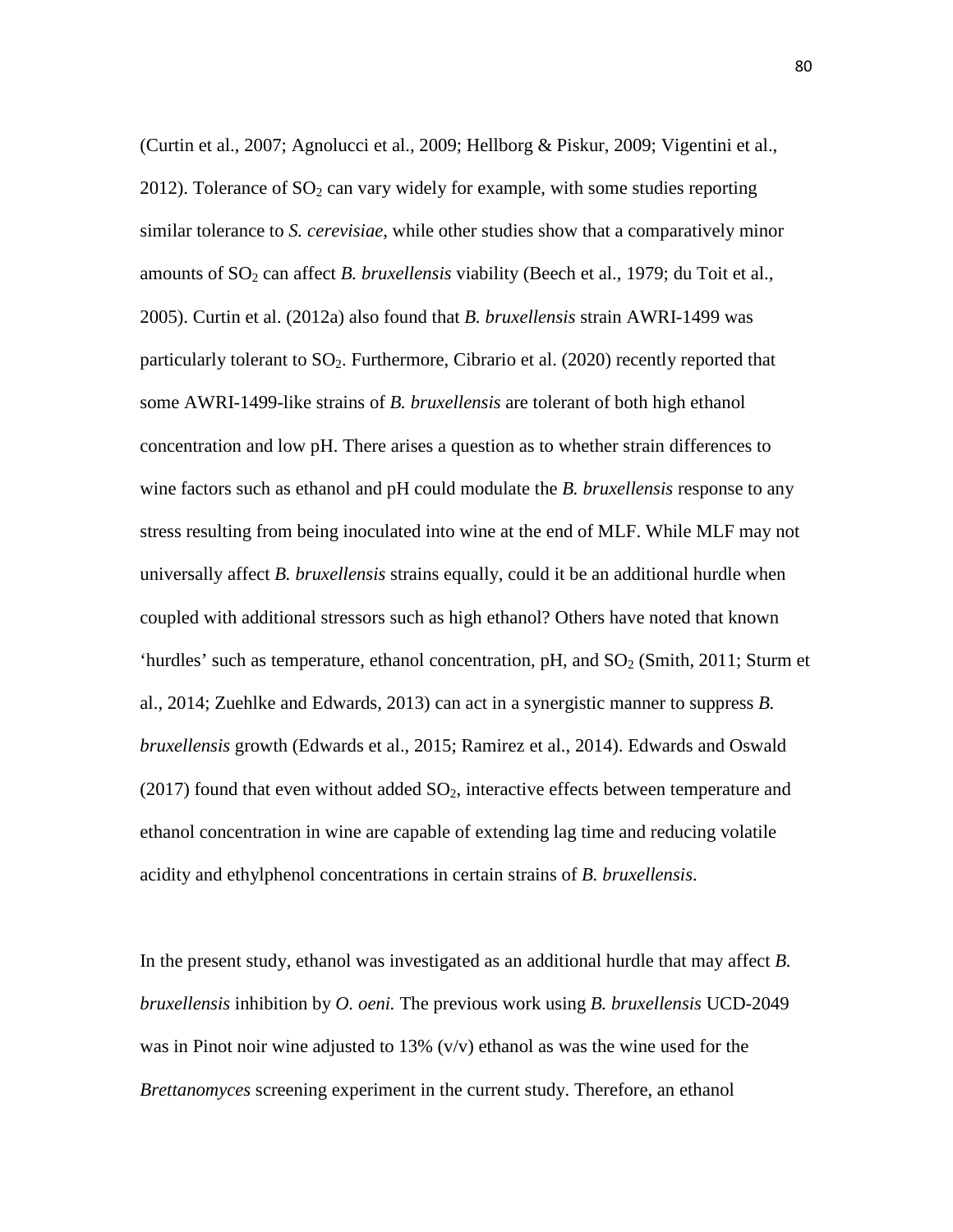concentration lower (12.5%) and higher (14%) was used to test various strains of *B. bruxellensis* in order to determine if any combinatorial effects existed between a known inhibitory factor (i.e. ethanol concentration) and MLF. *B. bruxellensis* strain UCD-2049 was included in this experiment, as it has been previously observed to be sensitive to MLF in 13% (v/v) ethanol wine. *B. bruxellensis* strain Copper Mountain was included due to its strong growth in the screening experiment, and *B. bruxellensis* strain AWRI-1499 was included due to this strains reported high tolerance to  $SO<sub>2</sub>$  (Curtin et al., 2012a) and potentially high ethanol concentration (Cibrario et al. 2020).

If we just consider ethanol concentration, differences in growth between *B. bruxellensis*  strains were observed with UCD2049 growing well in 12.5% but not 14% (v/v) ethanol wine while strain AWRI-1499 grew well in both the 12.5% and 14% (v/v) ethanol wines. This is consistent with what was reported by Cibrario et al. (2020) where higher ethanol tolerance was noted for an 'AWRI-1499 like' strain. These differences were also reflected in the production of volatile phenols. For these compounds low concentrations were present in high ethanol wines inoculated with UCD-2049 while significantly higher concentrations were present in wines inoculated with either AWRI-1499 or Copper Mountain. Whether the wines had undergone MLF or not did not impact growth of any of the three *B. bruxellensis* strains in the 12.5% (v/v) ethanol wine. This was a surprising finding for strain UCD-2049 as in a previous study this strain was strongly inhibited when inoculated into wine that had just completed MLF. However, the wine used in that study had been adjusted to 13%  $(v/v)$  ethanol rather than 12.5%  $(v/v)$  as was used here. Interestingly, 4-EP production by UCD-2049 in 12.5% (v/v) ethanol was significantly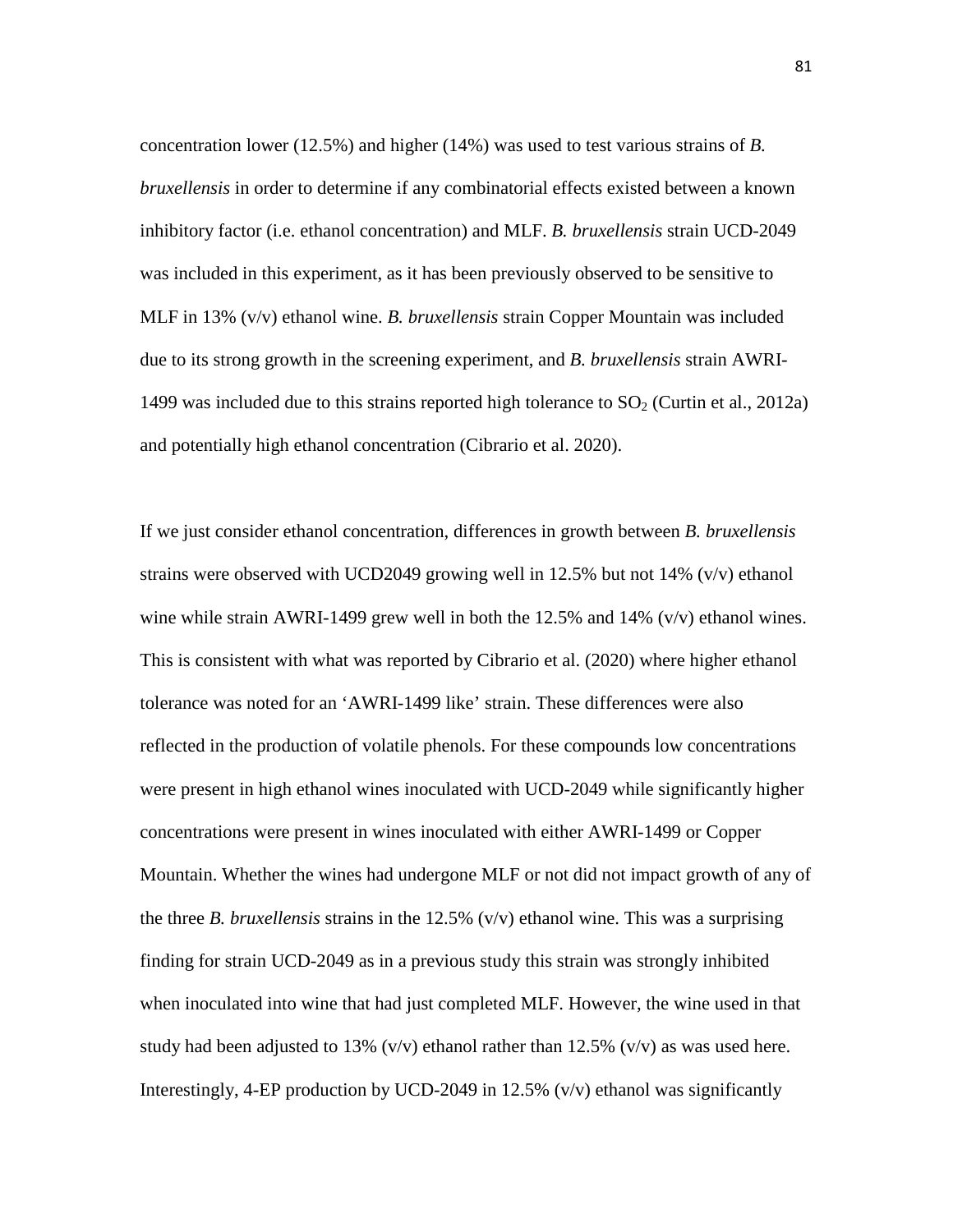lower in wine that had undergone MLF, even though the growth was not affected. These findings, in combination with the noted lower ethanol tolerance of UCD-2049, suggests that the suppression of *B. bruxellensis* UCD-2049 growth and volatile phenol production is at least partially augmented by ethanol concentration. Additional research in this area should utilize a wider range of ethanol concentrations to confirm this interactive effect.

The effect of ethanol on inhibition of *B. bruxellensis* by *O. oeni* was less clear for the other two *B. bruxellensis* strains tested. While the growth of *B. bruxellensis* strain AWRI-1499 was similar between the MLF treated wines and the controls in the low ethanol wines, growth in higher ethanol wine that had undergone MLF was initially slower compared to the control. However, AWRI-1499 populations in both treatments reached similar maximum populations and no differences in the production of volatile phenols were measured. Interestingly enough, *B. bruxellensis* strain Copper Mountain actually grew better in high ethanol wine that had undergone MLF compared to the control. Although the experimental method sought to minimize any pH differences between wines that had or had not undergone MLF, the pH may still have been higher in the MLF treatments due to the metabolic conversion of malic acid to lactic acid by *O. oeni.* If the pH of the MLF treated wines was in fact higher, this may explain the observed difference in growth, with a higher pH being more favorable for growth of *B. bruxellensi*  (Blomqvist et al., 2012). Aside from pH changes, it is also possible that the growth of *O. oeni* modified the wine in such a way to make it more hospitable for growth of *B. bruxellensis* Copper Mountain. How this may have occurred is unknown at this point.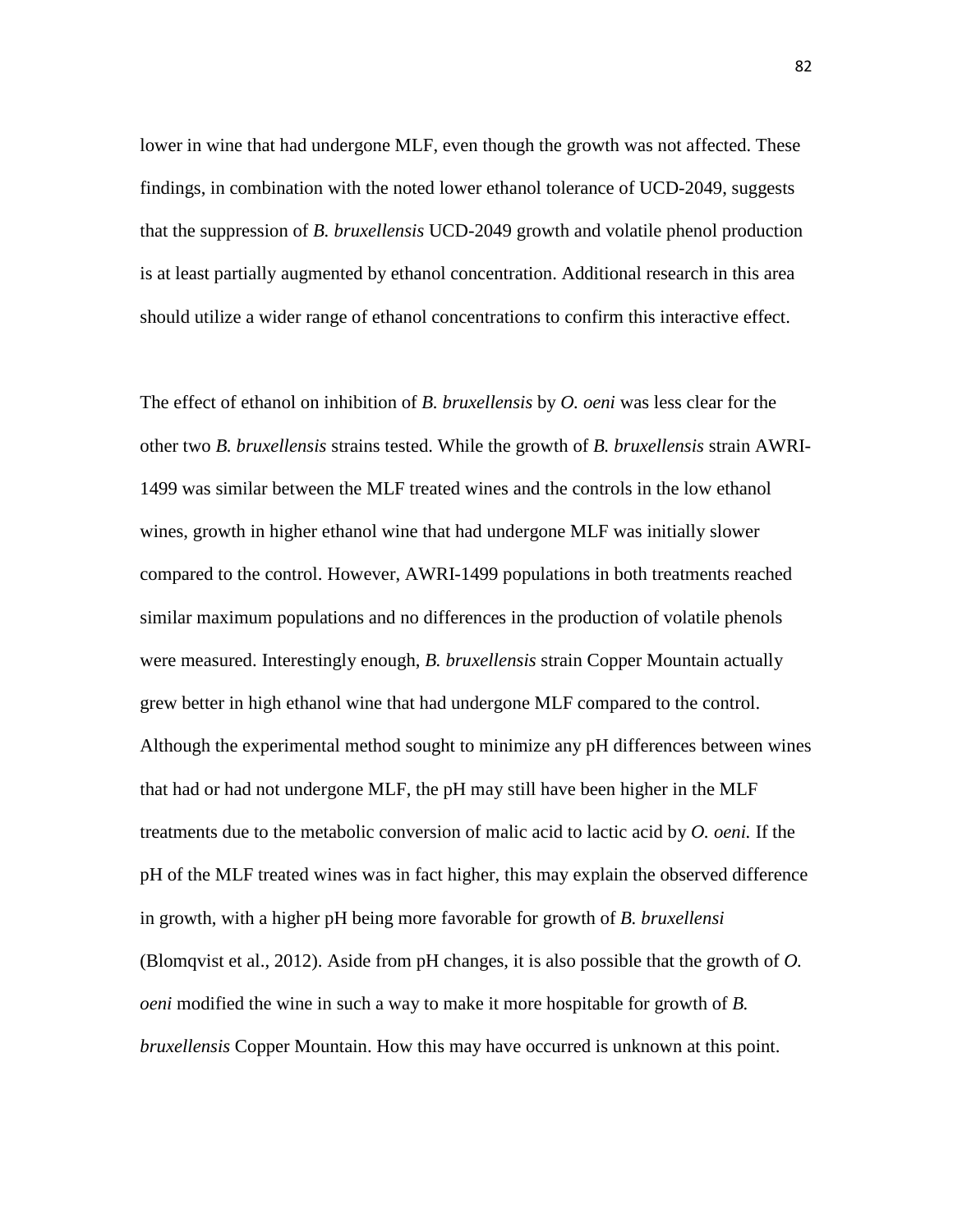### **Conclusion**

Whether a wine had undergone MLF or not did not impact the growth of seven strains of *B. bruxellensis,* in contrast to what was observed previously with *B. bruxellensis* stran UCD-2049. The concentration of ethanol in the wine had a variable effect on *B. bruxellensis* strain response to MLF. For the ethanol tolerant strain AWRI-1499, MLF did not affect growth or volatile phenol production with respect to controls in either low or high ethanol conditions. While the growth and 4-ethylphenol production of *B. bruxellensis* strain Copper Mountain improved in high ethanol wine if it had undergone MLF. In the case of *B. bruxellensis* strain UCD-2049; volatile phenol production was reduced in low-ethanol wine if it had undergone MLF although no difference in *B. bruxellensis* growth was observed. This finding, when considered alongside findings from Chpt. 2, implies that ethanol tolerance of *B. bruxellensis* strains may play a role in how susceptible they are to inhibition by *O. oeni*. Additional research in this area should utilize a wider range of ethanol concentrations as well as additional *B. bruxellensis* strains that have been identified as ethanol tolerant or sensitive. Additional wine stressors such as pH should also be investigated.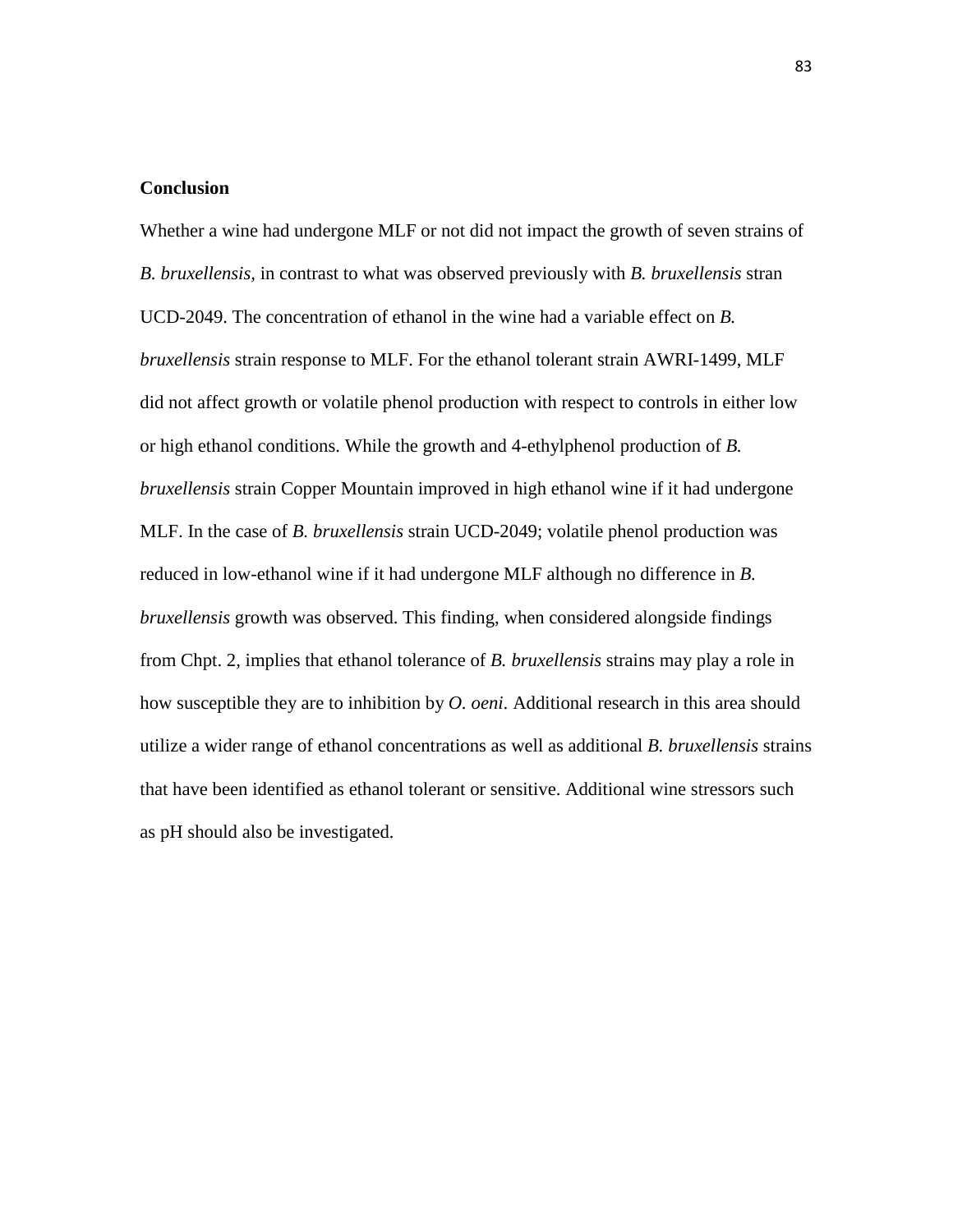### General Summary and Conclusions

Conducting a vigorous and quick MLF has been reported as a good practice to reduce the risk of *Brettanomyces* spoilage as the antimicrobial sulfur dioxide cannot be added to a wine until MLF has been completed. This study reports on an additional benefit of MLF with regards to preventing *Brettanomyces* wine spoilage. Namely, the inhibition of *B. bruxellensis* growth and volatile phenol production by *O. oeni*. Initial experiments demonstrated that both the growth and volatile phenol production of *B. bruxellensis* strain UCD-2049 were suppressed when inoculated into a wine that had recently undergone MLF by *O. oeni*. This response was consistent for all eleven strains of *O. oeni* tested. The cause of *B. bruxellensis* inhibition was not likely due to depletion of nutrients by *O. oeni*  or production of an inhibitory compound(s) by *O. oeni*. Instead, cell to cell contact was observed to be necessary for inhibition as dialysis membrane separation of *O. oeni* and *B. bruxellensis* cells resulted in no suppression of *B. bruxellensis* growth.

*B. bruxellensis* strain-variable tolerance to MLF was also tested using a number of *B. bruxellensis* strains sourced from diverse geographic locations. In contrast to what was observed for *B. bruxellensis* strain UCD-2049, the growth and volatile phenol production of the other *B. bruxellensis* strains screened in this study was not impacted by MLF when compared to a control. The differences between the strains may have been due to ethanol tolerance as the strain susceptible to inhibition by MLF, UCD-2049, was the most ethanol sensitive of the three strains tested while a more ethanol tolerant strain, AWRI-1499, was less impacted by MLF. Further research using a variety of ethanol concentrations and as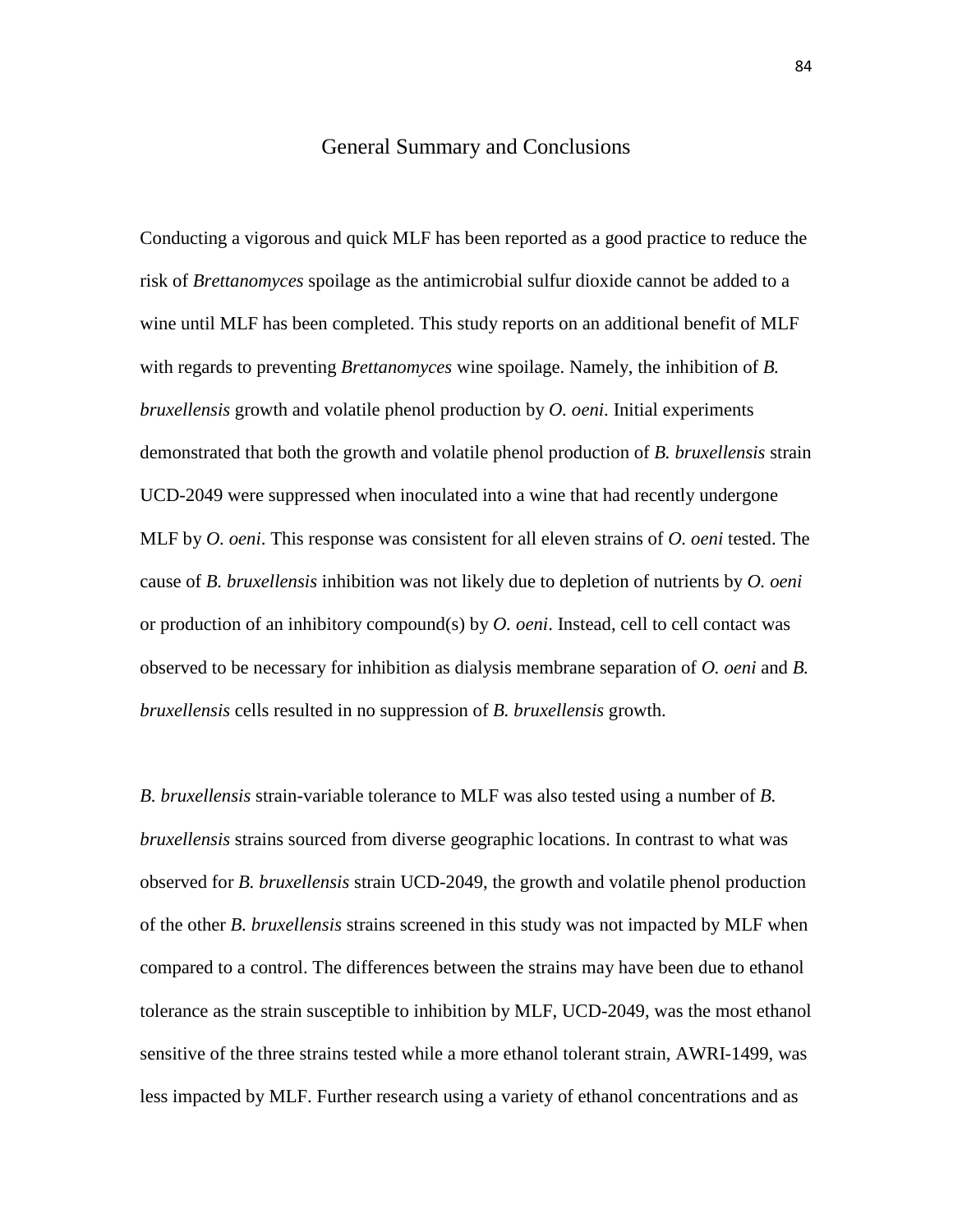well as additional *B. bruxellensis* strains that have been identified as ethanol tolerant or sensitive is needed to confirm any interactive effects.

The results of this study show that MLF may offer some protection from spoilage by *B. bruxellensis*, though any protection conferred by MLF is likely to vary depending on *B. bruxellensis* strain and wine chemistry. Overall, the effects of MLF on the growth and volatile phenol production of *B. bruxellensis* are not such that they could be considered a standalone spoilage prevention strategy by winemakers. Instead, MLF could be considered as an additional hurdle that could be used to lower the risk of wine spoilage by *B. bruxellensis,* particularly during the period of time between the end of MLF and the addition of  $SO<sub>2</sub>$  by the winemaker.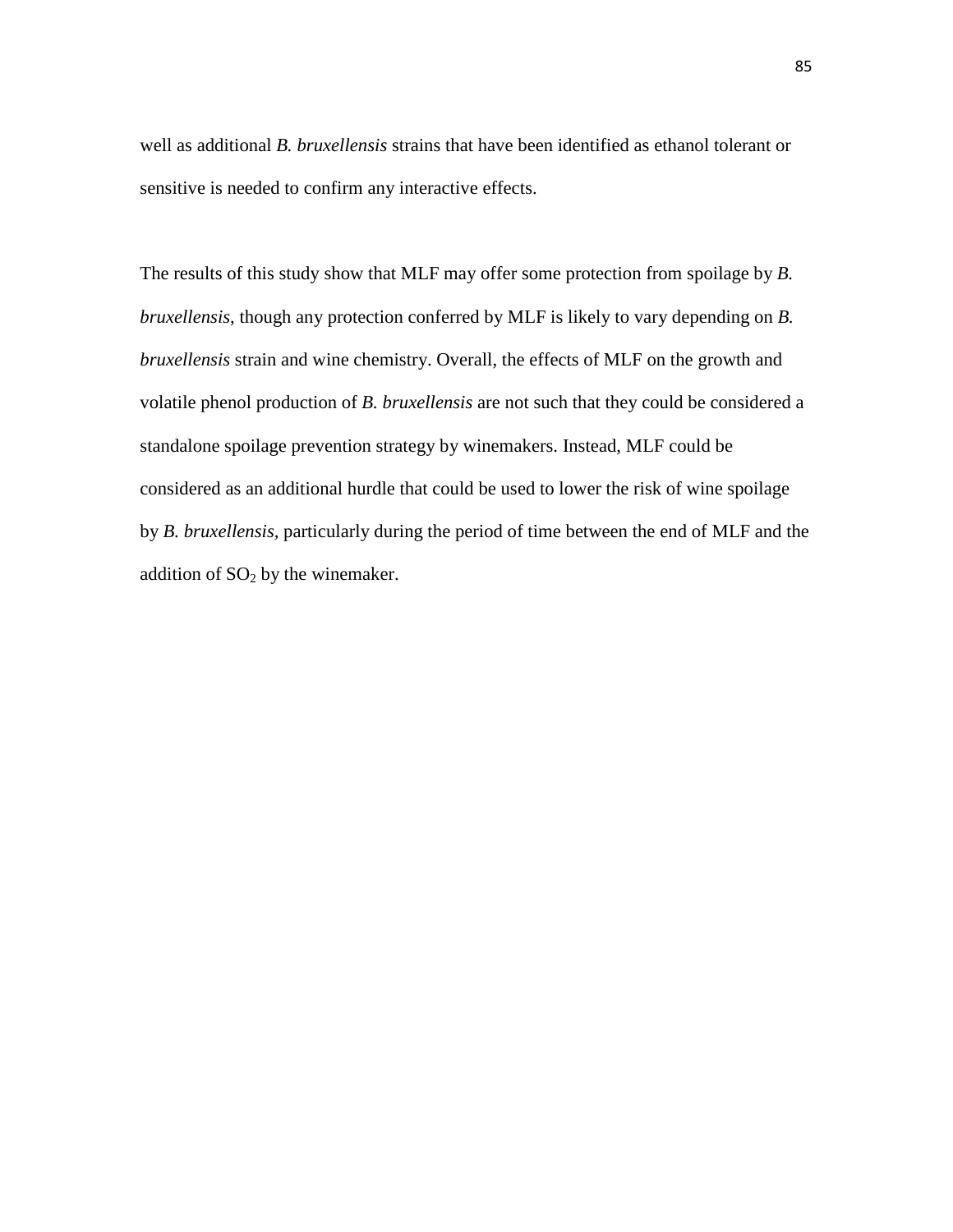# Literature Cited

Adachi, O., Tayama, K., Shinagawa, E., Matsushita, K., & Ameyama, M. (1980). Purification and characterization of membrane-bound aldehyde dehydrogenase from Gluconobacter suboxydans. *Agricultural and Biological Chemistry*, *44*(3), 503-515.

Adachi, O., Miyagawa, E., Shinagawa, E., Matsushita, K., & Ameyama, M. (1978). Purification and properties of particulate alcohol dehydrogenase from Acetobacter aceti. *Agricultural and Biological Chemistry*, *42*(12), 2331-2340.

Adachi, O., Tayama, K., Shinagawa, E., Matsushita, K., & Ameyama, M. (1978). Purification and characterization of particulate alcohol dehydrogenase from Gluconobacter suboxydans. *Agricultural and Biological Chemistry*, *42*(11), 2045-2056.

Agnolucci, M., Cristani, C., Maggini, S., Rea, F., Cossu, A., Tirelli, A., & Nuti, M. (2014). Impact of sulphur dioxide on the viability, culturability, and volatile phenol production of Dekkera bruxellensis in wine. *Annals of Microbiology*, *64*(2), 653-659.

Agnolucci, M., Rea, F., Sbrana, C., Cristani, C., Fracassetti, D., Tirelli, A. & Nuti, M. (2010). Sulphur dioxide affects culturability and volatile phenol production by Brettanomyces/Dekkera bruxellensis. *International journal of food microbiology*, **143**, 76–80. http://dx.doi.org/10.1016/j.ijfoodmicro.2010.07.022

Agnolucci, M., Vigentini, I., Capurso, G., Merico, A., Tirelli, A., Compagno, C., Foschino, R. & Nuti, M. (2009). Genetic diversity and physiological traits of Brettanomyces bruxellensis strains isolated from Tuscan Sangiovese wines. *International journal of food microbiology*, **130**(3), 238–244. http://dx.doi.org/10.1016/j.ijfoodmicro.2009.01.025

Albergaria, H., & Arneborg, N. (2016). Dominance of Saccharomyces cerevisiae in alcoholic fermentation processes: role of physiological fitness and microbial interactions. *Applied microbiology and biotechnology*, *100*(5), 2035-2046.

Alejandra Aguilar Solis, M. (2014). Evaluation of common and novel sanitizers against spoilage yeasts found in wine environments. Thesis. *Cornell University.*  http://dx.doi.org/10.13140/RG.2.1.1353.4966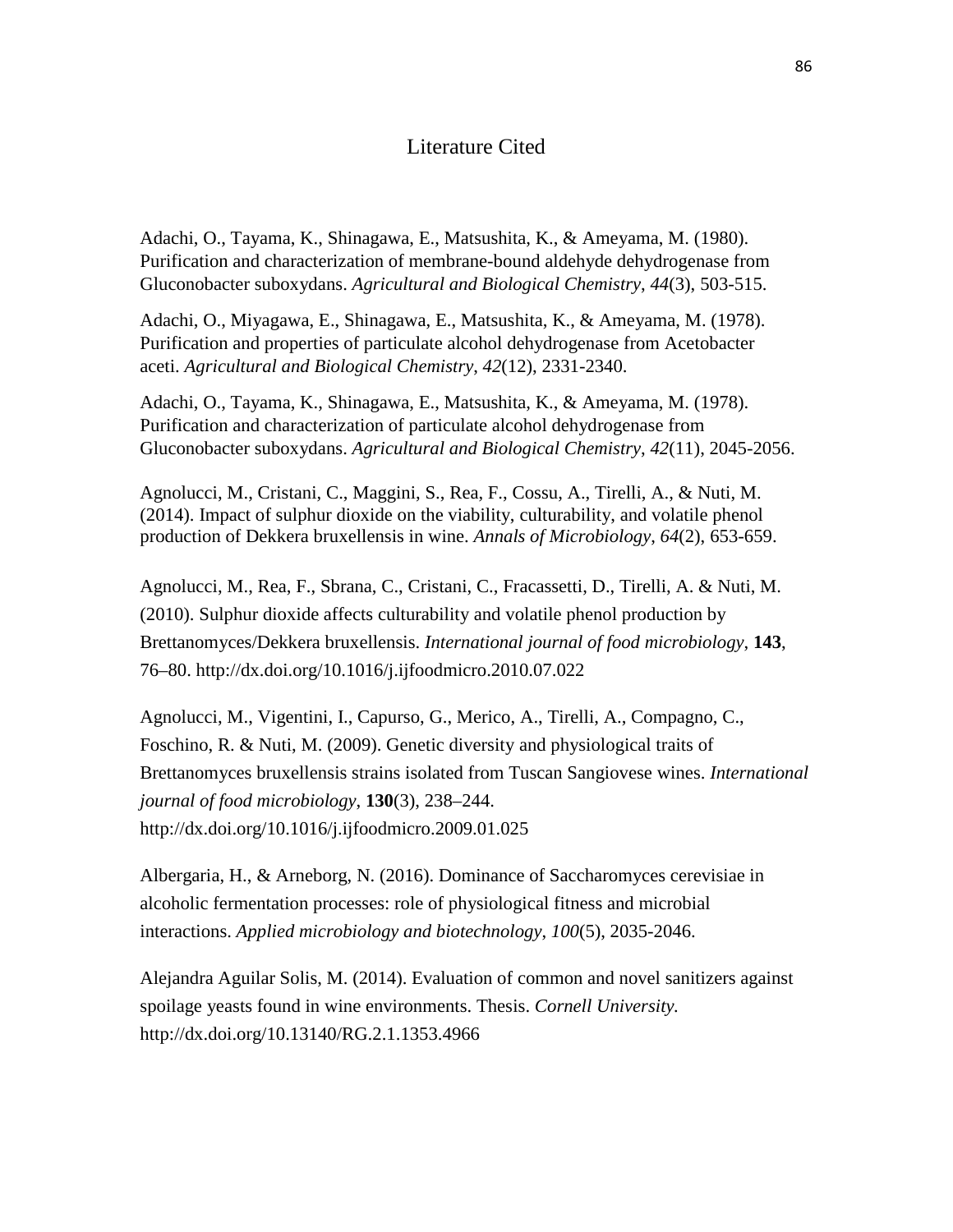Ameyama, M., Osada, K., Shinagawa, E., Matsushita, K., & Adachi, O. (1981). Purification and characterization of aldehyde dehydrogenase of Acetobacter aceti. *Agricultural and Biological Chemistry*, *45*(8), 1889-1890.

Andrews, B. J., & Gilliland, R. B. (1952). Super‐attenuation of beer: a study of three organisms capable of causing abnormal attenuations. *Journal of the Institute of Brewing*, *58*(3), 189-196.

Arena, M. E., & Manca de Nadra, M. C. (2001). Biogenic amine production by Lactobacillus. *Journal of Applied Microbiology*, *90*(2), 158-162.

Arena, M. E., Saguir, F. M., & De Nadra, M. M. (1999). Arginine, citrulline and ornithine metabolism by lactic acid bacteria from wine. *International Journal of Food Microbiology*, *52*(3), 155-161.

Arroyo-lópez, F., Salvadó, Z., Tronchoni, J., Guillamón, J., Barrio, E. & Querol, A. (2010). Susceptibility and resistance to ethanol in Saccharomyces strains isolated from wild and fermentative environments. *Yeast*. http://dx.doi.org/10.1002/yea.1809

Barata, A., Caldeira, J., Botelheiro, R., Pagliara, D., Malfeito-Ferreira, M., & Loureiro, V. (2008a). Survival patterns of Dekkera bruxellensis in wines and inhibitory effect of sulphur dioxide. *International journal of food microbiology*, *121*(2), 201-207.

Barata, A., Pagliara, D., Piccininno, T., Tarantino, F., Ciardulli, W., Malfeito-Ferreira, M., & Loureiro, V. (2008b). The effect of sugar concentration and temperature on growth and volatile phenol production byDekkera bruxellensisin wine. *FEMS Yeast Research, 8*(7), 1097-1102. doi:10.1111/j.1567-1364.2008.00415.x

Barata, A., Malfeito-Ferreira, M. & Loureiro, V. (2012). The microbial ecology of wine grape berries. *International journal of food microbiology*, **153**, 243–259.

Barbe, J. C., de Revel, G., & Bertrand, A. (2002). Gluconic acid, its lactones, and  $SO<sub>2</sub>$ binding phenomena in musts from botrytized grapes. *Journal of agricultural and food chemistry*, *50*(22), 6408-6412.

Barbe, J. C., de Revel, G., Joyeux, A., Lonvaud-Funel, A., & Bertrand, A. (2000). Role of carbonyl compounds in  $SO<sub>2</sub>$  binding phenomena in musts and wines from botrytized grapes. *Journal of agricultural and food chemistry*, *48*(8), 3413-3419.

Bartowsky, E.J. & Henschke, P.A. (2004). The "buttery" attribute of wine— diacetyl desirability, spoilage and beyond. *International journal of food microbiology*, **96**, 235– 252. https://doi.org/10.1016/j.ijfoodmicro.2004.05.013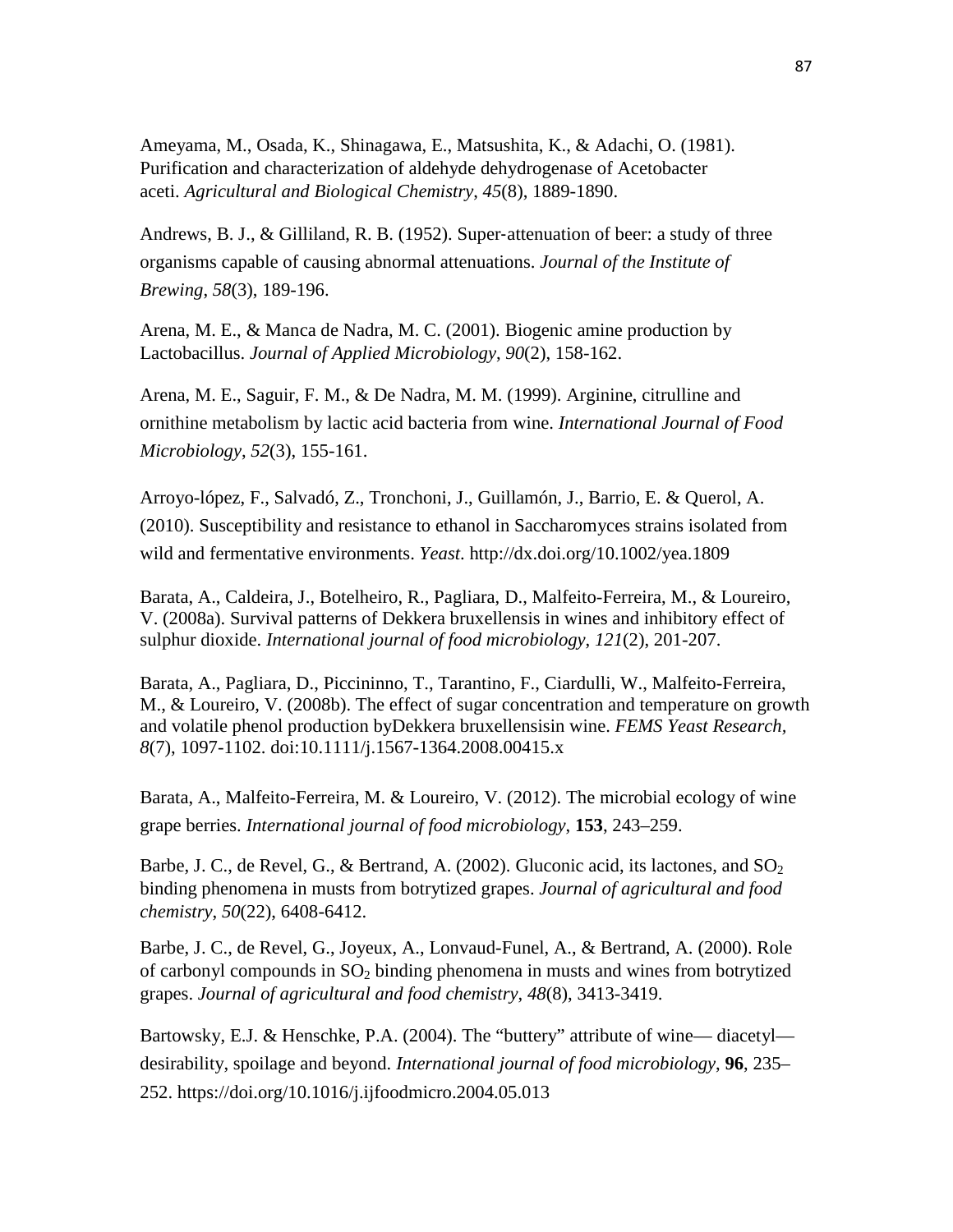Bartowsky, E.J., Francis, I.L., Bellon, J.R. & Henschke, P.A. (2002). Is buttery aroma perception in wines predictable from the diacetyl concentration? *Australian journal of grape and wine research*, **8**, 180–185. http://dx.doi.org/10.1111/j.1755- 0238.2002.tb00254.x

Bauer, R., Cowan, D.A. and Crouch, A. (2010) Acrolein in wine: importance of 3 hydroxypropionaldehyde and derivatives in production and detection. Journal of Agricultural and Food Chemistry 58, 3243–3250.

Bauer, R., Nel, H. A., & Dicks, L. M. (2003). Pediocin PD-1 as a method to control growth of Oenococcus oeni in wine. *American journal of enology and viticulture*, *54*(2), 86-91.

Bautista-Ortín, A.B., Fernández-Fernández, J.I., López-Roca, J.M. & Gómez-Plaza, E. (2004). Wine-making of High Coloured Wines: Extended Pomace Contact and Run-off of Juice Prior to Fermentation. *Revista de Agaroquimica y Tecnologia de Alimentos*, **10**, 287–295. http://dx.doi.org/10.1177/1082013204047565

Beech, F. W., & Thomas, S. (1985). Action antimicrobienne de l'anhydride sulfureux. *Bull OIV*, *58*, 564-581.

Beech, R.W., Burroughs, L.F., Timberlake, C.F. and Whiting, G.C. (1979). Progres recents sur l'aspect chimique et l'actopm amtomicrobienne de l'anhydride sulfureux. *Bull OIV* 186, 1001–1022.

Beltran, G., Torija, M. J., Novo, M., Ferrer, N., Poblet, M., Guillamón, J. M., ... & Mas, A. (2002). Analysis of yeast populations during alcoholic fermentation: a six year followup study. *Systematic and Applied Microbiology*, *25*(2), 287-293.

Bevan, E. A. (1963). The physiological basis of the killer character in yeast. *Proc. 11th Int. Cong. Gene*, *1*, 202-203.

Bisson, L.F. and Joseph, C.M.L. (2009). Fungi of grapes. In : Biology of Microorganisms on Grapes, in Must and in Wine, pp. 47-60. König, H., Unden, G., and Fröhlich, J., Eds., Springer-Verlag, Berlin, Heidelberg.

Bloem, A., Lonvaud-Funel, A. & Revel, G. de. (2008). Hydrolysis of glycosidically bound flavour compounds from oak wood by Oenococcus oeni. *Food microbiology*, **25**, 99–104. http://dx.doi.org/10.1016/j.fm.2007.07.009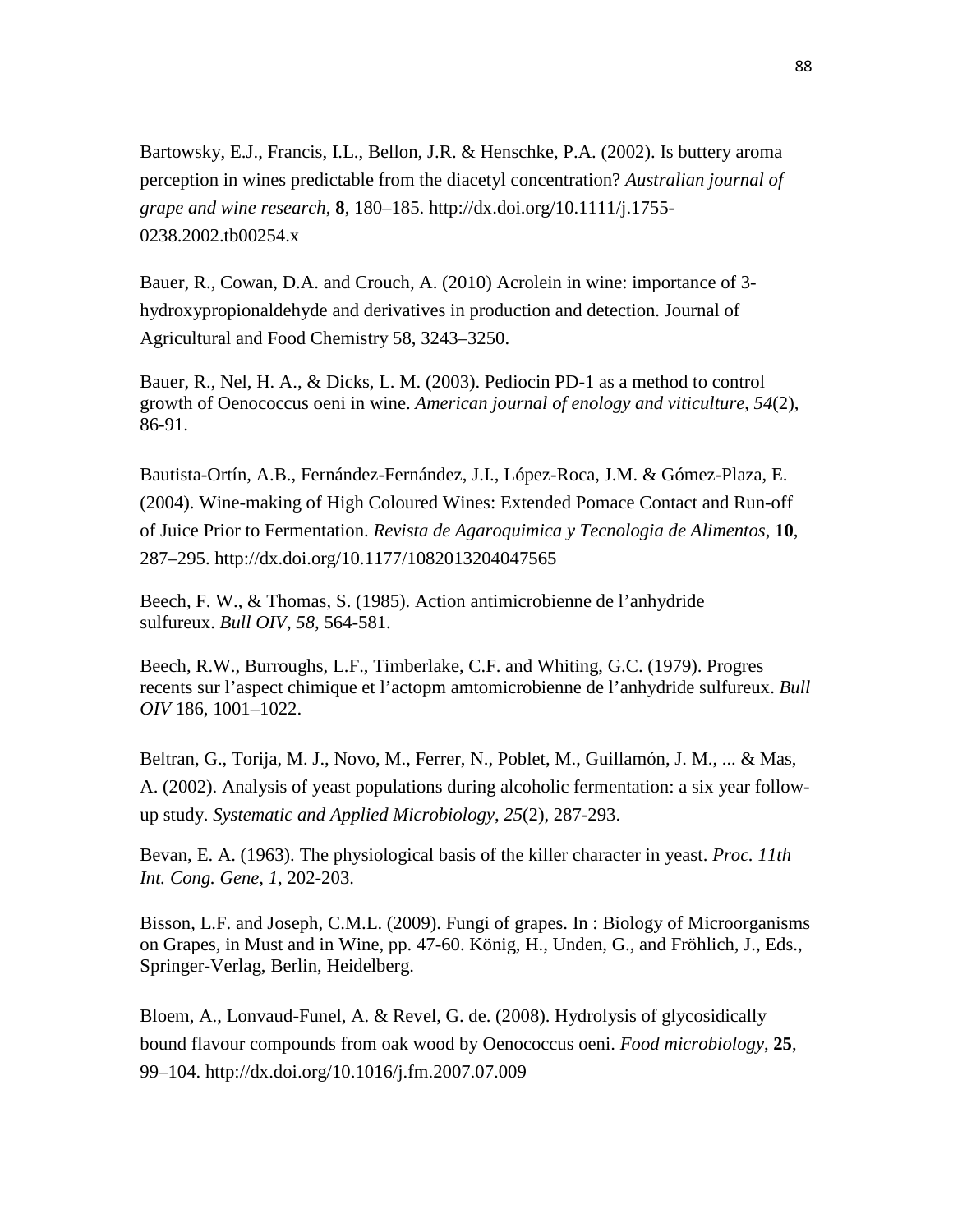Blomqvist, J., Nogué, V.S., Gorwa-Grauslund, M. & Passoth, V. (2012). Physiological requirements for growth and competitiveness of Dekkera bruxellensis under oxygenlimited or anaerobic conditions. *Yeast*, **29**(7), 265–274. http://dx.doi.org/10.1002/yea.2904

Borneman, A. R., Zeppel, R., Chambers, P. J., & Curtin, C. D. (2014). Insights into the Dekkera bruxellensis genomic landscape: comparative genomics reveals variations in ploidy and nutrient utilisation potential amongst wine isolates. *PLoS Genet*, *10*(2), e1004161.

Boukhemis, M., Djeghri-Hocine, B., Tahar, A., & Amrane, A. (2009). Phenotypic characterization of Lactobacillus strains isolated from different biotopes. *African Journal of Biotechnology*, *8*(19).

Brady, D., Stoll, A. D., Starke, L., & Duncan, J. R. (1994). Chemical and enzymatic extraction of heavy metal binding polymers from isolated cell walls of Saccharomyces cerevisiae. *Biotechnology and Bioengineering*, **44**, 297–302.

Brandam, C., Castro-Martínez, C., Délia, M.-L., Ramón-Portugal, F. & Strehaiano, P. (2008). Effect of temperature on Brettanomyces bruxellensis: metabolic and kinetic aspects. *Canadian journal of microbiology*, **54**(1), 11–18. http://dx.doi.org/10.1139/w07- 126a

Burns, T. R., & Osborne, J. P. (2013). Impact of malolactic fermentation on the color and color stability of pinot noir and merlot wine. *American journal of enology and viticulture*, *64*(3), 370-377.

Burroughs, L. F. (1975). Determining free sulfur dioxide in red wine. *American journal of Enology and Viticulture*, *26*(1), 25-29.

Canals, R., Llaudy, M.C., Valls, J., Canals, J.M. & Zamora, F. (2005). Influence of ethanol concentration on the extraction of color and phenolic compounds from the skin and seeds of Tempranillo grapes at different stages of ripening. *Journal of agricultural and food chemistry*, **53**, 4019–4025. http://dx.doi.org/10.1021/jf047872v

Capucho, I., & San Romao, M. V. (1994). Effect of ethanol and fatty acids on malolactic activity ofLeuconostoc oenos. *Applied Microbiology and Biotechnology*, *42*(2-3), 391- 395.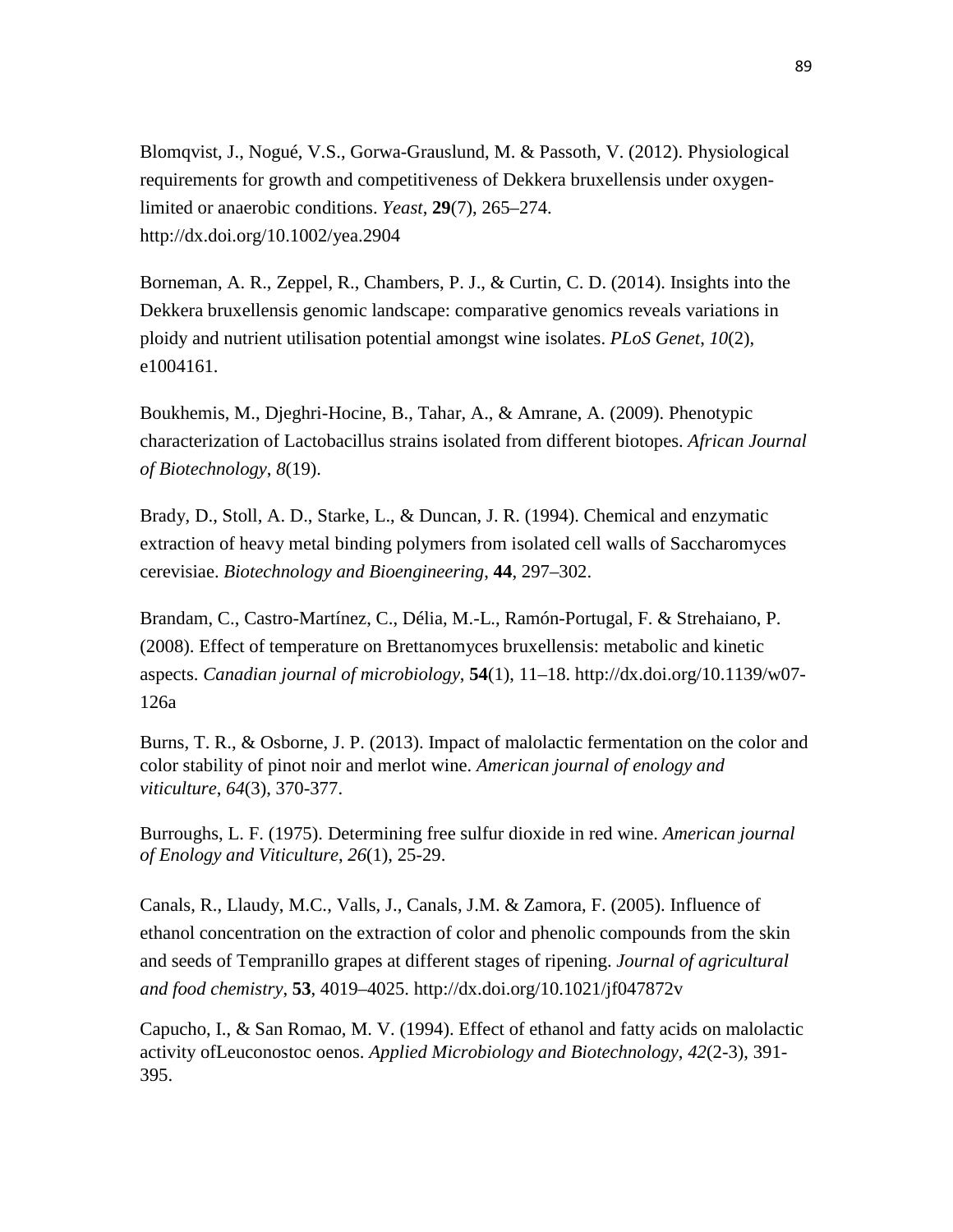Carmack, M., Moore, M. B., & Balis, M. E. (1950). The structure of the antihemorrhagic sodium bisulfite addition product of 2-methyl-1, 4-naphthoquinone (menadione). *Journal of the American Chemical Society*, *72*(2), 844-847.

Carreté, R., Vidal, M. T., Bordons, A., & Constantí, M. (2002). Inhibitory effect of sulfur dioxide and other stress compounds in wine on the ATPase activity of Oenococcus oeni. *FEMS microbiology letters*, *211*(2), 155-159.

Cartwright, Z.M., Glawe, D. & Edwards, C.G. (2016). Analysis of Brettanomyces bruxellensis in Different Types of Oak Staves. Poster presentation. *American society of enology and viticulture. Alimentos*, **10**, 287–295. http://dx.doi.org/10.1177/1082013204047565

Chandra, M., Barata, A., Ferreira-Dias, S., Malfeito-Ferreira, M., & Loureiro, V. (2014). A Response Surface Methodology study on the role of factors affecting growth and volatile phenol production by Brettanomyces bruxellensis ISA 2211 in wine. *Food Microbiology, 42*, 40-46. doi:10.1016/j.fm.2014.03.002

Chatonnet , P., Dubourdieu, D. & Boidron, J.N. (1995.). Yeasts and lactic acid bacteria on the ethylphenol content of red wines. *American journal of enology and viticulture*, **46**,(4), 463-468. http://www.ajevonline.org/content/46/4/463.full-text.pdf

Chescheir, S., Philbin, D. & Osborne, J.P. (2015). Impact of Oenococcus oeni on Wine Hydroxycinnamic Acids and Volatile Phenol Production by Brettanomyces bruxellensis. *American journal of enology and viticulture*, **66**(3), 357–362. http://dx.doi.org/10.5344/ajev.2015.14108

Chescheir, S. (2014). Effect of Lactic Acid Bacteria Growth on Brettanomyces bruxellensis Growth and Production of Ethylphenols. Thesis. *Oregon State University.* 

Ciani, M., & Ferraro, L. (1997). Role of oxygen on acetic acid production by Brettanomyces/Dekkera in winemaking. *Journal of the Science of Food and Agriculture*, *75*(4), 489-495.

Cibrario, A., Miot-Sertier, C., Paulin, M., Bullier, B., Riquier, L., Perello, M. C., ... & Dols-Lafargue, M. (2020). Brettanomyces bruxellensis phenotypic diversity, tolerance to wine stress and wine spoilage ability. *Food Microbiology*, *87*, 103379.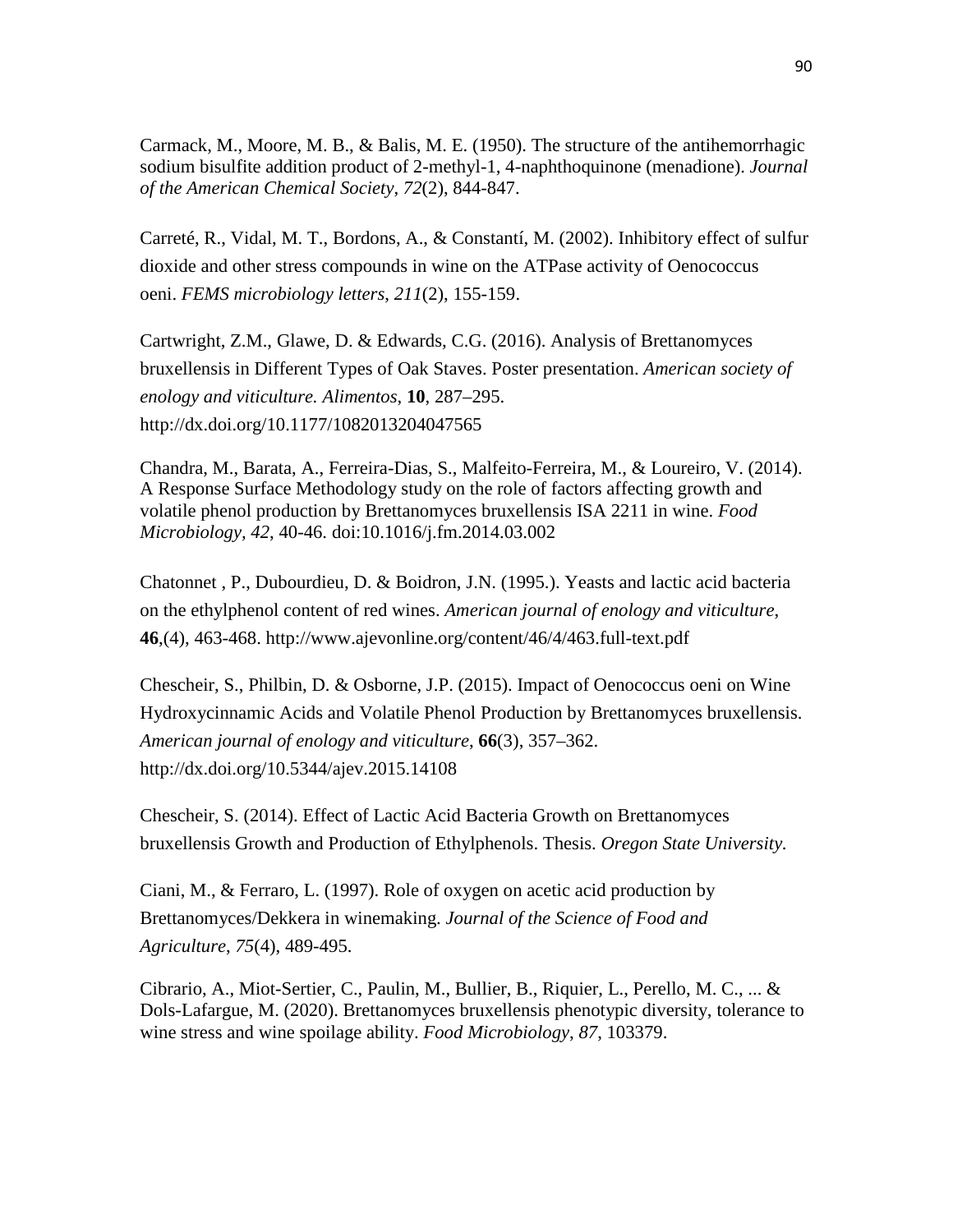Clary, C. D., Steinhauer, R. E., Frisinger, J. E., & Peffer, T. E. (1990). Evaluation of machine-vs. hand-harvested Chardonnay. *American journal of enology and viticulture*, *41*(2), 176-181.

Collins, E. B. (1972). Biosynthesis of flavor compounds by microorganisms. *Journal of dairy science*, *55*(7), 1022-1028.

Comitini, F., Ferretti, R., Clementi, F., Mannazzu, I., & Ciani, M. (2005). Interactions between Saccharomyces cerevisiae and malolactic bacteria: preliminary characterization of a yeast proteinaceous compound (s) active against Oenococcus oeni. *Journal of applied microbiology*, *99*(1), 105-111.

Comitini, F., Ingeniis De, J., Pepe, L., Mannazzu, I., & Ciani, M. (2004). Pichia anomala and Kluyveromyces wickerhamii killer toxins as new tools against Dekkera/Brettanomyces spoilage yeasts. *FEMS Microbiology letters*, *238*(1), 235-240.

Conterno, L., Joseph, C. L., Arvik, T. J., Henick-Kling, T., & Bisson, L. F. (2006). Genetic and physiological characterization of Brettanomyces bruxellensis strains isolated from wines. *American Journal of Enology and Viticulture*, *57*(2), 139-147.

Costa, A., Barata, A., Malfeito-Ferreira, M., & Loureiro, V. (2008). Evaluation of the inhibitory effect of dimethyl dicarbonate (DMDC) against wine microorganisms. *Food microbiology*, *25*(2), 422-427.

Costantini, A., Vaudano, E., Cravero, M., Petrozziello, M., Piano, F., Bernasconi, A. & Garcia-Moruno, E. (2016). Dry ice blasting, a new tool for barrel regeneration treatment*. European food research and technology,* **242**(10), 1673-1683. https://doi.org/10.1007/s00217-016-2667-3

Costantini, A., García-Moruno, E. & Victoria Moreno-Arribas, M. (2009). Biochemical Transformations Produced by Malolactic Fermentation. In: *Wine Chemistry and Biochemistry*. Pp. 27–57. Springer, New York, NY. http://dx.doi.org/10.1007/978-0-387- 74118-5\_2 *in applied microbiology*, **55**(1), 56–61. http://dx.doi.org/10.1111/j.1472- 765X.2012.03257.x

Costello, P.J. & Henschke, P.A. (2002). Mousy off-flavor of wine: precursors and biosynthesis of the causative N-heterocycles 2-ethyltetrahydropyridine, 2 acetyltetrahydropyridine, and 2-acetyl-1-pyrroline by Lactobacillus hilgardii DSM 20176. *Journal of agricultural and food chemistry*, **50**, 7079–7087. http://dx.doi.org/10.1021/jf020341r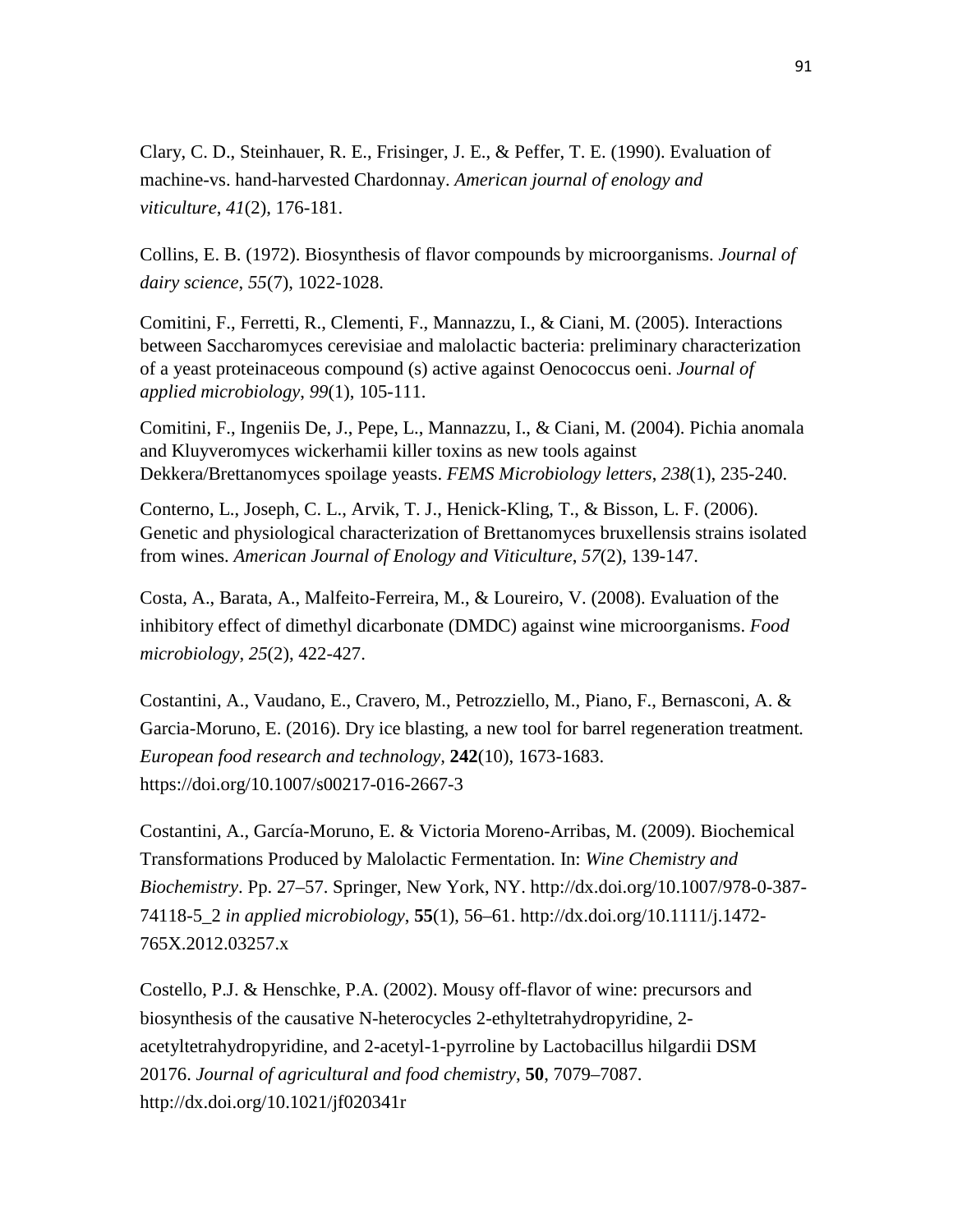Coulter, A., Robinson, E., Cowey, G., Francis, I.L., Lattey, K., Capone, D., Gishen, M. and Godden, P. (2003). *Dekkera ⁄ Brettanomyces* yeast – an overview of recent AWRI investigations and some recommendations for its control. In *Proceedings of a seminar organised by the Australian Society for Viticulture and Oenology – Grapegrowing at the edge, managing the wine business, impacts on wine flavour. eds*. Bell, S.M., de Garis, K.A., Dundon, C.G., Hamilton, R.P., Partridge, S.J. and Wall, G.S. pp. 41–50. Tanunda, SA: Australian Society for Viticulture and Oenology.

Coutard, F., Pommepuy, M., Loaec, S., & Hervio‐Heath, D. (2005). mRNA detection by reverse transcription–PCR for monitoring viability and potential virulence in a pathogenic strain of Vibrio parahaemolyticus in viable but nonculturable state. *Journal of applied microbiology*, *98*(4), 951-961.

Cox, D. J., & Henick-Kling, T. (1989). Chemiosmotic energy from malolactic fermentation. *Journal of bacteriology*, *171*(10), 5750-5752.

Crauwels, S., Van Assche, A., Jonge, R. de, Borneman, A.R., Verreth, C., Troels, P., De Samblanx, G., Marchal, K., Van de Peer, Y., Willems, K.A., Verstrepen, K.J., Curtin, C.D. & Lievens, B. (2015). Comparative phenomics and targeted use of genomics reveals variation in carbon and nitrogen assimilation among different Brettanomyces bruxellensis strains. *Applied microbiology and biotechnology*, **99**(21), 9123–9134. http://dx.doi.org/10.1007/s00253-015-6769-9

Crauwels, S., Zhu, B., Steensels, J., Busschaert, P., De Samblanx, G., Marchal, K., Willems, K.A., Verstrepen, K.J. & Lievens, B. (2014). Assessing genetic diversity among Brettanomyces yeasts by DNA fingerprinting and whole-genome sequencing. *Applied and environmental microbiology*, **80**(14), 4398–4413. http://dx.doi.org/10.1128/AEM.00601-14

Curtin, C.D. & Pretorius, I.S. (2014). Genomic insights into the evolution of industrial yeast species Brettanomyces bruxellensis. *FEMS yeast research*, **14**(7), 997–1005. http://dx.doi.org/10.1111/1567-1364.12198

Curtin, C. D., Borneman, A. R., Chambers, P. J., & Pretorius, I. S. (2012). De-novo assembly and analysis of the heterozygous triploid genome of the wine spoilage yeast Dekkera bruxellensis AWRI1499. *PLOS one*, *7*(3), e33840.

Curtin, C., Kennedy, E., & Henschke, P. A. (2012). Genotype‐dependent sulphite tolerance of Australian Dekkera (Brettanomyces) bruxellensis wine isolates. *Letters in applied microbiology*, *55*(1), 56-61.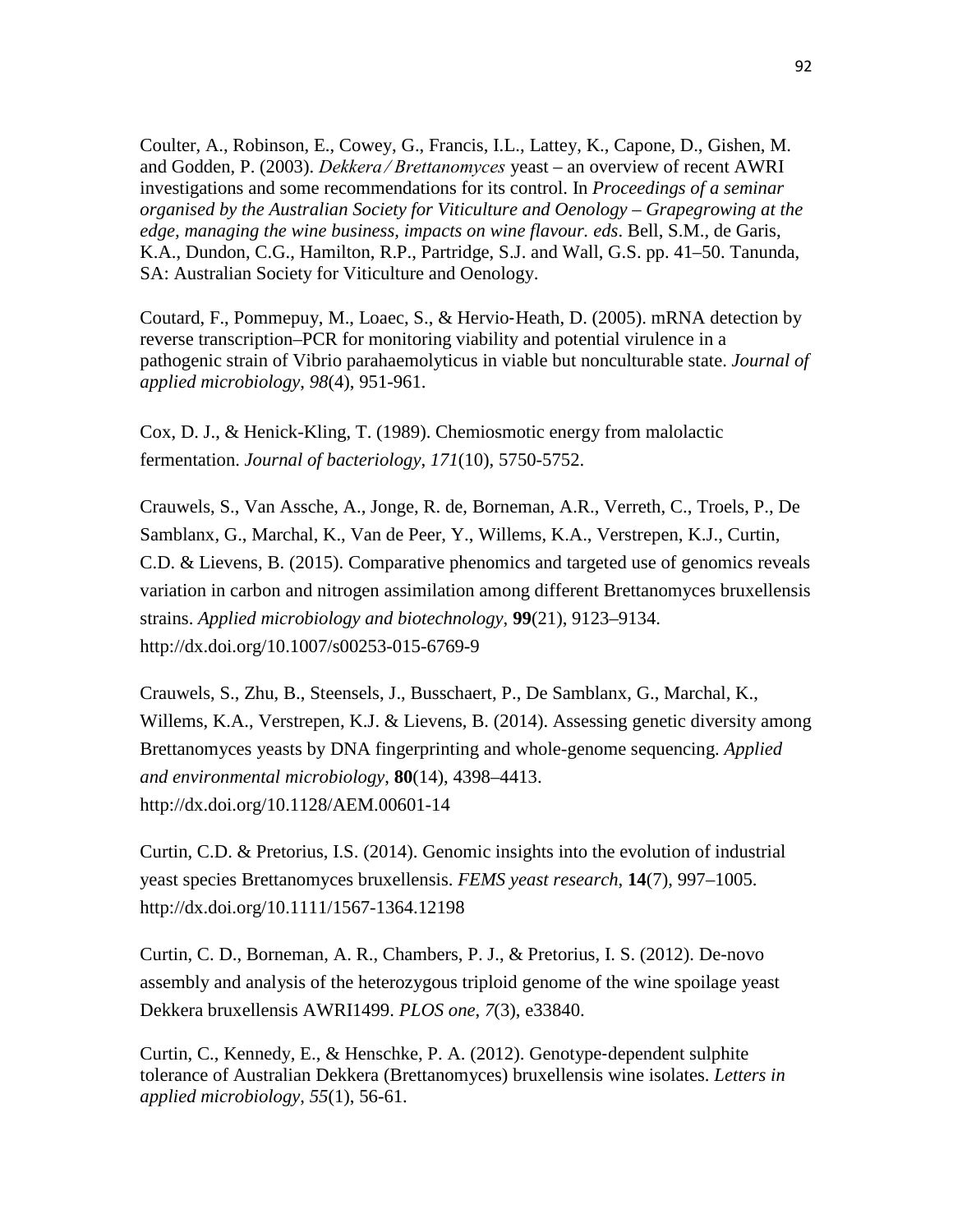Curtin, C. D., Bellon, J. R., Henschke, P. A., Godden, P. W., & de Barros Lopes, M. A. (2007). Genetic diversity of Dekkera bruxellensis yeasts isolated from Australian wineries. *FEMS Yeast Research*, *7*(3), 471-481.

Daudt, C. E., & Ough, C. S. (1980). Action of dimethyldicarbonate on various yeasts. *American Journal of Enology and Viticulture*, *31*(1), 21-23.

Davis, C.R., Wibowo, D., Fleet, G.H., and Lee, T.H. (1988). Properties of wine lactic acid bacteria: Their potential enological significance. *American journal of enology and viticulture*, **39**, 137–142.

Davis, C.R., Wibowo, D., Eschenbruch, R., Lee, T.H. & Fleet, G.H. (1985). Practical Implications of Malolactic Fermentation: A Review. *American journal of enology and viticulture*, **36**, 290–301.

De Deken, R. H. (1966). The Crabtree effect: a regulatory system in yeast. Microbiology, 44(2), 149-156.

Dias, L., Pereira-da-Silva, S., Tavares, M., Malfeito-Ferreira, M. & Loureiro, V. (2003). Factors affecting the production of 4-ethylphenol by the yeast Dekkera bruxellensis in enological conditions. *Food microbiology*, **20**(4), 377–384. http://dx.doi.org/10.1016/S0740-0020(03)00023-6

Dick, K. J., Molan, P. C., & Eschenbruch, R. (1992). The isolation from Saccharomyces cerevisiae of two antibacterial cationic proteins that inhibit malolactic bacteria. *Vitis*, *31*(2), 105-116.

Dicks, L. M. T., Dellaglio, F., & Collins, M. D. (1995). Proposal To Reclassify Leuconostoc oenos as Oenococcus oeni [corrig.] gen. nov., comb. nov. *International Journal of Systematic and Evolutionary Microbiology*, *45*(2), 395-397.

Divol, B., du Toit, M., & Duckitt, E. (2012). Surviving in the presence of sulphur dioxide: strategies developed by wine yeasts. *Applied microbiology and biotechnology*, *95*(3), 601-613.

Donlan, R. M., & Costerton, J. W. (2002). Biofilms: survival mechanisms of clinically relevant microorganisms. *Clinical microbiology reviews*, *15*(2), 167-193.

Dott, W., & Trüper, H. G. (1976). Sulfite formation by wine yeasts. *Archives of Microbiology*, *108*(1), 99-104.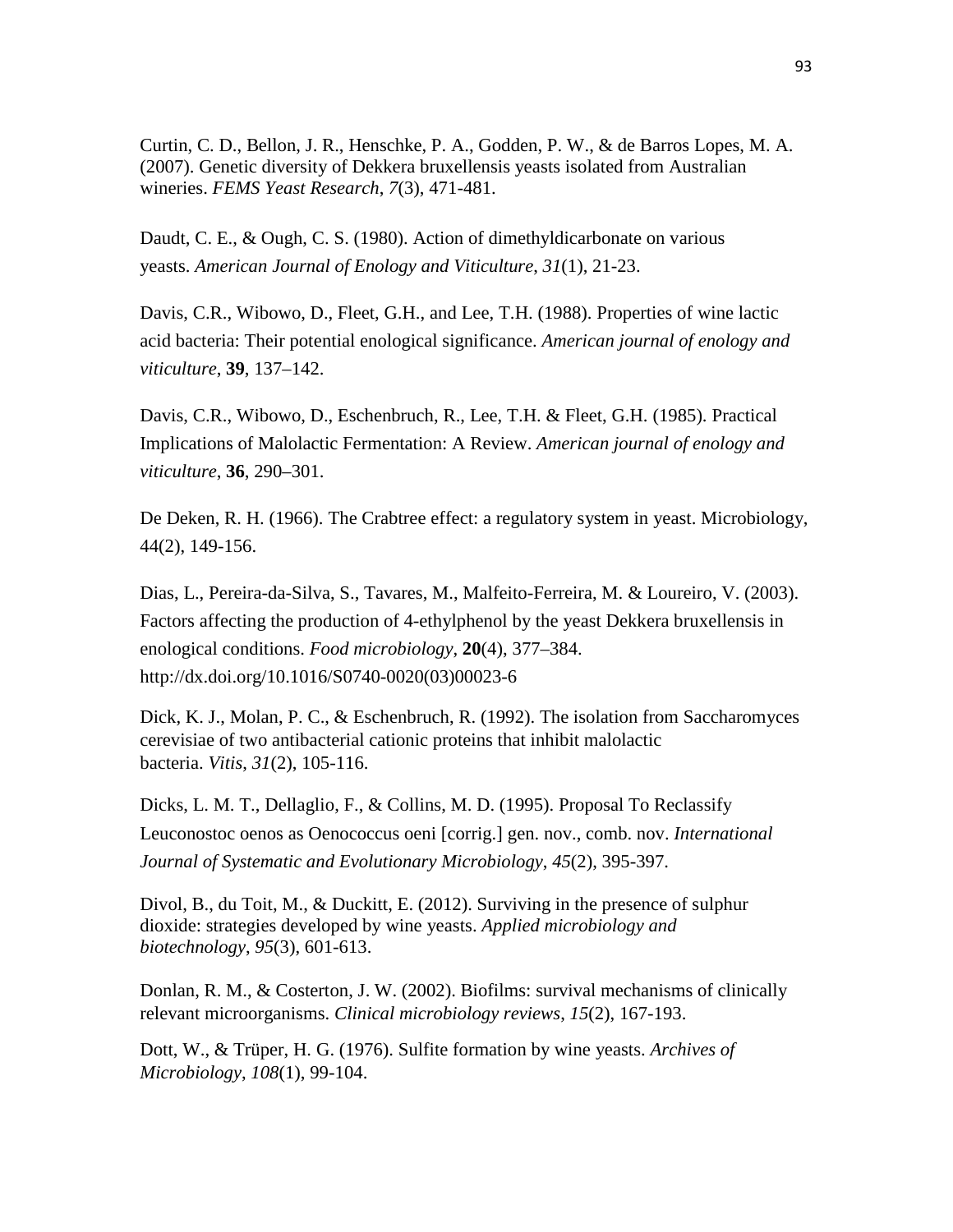Drumonde-Neves, J., Franco-Duarte, R., Lima, T., Schuller, D. & Pais, C. (2016). Yeast Biodiversity in Vineyard Environments Is Increased by Human Intervention. *PloS one*, **11**, e0160579. http://dx.doi.org/10.1371/journal.pone.0160579

Drysdale, G.S. and Fleet, G.H. (1989). The eVect of acetic acid bacteria upon the growth and metabolism of yeasts during the fermentation of grape juice. J*. Appl. Bacteriol*. 67, 471–481.

Drysdale, G. S., & Fleet, G. H. (1988). Acetic acid bacteria in winemaking: a review. *American Journal of Enology and Viticulture*, *39*(2), 143-154.

Drysdale, G.S. and Fleet, G.H. (1984). Acetic acid bacteria in some Australian wines. *Food Technol. Aust*. 37, 17–20.

Du Toit, W., Pretorius, I.S. & Lonvaud-Funel, A. (2005). The effect of sulphur dioxide and oxygen on the viability and culturability of a strain of Acetobacter pasteurianus and a strain of Brettanomyces bruxellensis isolated from wine. *Journal of applied microbiology*, **98**(4), 862–871. http://dx.doi.org/10.1111/j.1365- 2672.2004.02549.x

Du Toit, M. & Pretorius, I.S. (2000). Microbial Spoilage and Preservation of Wine: Using Weapons from Nature's Own Arsenal- A Review. *S. Afr. J. Enol. Vitic.*, **21**.

Edelényi, M. (1966). Study on the stabilization of sparkling wines. *Borgazdaság*, *12*, 30- 32.

Edwards, C. G. Childs, B. C., & Bohlscheid, J. C. (2015). Impact of available nitrogen and sugar concentration in musts on alcoholic fermentation and subsequent wine spoilage by Brettanomyces bruxellensis. *Food Microbiology, 46*, 604-609. doi:10.1016/j.fm.2014.10.006

Edwards, C. and Jensen, K. (1992). Occurrence and characterization of lactic acid bacteria from Washington state wines: Pediococcus spp. *American journal of enology and viticulture,* **43**(3), 233-238.

Edwards, C. G., Beelman, R. B., Bartley, C. E., & McConnell, A. L. (1990). Production of decanoic acid and other volatile compounds and the growth of yeast and malolactic bacteria during vinification. *American Journal of Enology and Viticulture*, *41*(1), 48-56.

Edwards, C. G., & Beelman, R. B. (1987). Inhibition of the malolactic bacterium, Leuconostoc oenos (PSU-1), by decanoic acid and subsequent removal of the inhibition by yeast ghosts. *American journal of enology and viticulture*, *38*(3), 239-242.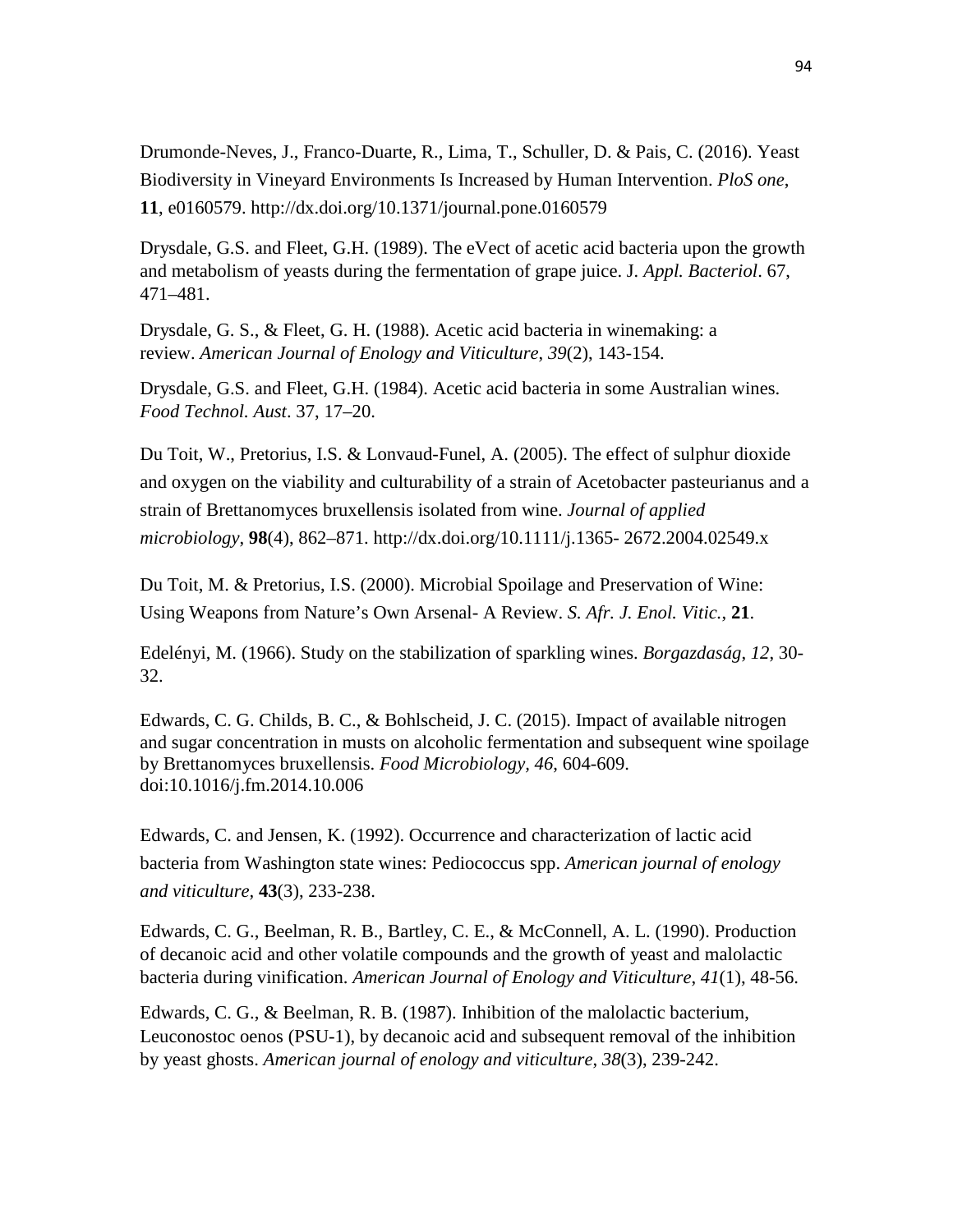Eglinton, J. M., & Henschke, P. A. (1999a). The occurrence of volatile acidity in Australian wines. *Australian Grapegrower and Winemaker*, 7-14.

Eglinton, J., Henschke, P., (1999b). Restarting incomplete fermentations: the effect of high concentrations of acetic acid. Australian Journal of Grape and Wine Research 5, 71– 78.

Eschenbruch, R. (1974). Sulfite and sulfide formation during winemaking--a review. *American journal of Enology and Viticulture*, *25*(3), 157-161.

Eschenbruch, R., & Bonish, P. (1976). Production of sulphite and sulphide by low-and high-sulphite forming wine yeasts. *Archives of Microbiology*, *107*(3), 299-302.

Ferreira, D., Moreira, D., Costa, E.M., Silva, S., Pintado, M.M. & Couto, J.A. (2013). The Antimicrobial Action of Chitosan Against the Wine Spoilage Yeast Brettanomyces/Dekkera. *Journal of Chitin and Chitosan Science*, **1**, 240–245. https://doi.org/10.1166/jcc.2013.1037

Fleet GH, Heard GM (1993). Yeast growth during fermentation. In: Fleet GH (ed) Wine microbiology and biotechnology. *Harwood Academic Publishers, Switzerland*, pp 27–54

Fleet, G. (1993). Wine Microbiology and Biotechnology. *CRC Press.* Fleet, G.H. (2003). Yeast interactions and wine flavour. *International journal of food microbiology*, **86**, 11– 22. http://dx.doi.org/10.1016/S0168-1605(03)00245-9

Fleet, G. H., Lafon-Lafourcade, S., & Ribéreau-Gayon, P. (1984). Evolution of yeasts and lactic acid bacteria during fermentation and storage of Bordeaux wines. *Applied and Environmental Microbiology*, *48*(5), 1034-1038.

Fornachon, J. C. M. (1963). Inhibition of certain lactic acid bacteria by free and bound sulphur dioxide. *Journal of the Science of Food and Agriculture*, *14*(12), 857-862.

Fornachon, J. C. M., & Lloyd, B. (1965). Bacterial production of diacetyl and actoin in wine. *Journal of the Science of Food and Agriculture*, *16*(12), 710-716.

Fornairon-Bonnefond C., Camarasa C., Moutounet M. and Salmon J.M. (2002). New trends on yeast autolysis and wine ageing on lees: a bibliographical review. *Journal International des Sciences de la Vigne et du Vin* **36**: 49–69.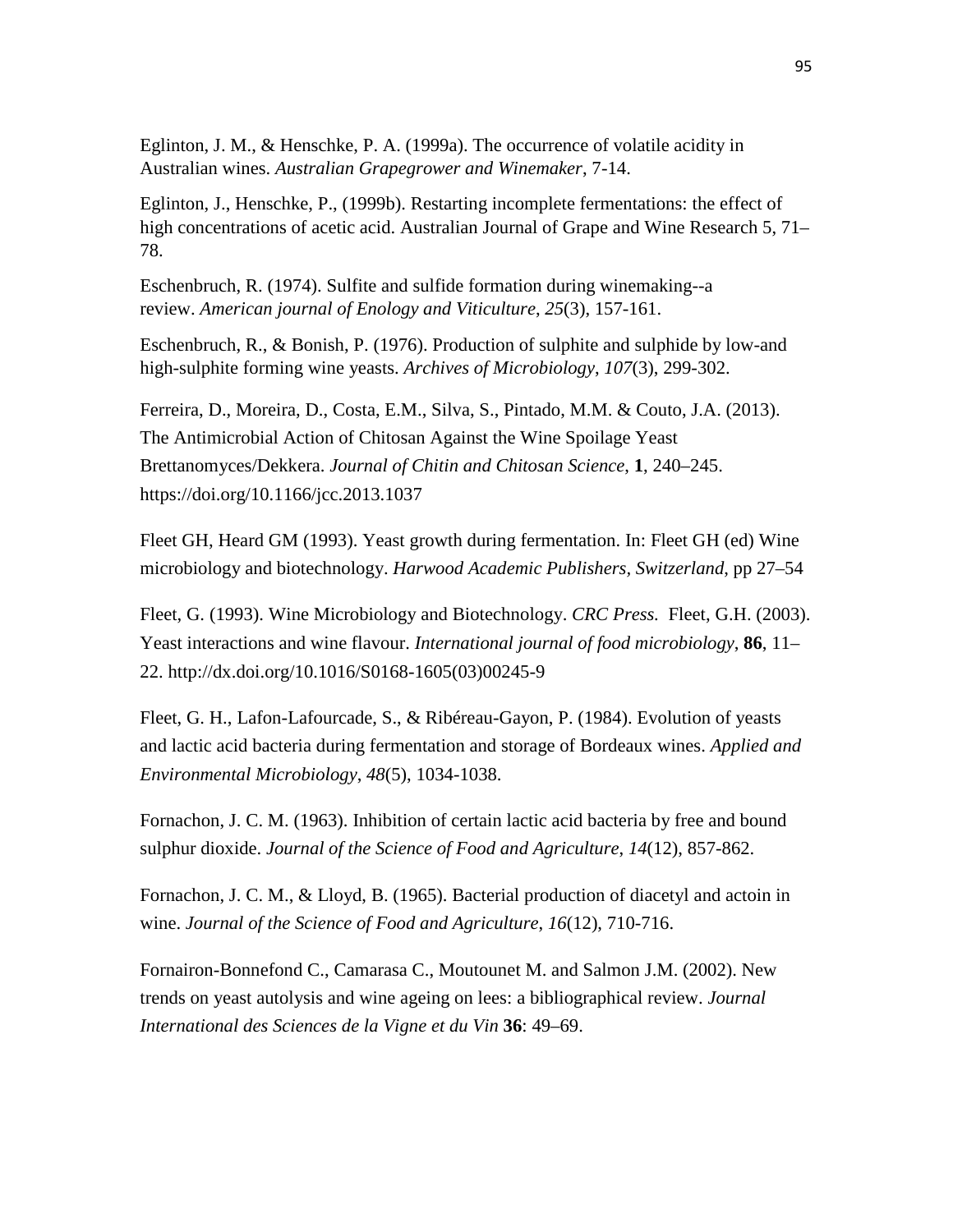Francis, I.L. & Newton, J.L. (2005). Determining wine aroma from compositional data. *Australian journal of grape and wine research*, **11**, 114–126. http://dx.doi.org/10.1111/j.1755-0238.2005.tb00283.x

Françoise, Larue., Park, M. K., & Caruana, C. (1985). Quelques observations sur les conditions de la formation d'anhydride sulfureux en vinification. *OENO One*, *19*(4), 241- 248.

Freer, S.N., Dien, B. & Matsuda, S. (2003). Production of acetic acid by Dekkera/Brettanomyces yeasts under conditions of constant pH. *World journal of microbiology & biotechnology*, **19**, 101–105. https://doi.org/10.1023/A:1022592810405

Fugelsang, K.C. & Edwards, C.G. (2006). *Wine Microbiology: Practical Applications and Procedures*. Springer Science & Business Media. http://www.dx.doi.org/10.1007/978-0-387-33349-6

Fugelsang, K. C. (1997). Yeasts and molds. In *Wine microbiology* (pp. 68-116). Springer, Boston, MA.

Fugelsang, K. C., Osborn, M. M., & Muller, C. J. (1993). Brettanomyces and Dekkera: Implications in wine making.

Fukaya, M., Tayama, K., Okumura, H., Kawamura, Y., Beppu, T., 1989. Purification and characterization of membrane-bound aldehyde dehydrogenase from Acetobacter polyoxogenes sp. nov. *Agricultural and Biological Chemistry* 32, 176–180.

Garvie, E. I. (1967). Leuconostoc oenos sp. nov. *Microbiology*, *48*(3), 431-438.

Gerbaux, V., Briffox, C., Dumont, A. & Krieger, S. (2009). Influence of Inoculation with Malolactic Bacteria on Volatile Phenols in Wines. *American journal of enology and viticulture,* **60**(2), 234-235.

Gerbaux, V., Vincent, B. & Bertrand, A. (2002). Influence of maceration temperature and enzymes on the content of volatile phenols in Pinot noir wines. *American journal of enology and viticulture*, **53**, 131-137.

Gilliland, R. B. (1961). Brettanomyces. I. Occurrence, characteristics, and effects on beer flavour. *Journal of the Institute of Brewing*, *67*(3), 257-261.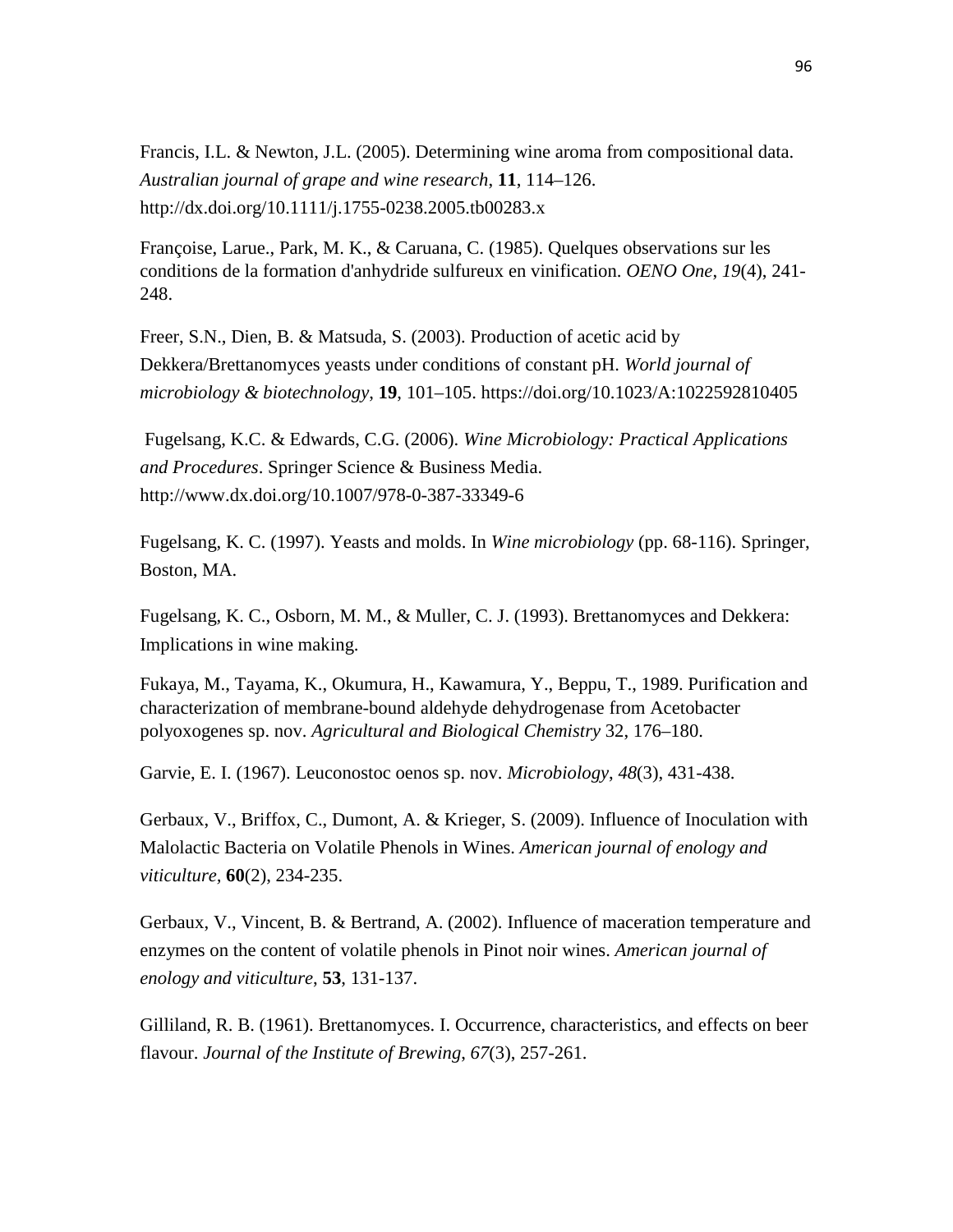Gómez-Rivas, L., Escudero-Abarca, B., Aguilar-Uscanga, M., Hayward-Jones, P., Mendoza, P. & Ramirez, M. (2004). *Journal ofindustrial microbiology and biotechnology,* **31**(1), 16-22. https://doi.org/10.1007/s10295-004-0112-2

González-Arenzana, L., Santamaría, P., López, R., Garijo, P., Gutiérrez, A., Garde-Cerdán, T. & López-Alfaro, L. (2013). Microwave technology as a new tool to improve microbiological control of oak barrels: a preliminary study. *Food control*, **30**(2), 536-539. https://doi.org/10.1016/j.foodcont.2012.08.008

Gutiérrez, A. R., Epifanio, S., Garijo, P., López, R., & Santamaría, P. (2001). Killer yeasts: incidence in the ecology of spontaneous fermentation. *American Journal of Enology and Viticulture*, *52*(4), 352-356.

Guzzo, J., Cavin, J. F., & Divies, C. (1994). Induction of stress proteins inLeuconostoc oenos to perform direct inoculation of wine. *Biotechnology letters*, *16*(11), 1189-1194.

Guzzon, R., Larcher, R., Guarcello, R., Francesca, N., Settanni, L., & Moschetti, G. (2018). Spoilage potential of brettanomyces bruxellensis strains isolated from Italian wines. *Food Research International, 105*, 668-677. doi:10.1016/j.foodres.2017.11.078

Heard, G. M., & Fleet, G. H. (1988). The effects of temperature and pH on the growth of yeast species during the fermentation of grape juice. *Journal of Applied Bacteriology*, *65*(1), 23-28.

Heard, G. M., & Fleet, G. H. (1985). Growth of natural yeast flora during the fermentation of inoculated wines. *Applied and Environmental Microbiology*, *50*(3), 727- 728.

Hellborg, L., & Piškur, J. (2009). Complex nature of the genome in a wine spoilage yeast, Dekkera bruxellensis. *Eukaryotic cell*, *8*(11), 1739-1749.

Henick-Kling, T. & Park, Y.H. (1994). Considerations for the Use of Yeast and Bacterial Starter Cultures: SO<sub>2</sub> and Timing of Inoculation. *Am. J. Enol. Vitic.*, **45**.

Henick-Kling, T. 1993. Malolactic Fermentation. In ''Wine Microbiology and Biotechnology'' (G.H. Fleet, ed.), pp. 286–326. Harwood Academic Publishers, Switzerland.

Heresztyn, T. (1986). Metabolism of volatile phenolic compounds from hydroxycinnamic acids byBrettanomyces yeast. *Archives of Microbiology*, *146*(1), 96-98.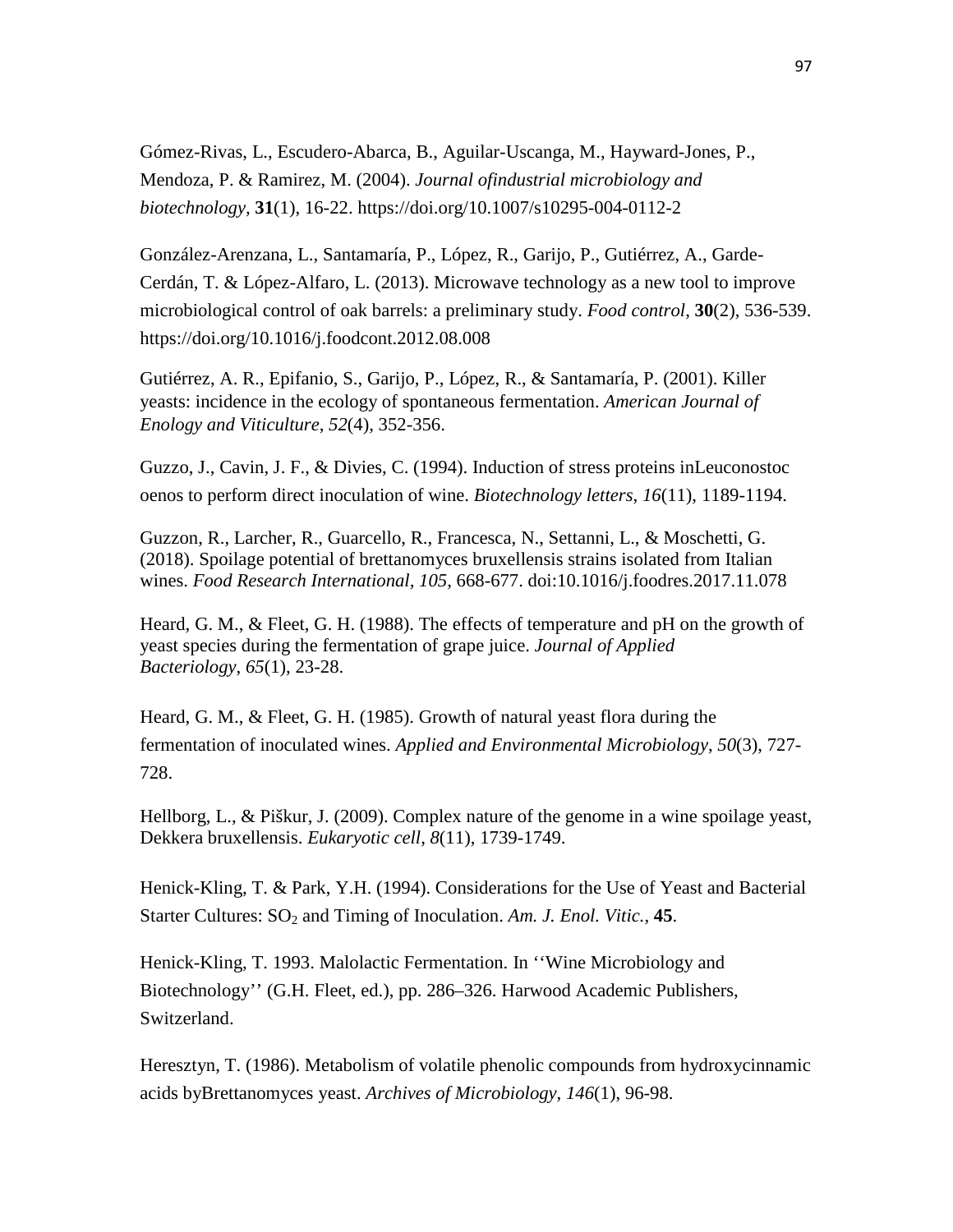Herskowitz, I. (1988). Life cycle of the budding yeast Saccharomyces cerevisiae. *Microbiological reviews*, **52**, 536–553.

Hesford F., Schneider K., Porret N. A. & Gafner J. (2004). Identification and analysis of 4-ethyl catechol in wine tainted by Brettanomyces off-flavor. Abstract. *American journal of enology and viticulture,* **55**(3):304A.

Hinze, H., & Holzer, H. (1986). Analysis of the energy metabolism after incubation of Saccharomyces cerevisiae with sulfite or nitrite. *Archives of microbiology*, *145*(1), 27-31.

Holt, J.G., Krieg, N.R., Sneath, P.H.A., Staley, J.T., and Williams, S.T. (1994). Genus Acetobacter and Gluconobacter. In ''Bergey's Manual of Determinative Bacteriology'' (J.G. Holt, ed.), pp. 71–84. Williams & Wilkins, MD.

Honigberg, S. M. (2011). Cell signals, cell contacts, and the organization of yeast communities. *Eukaryotic cell*, *10*(4), 466-473.

Hood, A. (1983). Inhibition of growth of wine lactic-acid bacteria by acetaldehyde-bound sulphur dioxide. *Aust. Grapegrow. Winemaker*, *232*, 34-43.

Hornby, J. M., Jensen, E. C., Lisec, A. D., Tasto, J. J., Jahnke, B., Shoemaker, R., ... & Nickerson, K. W. (2001). Quorum sensing in the dimorphic fungusCandida albicans is mediated by farnesol. *Applied and environmental microbiology*, *67*(7), 2982-2992.

Ivanova, V., Vojnoski, B. & Stefova, M. (2012). Effect of winemaking treatment and wine aging on phenolic content in Vranec wines. *Journal of food science and technology*, **49**, 161–172. http://dx.doi.org/10.1007/s13197-011-0279-2

Jackson, R. S. (2020). *Wine science: Principles and applications*. Cambridge: Elsevier.

Jeon, S., Kim, N., Shim, M., Jeon, Y., Ahn, J., Lee, S., Hwang, I. & Rhee, M. (2015). Microbiological Diversity and Prevalence of Spoilage and Pathogenic Bacteria in Commercial Fermented Alcoholic Beverages (Beer, Fruit Wine, Refined Rice Wine, and Yakju). *Journal of food protection*, **78**(4), 812–818. http://dx.doi.org/10.4315/0362- 028X.JFP-14-431

Jiranek, V., Grbin, P., Yap, A., Barnes, M. & Bates, D. (2008). High power ultrasonics as a novel tool offering new opportunities for managing wine microbiology. *Biotechnology letters*, **30**(1), 1-6. https://doi.org/10.1007/s10529-007- 9518-z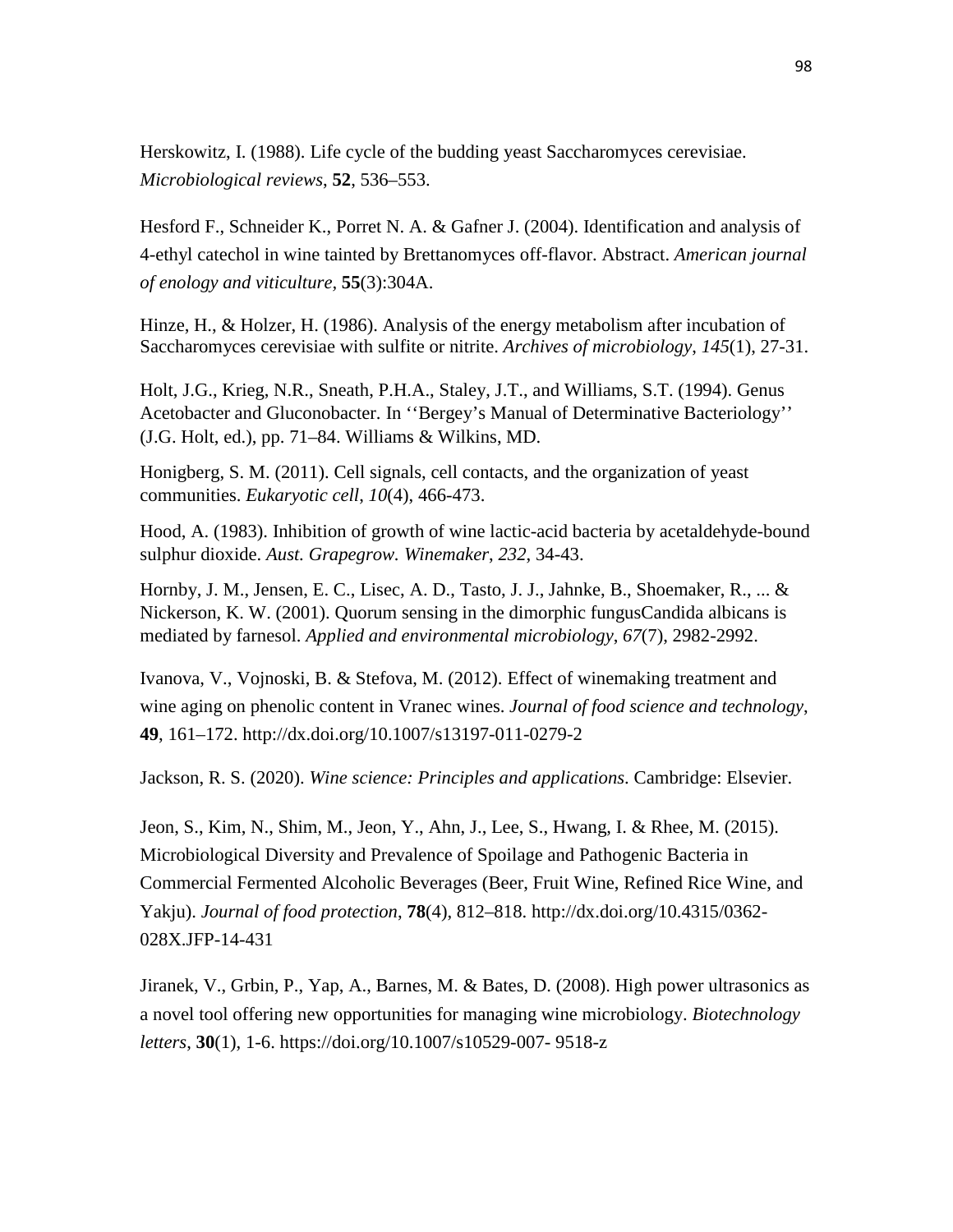Joseph, C. L., Kumar, G., Su, E., & Bisson, L. F. (2007). Adhesion and biofilm production by wine isolates of Brettanomyces bruxellensis. *American journal of enology and viticulture*, *58*(3), 373-378.

Joyeux, A., Lafon-Lafourcade, S., and Ribe´reau-Gayon, P. (1984a). Evolution of acetic acid bacteria during fermentation and storage of wine. *Appl. Environ. Microbiol*. 48, 153–156

Joyeux, A., Lafon-Lafourcade, S., and Ribe´reau-Gayon, P. (1984b). Metabolism of acetic acid bacteria in grape must. Consequences on alcoholic and malolactic fermentation. *Sci. Aliments* 4, 247–255

Knoll, C., Divol, B., & Du Toit, M. (2008). Genetic screening of lactic acid bacteria of oenological origin for bacteriocin-encoding genes. *Food microbiology*, *25*(8), 983-991.

Kolfschoten, G.A., Yarrow, D. (1970). *Brettanomyces naardenensis*, a new yeast from soft drinks. *Antonie van Leeuwenhoek* **36,** 458–460. https://doi.org/10.1007/BF02069047

König, H., Unden, G. & Fröhlich, J. (2009). *Biology of Microorganisms on Grapes, in Must and in Wine*. 1st edn. Springer-Verlag Berlin Heidelberg. http://dx.doi.org/10.1007/978-3-540-85463-0

Korkes, S., Campillo, A. D., & Ochoa, S. (1950). Biosynthesis of dicarboxylic acids by carbon dioxide fixation. IV. Isolation and properties of an adaptive" malic" enzyme from Lactobacillus arabinosus. *Journal of Biological Chemistry*, *187*(2), 891-905.

Krieger, S. A., Hammes, W. P., & Henick-Kling, T. (1993). How to use malolactic starter cultures in the winery. *Australian and New Zealand Wine Industry Journal*, *8*, 153-153.

Kunkee, R. E. (1968). Malo-lactic fermentation. In *Advances in Applied Microbiology* (Vol. 9, pp. 235-279). Academic Press.

Lambrechts, M. G., & Pretorius, I. S. (2000). Yeast and its importance to wine aroma-a review. *South African Journal of Enology and Viticulture*, *21*(1), 97-129.

Lasik-Kurdyś, M., & Sip, A. (2019). Evaluation of the antimicrobial activity of bacteriocin-like inhibitory substances of enological importance produced by Oenococcus oeni isolated from wine. *European Food Research and Technology*, *245*(2), 375-382.

Leistner, L. (1992). Food preservation by combined methods. *Food Research International, 25*(2), 151-158. doi:10.1016/0963-9969(92)90158-2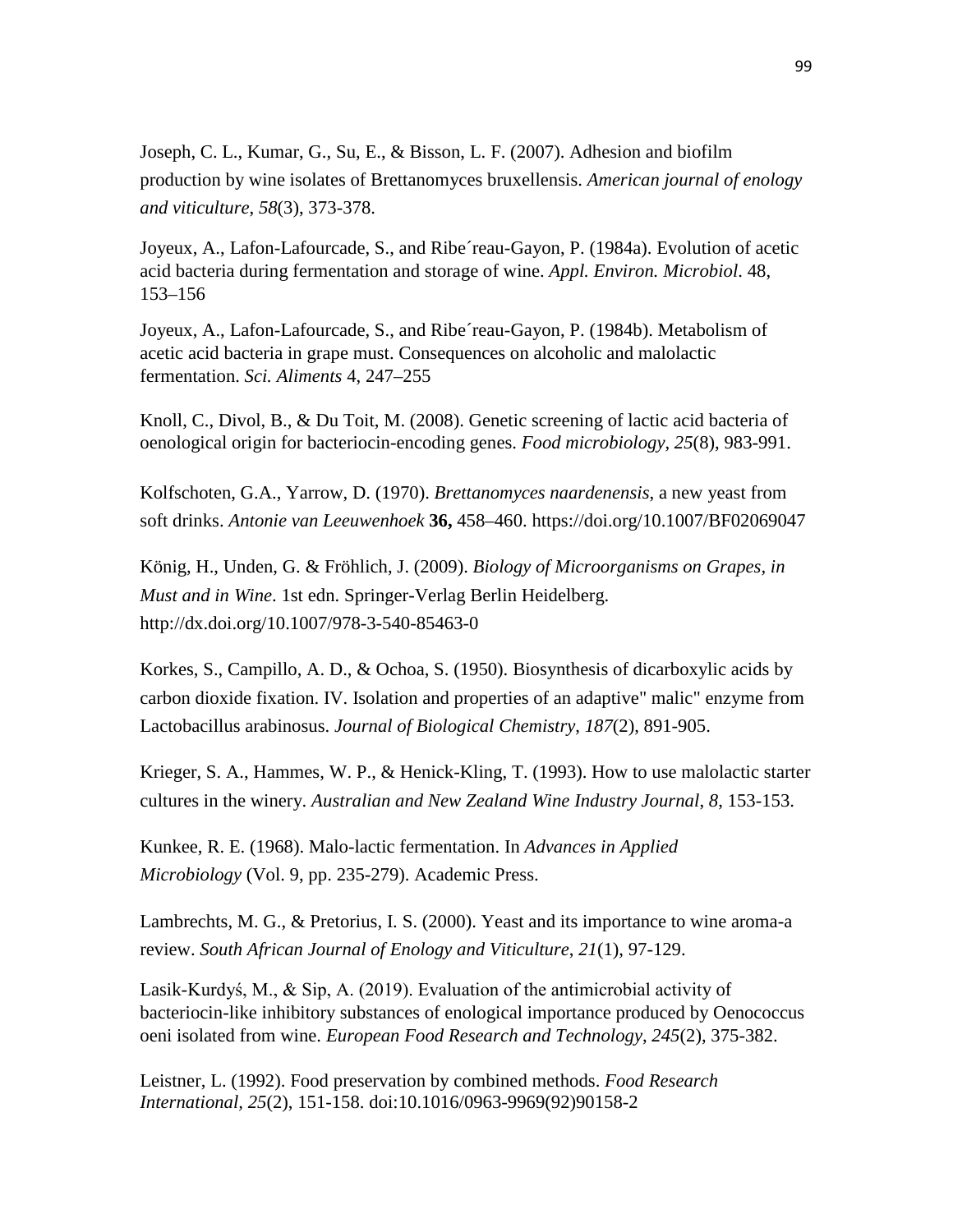Leistner, X. (1978). Hurdle effect and energy saving. WK Downey (ed.) Food Quality and Nutrition.

Li, F., & Palecek, S. P. (2008). Distinct domains of the Candida albicans adhesin Eap1p mediate cell–cell and cell–substrate interactions. *Microbiology*, *154*(4), 1193-1203.

Licker, J.L., Acree, T.E. & Henick-Kling, T. (1998). What Is "Brett" Brettanomyces Flavor?: A Preliminary Investigation. In: *Chemistry of Wine Flavor*, ACS Symposium Series. p. 96–115. American Chemical Society. http://dx.doi.org/10.1021/bk-1998- 0714.ch008

Lilly, M., Bauer, F.F., Styger, G., Lambrechts, M.G. & Pretorius, I.S. (2006). The effect of increased branched-chain amino acid transaminase activity in yeast on the production of higher alcohols and on the flavour profiles of wine and distillates. FEMS yeast research. http://dx.doi.org/10.1111/j.1567-1364.2006.00057.x

Liu, S.-Q. (2002). A review: malolactic fermentation in wine -- beyond deacidification. *Journal of applied microbiology*, **92**(4), 589–601. https://doi.org/10.1046/j.1365- 2672.2002.01589

Liu, S.-Q., Pritchard, G.G., Hardman, M.J., and Pilone, G.J. (1994). Citrulline production and ethyl carbamate (urethane) precursor formation from arginine degradation by wine lactic acid bacteria Leuconostoc oenos and Lactobacillus buchneri. *American journal of enology and viticulture*. 45, 235–242

Lonvaud-Funel, A. (1999). Lactic acid bacteria in the quality improvement and depreciation of wine. In *Lactic acid bacteria: Genetics, metabolism and applications* (pp. 317-331

Lonvaud-Funel, A. (1996). Microorganisms of winemaking. *Cerevisia*, *21*(1), 55-58.

Lonvaud‐Funel, A., Joyeux, A., & Desens, C. (1988). Inhibition of malolactic fermentation of wines by products of yeast metabolism. *Journal of the Science of Food and Agriculture*, *44*(2), 183-191.

Magliani, W., Conti, S., Gerloni, M., Bertolotti, D., & Polonelli, L. (1997). Yeast killer systems. *Clinical microbiology reviews*, *10*(3), 369-400.

Malfeito-Ferreira, M. (2011). Yeasts and wine off-flavours: a technological perspective. *Annals of microbiology*, **61**, 95–102. http://dx.doi.org/10.1007/s13213- 010-0098-0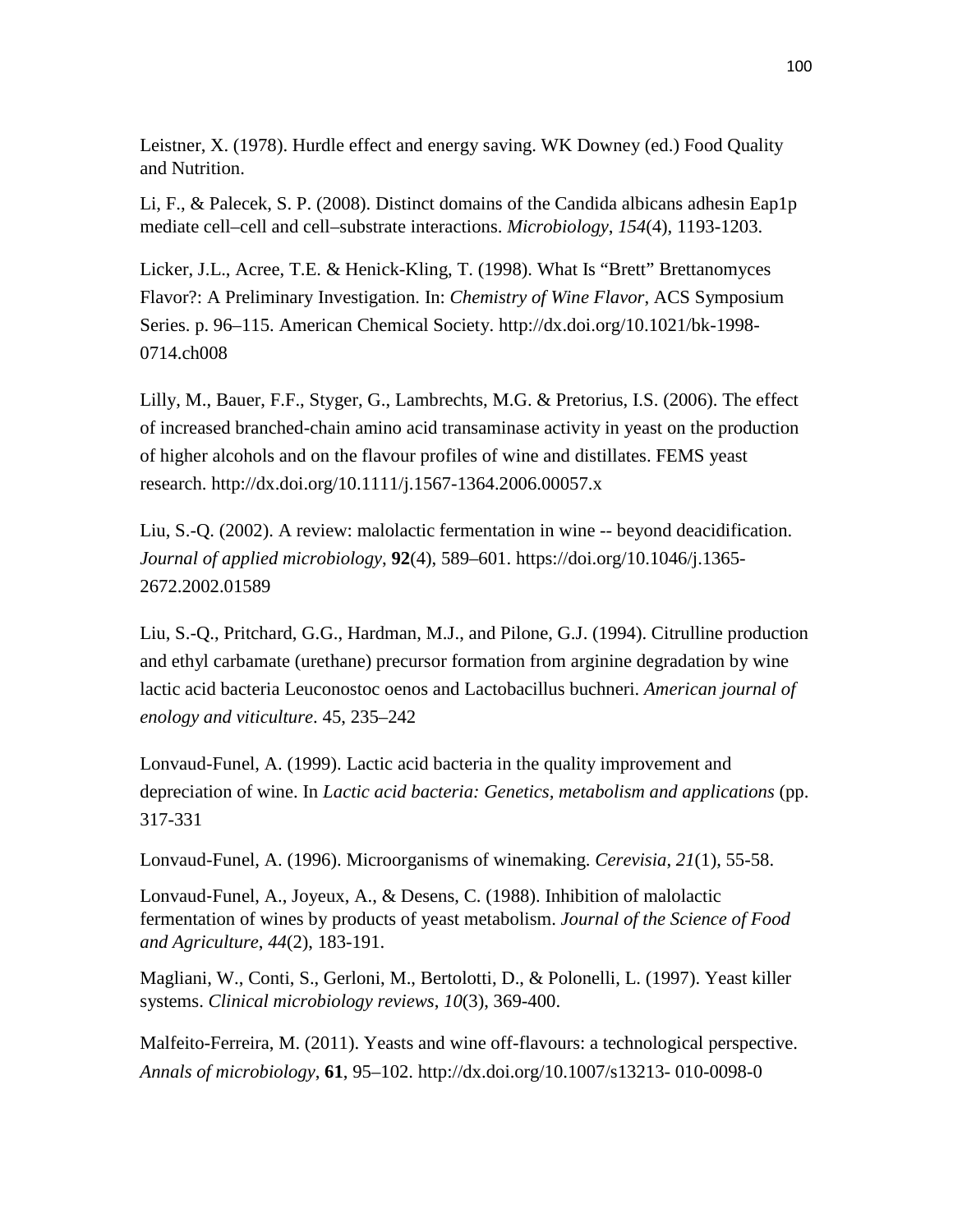Malfeito-Ferreira M, Laureano P, Barata A, D'antuono I, Stender H, Loureiro V. (2004). Effect of different barrique sanitation procedures on yeasts isolated from the inner layers of wood. Abstract. *American journal of enology and viticulture*, **55**, 304A.

Malherbe, S., Menichelli, E., Toit, M. du, Tredoux, A., Muller, N., Naes, T. & Nieuwoudt, H. (2013). The relationships between consumer liking, sensory and chemical attributes of Vitis vinifera L. cv. Pinotage wines elaborated with different Oenococcus oeni starter cultures. *Journal of the science of food and agriculture*, **93**, 2829–2840. http://dx.doi.org/10.1002/jsfa.6115

Martineau, B., & Henick-Kling, T. (1995a). Formation and degradation of diacetyl in wine during alcoholic fermentation with Saccharomyces cerevisiae strain EC1118 and malolactic fermentation with Leuconostoc oenos strain MCW. *American Journal of Enology and Viticulture*, *46*(4), 442-448.

Martineau, B., & Henick‐Kling, T. (1995b). Performance and diacetyl production of commercial strains of malolactic bacteria in wine. *Journal of applied bacteriology*, *78*(5), 526-536.

Martineau, B., Henick-Kling, T. and Acree, T. (1995). Reassessment of the influence of malolactic fermentation on the concentration of diacetyl in wines. *American Journal of Enology and Viticulture* **46**, 385–388.

Martini, A. (1993). Origin and domestication of the wine yeast Saccharomyces cerevisiae. *Journal of wine research / the Institute of Masters of Wine*, **4**, 165–176. http://dx.doi.org/10.1080/09571269308717966

McGovernMacGovern, P. E. (2003). *Ancient wine: The search for the origins of viniculture*. Princeton: Princeton Unaiversity Press.

Mcmeekin, T. A., Presser, K., Ratkowsky, D., Ross, T., Salter, M., & Tienungoon, S. (2000). Quantifying the hurdle concept by modelling the bacterial growth/no growth interface. *International Journal of Food Microbiology, 55*(1-3), 93-98. doi:10.1016/s0168-1605(00)00182-3

Mehlomakulu, N. N., Setati, M. E., & Divol, B. (2014). Characterization of novel killer toxins secreted by wine-related non-Saccharomyces yeasts and their action on Brettanomyces spp. *International journal of food microbiology*, *188*, 83-91.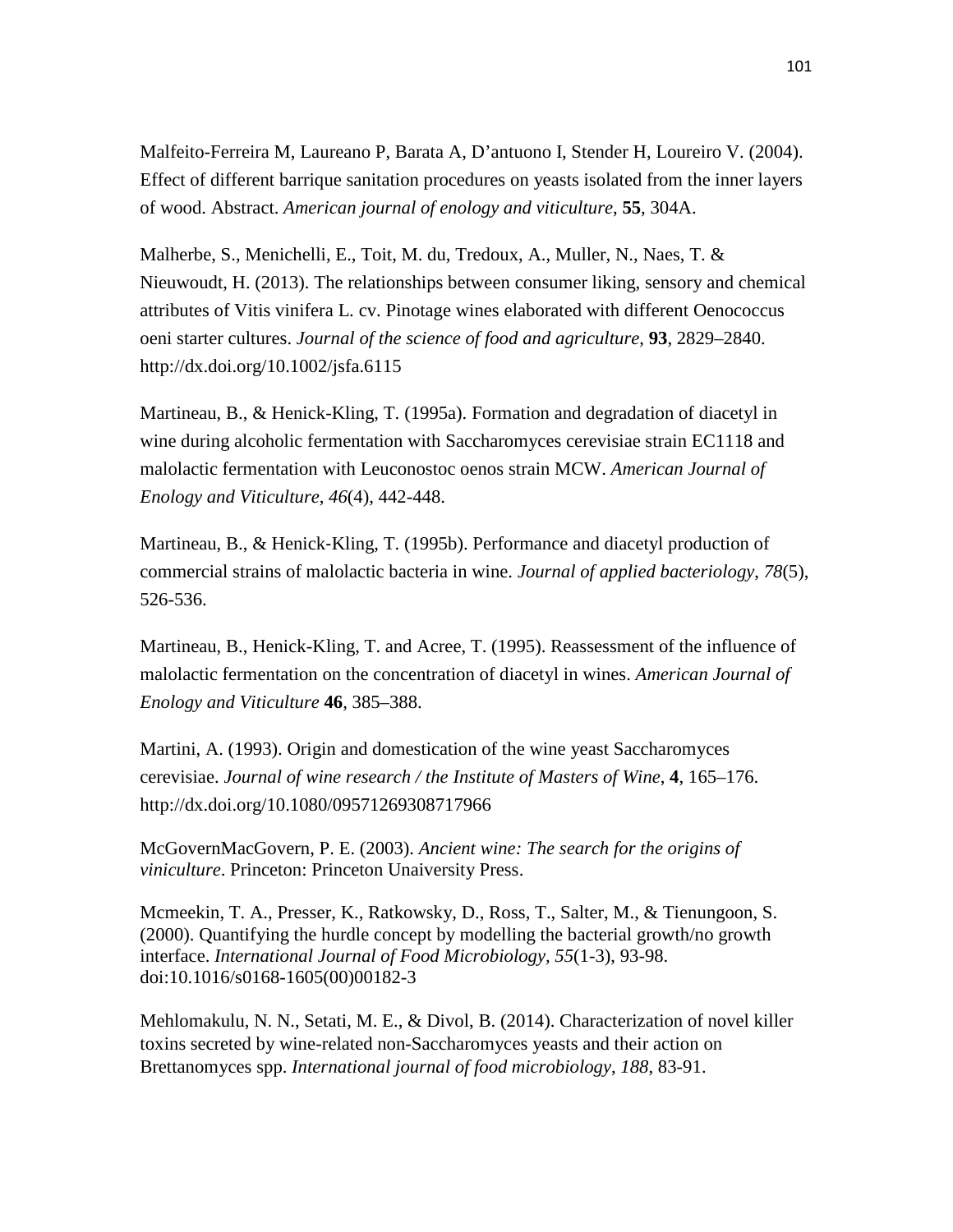Meng, Z., & Zhang, L. (1992). Cytogenetic damage induced in human lymphocytes by sodium bisulfite. *Mutation Research/Genetic Toxicology*, *298*(2), 63-69.

Michlmayr, H., Nauer, S., Brandes, W., Schümann, C., Kulbe, K.D., Hierro, A.M. del & Eder, R. (2012). Release of wine monoterpenes from natural precursors by glycosidases from Oenococcus oeni. *Food chemistry*, **135**, 80–87. http://dx.doi.org/10.1016/j.foodchem.2012.04.099

Mira de Orduña, R., Liu, S. Q., Patchett, M. L., & Pilone, G. J. (2000). Ethyl carbamate precursor citrulline formation from arginine degradation by malolactic wine lactic acid bacteria. *FEMS microbiology Letters*, *183*(1), 31-35.

Møretrø, T. & Daeschel, M.A. (2006). Wine is Bactericidal to Foodborne Pathogens. *Journal of food science*, **69**, M251–M257. http://dx.doi.org/10.1111/j.1365- 2621.2004.tb09938.x

Mukai, F., Hawryluk, I., & Shapiro, R. (1970). The mutagenic specificity of sodium bisulfite. *Biochemical and biophysical research communications*, *39*(5), 983-988.

Musmanno, R. A., Di Maggio, T., & Coratza, G. (1999). Studies on strong and weak killer phenotypes of wine yeasts: production, activity of toxin in must, and its effect in mixed culture fermentation. Journal of applied microbiology, 87(6), 932-938.

Nelson, C. M., & Chen, C. S. (2002). Cell-cell signaling by direct contact increases cell proliferation via a PI3K-dependent signal. *FEBS letters*, *514*(2-3), 238-242.

Nielsen, J. C., & Richelieu, M. (1999). Control of flavor development in wine during and after malolactic fermentation by Oenococcus oeni. *Applied and environmental microbiology*, *65*(2), 740-745.

Nielsen, J. C., Prahl, C., & Lonvaud-Funel, A. (1996). Malolactic fermentation in wine by direct inoculation with freeze-dried Leuconostoc oenos cultures. *American Journal of Enology and Viticulture*, *47*(1), 42-48.

Nissen, P., Nielsen, D., & Arneborg, N. (2003). Viable Saccharomyces cerevisiae cells at high concentrations cause early growth arrest of non-Saccharomyces yeasts in mixed cultures by a cell–cell contact‐mediated mechanism. *Yeast*, *20*(4), 331-341.

Oelofse, A., Pretorius, I.S. & Toit, M. du. (2008). Significance of Brettanomyces and Dekkera during Winemaking: A Synoptic Review. *South African Journal of Enology and Viticulture*, **29**(2), 128-144. https://doi.org/10.21548/29-2-1445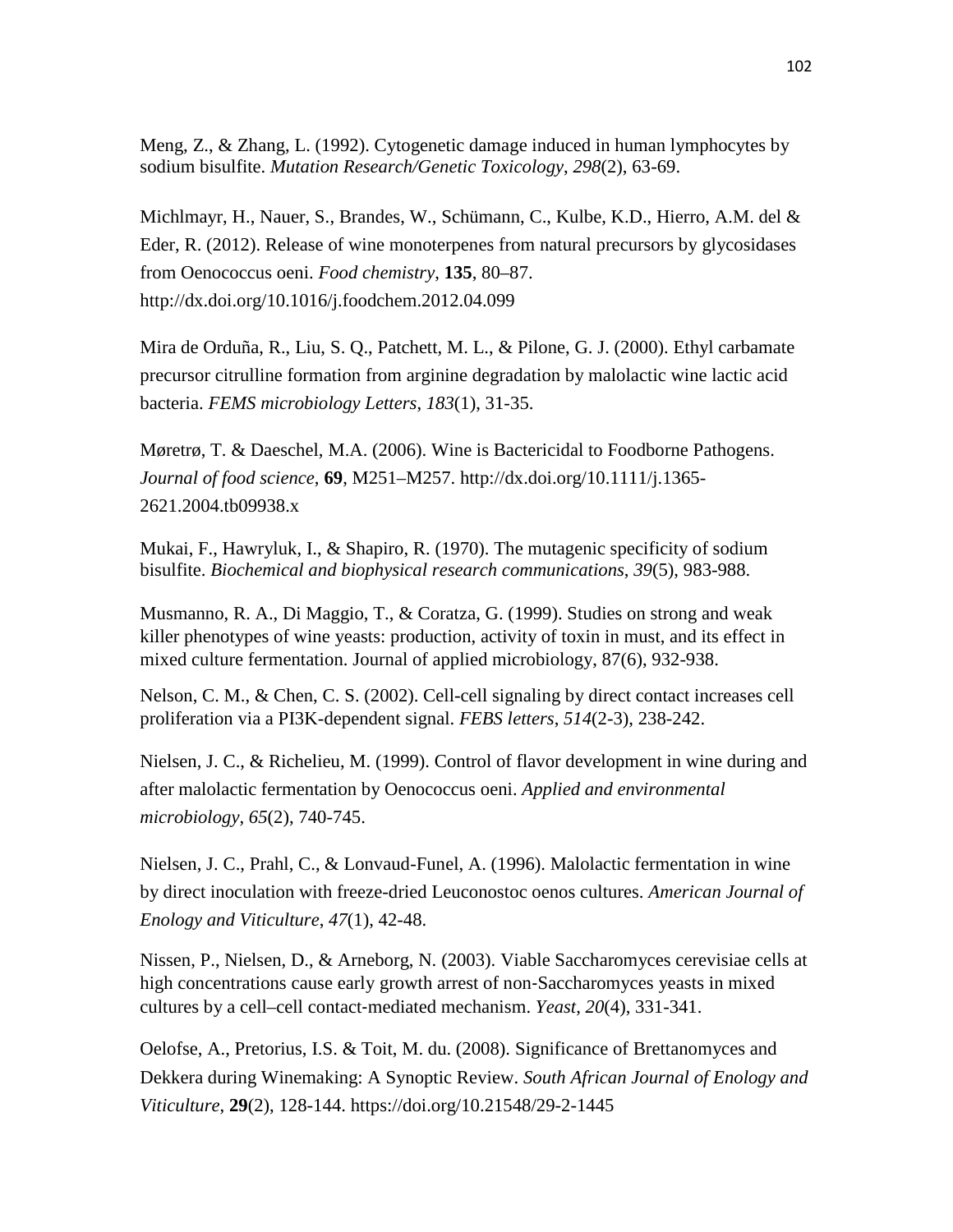Ohkuni, K., Hayashi, M., & Yamashita, I. (1998). Bicarbonate‐mediated social communication stimulates meiosis and sporulation of Saccharomyces cerevisiae. *Yeast*, *14*(7), 623-631.

Osborne, J. P., & Edwards, C. G. (2006). Inhibition of malolactic fermentation by Saccharomyces during alcoholic fermentation under low‐and high‐nitrogen conditions: a study in synthetic media. *Australian Journal of Grape and Wine Research*, *12*(1), 69-78.

Osborne, J.P. & Edwards, C.G. (2005). Bacteria Important during Winemaking. *Advances in food and nutrition research*, **50**, 139–177. http://dx.doi.org/10.1016/S1043- 4526(05)50005-6

Oswald, T. A., & Edwards, C. G. (2017). Interactions between Storage Temperature and Ethanol that Affect Growth of Brettanomyces bruxellensis in Merlot Wine. *American Journal of Enology and Viticulture, 68*(2), 188-194. doi:10.5344/ajev.2017.16102

Ough, C. S., Crowell, E. A., & Gutlove, B. R. (1988). Carbamyl compound reactions with ethanol. *American Journal of Enology and Viticulture*, *39*(3), 239-242.

Ough, C. S., Kunkee, R. E., Vilas, M. R., Bordeu, E., & Huang, M. C. (1988). The interaction of sulfur dioxide, pH, and dimethyl dicarbonate on the growth of Saccharomyces cerevisiae Montrachet and Leuconostoc oenos MCW. *American journal of enology and viticulture*, *39*(4), 279-282.

Ough, C. S., Langbehn, L. L., & Stafford, P. A. (1978). Influence of pH and ethanol on the effectiveness of dimethyl dicarbonate in controlling yeast growth in model wine systems. *American Journal of Enology and Viticulture*, *29*(1), 60-62.

Pagano, D. A., Zeiger, E., & Stark, A. A. (1990). Autoxidation and mutagenicity of sodium bisulfite. *Mutation Research/Fundamental and Molecular Mechanisms of Mutagenesis*, *228*(1), 89-96.

Pagano, D. A., & Zeiger, E. (1987). Conditions affecting the mutagenicity of sodium bisulfite in Salmonella typhimurium. *Mutation Research/Fundamental and Molecular Mechanisms of Mutagenesis*, *179*(2), 159-166.

Palkova, Z., Janderová, B., Gabriel, J., Zikánová, B., Pospíŝek, M., & Forstová, J. (1997). Ammonia mediates communication between yeast colonies. *Nature*, *390*(6659), 532-536.

Pardo, I., García, M. J., Zúñiga, M., & Uruburu, F. (1989). Dynamics of microbial populations during fermentation of wines from the Utiel-Requena region of Spain. *Applied and environmental microbiology*, *55*(2), 539-541.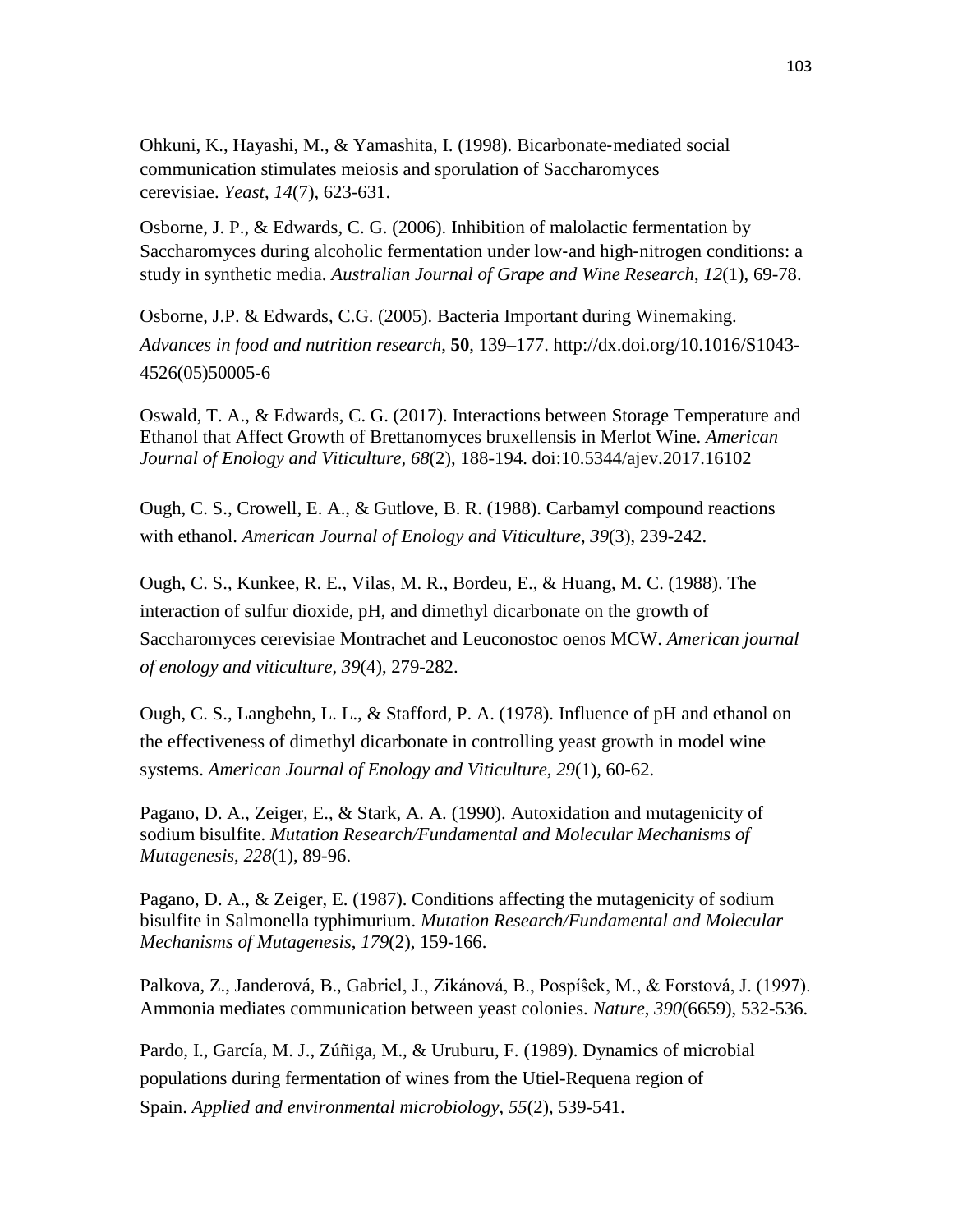Park, H., & Bakalinsky, A. T. (2000). SSU1 mediates sulphite efflux in Saccharomyces cerevisiae. *Yeast*, *16*(10), 881-888.

Peynaud, E., 1984. *Knowing and making wine*. John Wiley & Sons

Peynaud, E., & Domercq, S. (1956). Sur les Brettanomyces isolés de raisins et de vins. *Archiv für Mikrobiologie*, *24*(3), 266-280.

Pilkington, B. J., & Rose, A. H. (1988). Reactions of Saccharomyces cerevisiae and Zygosaccharomyces bailii to sulphite. *Microbiology*, *134*(10), 2823-2830.

Pilone, G. J. (1995). A New Zealand experience in direct-vat inoculation for malolactic fermentation. *Australian and New Zealand Wine Industry Journal*, *10*, 169-169.

Pilone, G. J., & Kunkee, R. E. (1972). Characterization and energetics of Leuconostoc oenos ML 34. *American Journal of Enology and Viticulture*, *23*(2), 61-70.

Pilone, G. J., & Kunkee, R. E. (1970). Carbonic acid from decarboxylation by "malic" enzyme in lactic acid bacteria. *Journal of bacteriology*, *103*(2), 404-409.

Pina, C., Santos, C., Couto, J. A., & Hogg, T. (2004). Ethanol tolerance of five non-Saccharomyces wine yeasts in comparison with a strain of Saccharomyces cerevisiae influence of different culture conditions. *Food Microbiology*, *21*(4), 439-447.

Porter, L. J., & Ough, C. S. (1982). The effects of ethanol, temperature, and dimethyl dicarbonate on viability of Saccharomyces cerevisiae Montrachet No. 522 in wine. *American Journal of Enology and Viticulture*, *33*(4), 222-225.

Ramirez, M., Arroyo-López, F., Garrido-Fernández, A., Querol, A., Mercado, L., Sturm, M., & Combina, M. (2014). Probabilistic model for the spoilage wine yeast Dekkera bruxellensis as a function of pH, ethanol and free  $SO<sub>2</sub>$  using time as a dummy variable. *International Journal of Food Microbiology, 170*, 83-90. doi:10.1016/j.ijfoodmicro.2013.10.019

Ramos, A., Lolkema, J.S., Konings, W.N. & Santos, H. (1995). Enzyme Basis for pH Regulation of Citrate and Pyruvate Metabolism by Leuconostoc oenos. *Applied and environmental microbiology*, **61**(4), 1303–1310.

Rankine, B. C., & Pocock, K. F. (1969). Influence of yeast strain on binding of sulphur dioxide in wines, and on its formation during fermentation. *Journal of the Science of Food and Agriculture*, *20*(2), 104-109.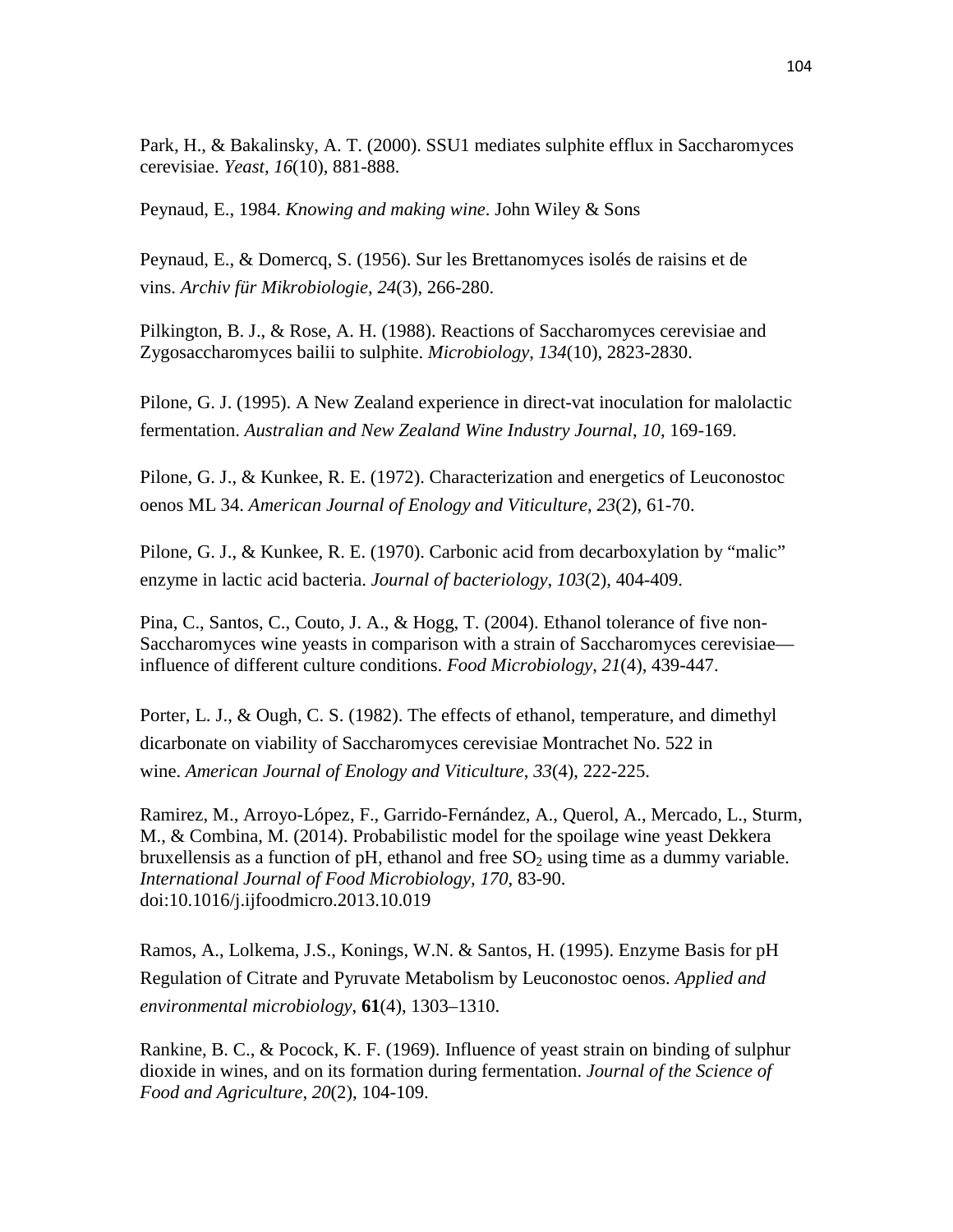Rankine, B.C., Fornachon, J.C.M., and Bridson, D.A. 1969. Diacetyl in Australian dry red wines and its significance in wine quality. *Vitis* **8**, 129–134.

Rehm, HJ, & Wittmann, H. (1963). Contribution to the knowledge of the antimicrobial effect of sulphurous acid. *Journal of Food Study and Research* , *120* (6), 465- 478.Stratford M, Rose IM (1986) Transport of sulphur dioxide by *Saccharomyces cerevisiae*. *J Gen Microbiol* 132:1–6

Rehm, HJ, & Wittmann, H. (1962). Contribution to the knowledge of the antimicrobial effect of sulphurous acid I. Communication Overview of influencing factors on the antimicrobial effect of sulphurous acid. *Journal of Food Study and Research* , *118* (5), 413-429.

Renault, P. E., Albertin, W., & Bely, M. (2013). An innovative tool reveals interaction mechanisms among yeast populations under oenological conditions. *Applied microbiology and biotechnology*, *97*(9), 4105-4119.

Renouf, V., & Murat, M. L. (2008). L'utilisation de levains malolactiques pour une meilleure maîtrise du risque Brettanomyces. *Revue des oenologues et des techniques vitivinicoles et oenologiques: magazine trimestriel d'information professionnelle*, *35*(126), 11-14.

Renouf, V., Falcou, M., Miot-Sertier, C., Perello, M.C., De Revel, G. & Lonvaud- Funel, A. (2006). Interactions between Brettanomyces bruxellensis and other yeast species during the initial stages of winemaking. *Journal of applied microbiology*, **100**, 1208– 1219. http://dx.doi.org/10.1111/j.1365-2672.2006.02959.x

Ribéreau-Gayon, P., Dubourdieu, D., Doneche, B., & Lonvaud, A. (2006). The use of sulfur dioxide in must and wine treatment. *Handbook of Enology. The Microbiology of Wine and Vinifications,*, 193-197.

Ribéreau-Gayon, P., Glories, Y., Maujean, A., & Dubourdieu, D. (Eds.). (2006). *Handbook of Enology, Volume 2: The Chemistry of Wine-Stabilization and Treatments* (Vols. 1 & 2). John Wiley & Sons.

Ripper, M. (1892). The sulphurous acid in wine and its determination (information from Schmitt's laboratory, [investigation office, chemical test station and hygienic institute] in Wiesbaden). *Journal of Practical Chemistry* , *46* (1), 428-473.

Rodriguez, S. B., Amberg, E., Thornton, R. J., & McLellan, M. R. (1990). Malolactic fermentation in Chardonnay: growth and sensory effects of commercial strains of Leuconostoc oenos. *Journal of Applied Bacteriology*, *68*(2), 139-144.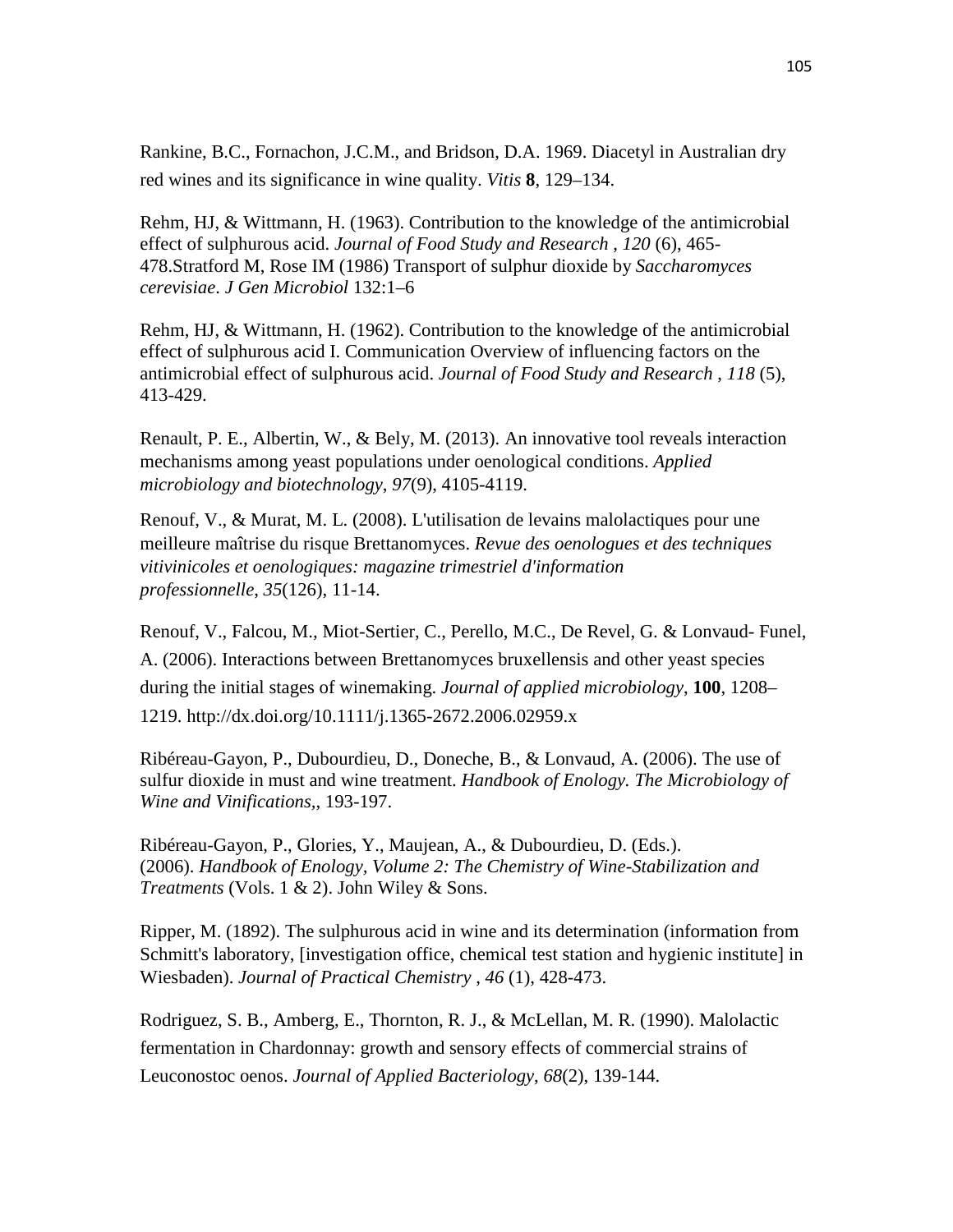Roller, S., & Covill, N. (1999). The antifungal properties of chitosan in laboratory media and apple juice. *International journal of food microbiology*, *47*(1-2), 67-77.

Romano, P. and Suzzi, G. (1993). Sulphur dioxide and wine microorganisms. In ''Wine Microbiology and Biotechnology'' (G.H. Fleet, ed.), pp. 373–393. Harwood Academic Publishers, Switzerland.

Rozpedowska, E., Hellborg, L., Ishchuk, O.P., Orhan, F., Galafassi, S., Merico, A., Woolfit, M., Compagno, C. et al. (2011). Parallel evolution of the make-accumulateconsume strategy in Saccharomyces and Dekkera yeasts. *Nat Comms*, 2, 302. doi:10.1038/ncomms1305.

Ruiz, A., Poblet, M., Mas, A., & Guillamón, J. M. (2000). Identification of acetic acid bacteria by RFLP of PCR-amplified 16S rDNA and 16S-23S rDNA intergenic spacer. *International Journal of Systematic and Evolutionary Microbiology*, *50*(6), 1981- 1987.

Rutherford, S. T., and Bassler, B. L. (2012). Bacterial quorum sensing: its role in virulence and possibilities for its control. *Cold Spring Harb. Perspect. Med.* 2, 1–25. doi: 10.1101/cshperspect.a012427

Salema, M., Poolman, B., Lolkema, J. S., Dias, M. C. L., & Konings, W. N. (1994). Uniport of monoanionic L‐malate in membrane vesicles from Leuconostoc oenos. *European journal of biochemistry*, *225*(1), 289-295.

Santos, A., San Mauro, M., Bravo, E., & Marquina, D. (2009). PMKT2, a new killer toxin from Pichia membranifaciens, and its promising biotechnological properties for control of the spoilage yeast Brettanomyces bruxellensis. *Microbiology*, *155*(2), 624-634.

Santos, M. S. (1996). Biogenic amines: their importance in foods. *International journal of food microbiology*, *29*(2-3), 213-231.

Schmid, F., Grbin, P., Yap, A. & Jiranek, V. (2011). Relative efficacy of high- pressure hot water and high-power ultrasonics for wine oak barrel sanitization. *American journal of enology and viticulture,* **62**(4), 519-526. http://dx.doi.org/10.5344/ajev.2011.11014

Schuller, D., Alves, H., Dequin, S. & Casal, M. (2005). Ecological survey of Saccharomyces cerevisiae strains from vineyards in the Vinho Verde Region of Portugal. *FEMS microbiology ecology*, **51**, 167–177. http://dx.doi.org/10.1016/j.femsec.2004.08.003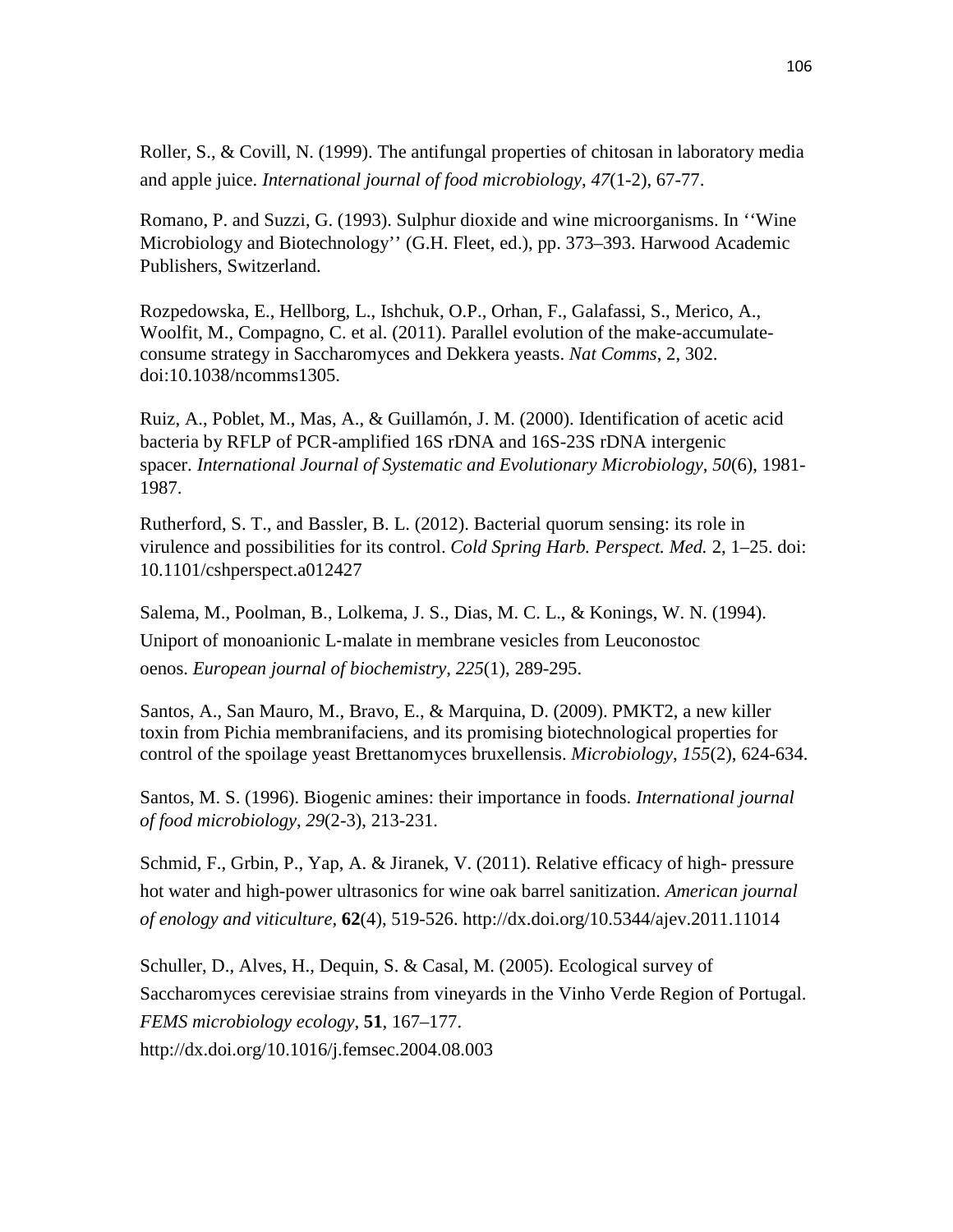Serpaggi, V., Remize, F., Recorbet, G., Gaudot-Dumas, E., Sequeira-Le Grand, A., & Alexandre, H. (2012). Characterization of the "viable but nonculturable"(VBNC) state in the wine spoilage yeast Brettanomyces. *Food microbiology*, *30*(2), 438-447.

Shimizu, K. (1993). Killer yeasts. *Wine Microbiology and Biotechnology*, 243-264.

Silva, P., Cardoso, H. & Gerós, H. (2004). Studies on the Wine Spoilage Capacity of Brettanomyces/Dekkera spp. *American journal of enology and viticulture,* **55**(1), 65- 72.

Smith, M. (2011). Brettanomyces Kufferath & van Laer. *The Yeasts,* 983-986. doi:10.1016/b978-044481312-1/50068-x

Sponholz, W. R. (1993). Wine spoilage by microorganisms. *Wine microbiology and biotechnology*, 395-420.

Sponholz, W.R. 1993. Wine spoilage by microorganisms. In ''Wine Microbiology and Biotechnology'' (G.H. Fleet, ed.), pp. 395–420. Harwood Academic Publishers, Switzerland.

Sponholz, WR, & Brendel, M. (2004). Formation of sugar acids by acetic acid bacteria on grapes and in wine. *Messages Klosterneuburg vine and wine* , *54* , 77-85.

Sprague, G. F., & Winans, S. C. (2006). Eukaryotes learn how to count: quorum sensing by yeast. *Genes & development*, *20*(9), 1045-1049.

Steensels, J., Daenen, L., Malcorps, P., Derdelinckx, G., Verachtert, H. & Verstrepen, K. (2015). Brettanomyces yeasts – from spoilage organisms to valuable contributors to industrial fermentations. *International journal of food microbiology,* **206**, 24-38. https://doi.org/10.1016/j.ijfoodmicro.2015.04.005

Strathern, J. N., Jones, E. W., & Broach, J. R. (1982). *Molecular biology of the yeast Saccharomyces*. Cold Spring Harbor Laboratory.

Strickland, M. T. (2012). Effects of Pediococcus spp. on Oregon Pinot noir.

Sturm, M., Arroyo-López, F., Garrido-Fernández, A., Querol, A., Mercado, L., Ramirez, M., & Combina, M. (2014). Probabilistic model for the spoilage wine yeast Dekkera bruxellensis as a function of pH, ethanol and free  $SO<sub>2</sub>$  using time as a dummy variable. *International Journal of Food Microbiology, 170*, 83-90. doi:10.1016/j.ijfoodmicro.2013.10.019

Suarez, R., Sua´rez-Lepe, J.A., Morata, A. and Calderon, F. (2007). The production of ethylphenols in wine by yeasts of the genera *Brettanomyces* and *Dekkera*: a review. *Food Chem* 102, 10–21.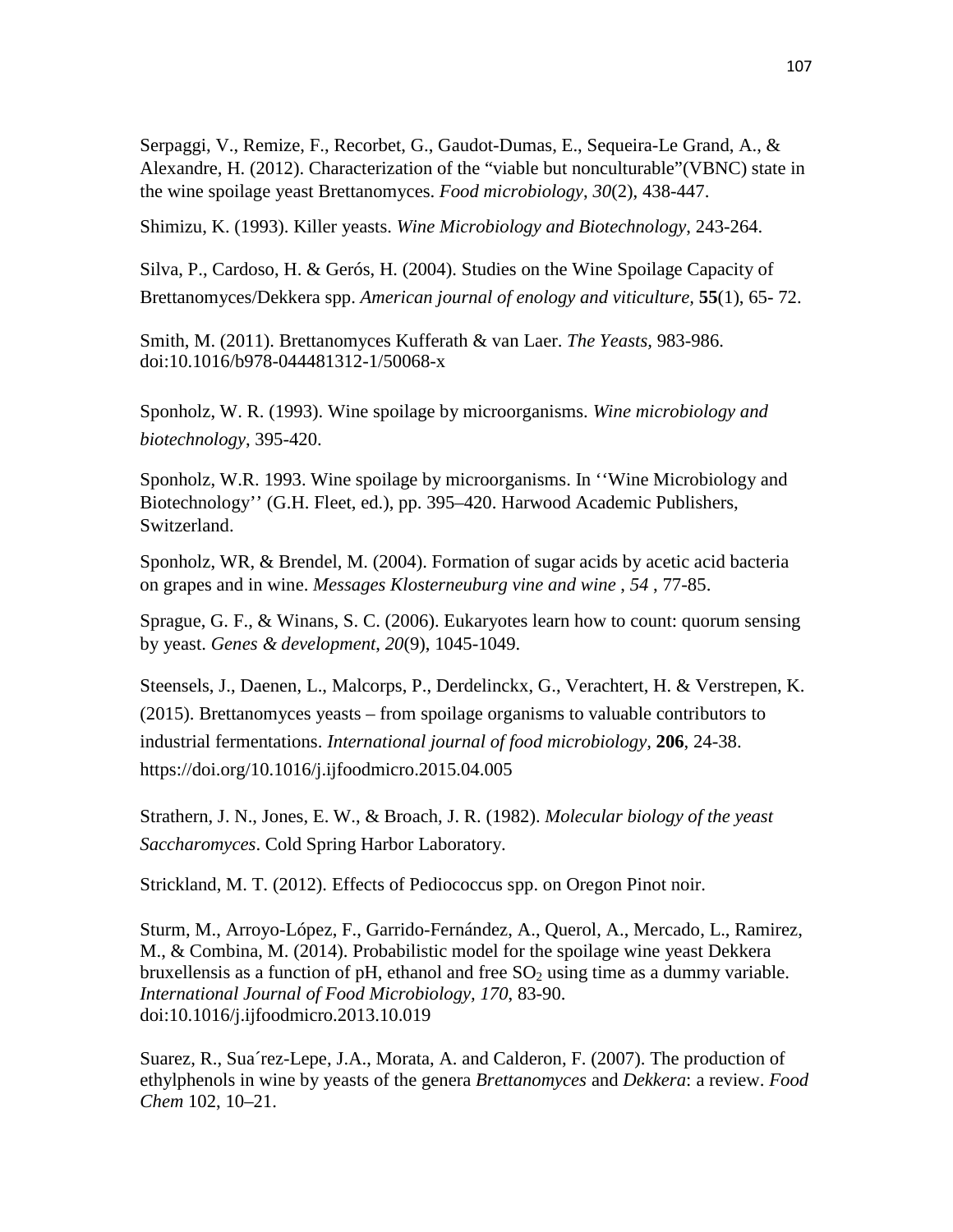Sugita-Konishi, Y., Hara-Kudo, Y., Iwamoto, T. & Kondo, K. (2001). Wine has activity against entero-pathogenic bacteria in vitro but not in vivo. *Bioscience, biotechnology, and biochemistry*, **65**, 954–957. http://dx.doi.org/10.1271/bbb.65.954

Suzzi, G., Romano, P., & Zambonelli, C. (1985). Saccharomyces strain selection in minimizing SO2 requirement during vinification. *American journal of enology and viticulture*, *36*(3), 199-202.

Swiegers, J.H., Kievit, R.L., Siebert, T., Lattey, K.A., Bramley, B.R., Francis, I.L., King, E.S. & Pretorius, I.S. (2009). The influence of yeast on the aroma of Sauvignon Blanc wine. *Food microbiology*. http://dx.doi.org/10.1016/j.fm.2008.08.004

Swiegers, J.H., Capone, D.L., Pardon, K.H., Elsey, G.M., Sefton, M.A., Francis, I.L. & Pretorius, I.S. (2007). Engineering volatile thiol release in Saccharomyces cerevisiae for improved wine aroma. *Yeast*. http://dx.doi.org/10.1002/yea.1493

Swiegers, J.H., Bartowsky, E.J., Henschke, P.A. & Pretorius, I.S. (2005). Yeast and bacterial modulation of wine aroma and flavour. *Australian journal of grape and wine research*, **11**, 139–173. http://dx.doi.org/10.1111/j.1755-0238.2005.tb00285.x

Temple, D. D. (1978). *The inactivation of yeast alcohol dehydrogenase and glyceraldehyde-3-phosphate dehydrogenase by dimethyldicarbonate*. U. of Calif., Davis.

Terrade, N. & Mira de Orduña, R. (2009). Determination of the essential nutrient requirements of wine-related bacteria from the genera Oenococcus and Lactobacillus. *International journal of food microbiology*, **133**, 8–13. http://dx.doi.org/10.1016/j.ijfoodmicro.2009.03.020

Threlfall, R. T., & Morris, J. R. (2002). Using dimethyldicarbonate to minimize sulfur dioxide for prevention of fermentation from excessive yeast contamination in juice and semi‐sweet wine. *Journal of food science*, *67*(7), 2758-2762.

Torija, M. J., Rozes, N., Poblet, M., Guillamón, J. M., & Mas, A. (2001). Yeast population dynamics in spontaneous fermentations: comparison between two different wine-producing areas over a period of three years. *Antonie Van Leeuwenhoek*, *79*(3-4), 345-352.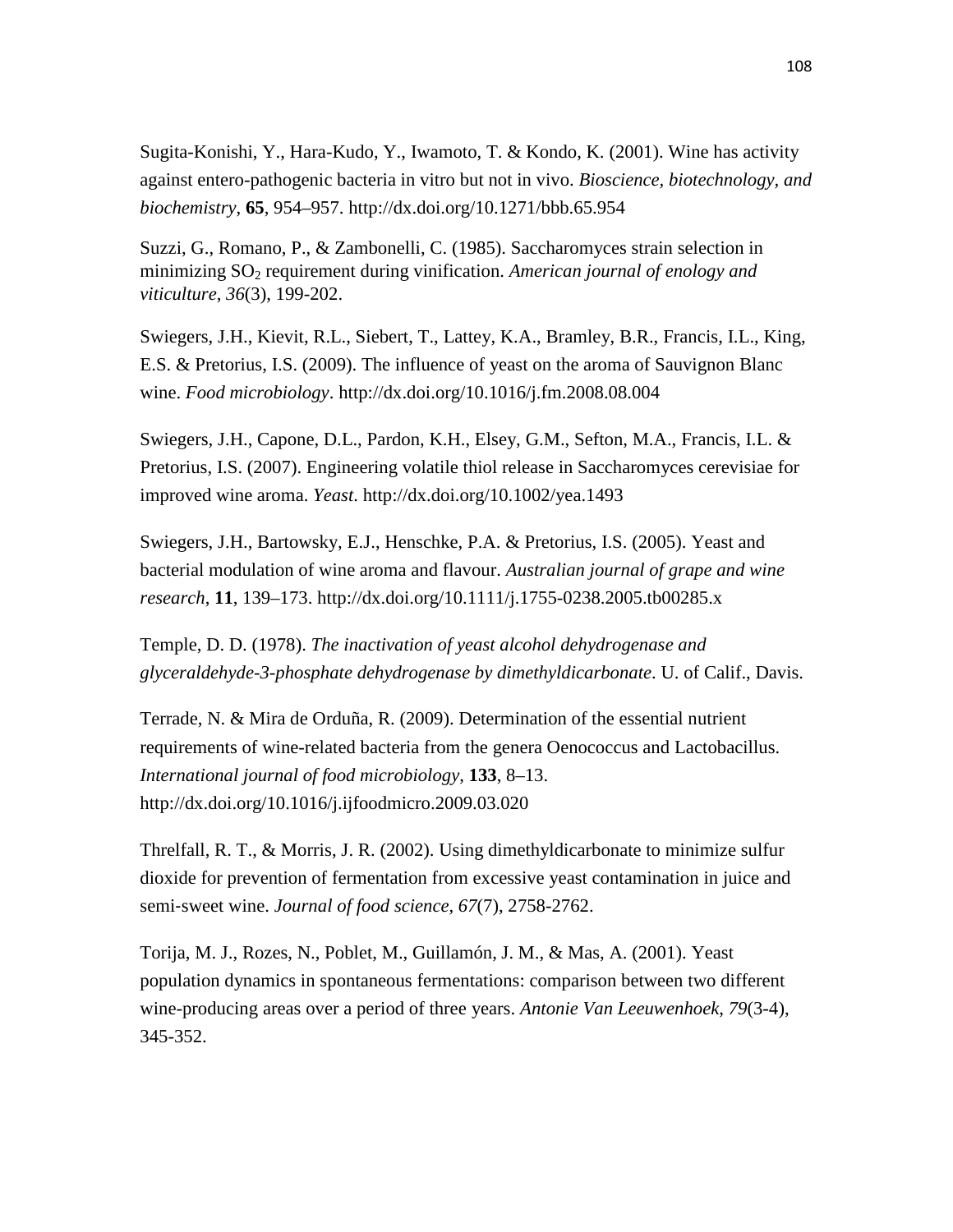Török, T., Mortimer, R.K., Romano a, P., Suzzi, G. & Polsinelli, M. (1996). Quest for wine yeasts--an old story revisited. *Journal of industrial microbiology*, **17**, 303–313. https://doi.org/10.1007/BF01574705

Tristezza, M., Lourenço, A., Barata, A., Brito, L., Malfeito-Ferreira, M. & Loureiro, V. (2010). Susceptibility of wine spoilage yeasts and bacteria in the planktonic state and in biofilms to disinfectants. *Annals of microbiology*, **60**(3), 549–556. http://dx.doi.org/10.1007/s13213-010-0085-5

Ugliano, M. & Moio, L. (2005). Changes in the concentration of yeast-derived volatile compounds of red wine during malolactic fermentation with four commercial starter cultures of Oenococcus oeni. *Journal of agricultural and food chemistry*, **53**(26), 10134– 10139. http://dx.doi.org/10.1021/jf0514672

Ugliano, M., Genovese, A. & Moio, L. (2003). Hydrolysis of wine aroma precursors during malolactic fermentation with four commercial starter cultures of Oenococcus oeni. *Journal of agricultural and food chemistry*, **51**, 5073–5078. http://dx.doi.org/10.1021/jf0342019

Uscanga, M. G. A., Delia, M. L., & Strehaiano, P. (2000). Nutritional requirements of Brettanomyces bruxellensis: growth and physiology in batch and chemostat cultures. *Canadian journal of microbiology*, *46*(11), 1046-1050.

van der Walt, J., & van Kerken, A. (1961). The wine yeasts of the cape. V. Studies on the occurrence of Brettanomyces intermedius and Brettanomyces schanderlii. *Antonie van Leeuwenhoek*, *27*, 81–90. https://doi.org/10.1007/BF02538426

Van Dijken, J. & Scheffers, W. (1986). Redox balances in the metabolism of sugars by yeasts. *FEMS microbiology letters,* **32**, 199-224. http://dx.doi.org/10.1111/j.1574- 6968.1986.tb01194.x

Van Vuuren, H. J. J., & Dicks, L. M. T. (1993). Leuconostoc oenos: a review. *American Journal of Enology and Viticulture*, *44*(1), 99-112.

Van Vuuren, H. J. J., & Jacobs, C. J. (1992). Killer yeasts in the wine industry: a review. American Journal of Enology and Viticulture, 43(2), 119-128.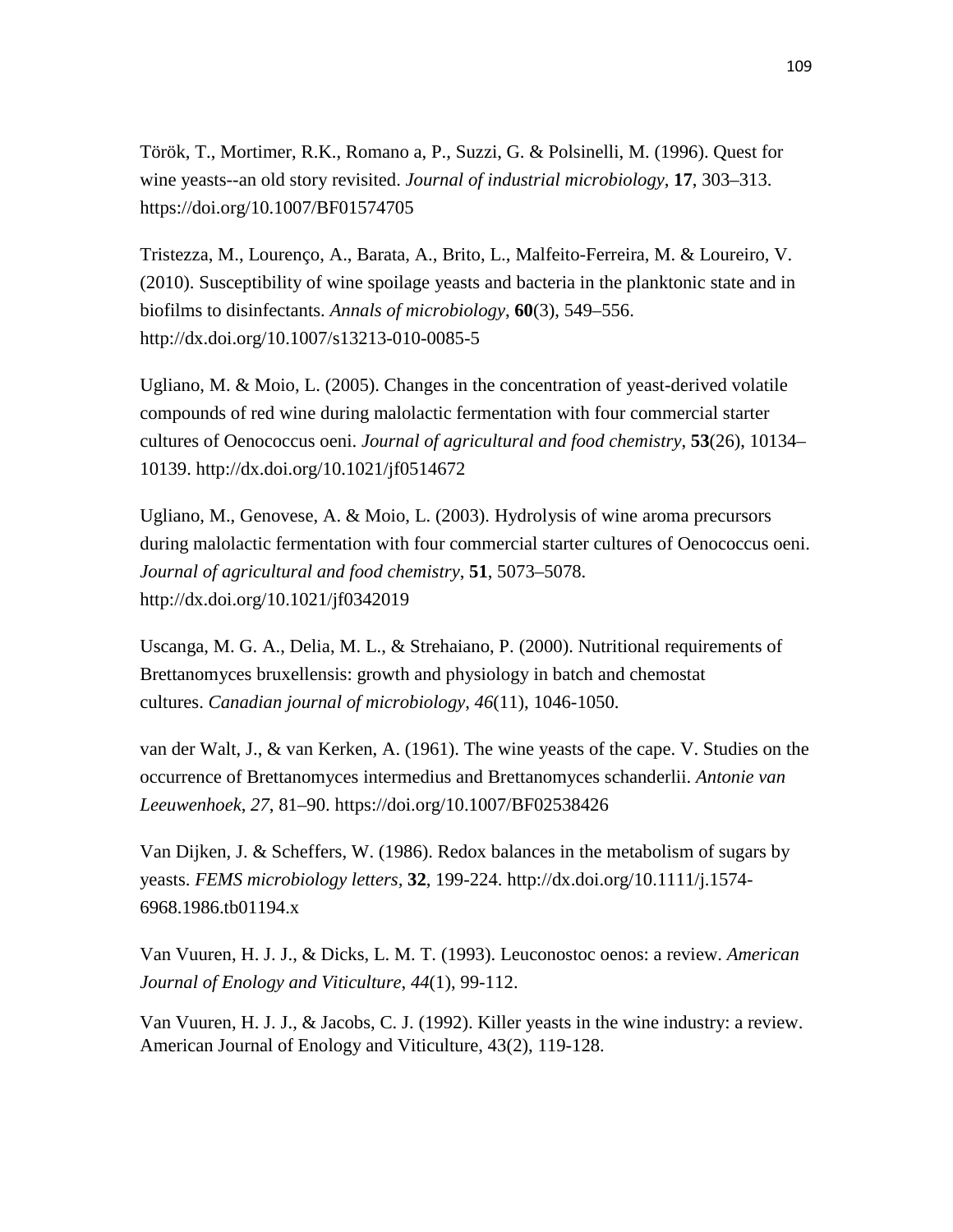Varela, C., Siebert, T., Cozzolino, D., Rose, L., McLean, H. & Henschke, P.A. (2009). Discovering a chemical basis for differentiating wines made by fermentation with "wild" indigenous and inoculated yeasts: Role of yeast volatile compounds. *Australian journal of grape and wine research*. http://dx.doi.org/10.1111/j.1567- 1364.2006.00161.x

Ventre, J. (1934). *Les levures en vinification*. Bureaux de la Revue de Viticulture.

Vigentini, I., Joseph, C.M., Picozzi, C., Foschino, R. & Bisson, L.F. (2013). Assessment of the Brettanomyces bruxellensis metabolome during sulphur dioxide exposure. *FEMS yeast research*, **13**(7), 597–608. http://dx.doi.org/10.1111/1567- 1364.12060

Vigentini I, De Lorenzis G, Picozzi C, Imazio S, Merico A, Galafassi S, Piskur J & Foschino R (2012). Intraspecific variations of *Dekkera/Brettanomyces bruxellensis* genome studied using capillary electrophoresis separation of the Intron Splice Site profiles. *Int J Food Microbiol* 157: 6–15

Vigentini, I., Romano, A., Compagno, C., Merico, A., Molinari, F., Tirelli, A., Foschino, R. & Volonterio, G. (2008). Physiological and oenological traits of different Dekkera/Brettanomyces bruxellensis strains under wine-model conditions. *FEMS yeast research*, **8**(7), 1087–1096. http://dx.doi.org/10.1111/j.1567- 1364.2008.00395.x

von Cosmos, N. & Edwards, C.G. (2016). Use of Nutritional Requirements for Brettanomyces bruxellensis to Limit Infections in Wine. *Fermentation*, **2**(3), 17. http://dx.doi.org/10.3390/fermentation2030017

Walling, E., Dols-Lafargue, M. & Lonvaud-Funel, A. (2005). Glucose fermentation kinetics and exopolysaccharide production by ropy Pediococcus damnosus IOEB8801. *Food microbiology*, **22**, 71–78. http://dx.doi.org/10.1016/j.fm.2004.04.003

WARTH, A. D. (1985). Resistance of yeast species to benzoic and sorbic acids and to sulfur dioxide. *Journal of Food Protection*, *48*(7), 564-569.

Waterhouse, A. L., Sacks, G. L., & Jeffery, D. W. (2016). *Understanding wine chemistry*. John Wiley & Sons.

Waters, E. J., Peng, Z., Pocock, K. F., & Williams, P. J. (1996). The role of corks in oxidative spoilage of white wines. *Australian Journal of Grape and Wine Research*, *2*(3), 191-197.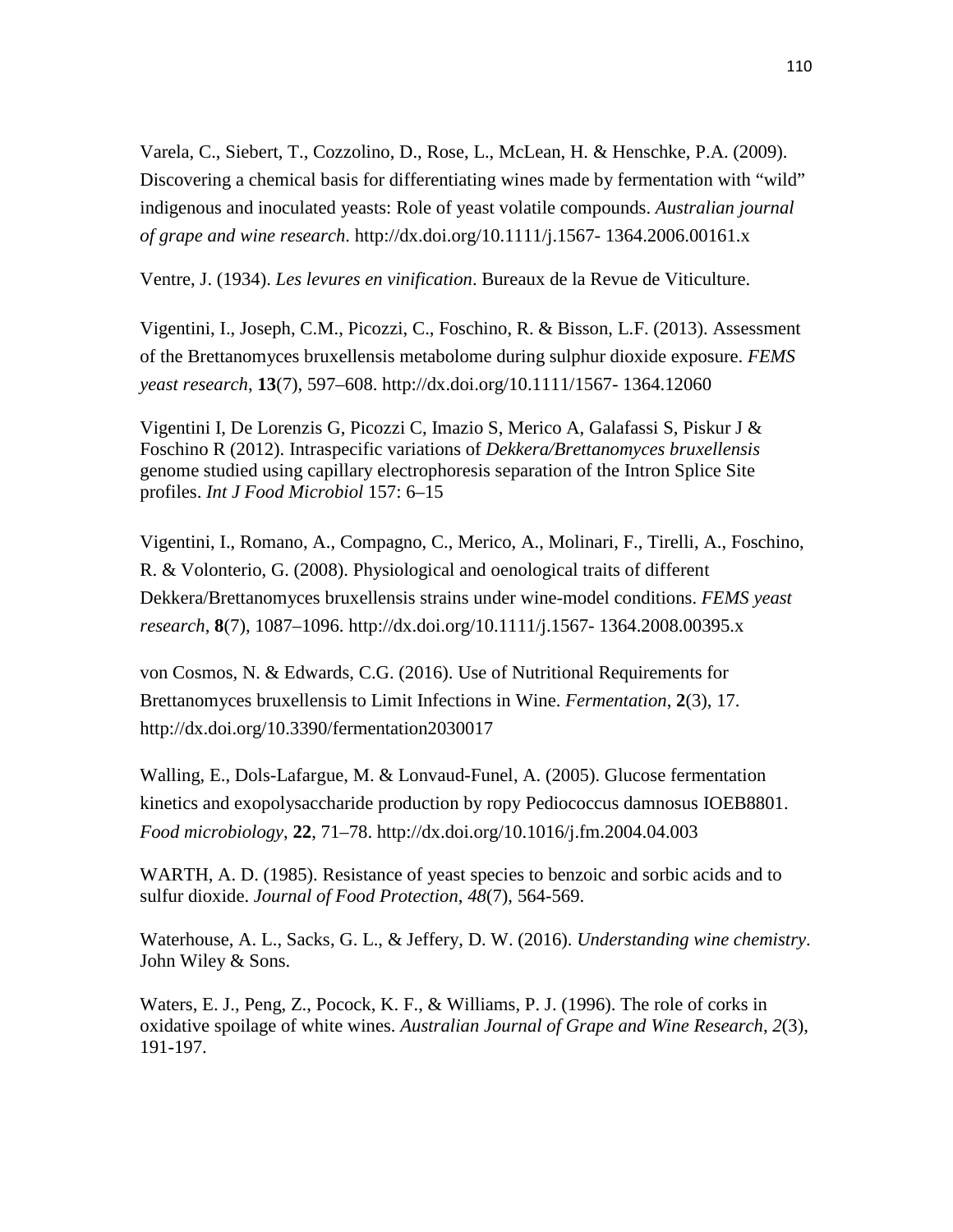Wedral, D., Shewfelt, R. & Frank, J. (2010). The challenge of Brettanomyces in wine. *LWT - Food Science and Technology*, **43**(10), 1474–1479. http://dx.doi.org/10.1016/j.lwt.2010.06.010

Wells, A., Osborne, J.P. (2011). Production of  $SO_2$  binding compounds and  $SO_2$  by Saccharomyces during alcoholic fermentation and the impact on malolactic fermentation. S. Afr. J. Enol. Vitic. 32, 267e279.

Wibowo, D., Eschenbruch, R., Davis, C. R., Fleet, G. H., & Lee, T. H. (1985). Occurrence and growth of lactic acid bacteria in wine: a review. *American Journal of Enology and Viticulture*, *36*(4), 302-313.

Wilker KL, Dharmadhikari MR (1997) Treatment of barrel wood infected with acetic acid bacteria. *American journal of enology and viticulture,* **48**, 516–520. http://www.ajevonline.org/content/48/4/516.full-text.pdf

Willenburg, E., & Divol, B. (2012). Quantitative PCR: an appropriate tool to detect viable but not culturable Brettanomyces bruxellensis in wine. *International journal of food microbiology*, *160*(2), 131-136.

Wisselinka, H.W., Weusthuisa, R.A., Egginka, G., Hugenholtza, J. & Grobbena, G.J. (2002). Mannitol production by lactic acid bacteria: a review. *International Dairy Journal*. http://dx.doi.org/10.1016/S0958-6946(01)00153-4

Xufre, A., Albergaria, H., Inácio, J., Spencer-Martins, I., & Gírio, F. (2006). Application of fluorescence in situ hybridisation (FISH) to the analysis of yeast population dynamics in winery and laboratory grape must fermentations. *International Journal of Food Microbiology*, *108*(3), 376-384.

Yang, S. C., Lin, C. H., Sung, C. T., & Fang, J. Y. (2014). Antibacterial activities of bacteriocins: application in foods and pharmaceuticals. *Frontiers in microbiology*, *5*, 241.

Zamora F. (2003). Elaboración y crianza del vino tinto. Aspectos científicos y prácticos. Madrid: Editorial Mundi-Prensa)

Zamora F. (2002). La crianza del vino tinto sobre lías. Una nueva tendencia. Enólogos 19: 24–29.